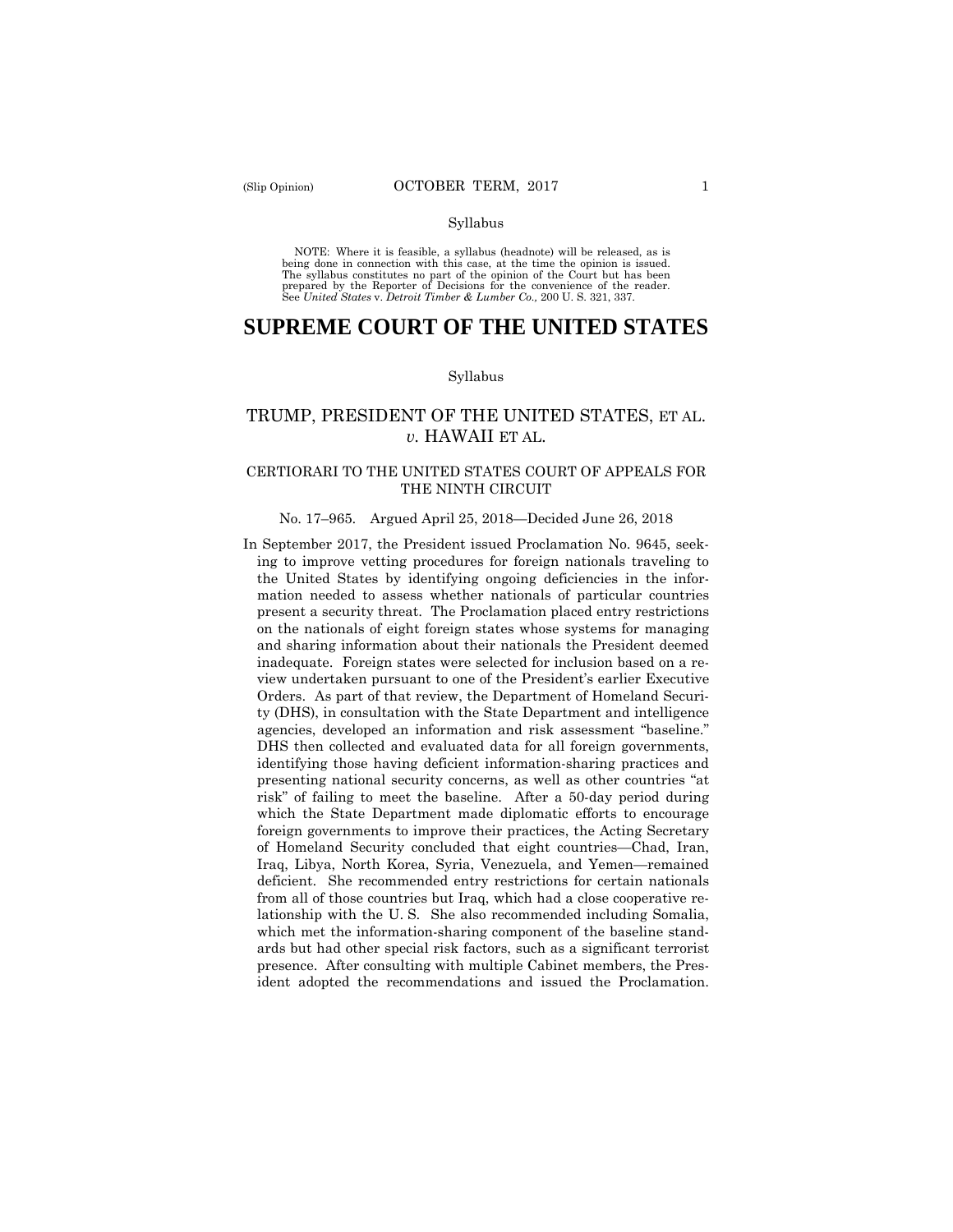try of those foreign nationals about whom the United States Gov- and he accordingly lifted restrictions on its nationals. Invoking his authority under 8 U. S. C. §§1182(f) and 1185(a), he determined that certain restrictions were necessary to "prevent the enernment lacks sufficient information" and "elicit improved identitymanagement and information-sharing protocols and practices from foreign governments." The Proclamation imposes a range of entry restrictions that vary based on the "distinct circumstances" in each of the eight countries. It exempts lawful permanent residents and provides case-by-case waivers under certain circumstances. It also directs DHS to assess on a continuing basis whether the restrictions should be modified or continued, and to report to the President every 180 days. At the completion of the first such review period, the President determined that Chad had sufficiently improved its practices,

Plaintiffs—the State of Hawaii, three individuals with foreign relatives affected by the entry suspension, and the Muslim Association of Hawaii—argue that the Proclamation violates the Immigration and Nationality Act (INA) and the Establishment Clause. The District Court granted a nationwide preliminary injunction barring enforcement of the restrictions. The Ninth Circuit affirmed, concluding that the Proclamation contravened two provisions of the INA: §1182(f), which authorizes the President to "suspend the entry of all aliens or any class of aliens" whenever he "finds" that their entry "would be detrimental to the interests of the United States," and §1152(a)(1)(A), which provides that "no person shall . . . be discriminated against in the issuance of an immigrant visa because of the person's race, sex, nationality, place of birth, or place of residence." The court did not reach the Establishment Clause claim.

#### *Held*:

1. This Court assumes without deciding that plaintiffs' statutory claims are reviewable, notwithstanding consular nonreviewability or any other statutory nonreviewability issue. See *Sale* v. *Haitian Centers Council, Inc.*, 509 U. S. 155. Pp. 8–9.

2. The President has lawfully exercised the broad discretion granted to him under §1182(f) to suspend the entry of aliens into the United States. Pp. 9–24.

(a) By its terms, §1182(f) exudes deference to the President in every clause. It entrusts to the President the decisions whether and when to suspend entry, whose entry to suspend, for how long, and on what conditions. It thus vests the President with "ample power" to impose entry restrictions in addition to those elsewhere enumerated in the INA. *Sale*, 509 U. S., at 187. The Proclamation falls well within this comprehensive delegation. The sole prerequisite set forth in §1182(f) is that the President "find[ ]" that the entry of the covered al-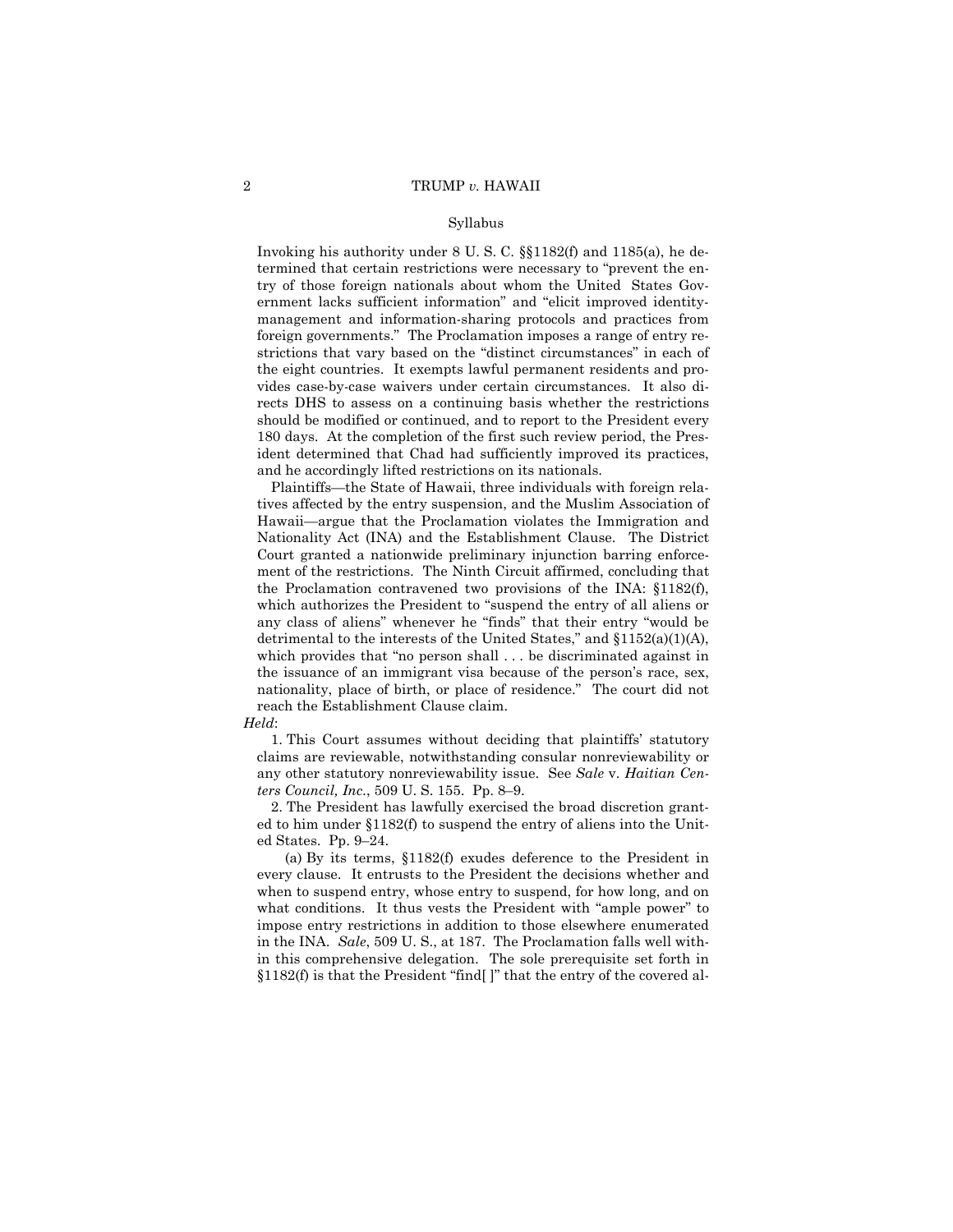iens "would be detrimental to the interests of the United States." The President has undoubtedly fulfilled that requirement here. He first ordered DHS and other agencies to conduct a comprehensive evaluation of every single country's compliance with the information and risk assessment baseline. He then issued a Proclamation with extensive findings about the deficiencies and their impact. Based on that review, he found that restricting entry of aliens who could not be vetted with adequate information was in the national interest.

Even assuming that some form of inquiry into the persuasiveness of the President's findings is appropriate, but see *Webster* v. *Doe*, 486 U. S. 592, 600, plaintiffs' attacks on the sufficiency of the findings cannot be sustained. The 12-page Proclamation is more detailed than any prior order issued under §1182(f). And such a searching inquiry is inconsistent with the broad statutory text and the deference traditionally accorded the President in this sphere. See, *e.g., Sale*, 509 U. S., at 187–188.

The Proclamation comports with the remaining textual limits in §1182(f). While the word "suspend" often connotes a temporary deferral, the President is not required to prescribe in advance a fixed end date for the entry restriction. Like its predecessors, the Proclamation makes clear that its "conditional restrictions" will remain in force only so long as necessary to "address" the identified "inadequacies and risks" within the covered nations. Finally, the Proclamation properly identifies a "class of aliens" whose entry is suspended, and the word "class" comfortably encompasses a group of people linked by nationality. Pp. 10–15.

(b) Plaintiffs have not identified any conflict between the Proclamation and the immigration scheme reflected in the INA that would implicitly bar the President from addressing deficiencies in the Nation's vetting system. The existing grounds of inadmissibility and the narrow Visa Waiver Program do not address the failure of certain high-risk countries to provide a minimum baseline of reliable information. Further, neither the legislative history of §1182(f) nor historical practice justifies departing from the clear text of the statute. Pp. 15–20.

(c) Plaintiffs' argument that the President's entry suspension violates §1152(a)(1)(A) ignores the basic distinction between admissibility determinations and visa issuance that runs throughout the INA. Section 1182 defines the universe of aliens who are admissible into the United States (and therefore eligible to receive a visa). Once §1182 sets the boundaries of admissibility, §1152(a)(1)(A) prohibits discrimination in the allocation of immigrant visas based on nationality and other traits. Had Congress intended in §1152(a)(1)(A) to constrain the President's power to determine who may enter the country,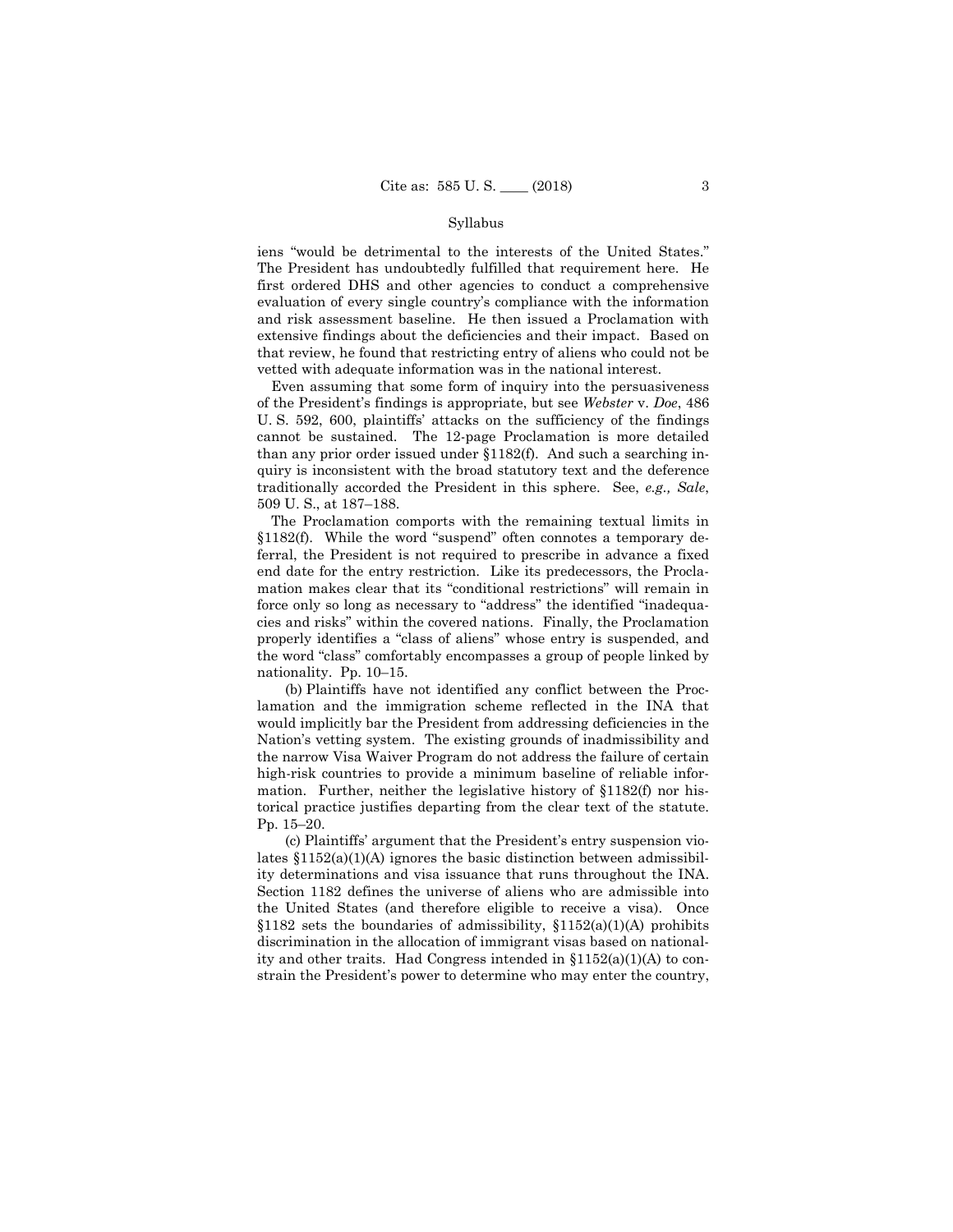it could have chosen language directed to that end. Common sense and historical practice confirm that  $$1152(a)(1)(A)$  does not limit the President's delegated authority under §1182(f). Presidents have repeatedly exercised their authority to suspend entry on the basis of nationality. And on plaintiffs' reading, the President would not be permitted to suspend entry from particular foreign states in response to an epidemic, or even if the United States were on the brink of war. Pp. 20–24.

3. Plaintiffs have not demonstrated a likelihood of success on the merits of their claim that the Proclamation violates the Establishment Clause. Pp. 24–38.

 Clause. A person's interest in being united with his relatives is suffi-(a) The individual plaintiffs have Article III standing to challenge the exclusion of their relatives under the Establishment ciently concrete and particularized to form the basis of an Article III injury in fact. Cf., *e.g., Kerry* v. *Din*, 576 U. S. \_\_\_, \_\_\_. Pp. 24–26.

(b) Plaintiffs allege that the primary purpose of the Proclamation was religious animus and that the President's stated concerns about vetting protocols and national security were but pretexts for discriminating against Muslims. At the heart of their case is a series of statements by the President and his advisers both during the campaign and since the President assumed office. The issue, however, is not whether to denounce the President's statements, but the significance of those statements in reviewing a Presidential directive, neutral on its face, addressing a matter within the core of executive responsibility. In doing so, the Court must consider not only the statements of a particular President, but also the authority of the Presidency itself. Pp. 26–29.

 departments largely immune from judicial control." *Fiallo* v. *Bell*, (c) The admission and exclusion of foreign nationals is a "fundamental sovereign attribute exercised by the Government's political 430 U. S. 787, 792. Although foreign nationals seeking admission have no constitutional right to entry, this Court has engaged in a circumscribed judicial inquiry when the denial of a visa allegedly burdens the constitutional rights of a U. S. citizen. That review is limited to whether the Executive gives a "facially legitimate and bona fide" reason for its action, *Kleindienst* v. *Mandel*, 408 U. S. 753, 769, but the Court need not define the precise contours of that narrow inquiry in this case. For today's purposes, the Court assumes that it may look behind the face of the Proclamation to the extent of applying rational basis review, *i.e.,* whether the entry policy is plausibly related to the Government's stated objective to protect the country and improve vetting processes. Plaintiffs' extrinsic evidence may be considered, but the policy will be upheld so long as it can reasonably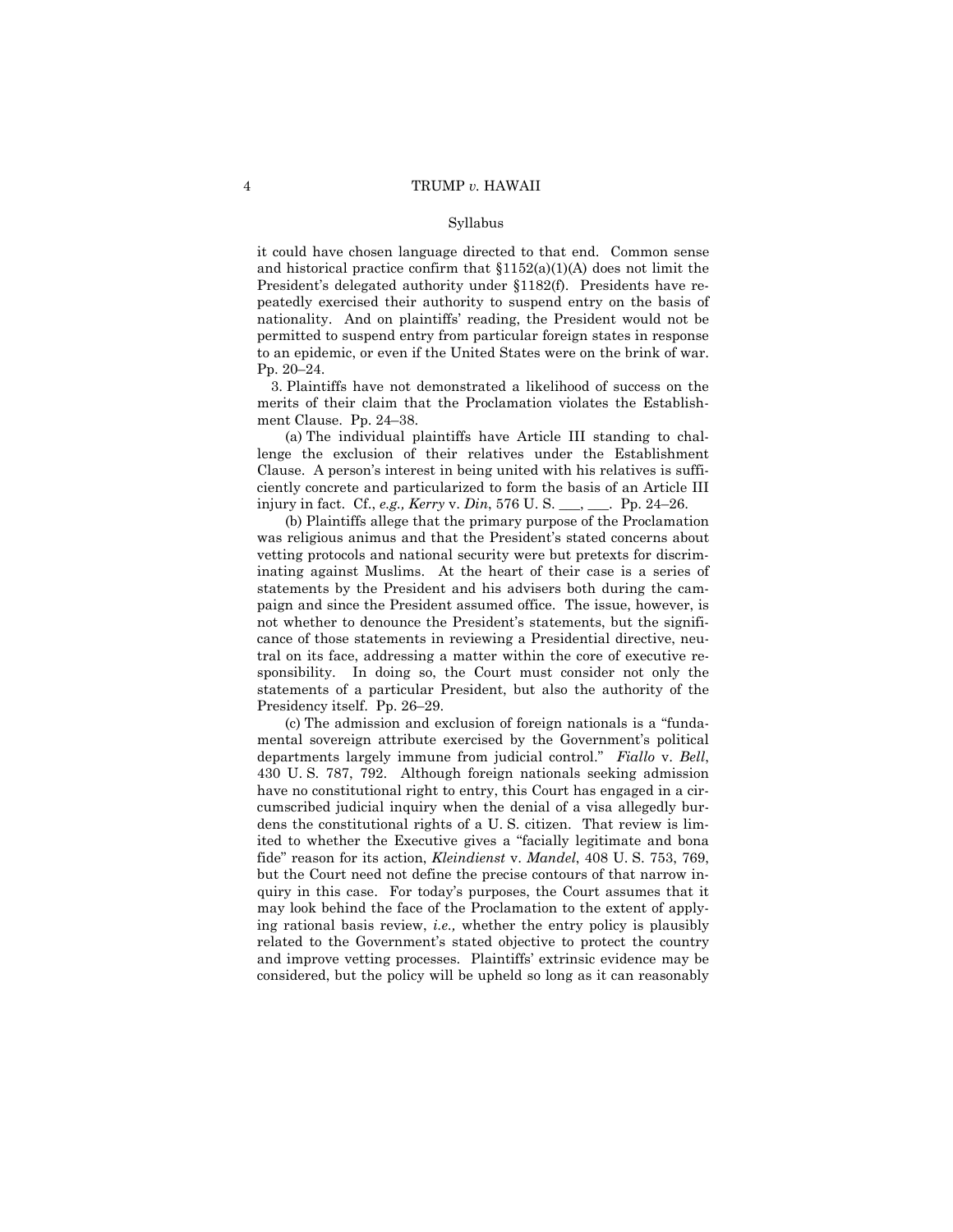be understood to result from a justification independent of unconstitutional grounds. Pp. 30–32.

 state interests*." Romer* v*. Evans*, 517 U. S. 620, 635. The Proclama- security risks. Moreover, the Proclamation reflects the results of a (d) On the few occasions where the Court has struck down a policy as illegitimate under rational basis scrutiny, a common thread has been that the laws at issue were "divorced from any factual context from which [the Court] could discern a relationship to legitimate tion does not fit that pattern. It is expressly premised on legitimate purposes and says nothing about religion. The entry restrictions on Muslim-majority nations are limited to countries that were previously designated by Congress or prior administrations as posing national worldwide review process undertaken by multiple Cabinet officials and their agencies. Plaintiffs challenge the entry suspension based on their perception of its effectiveness and wisdom, but the Court cannot substitute its own assessment for the Executive's predictive judgments on such matters. See *Holder* v. *Humanitarian Law Project*, 561 U. S. 1, 33–34.

Three additional features of the entry policy support the Government's claim of a legitimate national security interest. First, since the President introduced entry restrictions in January 2017, three Muslim-majority countries—Iraq, Sudan, and Chad—have been removed from the list. Second, for those countries still subject to entry restrictions, the Proclamation includes numerous exceptions for various categories of foreign nationals. Finally, the Proclamation creates a waiver program open to all covered foreign nationals seeking entry as immigrants or nonimmigrants. Under these circumstances, the Government has set forth a sufficient national security justification to survive rational basis review. Pp. 33–38.

878 F. 3d 662, reversed and remanded.

 THOMAS, ALITO, and GORSUCH, JJ., joined. KENNEDY, J., and THOMAS, ROBERTS, C. J., delivered the opinion of the Court, in which KENNEDY, J., filed concurring opinions. BREYER, J., filed a dissenting opinion, in which KAGAN, J., joined. SOTOMAYOR, J., filed a dissenting opinion, in which GINSBURG, J., joined.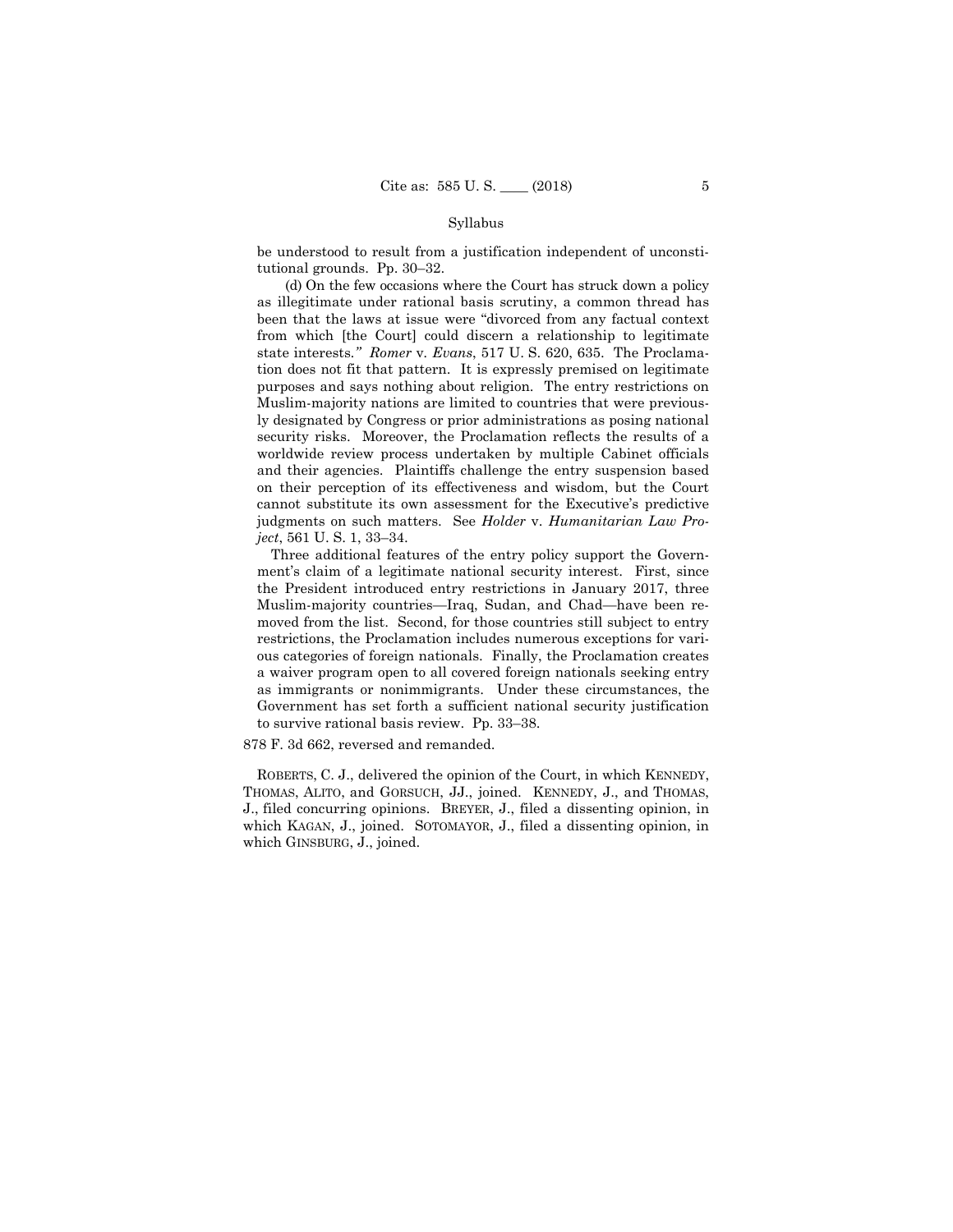preliminary print of the United States Reports. Readers are requested to notify the Reporter of Decisions, Supreme Court of the United States, Wash- ington, D. C. 20543, of any typographical or other formal errors, in order that corrections may be made before the preliminary print goes to press. NOTICE: This opinion is subject to formal revision before publication in the

# $\frac{1}{2}$  ,  $\frac{1}{2}$  ,  $\frac{1}{2}$  ,  $\frac{1}{2}$  ,  $\frac{1}{2}$  ,  $\frac{1}{2}$  ,  $\frac{1}{2}$ **SUPREME COURT OF THE UNITED STATES**

#### $\frac{1}{2}$  ,  $\frac{1}{2}$  ,  $\frac{1}{2}$  ,  $\frac{1}{2}$  ,  $\frac{1}{2}$  ,  $\frac{1}{2}$ No. 17–965

# DONALD J. TRUMP, PRESIDENT OF THE UNITED STATES, ET AL., PETITIONERS *v.* HAWAII, ET AL.

# APPEALS FOR THE NINTH CIRCUIT<br>[June 26, 2018] ON WRIT OF CERTIORARI TO THE UNITED STATES COURT OF

CHIEF JUSTICE ROBERTS delivered the opinion of the Court.

Under the Immigration and Nationality Act, foreign nationals seeking entry into the United States undergo a vetting process to ensure that they satisfy the numerous requirements for admission. The Act also vests the President with authority to restrict the entry of aliens whenever he finds that their entry "would be detrimental to the interests of the United States." 8 U. S. C. §1182(f). Relying on that delegation, the President concluded that it was necessary to impose entry restrictions on nationals of countries that do not share adequate information for an informed entry determination, or that otherwise present national security risks. Presidential Proclamation No. 9645, 82 Fed. Reg. 45161 (2017) (Proclamation). The plaintiffs in this litigation, respondents here, challenged the application of those entry restrictions to certain aliens abroad. We now decide whether the President had authority under the Act to issue the Proclamation, and whether the entry policy violates the Establishment Clause of the First Amendment.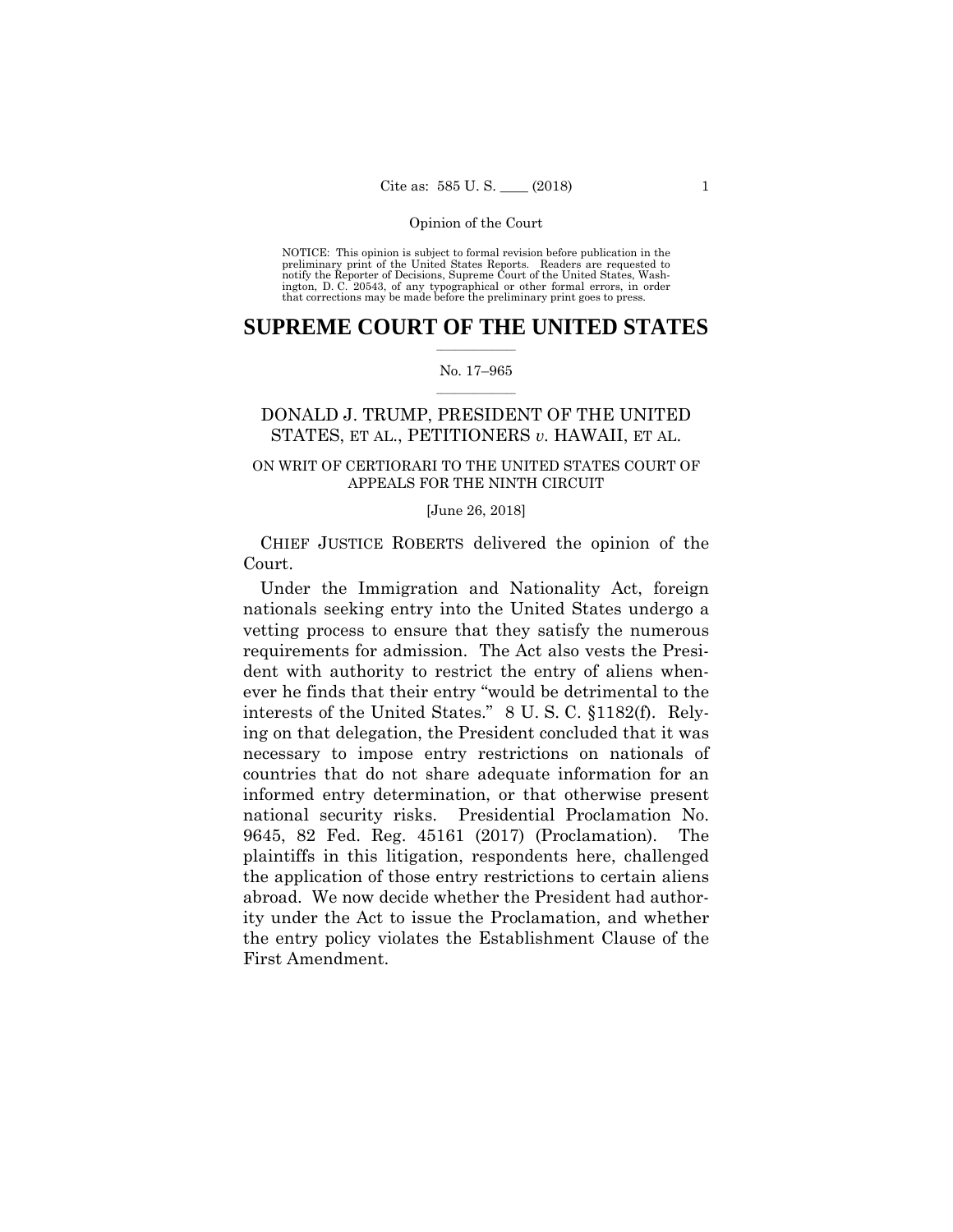# I A

Shortly after taking office, President Trump signed Executive Order No. 13769, Protecting the Nation From Foreign Terrorist Entry Into the United States. 82 Fed. Reg. 8977 (2017) (EO–1). EO–1 directed the Secretary of Homeland Security to conduct a review to examine the adequacy of information provided by foreign governments about their nationals seeking to enter the United States. §3(a). Pending that review, the order suspended for 90 days the entry of foreign nationals from seven countries— Iran, Iraq, Libya, Somalia, Sudan, Syria, and Yemen that had been previously identified by Congress or prior administrations as posing heightened terrorism risks. §3(c). The District Court for the Western District of Washington entered a temporary restraining order blocking the entry restrictions, and the Court of Appeals for the Ninth Circuit denied the Government's request to stay that order. *Washington* v. *Trump*, 847 F. 3d 1151 (2017) (*per curiam*).

In response, the President revoked EO–1, replacing it with Executive Order No. 13780, which again directed a worldwide review. 82 Fed. Reg. 13209 (2017) (EO–2). Citing investigative burdens on agencies and the need to diminish the risk that dangerous individuals would enter without adequate vetting, EO–2 also temporarily restricted the entry (with case-by-case waivers) of foreign nationals from six of the countries covered by EO–1: Iran, Libya, Somalia, Sudan, Syria, and Yemen. §§2(c), 3(a). The order explained that those countries had been selected because each "is a state sponsor of terrorism, has been significantly compromised by terrorist organizations, or contains active conflict zones." §1(d). The entry restriction was to stay in effect for 90 days, pending completion of the worldwide review.

These interim measures were immediately challenged in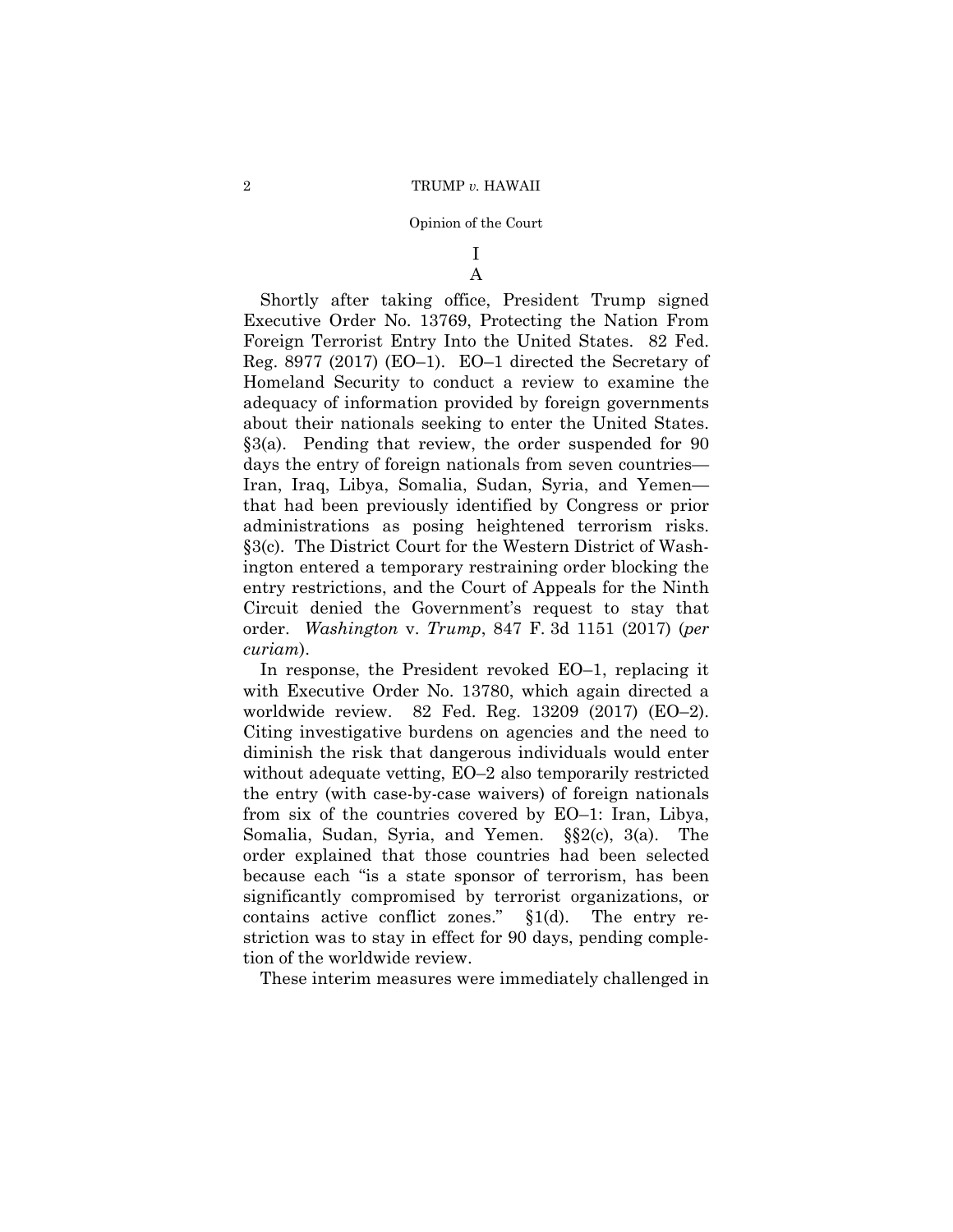court. The District Courts for the Districts of Maryland and Hawaii entered nationwide preliminary injunctions barring enforcement of the entry suspension, and the respective Courts of Appeals upheld those injunctions, albeit on different grounds. *International Refugee Assistance Project* (*IRAP*) v. *Trump*, 857 F. 3d 554 (CA4 2017); *Hawaii* v. *Trump*, 859 F. 3d 741 (CA9 2017) (*per curiam*). This Court granted certiorari and stayed the injunctions allowing the entry suspension to go into effect—with respect to foreign nationals who lacked a "credible claim of a bona fide relationship" with a person or entity in the United States. *Trump* v. *IRAP*, 582 U. S. \_\_\_, \_\_\_ (2017) (*per curiam*) (slip op., at 12). The temporary restrictions in EO–2 expired before this Court took any action, and we vacated the lower court decisions as moot. *Trump* v. *IRAP*, 583 U. S. \_\_\_ (2017); *Trump* v. *Hawaii*, 583 U. S.  $(2017).$ 

On September 24, 2017, after completion of the worldwide review, the President issued the Proclamation before us—Proclamation No. 9645, Enhancing Vetting Capabilities and Processes for Detecting Attempted Entry Into the United States by Terrorists or Other Public-Safety Threats. 82 Fed. Reg. 45161. The Proclamation (as its title indicates) sought to improve vetting procedures by identifying ongoing deficiencies in the information needed to assess whether nationals of particular countries present "public safety threats."  $\S1(a)$ . To further that purpose, the Proclamation placed entry restrictions on the nationals of eight foreign states whose systems for managing and sharing information about their nationals the President deemed inadequate.

The Proclamation described how foreign states were selected for inclusion based on the review undertaken pursuant to EO–2. As part of that review, the Department of Homeland Security (DHS), in consultation with the State Department and several intelligence agencies,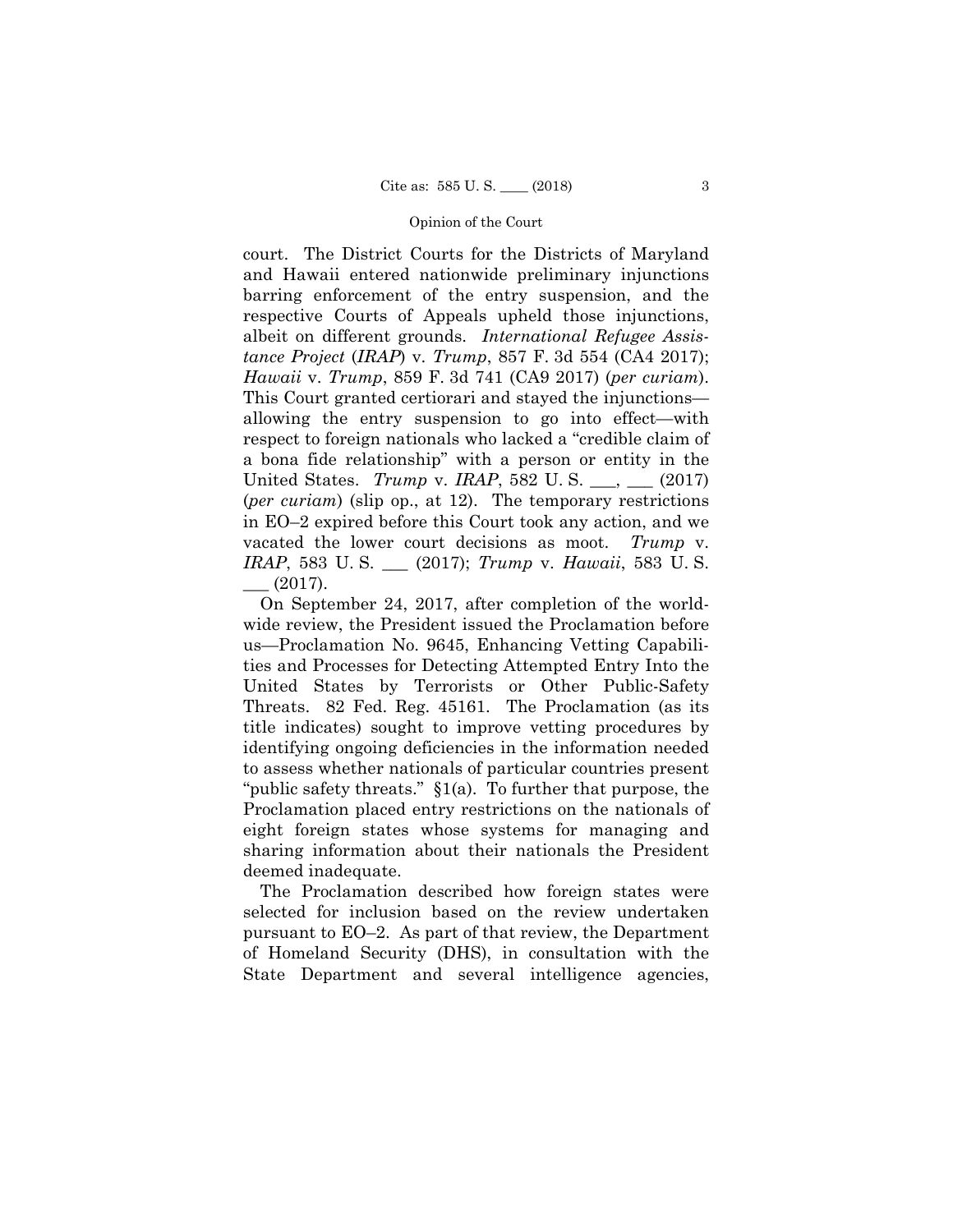#### Opinion of the Court

 stolen passports, and making available additional identitydeveloped a "baseline" for the information required from foreign governments to confirm the identity of individuals seeking entry into the United States, and to determine whether those individuals pose a security threat. §1(c). The baseline included three components. The first, "identity-management information," focused on whether a foreign government ensures the integrity of travel documents by issuing electronic passports, reporting lost or related information. Second, the agencies considered the extent to which the country discloses information on criminal history and suspected terrorist links, provides travel document exemplars, and facilitates the U. S. Government's receipt of information about airline passengers and crews traveling to the United States. Finally, the agencies weighed various indicators of national security risk, including whether the foreign state is a known or potential terrorist safe haven and whether it regularly declines to receive returning nationals following final orders of removal from the United States. *Ibid.* 

DHS collected and evaluated data regarding all foreign governments. §1(d). It identified 16 countries as having deficient information-sharing practices and presenting national security concerns, and another 31 countries as "at risk" of similarly failing to meet the baseline. §1(e). The State Department then undertook diplomatic efforts over a 50-day period to encourage all foreign governments to improve their practices. §1(f). As a result of that effort, numerous countries provided DHS with travel document exemplars and agreed to share information on known or suspected terrorists. *Ibid.* 

Following the 50-day period, the Acting Secretary of Homeland Security concluded that eight countries—Chad, Iran, Iraq, Libya, North Korea, Syria, Venezuela, and Yemen—remained deficient in terms of their risk profile and willingness to provide requested information. The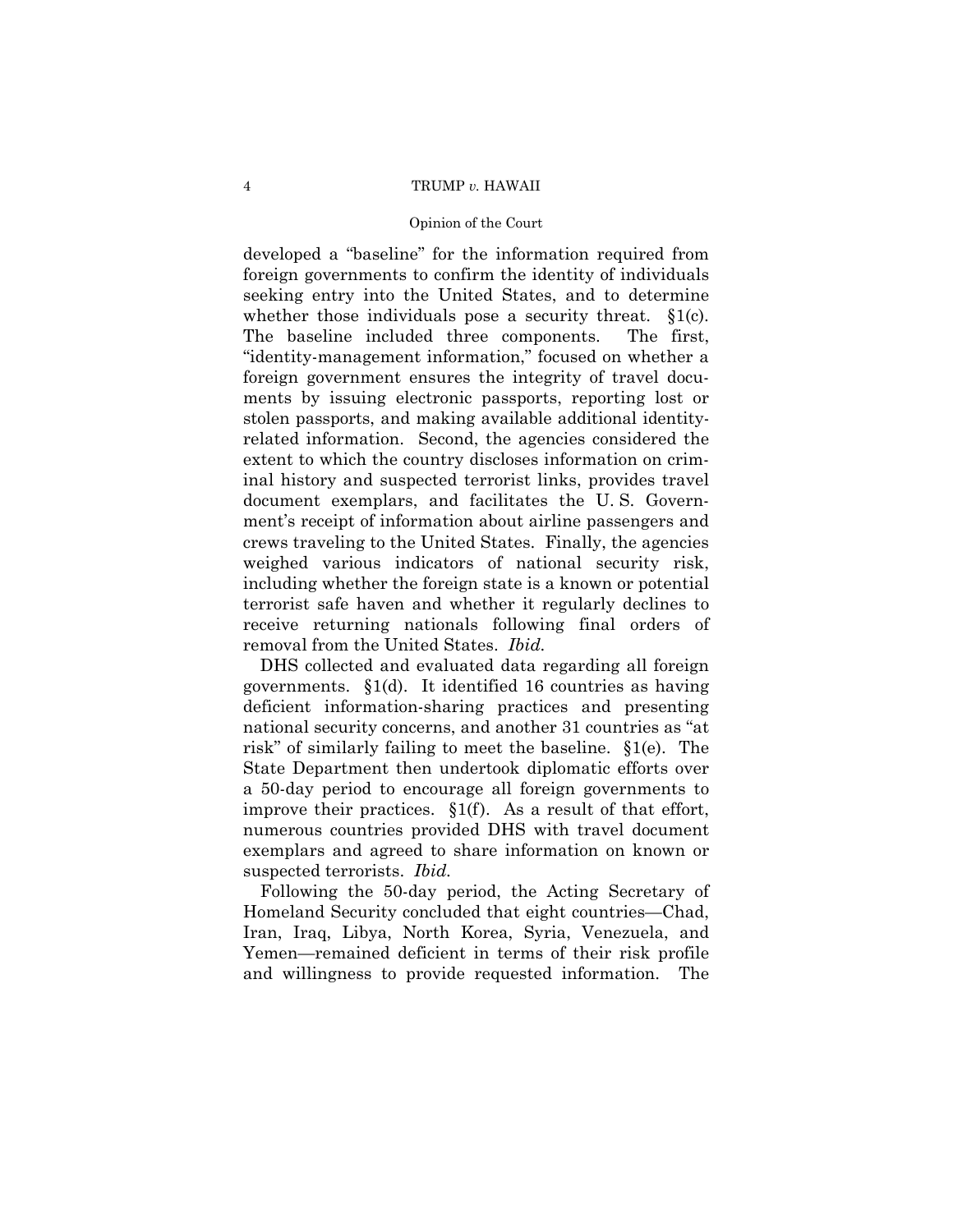Acting Secretary recommended that the President impose entry restrictions on certain nationals from all of those countries except Iraq. §§1(g), (h). She also concluded that although Somalia generally satisfied the informationsharing component of the baseline standards, its "identitymanagement deficiencies" and "significant terrorist presence" presented special circumstances justifying additional limitations. She therefore recommended entry limitations for certain nationals of that country.  $\S1(i)$ . As for Iraq, the Acting Secretary found that entry limitations on its nationals were not warranted given the close cooperative relationship between the U. S. and Iraqi Governments and Iraq's commitment to combating ISIS. §1(g).

After consulting with multiple Cabinet members and other officials, the President adopted the Acting Secretary's recommendations and issued the Proclamation. Invoking his authority under 8 U. S. C. §§1182(f) and 1185(a), the President determined that certain entry restrictions were necessary to "prevent the entry of those foreign nationals about whom the United States Government lacks sufficient information"; "elicit improved identitymanagement and information-sharing protocols and practices from foreign governments"; and otherwise "advance [the] foreign policy, national security, and counterterrorism objectives" of the United States. Proclamation §1(h). The President explained that these restrictions would be the "most likely to encourage cooperation" while "protect[ing] the United States until such time as improvements occur." *Ibid.* 

 eight countries. *Ibid.* For countries that do not cooperate The Proclamation imposed a range of restrictions that vary based on the "distinct circumstances" in each of the with the United States in identifying security risks (Iran, North Korea, and Syria), the Proclamation suspends entry of all nationals, except for Iranians seeking nonimmigrant student and exchange-visitor visas. §§2(b)(ii), (d)(ii),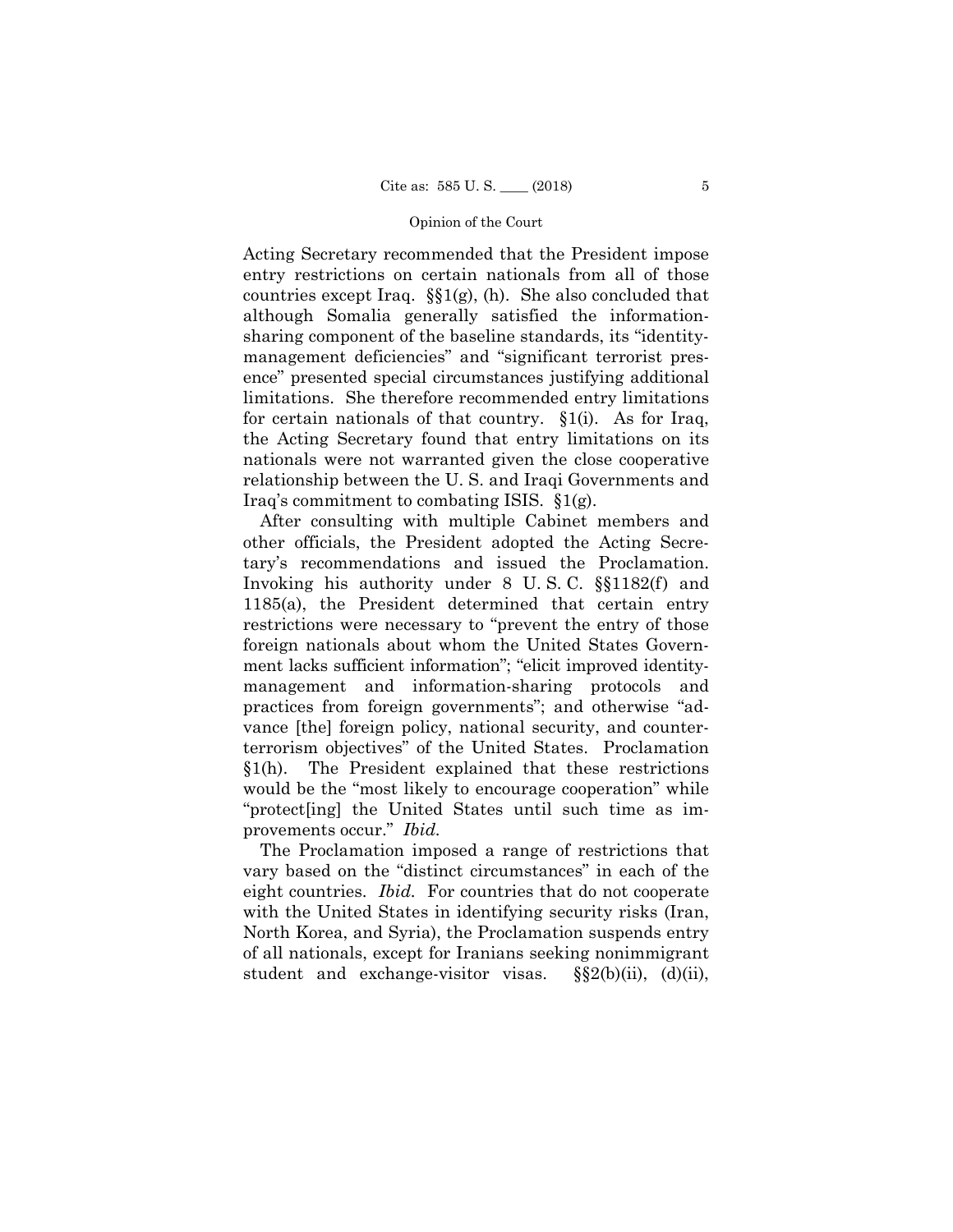#### Opinion of the Court

(e)(ii). For countries that have information-sharing deficiencies but are nonetheless "valuable counterterrorism partner[s]" (Chad, Libya, and Yemen), it restricts entry of nationals seeking immigrant visas and nonimmigrant business or tourist visas.  $\S2(a)(i)$ ,  $(c)(i)$ ,  $(g)(i)$ . Because Somalia generally satisfies the baseline standards but was found to present special risk factors, the Proclamation suspends entry of nationals seeking immigrant visas and requires additional scrutiny of nationals seeking nonimmigrant visas. §2(h)(ii). And for Venezuela, which refuses to cooperate in information sharing but for which alternative means are available to identify its nationals, the Proclamation limits entry only of certain government officials and their family members on nonimmigrant business or tourist visas.  $\S2(f)(ii)$ .

The Proclamation exempts lawful permanent residents and foreign nationals who have been granted asylum. §3(b). It also provides for case-by-case waivers when a foreign national demonstrates undue hardship, and that his entry is in the national interest and would not pose a threat to public safety.  $\S3(c)(i)$ ; see also  $\S3(c)(iv)$  (listing examples of when a waiver might be appropriate, such as if the foreign national seeks to reside with a close family member, obtain urgent medical care, or pursue significant business obligations). The Proclamation further directs DHS to assess on a continuing basis whether entry restrictions should be modified or continued, and to report to the President every 180 days. §4. Upon completion of the first such review period, the President, on the recommendation of the Secretary of Homeland Security, determined that Chad had sufficiently improved its practices, and he accordingly lifted restrictions on its nationals. Presidential Proclamation No. 9723, 83 Fed. Reg. 15937 (2018).

Plaintiffs in this case are the State of Hawaii, three

 $\mathbf{B}$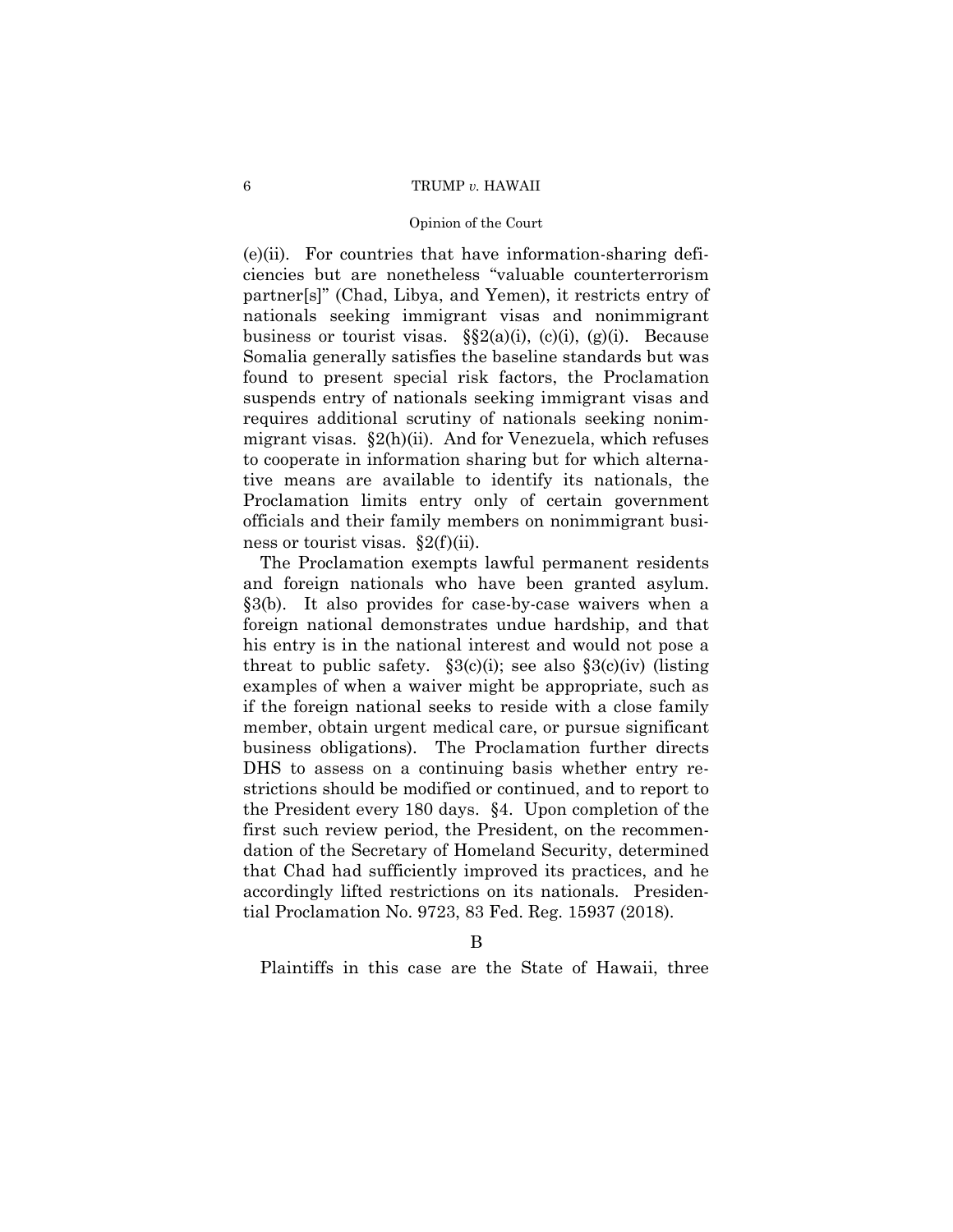individuals (Dr. Ismail Elshikh, John Doe #1, and John Doe #2), and the Muslim Association of Hawaii. The State operates the University of Hawaii system, which recruits students and faculty from the designated countries. The three individual plaintiffs are U. S. citizens or lawful permanent residents who have relatives from Iran, Syria, and Yemen applying for immigrant or nonimmigrant visas. The Association is a nonprofit organization that operates a mosque in Hawaii.

Plaintiffs challenged the Proclamation—except as applied to North Korea and Venezuela—on several grounds. As relevant here, they argued that the Proclamation contravenes provisions in the Immigration and Nationality Act (INA), 66 Stat. 187, as amended. Plaintiffs further claimed that the Proclamation violates the Establishment Clause of the First Amendment, because it was motivated not by concerns pertaining to national security but by animus toward Islam.

 Ninth Circuit granted a partial stay, permitting enforce-The District Court granted a nationwide preliminary injunction barring enforcement of the entry restrictions. The court concluded that the Proclamation violated two provisions of the INA: §1182(f), because the President did not make sufficient findings that the entry of the covered foreign nationals would be detrimental to the national interest, and  $$1152(a)(1)(A)$ , because the policy discriminates against immigrant visa applicants on the basis of nationality. 265 F. Supp. 3d 1140, 1155–1159 (Haw. 2017). The Government requested expedited briefing and sought a stay pending appeal. The Court of Appeals for the ment of the Proclamation with respect to foreign nationals who lack a bona fide relationship with the United States. This Court then stayed the injunction in full pending disposition of the Government's appeal. 583 U.S. (2017).

The Court of Appeals affirmed. The court first held that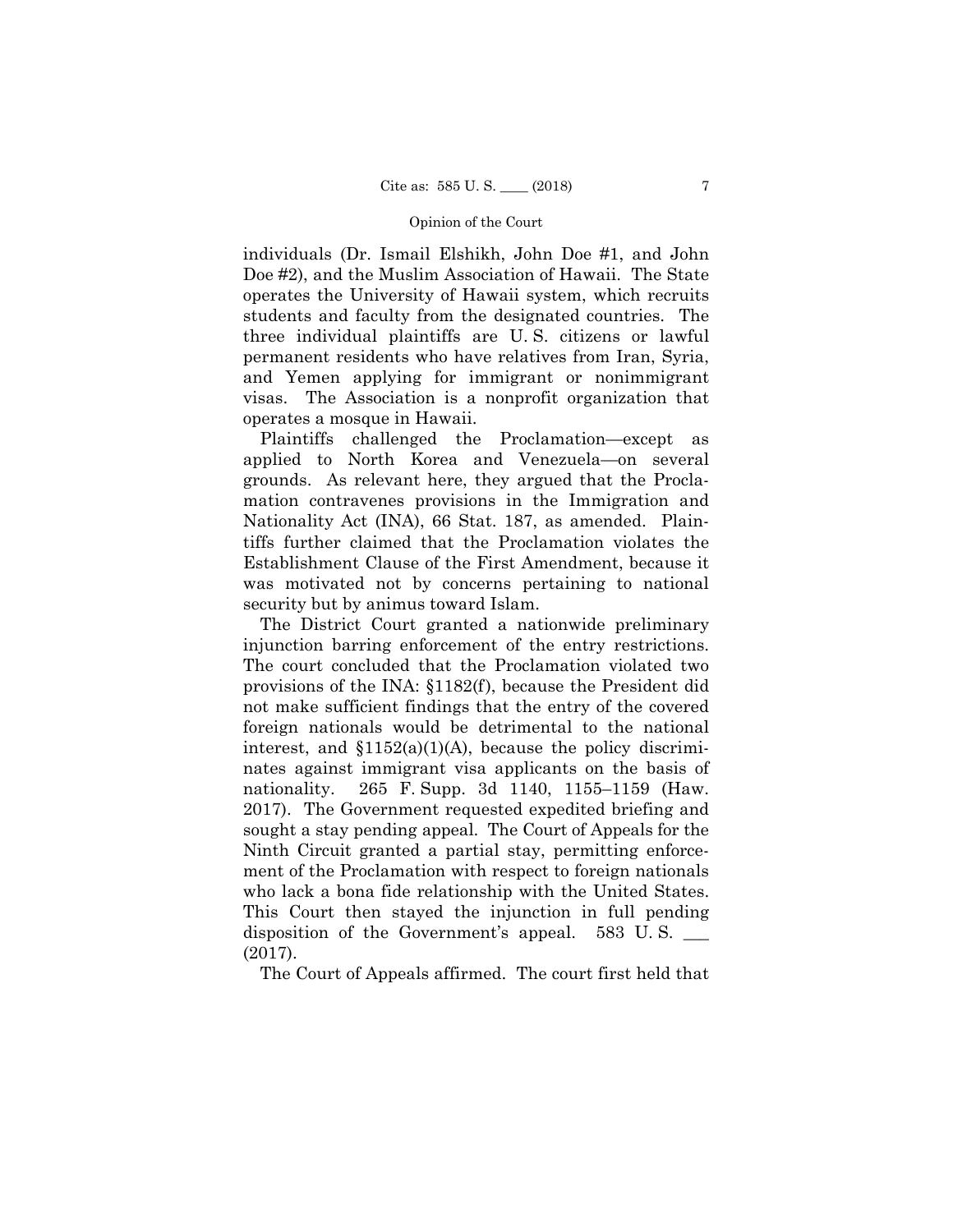#### Opinion of the Court

the Proclamation exceeds the President's authority under §1182(f). In its view, that provision authorizes only a "temporary" suspension of entry in response to "exigencies" that "Congress would be ill-equipped to address." 878 F. 3d 662, 684, 688 (2017). The court further reasoned that the Proclamation "conflicts with the INA's finely reticulated regulatory scheme" by addressing "matters of immigration already passed upon by Congress." *Id.*, at 685, 690. The Ninth Circuit then turned to  $$1152(a)(1)(A)$ and determined that the entry restrictions also contravene the prohibition on nationality-based discrimination in the issuance of immigrant visas. The court did not reach plaintiffs' Establishment Clause claim.

We granted certiorari.  $583 \text{ U.S.}$  (2018).

II

Before addressing the merits of plaintiffs' statutory claims, we consider whether we have authority to do so. The Government argues that plaintiffs' challenge to the Proclamation under the INA is not justiciable. Relying on the doctrine of consular nonreviewability, the Government contends that because aliens have no "claim of right" to enter the United States, and because exclusion of aliens is "a fundamental act of sovereignty" by the political branches, review of an exclusion decision "is not within the province of any court, unless expressly authorized by law." *United States ex rel. Knauff* v. *Shaughnessy*, 338 U. S. 537, 542– 543 (1950). According to the Government, that principle barring review is reflected in the INA, which sets forth a comprehensive framework for review of orders of removal, but authorizes judicial review only for aliens physically present in the United States. See Brief for Petitioners 19– 20 (citing 8 U. S. C. §1252).

The justiciability of plaintiffs' challenge under the INA presents a difficult question. The Government made similar arguments that no judicial review was available in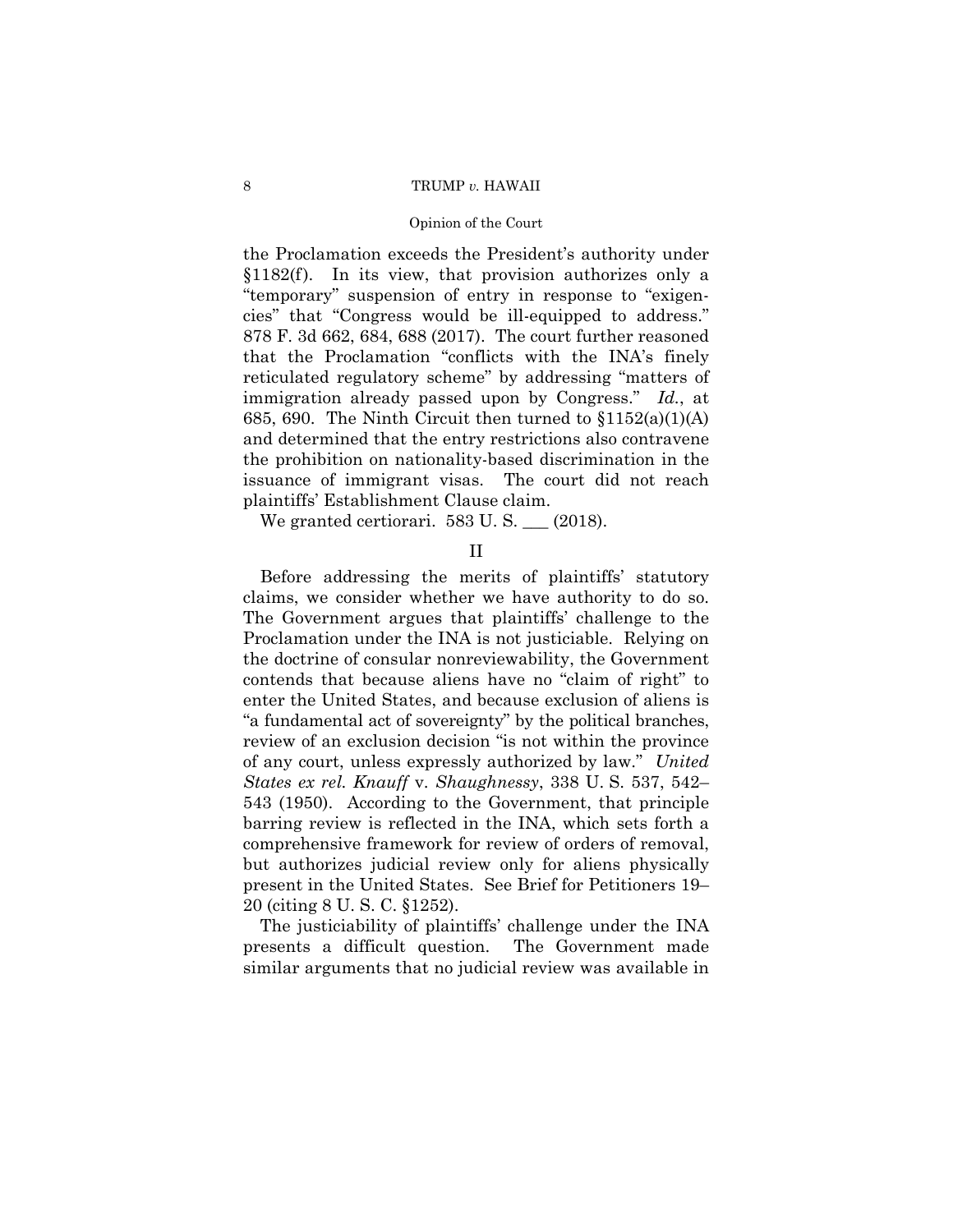state[]" that a statutory provision is jurisdictional). As a *Sale* v. *Haitian Centers Council, Inc.*, 509 U. S. 155 (1993). The Court in that case, however, went on to consider on the merits a statutory claim like the one before us without addressing the issue of reviewability. The Government does not argue that the doctrine of consular nonreviewability goes to the Court's jurisdiction, see Tr. of Oral Arg. 13, nor does it point to any provision of the INA that expressly strips the Court of jurisdiction over plaintiffs' claims, see *Sebelius* v. *Auburn Regional Medical Center*, 568 U. S. 145, 153 (2013) (requiring Congress to "clearly result, we may assume without deciding that plaintiffs' statutory claims are reviewable, notwithstanding consular nonreviewability or any other statutory nonreviewability issue, and we proceed on that basis.

### III

The INA establishes numerous grounds on which an alien abroad may be inadmissible to the United States and ineligible for a visa. See, *e.g.,* 8 U. S. C. §§1182(a)(1)  $(health-related grounds), (a)(2) (criminal history), (a)(3)(B)$ (terrorist activities), (a)(3)(C) (foreign policy grounds). Congress has also delegated to the President authority to suspend or restrict the entry of aliens in certain circumstances. The principal source of that authority, §1182(f), enables the President to "suspend the entry of all aliens or any class of aliens" whenever he "finds" that their entry "would be detrimental to the interests of the United States."1

——————

<sup>&</sup>lt;sup>1</sup>The President also invoked his power under 8 U.S.C.  $$1185(a)(1),$ which grants the President authority to adopt "reasonable rules, regulations, and orders" governing entry or removal of aliens, "subject to such limitations and exceptions as [he] may prescribe." Because this provision "substantially overlap[s]" with §1182(f), we agree with the Government that we "need not resolve . . . the precise relationship between the two statutes" in evaluating the validity of the Proclama-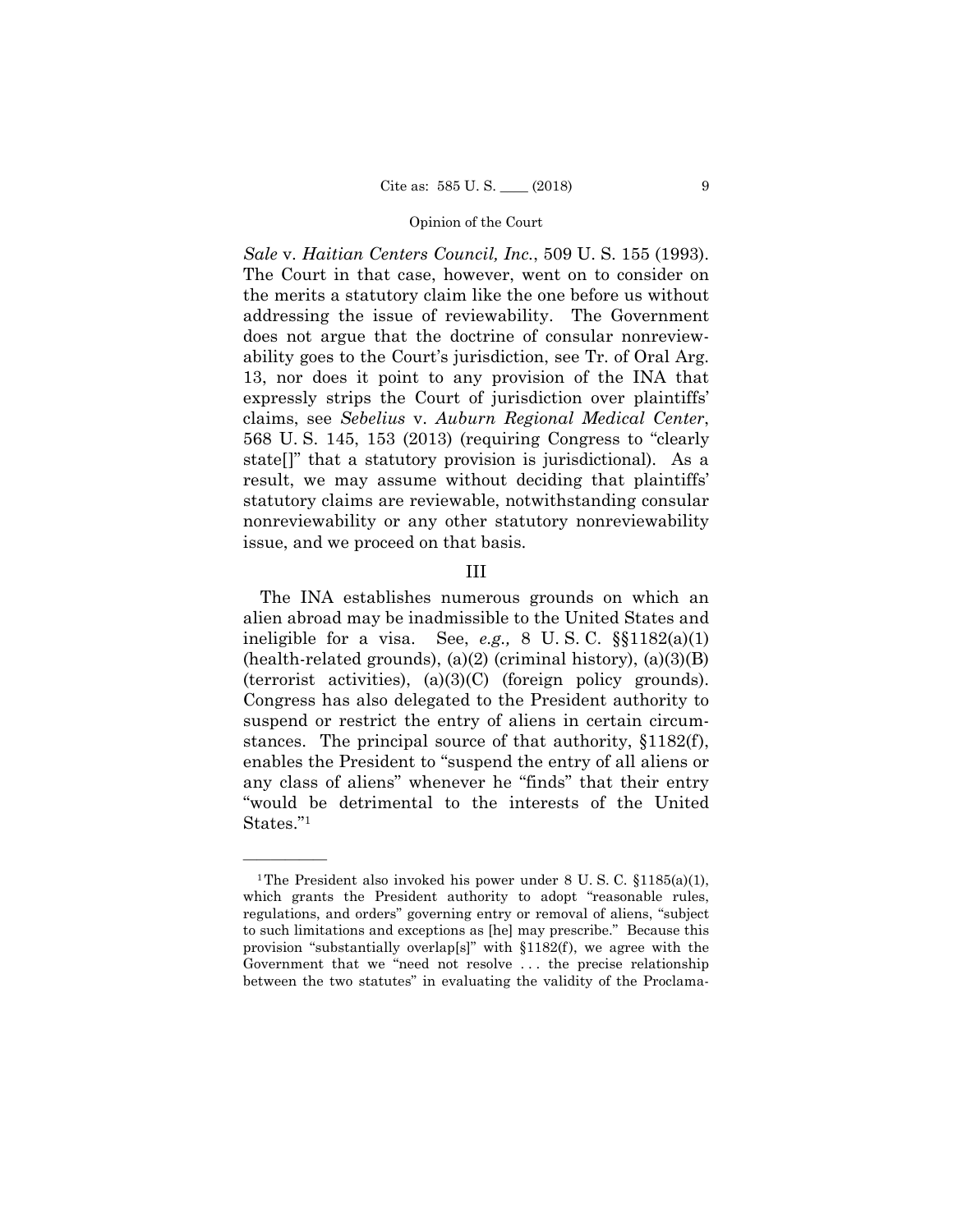#### Opinion of the Court

Plaintiffs argue that the Proclamation is not a valid exercise of the President's authority under the INA. In their view, §1182(f) confers only a residual power to temporarily halt the entry of a discrete group of aliens engaged in harmful conduct. They also assert that the Proclamation violates another provision of the INA—8 U. S. C.  $$1152(a)(1)(A)$ —because it discriminates on the basis of nationality in the issuance of immigrant visas.

By its plain language, §1182(f) grants the President broad discretion to suspend the entry of aliens into the United States. The President lawfully exercised that discretion based on his findings—following a worldwide, multi-agency review—that entry of the covered aliens would be detrimental to the national interest. And plaintiffs' attempts to identify a conflict with other provisions in the INA, and their appeal to the statute's purposes and legislative history, fail to overcome the clear statutory language.

The text of §1182(f) states:

"Whenever the President finds that the entry of any aliens or of any class of aliens into the United States would be detrimental to the interests of the United States, he may by proclamation, and for such period as he shall deem necessary, suspend the entry of all aliens or any class of aliens as immigrants or nonimmigrants, or impose on the entry of aliens any restrictions he may deem to be appropriate."

By its terms, §1182(f) exudes deference to the President in every clause. It entrusts to the President the decisions whether and when to suspend entry ("[w]henever [he] finds that the entry" of aliens "would be detrimental" to

——————

A

tion. Brief for Petitioners 32–33.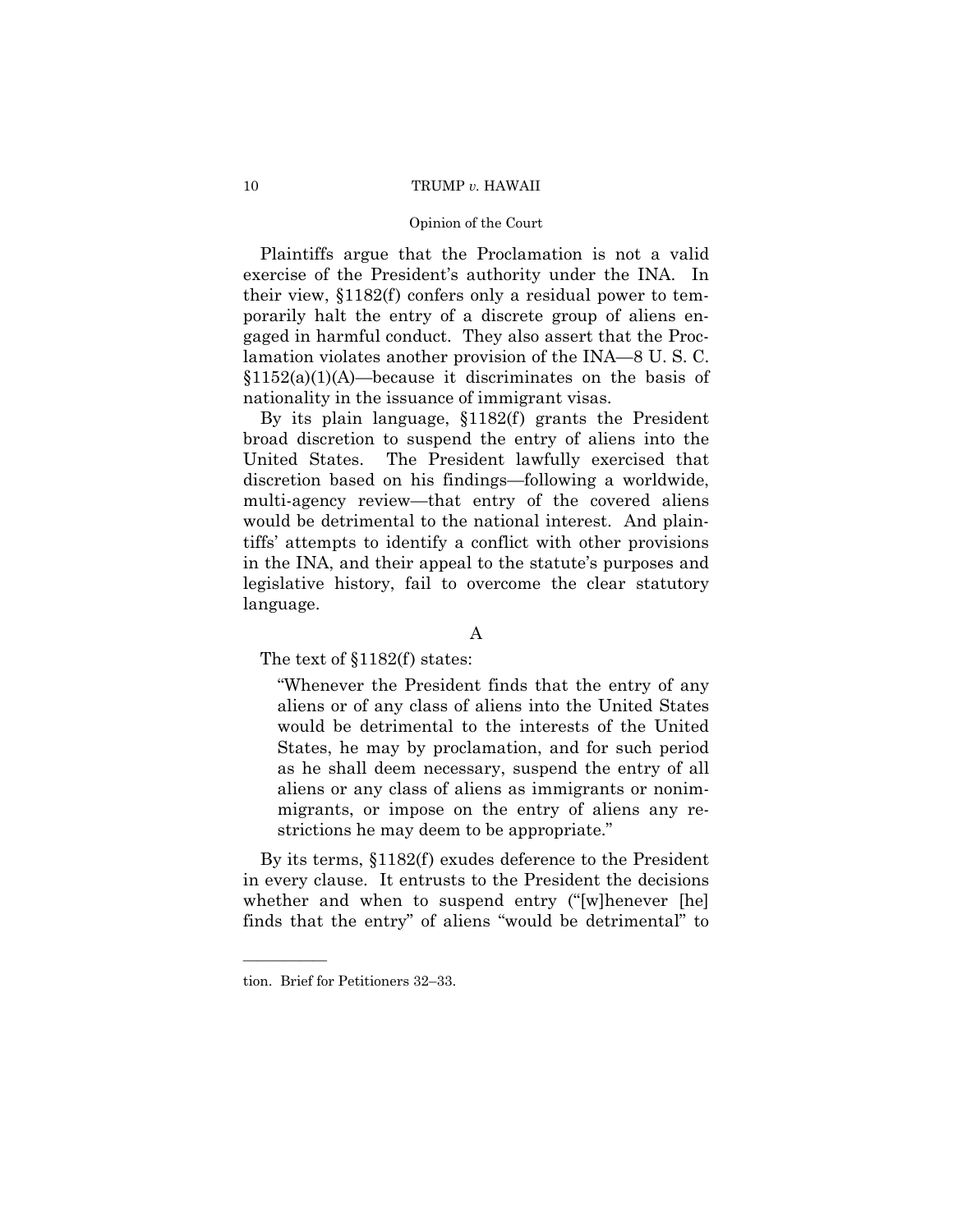the national interest); whose entry to suspend ("all aliens or any class of aliens"); for how long ("for such period as he shall deem necessary"); and on what conditions ("any restrictions he may deem to be appropriate"). It is therefore unsurprising that we have previously observed that §1182(f) vests the President with "ample power" to impose entry restrictions in addition to those elsewhere enumerated in the INA. *Sale*, 509 U. S., at 187 (finding it "perfectly clear" that the President could "establish a naval blockade" to prevent illegal migrants from entering the United States); see also *Abourezk* v. *Reagan*, 785 F. 2d 1043, 1049, n. 2 (CADC 1986) (describing the "sweeping proclamation power" in §1182(f) as enabling the President to supplement the other grounds of inadmissibility in the INA).

The Proclamation falls well within this comprehensive delegation. The sole prerequisite set forth in §1182(f) is that the President "find[]" that the entry of the covered aliens "would be detrimental to the interests of the United States." The President has undoubtedly fulfilled that requirement here. He first ordered DHS and other agencies to conduct a comprehensive evaluation of every single country's compliance with the information and risk assessment baseline. The President then issued a Proclamation setting forth extensive findings describing how deficiencies in the practices of select foreign governments several of which are state sponsors of terrorism—deprive the Government of "sufficient information to assess the risks [those countries' nationals] pose to the United States." Proclamation §1(h)(i). Based on that review, the President found that it was in the national interest to restrict entry of aliens who could not be vetted with adequate information—both to protect national security and public safety, and to induce improvement by their home countries. The Proclamation therefore "craft[ed] ... country-specific restrictions that would be most likely to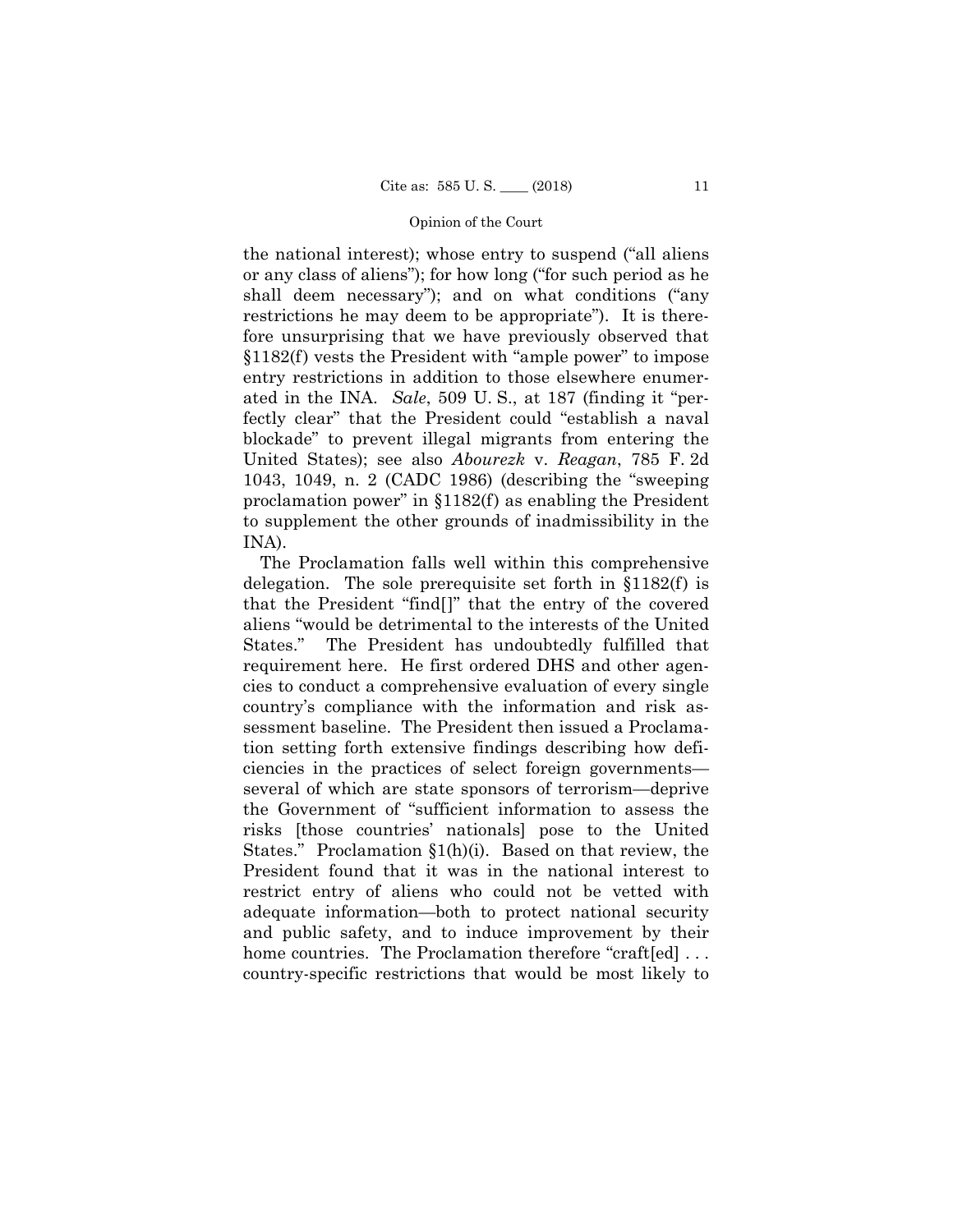encourage cooperation given each country's distinct circumstances," while securing the Nation "until such time as improvements occur." *Ibid.*<sup>2</sup>

 Plaintiffs believe that these findings are insufficient. alone renders the covered foreign nationals a security risk. They argue, as an initial matter, that the Proclamation fails to provide a persuasive rationale for why nationality And they further discount the President's stated concern about deficient vetting because the Proclamation allows many aliens from the designated countries to enter on nonimmigrant visas.

Such arguments are grounded on the premise that §1182(f) not only requires the President to *make* a finding that entry "would be detrimental to the interests of the United States," but also to explain that finding with sufficient detail to enable judicial review. That premise is questionable. See *Webster* v. *Doe*, 486 U. S. 592, 600 (1988) (concluding that a statute authorizing the CIA Director to terminate an employee when the Director "shall deem such termination necessary or advisable in the interests of the United States" forecloses "any meaningful judicial standard of review"). But even assuming that some form of review is appropriate, plaintiffs' attacks on the sufficiency of the President's findings cannot be sustained. The 12-page Proclamation—which thoroughly describes the process, agency evaluations, and recommendations underlying the President's chosen restrictions—is more detailed than any prior order a President has issued under §1182(f). Contrast Presidential Proclamation No. 6958, 3 CFR 133 (1996) (President Clinton) (explaining in one sentence why suspending entry of members of the

——————

<sup>2</sup>The Proclamation states that it does not disclose every ground for the country-specific restrictions because "[d]escribing all of those reasons publicly . . . would cause serious damage to the national security of the United States, and many such descriptions are classified." §1(j).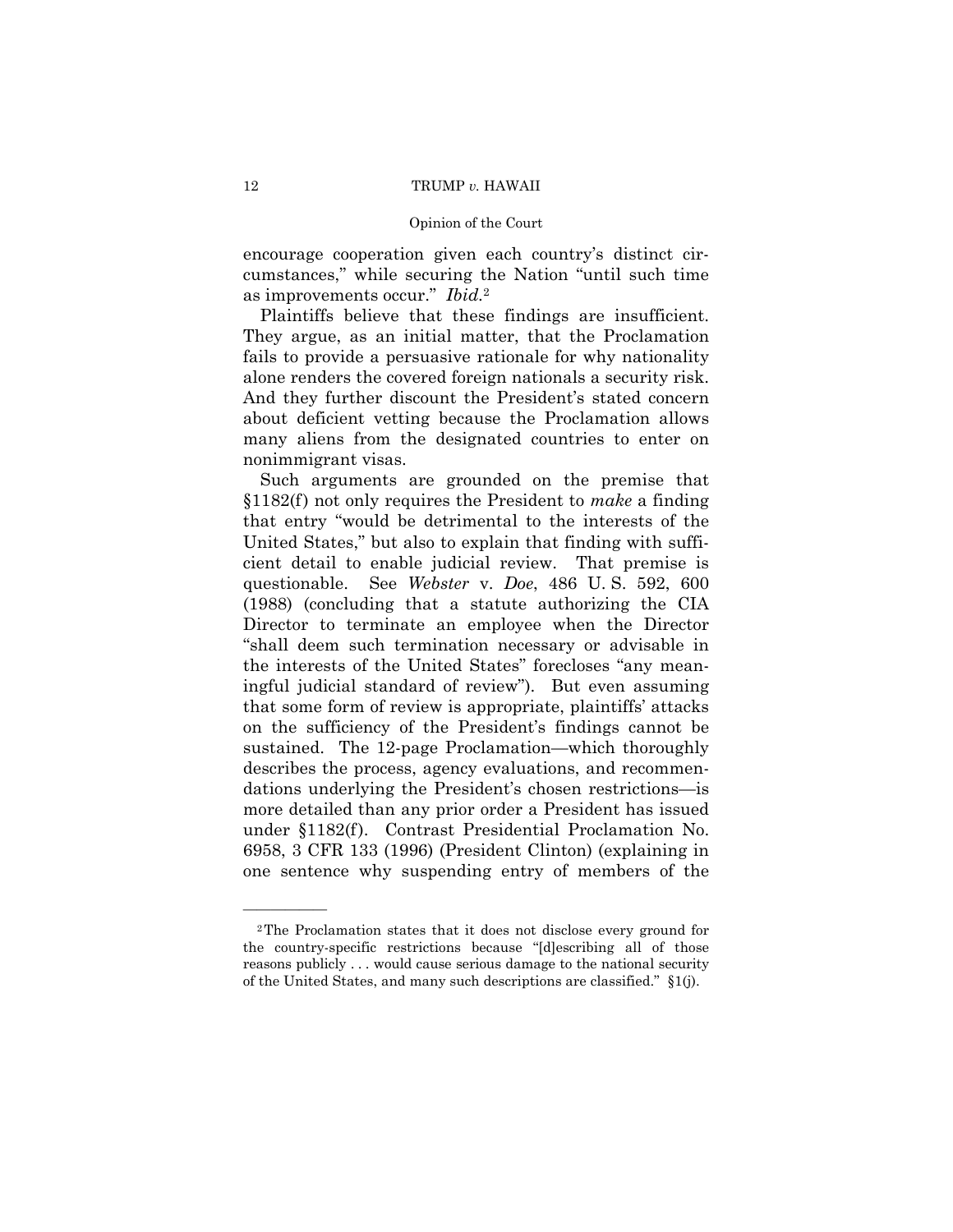Sudanese government and armed forces "is in the foreign policy interests of the United States"); Presidential Proclamation No. 4865, 3 CFR 50–51 (1981) (President Reagan) (explaining in five sentences why measures to curtail "the continuing illegal migration by sea of large numbers of undocumented aliens into the southeastern United States" are "necessary").

 grant weight to [his] empirical conclusions." *Holder* v. Moreover, plaintiffs' request for a searching inquiry into the persuasiveness of the President's justifications is inconsistent with the broad statutory text and the deference traditionally accorded the President in this sphere. "Whether the President's chosen method" of addressing perceived risks is justified from a policy perspective is "irrelevant to the scope of his [§1182(f)] authority." *Sale*, 509 U. S., at 187–188. And when the President adopts "a preventive measure . . . in the context of international affairs and national security," he is "not required to conclusively link all of the pieces in the puzzle before [courts] *Humanitarian Law Project*, 561 U. S. 1, 35 (2010).

 explicitly, to the resolution of the triggering condition. The Proclamation also comports with the remaining textual limits in §1182(f). We agree with plaintiffs that the word "suspend" often connotes a "defer[ral] till later," Webster's Third New International Dictionary 2303 (1966). But that does not mean that the President is required to prescribe in advance a fixed end date for the entry restrictions. Section 1182(f) authorizes the President to suspend entry "for such period as he shall deem necessary." It follows that when a President suspends entry in response to a diplomatic dispute or policy concern, he may link the duration of those restrictions, implicitly or See, *e.g.,* Presidential Proclamation No. 5829, 3 CFR 88 (1988) (President Reagan) (suspending the entry of certain Panamanian nationals "until such time as . . . democracy has been restored in Panama"); Presidential Proclamation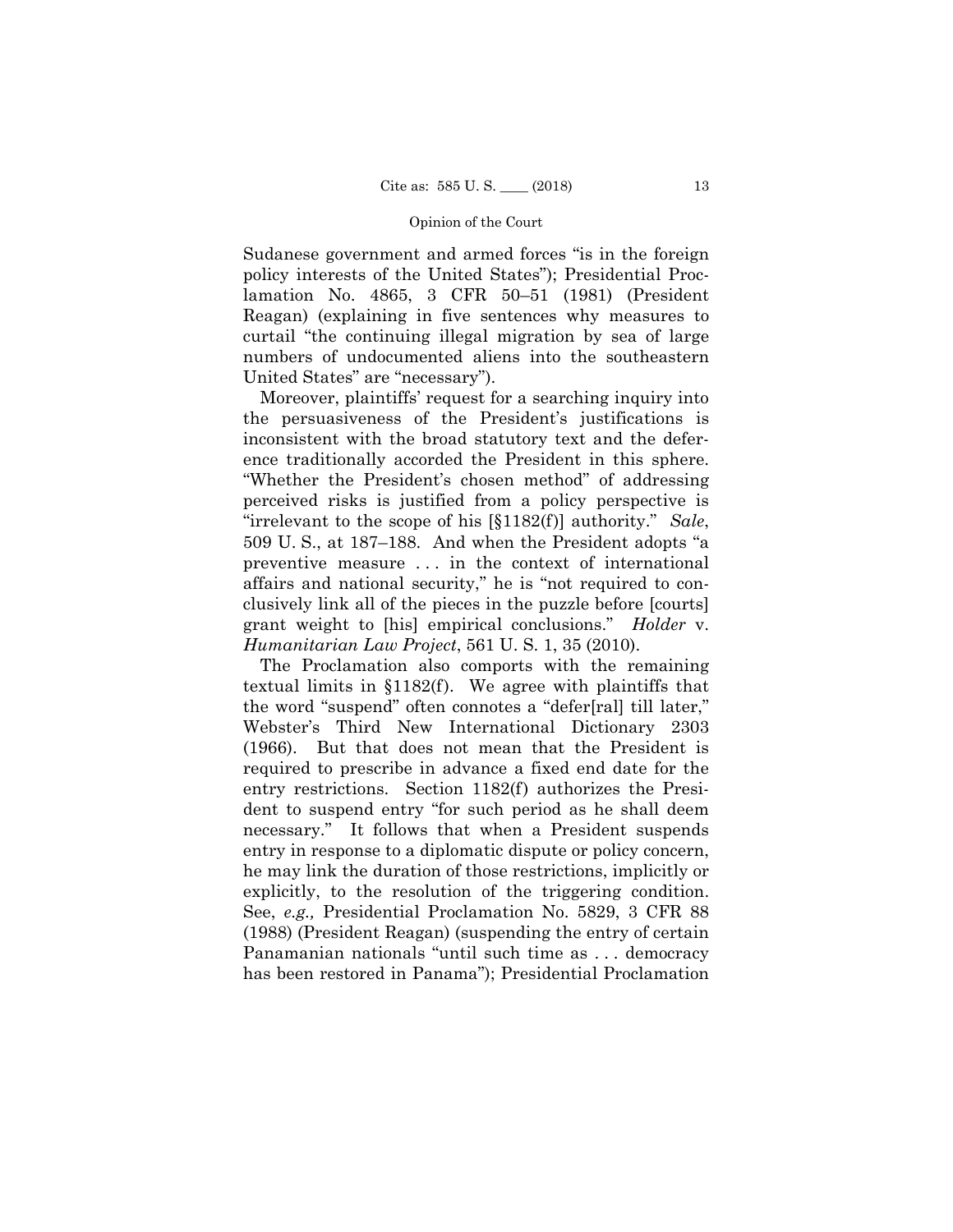#### Opinion of the Court

 that [the suspension] is no longer necessary"). In fact, not No. 8693, 3 CFR 86–87 (2011) (President Obama) (suspending the entry of individuals subject to a travel restriction under United Nations Security Council resolutions "until such time as the Secretary of State determines one of the 43 suspension orders issued prior to this litigation has specified a precise end date.

Like its predecessors, the Proclamation makes clear that its "conditional restrictions" will remain in force only so long as necessary to "address" the identified "inadequacies and risks" within the covered nations. Proclamation Preamble, and §1(h); see *ibid.* (explaining that the aim is to "relax[] or remove[]" the entry restrictions "as soon as possible"). To that end, the Proclamation establishes an ongoing process to engage covered nations and assess every 180 days whether the entry restrictions should be modified or terminated. §§4(a), (b). Indeed, after the initial review period, the President determined that Chad had made sufficient improvements to its identitymanagement protocols, and he accordingly lifted the entry suspension on its nationals. See Proclamation No. 9723, 83 Fed. Reg. 15937.

Finally, the Proclamation properly identifies a "class of aliens"—nationals of select countries—whose entry is suspended. Plaintiffs argue that "class" must refer to a well-defined group of individuals who share a common "characteristic" apart from nationality. Brief for Respondents 42. But the text of §1182(f), of course, does not say that, and the word "class" comfortably encompasses a group of people linked by nationality. Plaintiffs also contend that the class cannot be "overbroad." Brief for Respondents 42. But that simply amounts to an unspoken tailoring requirement found nowhere in Congress's grant of authority to suspend entry of not only "any class of aliens" but "all aliens."

In short, the language of §1182(f) is clear, and the Proc-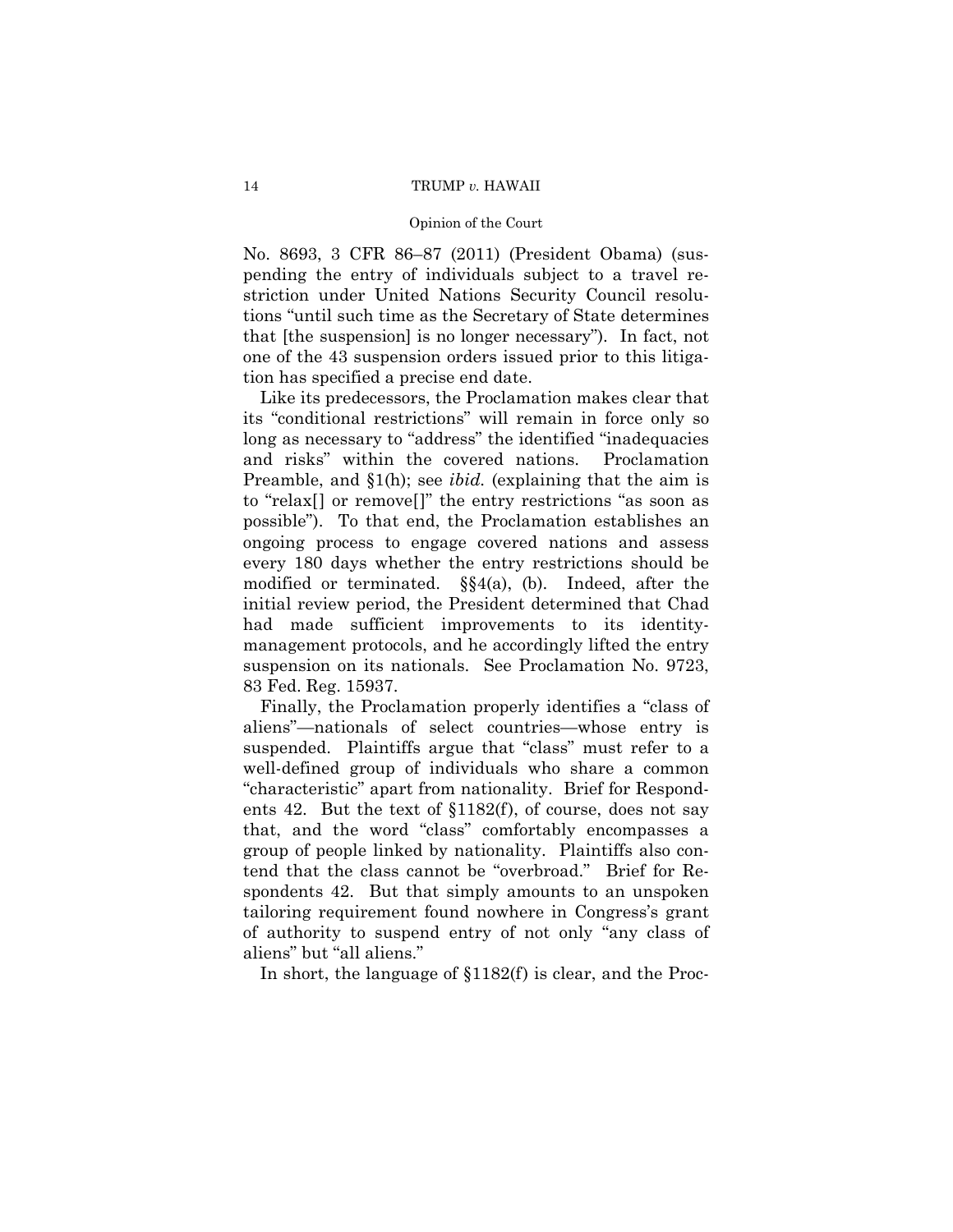lamation does not exceed any textual limit on the President's authority.

#### B

Confronted with this "facially broad grant of power," 878 F. 3d, at 688, plaintiffs focus their attention on statutory structure and legislative purpose. They seek support in, first, the immigration scheme reflected in the INA as a whole, and, second, the legislative history of §1182(f) and historical practice. Neither argument justifies departing from the clear text of the statute.

1

Plaintiffs' structural argument starts with the premise that §1182(f) does not give the President authority to countermand Congress's considered policy judgments. The President, they say, may supplement the INA, but he cannot supplant it. And in their view, the Proclamation falls in the latter category because Congress has already specified a two-part solution to the problem of aliens seeking entry from countries that do not share sufficient information with the United States. First, Congress designed an individualized vetting system that places the burden on the alien to prove his admissibility. See §1361. Second, instead of banning the entry of nationals from particular countries, Congress sought to encourage information sharing through a Visa Waiver Program offering fast-track admission for countries that cooperate with the United States. See §1187.

We may assume that §1182(f) does not allow the President to expressly override particular provisions of the INA. But plaintiffs have not identified any conflict between the statute and the Proclamation that would implicitly bar the President from addressing deficiencies in the Nation's vetting system.

To the contrary, the Proclamation supports Congress's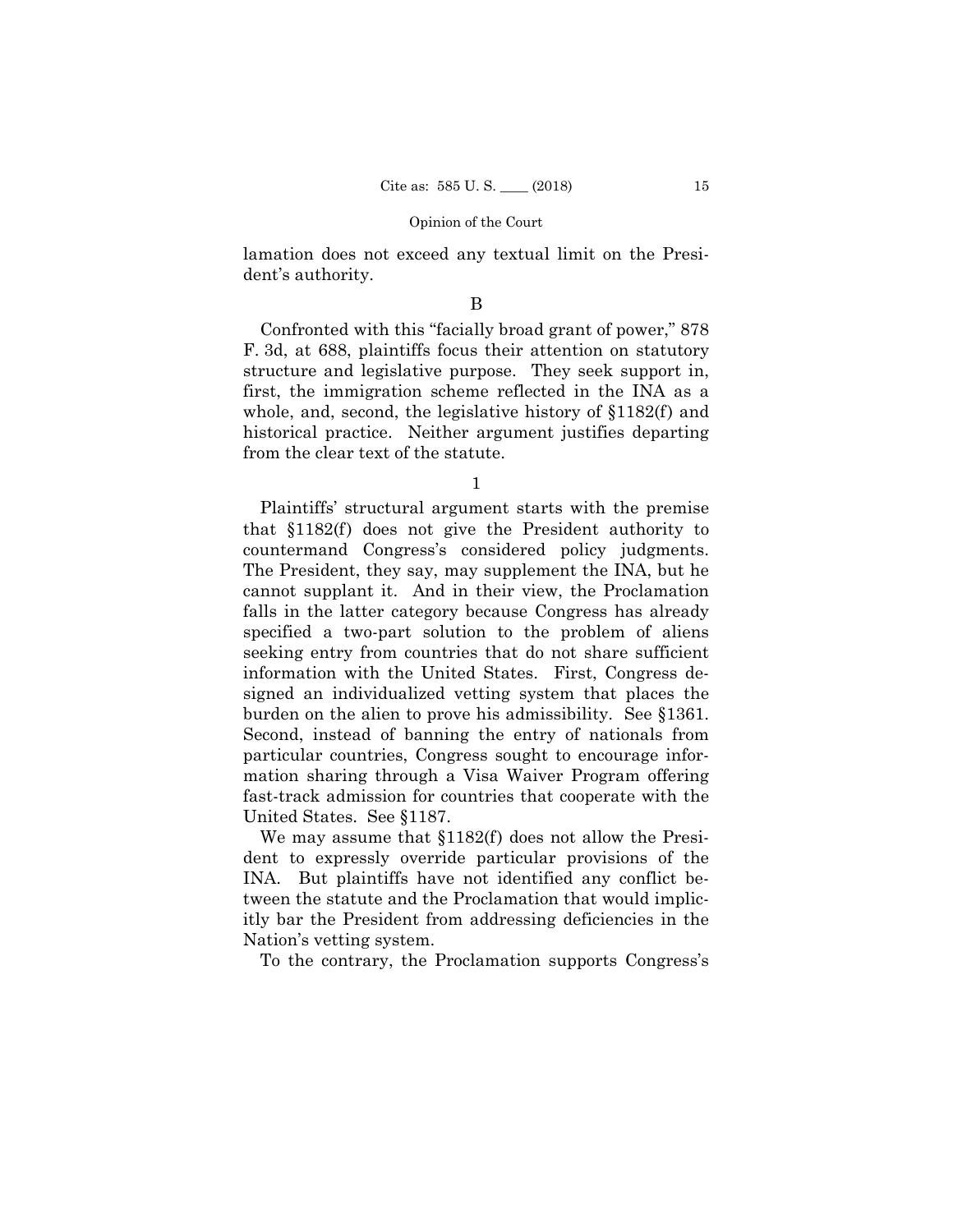#### Opinion of the Court

individualized approach for determining admissibility. The INA sets forth various inadmissibility grounds based on connections to terrorism and criminal history, but those provisions can only work when the consular officer has sufficient (and sufficiently reliable) information to make that determination. The Proclamation promotes the effectiveness of the vetting process by helping to ensure the availability of such information.

Plaintiffs suggest that the entry restrictions are unnecessary because consular officers can simply deny visas in individual cases when an alien fails to carry his burden of proving admissibility—for example, by failing to produce certified records regarding his criminal history. Brief for Respondents 48. But that misses the point: A critical finding of the Proclamation is that the failure of certain countries to provide reliable information prevents the Government from accurately determining whether an alien is inadmissible or poses a threat. Proclamation §1(h). Unless consular officers are expected to apply categorical rules and deny entry from those countries across the board, fraudulent or unreliable documentation may thwart their review in individual cases. And at any rate, the INA certainly does not *require* that systemic problems such as the lack of reliable information be addressed only in a progression of case-by-case admissibility determinations. One of the key objectives of the Proclamation is to encourage foreign governments to improve their practices, thus facilitating the Government's vetting process overall. *Ibid.* 

Nor is there a conflict between the Proclamation and the Visa Waiver Program. The Program allows travel without a visa for short-term visitors from 38 countries that have entered into a "rigorous security partnership" with the United States. DHS, U. S. Visa Waiver Program (Apr. 6, 2016), http://www.dhs.gov/visa-waiver-program (as last visited June 25, 2018). Eligibility for that partnership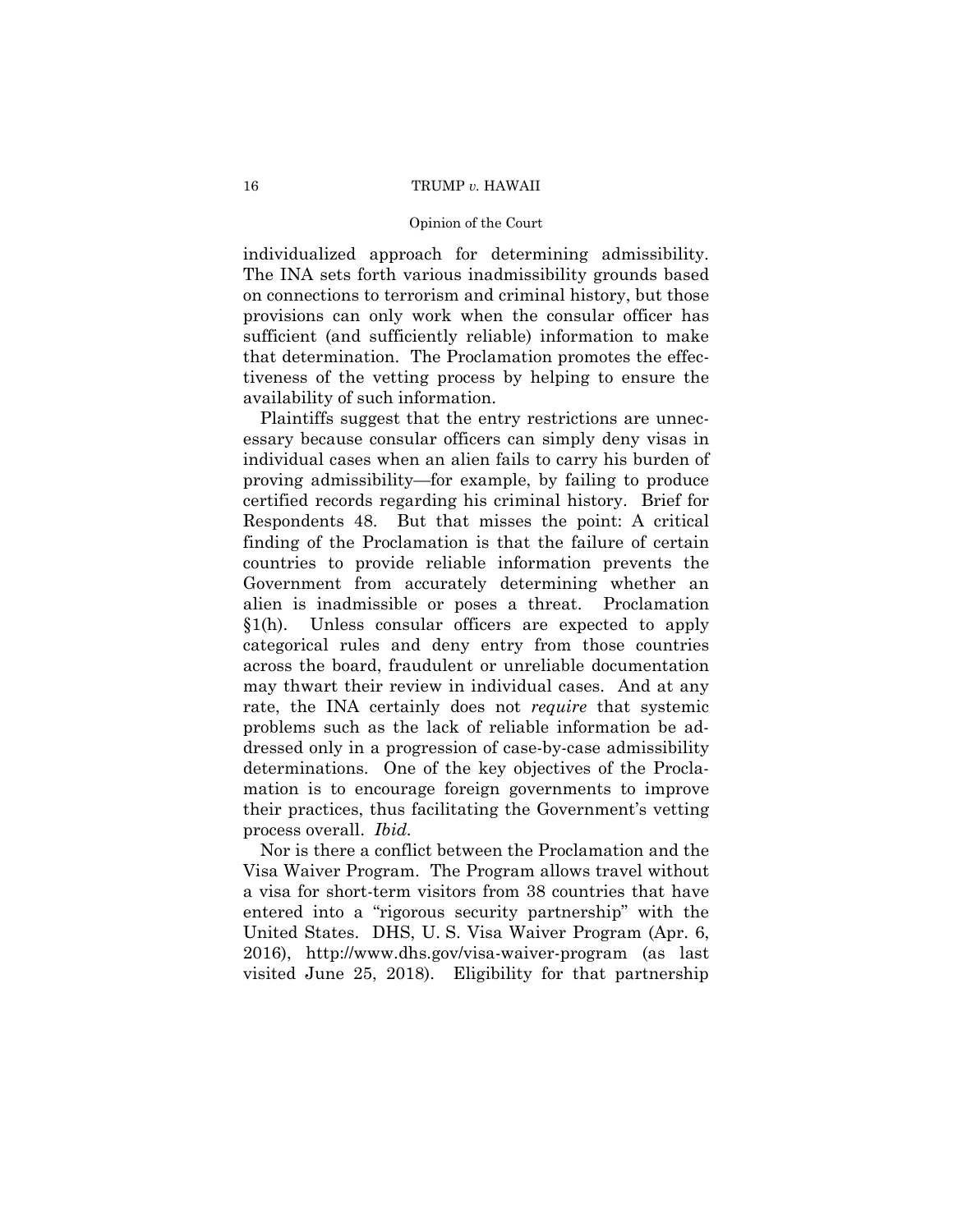involves "broad and consequential assessments of [the country's] foreign security standards and operations." *Ibid.* A foreign government must (among other things) undergo a comprehensive evaluation of its "counterterrorism, law enforcement, immigration enforcement, passport security, and border management capabilities," often including "operational site inspections of airports, seaports, land borders, and passport production and issuance facilities." *Ibid.*

 Congress's decision to authorize a benefit for "many of America's closest allies," *ibid.*, did not implicitly foreclose the Executive from imposing tighter restrictions on nationals of certain high-risk countries. The Visa Waiver Program creates a special exemption for citizens of countries that maintain exemplary security standards and offer "reciprocal [travel] privileges" to United States citizens. 8 U.S.C.  $$1187(a)(2)(A)$ . But in establishing a select partnership covering less than 20% of the countries in the world, Congress did not address what requirements should govern the entry of nationals from the vast majority of countries that fall short of that gold standard particularly those nations presenting heightened terrorism concerns. Nor did Congress attempt to determine—as the multi-agency review process did—whether those highrisk countries provide a minimum baseline of information to adequately vet their nationals. Once again, this is not a situation where "Congress has stepped into the space and solved the exact problem." Tr. of Oral Arg. 53.

Although plaintiffs claim that their reading preserves for the President a flexible power to "supplement" the INA, their understanding of the President's authority is remarkably cramped: He may suspend entry by classes of aliens "similar in nature" to the existing categories of inadmissibility—but not too similar—or only in response to "some exigent circumstance" that Congress did not already touch on in the INA. Brief for Respondents 31, 36,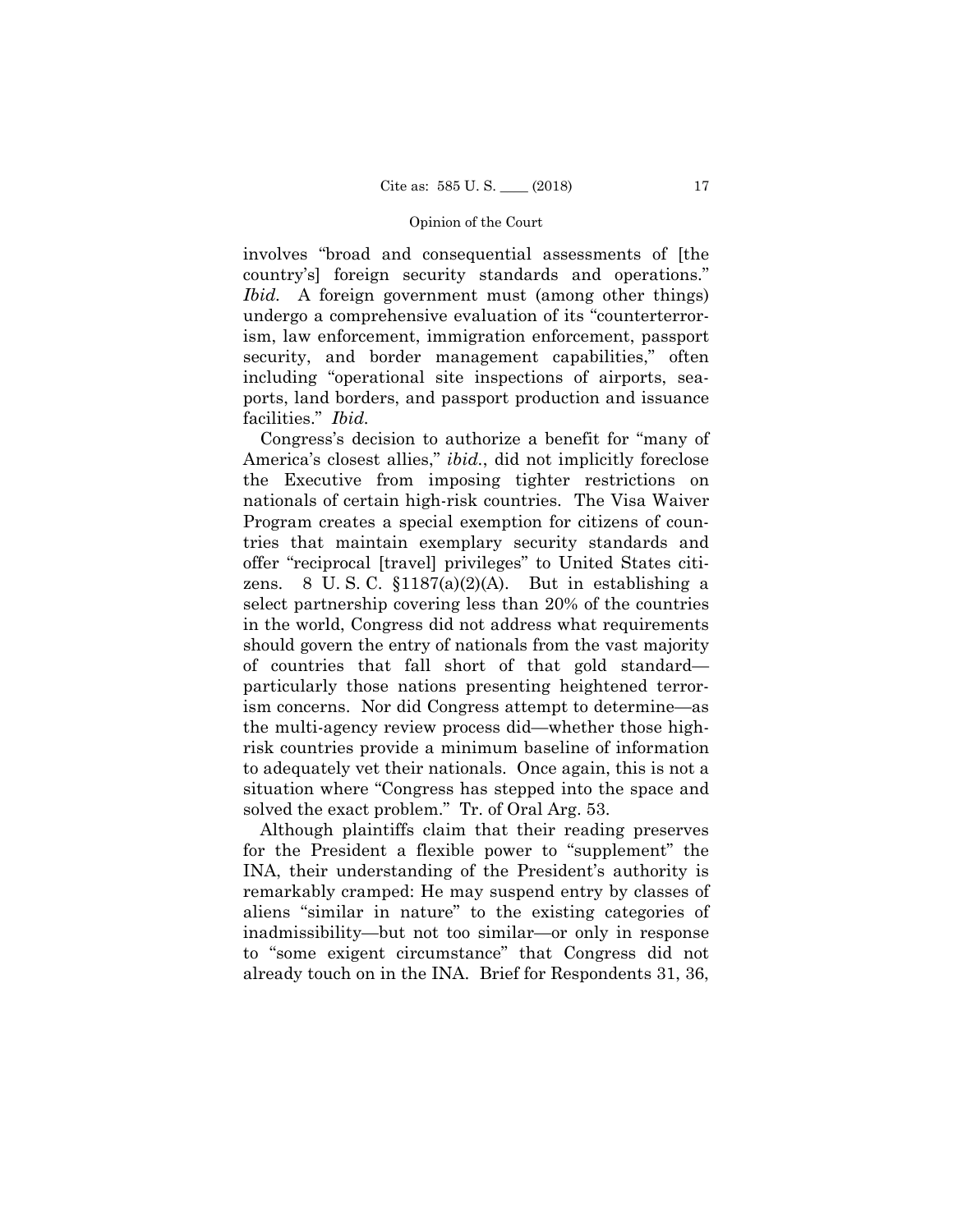#### Opinion of the Court

50; see also Tr. of Oral Arg. 57 ("Presidents have wide berth in this area . . . if there's any sort of emergency."). In any event, no Congress that wanted to confer on the President only a residual authority to address emergency situations would ever use language of the sort in §1182(f). Fairly read, the provision vests authority in the President to impose additional limitations on entry beyond the grounds for exclusion set forth in the INA—including in response to circumstances that might affect the vetting system or other "interests of the United States."

Because plaintiffs do not point to any contradiction with another provision of the INA, the President has not exceeded his authority under §1182(f).

2

Plaintiffs seek to locate additional limitations on the scope of §1182(f) in the statutory background and legislative history. Given the clarity of the text, we need not consider such extra-textual evidence. See *State Farm Fire & Casualty Co.* v. *United States ex rel. Rigsby*, 580 U. S.  $\Box$ ,  $\Box$  (2016) (slip op., at 9). At any rate, plaintiffs' evidence supports the plain meaning of the provision.

 sion would apply only during a time of crisis. According to Drawing on legislative debates over §1182(f), plaintiffs suggest that the President's suspension power should be limited to exigencies where it would be difficult for Congress to react promptly. Precursor provisions enacted during the First and Second World Wars confined the President's exclusion authority to times of "war" and "national emergency." See Act of May 22, 1918, §1(a), 40 Stat. 559; Act of June 21, 1941, ch. 210, §1, 55 Stat. 252. When Congress enacted §1182(f) in 1952, plaintiffs note, it borrowed "nearly verbatim" from those predecessor statutes, and one of the bill's sponsors affirmed that the proviplaintiffs, it therefore follows that Congress sought to delegate only a similarly tailored suspension power in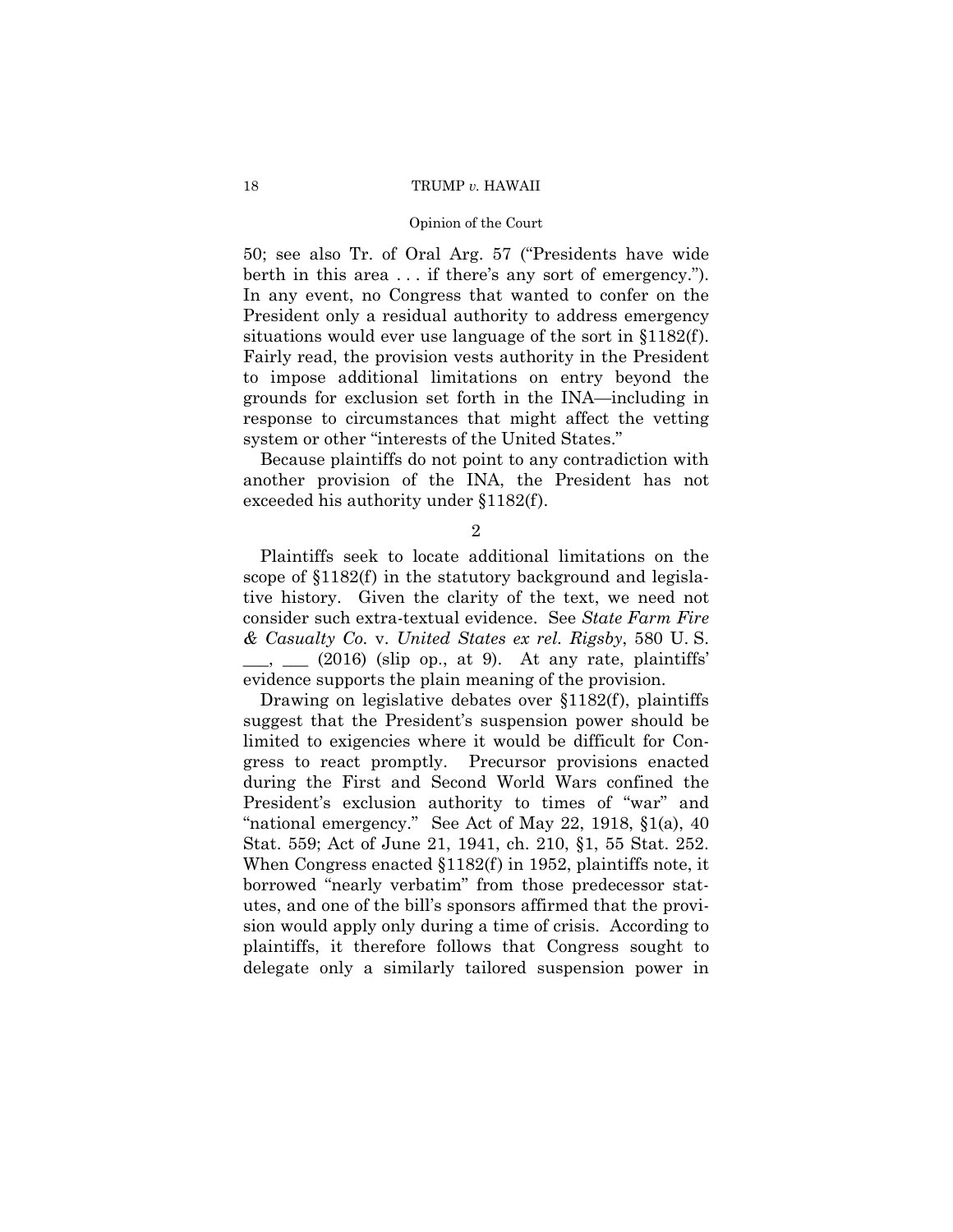§1182(f). Brief for Respondents 39–40.

If anything, the drafting history suggests the opposite. In borrowing "nearly verbatim" from the pre-existing statute, Congress made one critical alteration—it removed the national emergency standard that plaintiffs now seek to reintroduce in another form. Weighing Congress's conscious departure from its wartime statutes against an isolated floor statement, the departure is far more probative. See *NLRB* v. *SW General, Inc.*, 580 U.S. (2017) (slip op., at 16) ("[F]loor statements by individual legislators rank among the least illuminating forms of legislative history."). When Congress wishes to condition an exercise of executive authority on the President's finding of an exigency or crisis, it knows how to say just that. See, *e.g.,* 16 U. S. C. §824*o*–1(b); 42 U. S. C. §5192; 50 U. S. C. §§1701, 1702. Here, Congress instead chose to condition the President's exercise of the suspension authority on a different finding: that the entry of an alien or class of aliens would be "detrimental to the interests of the United States."

Plaintiffs also strive to infer limitations from executive practice. By their count, every previous suspension order under §1182(f) can be slotted into one of two categories. The vast majority targeted discrete groups of foreign nationals engaging in conduct "deemed harmful by the immigration laws." And the remaining entry restrictions that focused on entire nationalities—namely, President Carter's response to the Iran hostage crisis and President Reagan's suspension of immigration from Cuba—were, in their view, designed as a response to diplomatic emergencies "that the immigration laws do not address." Brief for Respondents 40–41.

 have repeatedly suspended entry not because the covered Even if we were willing to confine expansive language in light of its past applications, the historical evidence is more equivocal than plaintiffs acknowledge. Presidents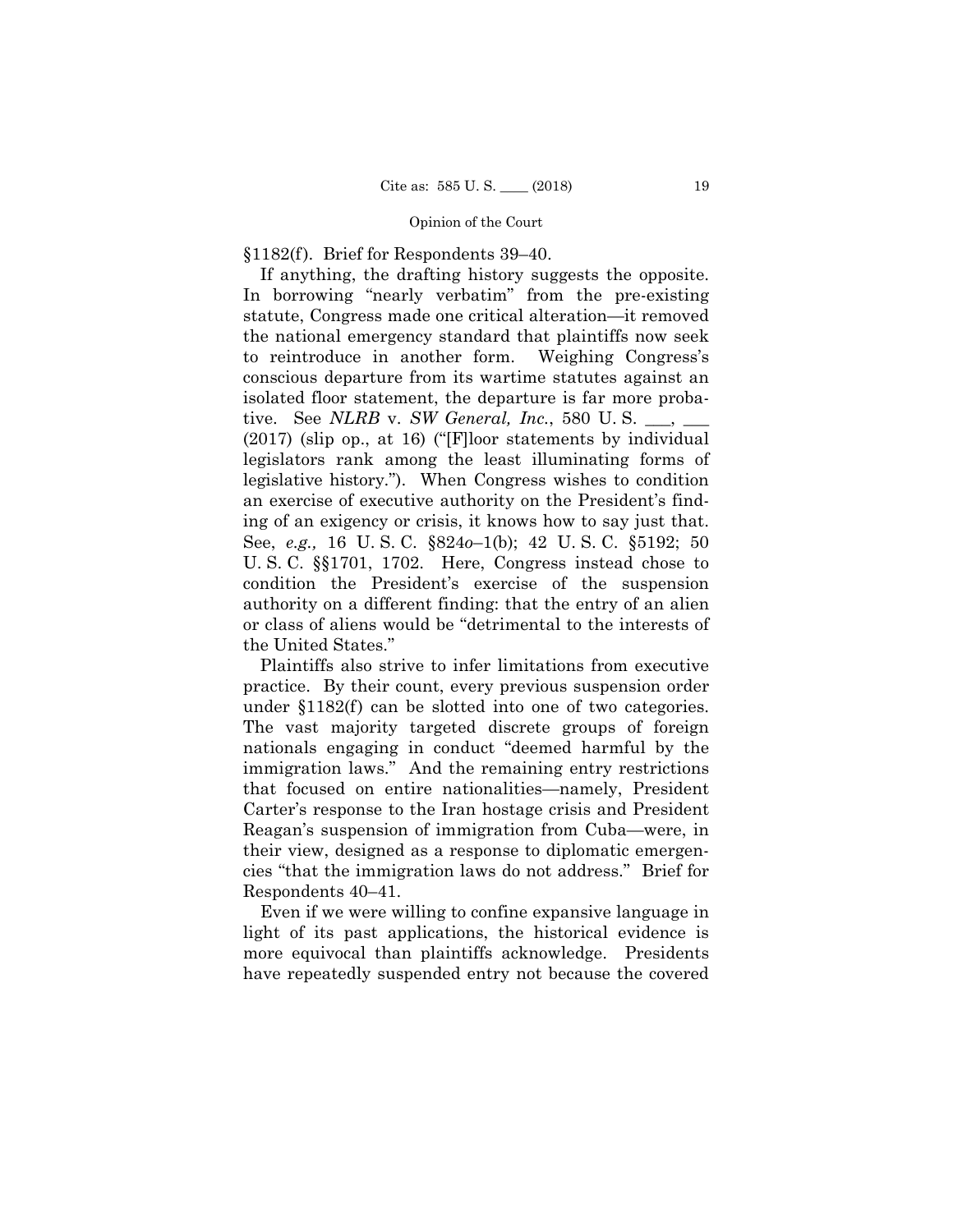#### Opinion of the Court

nationals themselves engaged in harmful acts but instead to retaliate for conduct by their governments that conflicted with U. S. foreign policy interests. See, *e.g.,* Exec. Order No. 13662, 3 CFR 233 (2014) (President Obama) (suspending entry of Russian nationals working in the financial services, energy, mining, engineering, or defense sectors, in light of the Russian Federation's "annexation of Crimea and its use of force in Ukraine"); Presidential Proclamation No. 6958, 3 CFR 133 (1997) (President Clinton) (suspending entry of Sudanese governmental and military personnel, citing "foreign policy interests of the United States" based on Sudan's refusal to comply with United Nations resolution). And while some of these reprisals were directed at subsets of aliens from the countries at issue, others broadly suspended entry on the basis of nationality due to ongoing diplomatic disputes. For example, President Reagan invoked §1182(f) to suspend entry "as immigrants" by almost all Cuban nationals, to apply pressure on the Cuban Government. Presidential Proclamation No. 5517, 3 CFR 102 (1986). Plaintiffs try to fit this latter order within their carve-out for emergency action, but the proclamation was based in part on Cuba's decision to breach an immigration agreement some 15 months earlier.

More significantly, plaintiffs' argument about historical practice is a double-edged sword. The more ad hoc their account of executive action—to fit the history into their theory—the harder it becomes to see such a refined delegation in a statute that grants the President sweeping authority to decide whether to suspend entry, whose entry to suspend, and for how long.

 $\mathcal{C}$ 

Plaintiffs' final statutory argument is that the President's entry suspension violates §1152(a)(1)(A), which provides that "no person shall . . . be discriminated against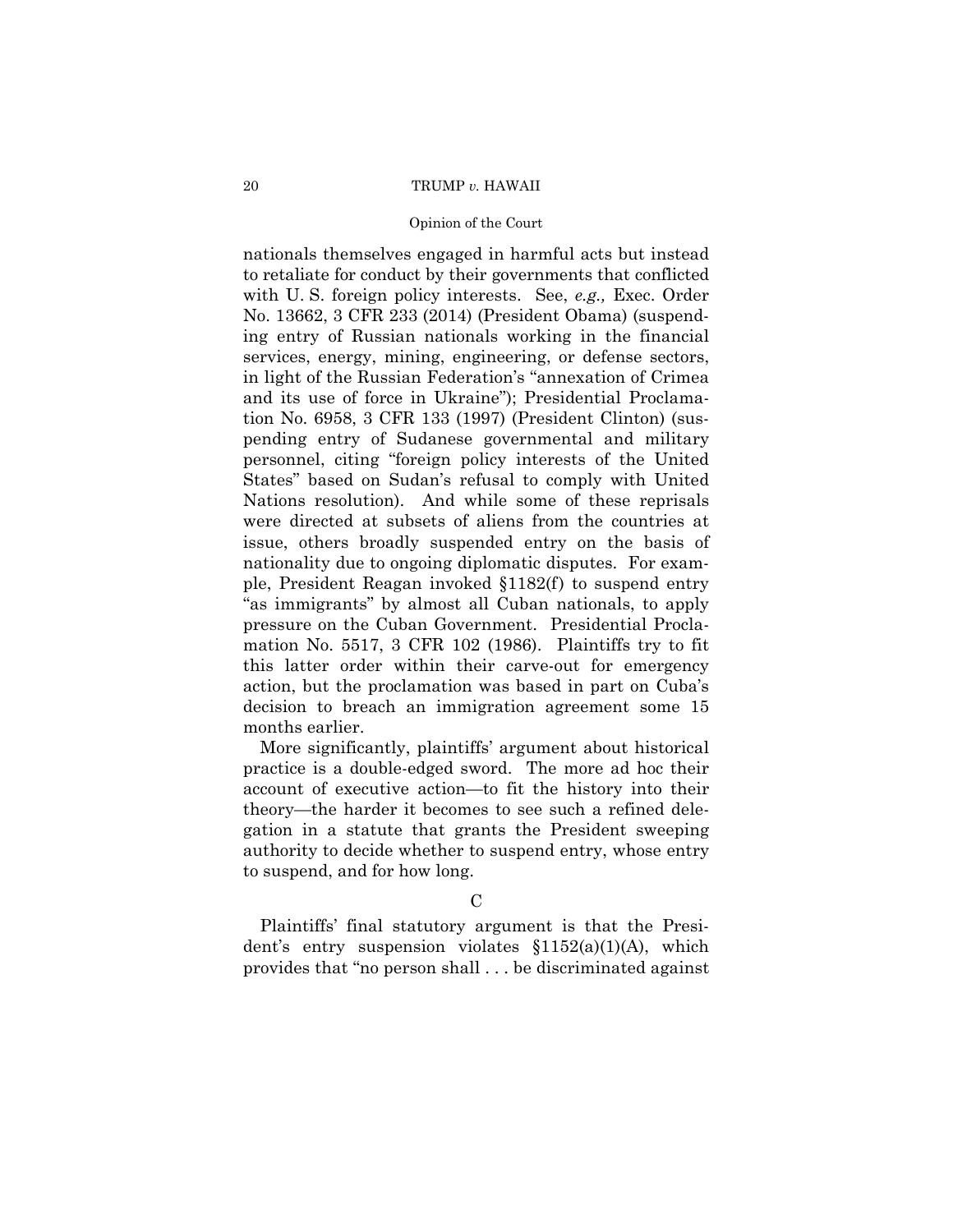whether the holder of a visa may in fact enter the country. in the issuance of an immigrant visa because of the person's race, sex, nationality, place of birth, or place of residence." They contend that we should interpret the provision as prohibiting nationality-based discrimination throughout the *entire* immigration process, despite the reference in  $$1152(a)(1)(A)$  to the act of visa issuance alone. Specifically, plaintiffs argue that  $$1152(a)(1)(A)$ applies to the predicate question of a visa applicant's eligibility for admission and the subsequent question Any other conclusion, they say, would allow the President to circumvent the protections against discrimination enshrined in  $$1152(a)(1)(A)$ .

As an initial matter, this argument challenges only the validity of the entry restrictions on *immigrant* travel. Section  $1152(a)(1)(A)$  is expressly limited to the issuance of "immigrant visa[s]" while §1182(f) allows the President to suspend entry of "immigrants or nonimmigrants." At a minimum, then, plaintiffs' reading would not affect any of the limitations on nonimmigrant travel in the Proclamation.

In any event, we reject plaintiffs' interpretation because it ignores the basic distinction between admissibility determinations and visa issuance that runs throughout the INA.3 Section 1182 defines the pool of individuals who

——————

<sup>3</sup>The Act is rife with examples distinguishing between the two concepts. See, *e.g.,* 8 U. S. C. §1101(a)(4) ("The term 'application for admission' has reference to the application for admission into the United States and not to the application for the issuance of an immigrant or nonimmigrant visa."); §1182(a) ("ineligible to receive visas and ineligible to be admitted");  $$1182(a)(3)(D)(iii)$  ("establishes to the satisfaction of the consular officer when applying for a visa . . . or to the satisfaction of the Attorney General when applying for admission"); §1182(h)(1)(A)(i) ("alien's application for a visa, admission, or adjustment of status"); §1187 (permitting entry without a visa); §1361 (establishing burden of proof for when a person "makes application for a visa . . . , or makes application for admission, or otherwise attempts to enter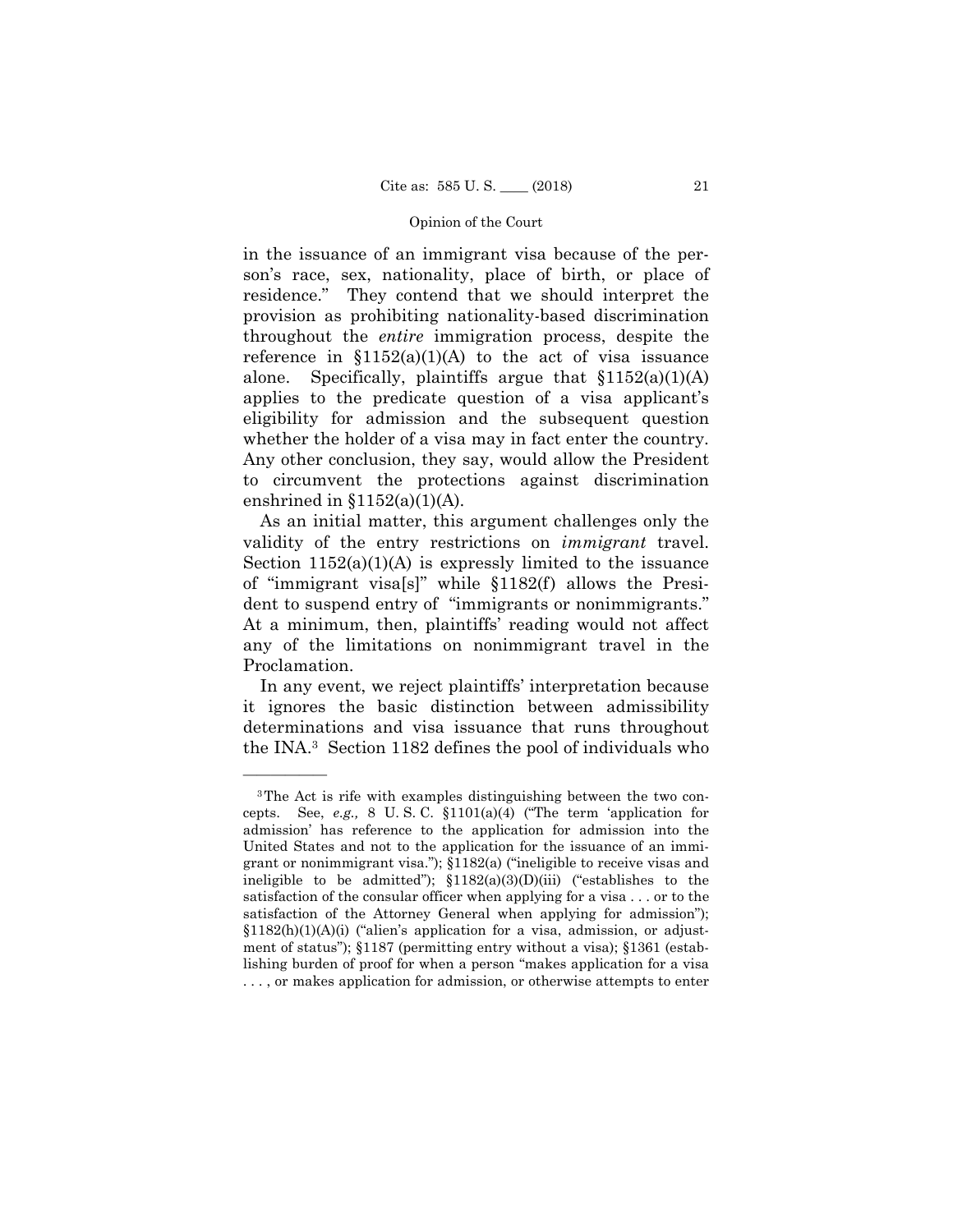#### Opinion of the Court

are admissible to the United States. Its restrictions come into play at two points in the process of gaining entry (or admission)4 into the United States. First, any alien who is inadmissible under §1182 (based on, for example, health risks, criminal history, or foreign policy consequences) is screened out as "ineligible to receive a visa." 8 U. S. C. §1201(g). Second, even if a consular officer issues a visa, entry into the United States is not guaranteed. As every visa application explains, a visa does not entitle an alien to enter the United States "if, upon arrival," an immigration officer determines that the applicant is "inadmissible under this chapter, or any other provision of law" including §1182(f). §1201(h).

Sections  $1182(f)$  and  $1152(a)(1)(A)$  thus operate in different spheres: Section 1182 defines the universe of aliens who are admissible into the United States (and therefore eligible to receive a visa). Once §1182 sets the boundaries of admissibility into the United States,  $\S1152(a)(1)(A)$ prohibits discrimination in the allocation of immigrant visas based on nationality and other traits. The distinction between admissibility—to which §1152(a)(1)(A) does not apply—and visa issuance—to which it does—is apparent from the text of the provision, which specifies only that its protections apply to the "issuance" of "immigrant visa[s]," without mentioning admissibility or entry. Had Congress instead intended in  $$1152(a)(1)(A)$  to constrain the President's power to determine who may enter the country, it could easily have chosen language directed to that end. See, *e.g.*,  $\S$  $1182(a)(3)(C)(ii)$ , (iii) (providing that certain aliens "*shall not be excludable or subject to restrictions or conditions on entry* . . . because of the alien's

——————

the United States"). 4The concepts of entry and admission—but not issuance of a visa are used interchangeably in the INA. See  $$1101(a)(13)(A)$  (defining "admission" as the "lawful entry of the alien into the United States").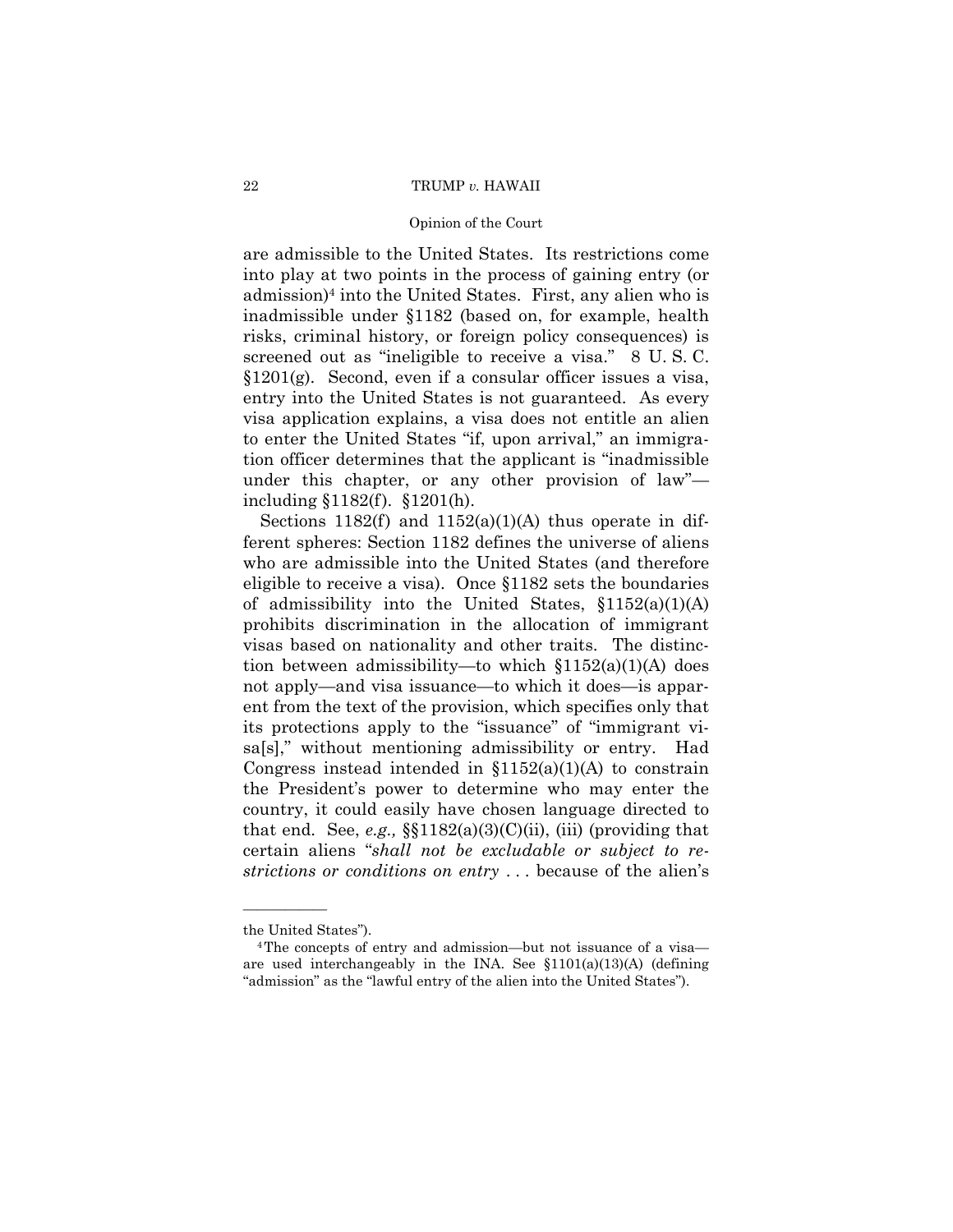past, current, or expected beliefs, statements, or associations" (emphasis added)). "The fact that [Congress] did not adopt [a] readily available and apparent alternative strongly supports" the conclusion that  $$1152(a)(1)(A)$  does not limit the President's delegated authority under §1182(f). *Knight* v. *Commissioner*, 552 U. S. 181, 188 (2008).

 grants by all Cuban nationals," subject to exceptions. Common sense and historical practice confirm as much. Section  $1152(a)(1)(A)$  has never been treated as a constraint on the criteria for admissibility in §1182. Presidents have repeatedly exercised their authority to suspend entry on the basis of nationality. As noted, President Reagan relied on §1182(f) to suspend entry "as immi-Proclamation No. 5517, 51 Fed. Reg. 30470 (1986). Likewise, President Carter invoked §1185(a)(1) to deny and revoke visas to all Iranian nationals. See Exec. Order No. 12172, 3 CFR 461 (1979), as amended by Exec. Order No. 12206, 3 CFR 249 (1980); Public Papers of the Presidents, Jimmy Carter, Sanctions Against Iran, Vol. 1, Apr. 7, 1980, pp. 611–612 (1980); see also n. 1, *supra*.

On plaintiffs' reading, those orders were beyond the President's authority. The entry restrictions in the Proclamation on North Korea (which plaintiffs do not challenge in this litigation) would also be unlawful. Nor would the President be permitted to suspend entry from particular foreign states in response to an epidemic confined to a single region, or a verified terrorist threat involving nationals of a specific foreign nation, or even if the United States were on the brink of war.

In a reprise of their §1182(f) argument, plaintiffs attempt to soften their position by falling back on an implicit exception for Presidential actions that are "closely drawn" to address "specific fast-breaking exigencies." Brief for Respondents 60–61. Yet the absence of any textual basis for such an exception more likely indicates that Congress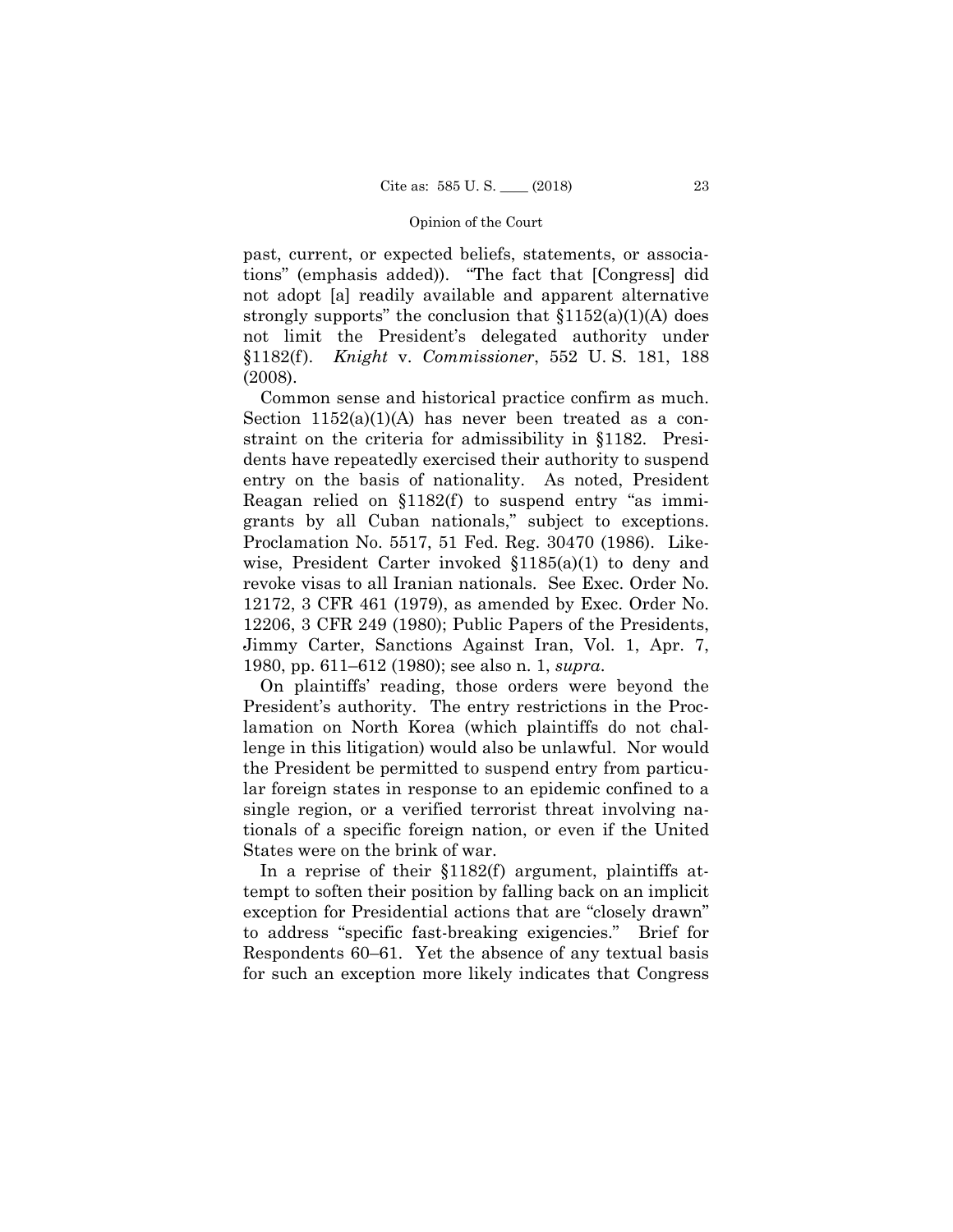#### Opinion of the Court

did not intend for  $$1152(a)(1)(A)$  to limit the President's flexible authority to suspend entry based on foreign policy interests. In addition, plaintiffs' proposed exigency test would require courts, rather than the President, to determine whether a foreign government's conduct rises to the level that would trigger a supposed implicit exception to a federal statute. See *Reno* v. *American-Arab Anti-Discrimination Comm.*, 525 U. S. 471, 491 (1999) (explaining that even if the Executive "disclose[d] its . . . reasons for deeming nationals of a particular country a special threat," courts would be "unable to assess their adequacy"). The text of  $$1152(a)(1)(A)$  offers no standards that would enable courts to assess, for example, whether the situation in North Korea justifies entry restrictions while the terrorist threat in Yemen does not.

\* \* \*

The Proclamation is squarely within the scope of Presidential authority under the INA. Indeed, neither dissent even attempts any serious argument to the contrary, despite the fact that plaintiffs' primary contention below and in their briefing before this Court was that the Proclamation violated the statute.

# IV

# A

We now turn to plaintiffs' claim that the Proclamation was issued for the unconstitutional purpose of excluding Muslims. Because we have an obligation to assure ourselves of jurisdiction under Article III, we begin by addressing the question whether plaintiffs have standing to bring their constitutional challenge.

Federal courts have authority under the Constitution to decide legal questions only in the course of resolving "Cases" or "Controversies." Art. III, §2. One of the essential elements of a legal case or controversy is that the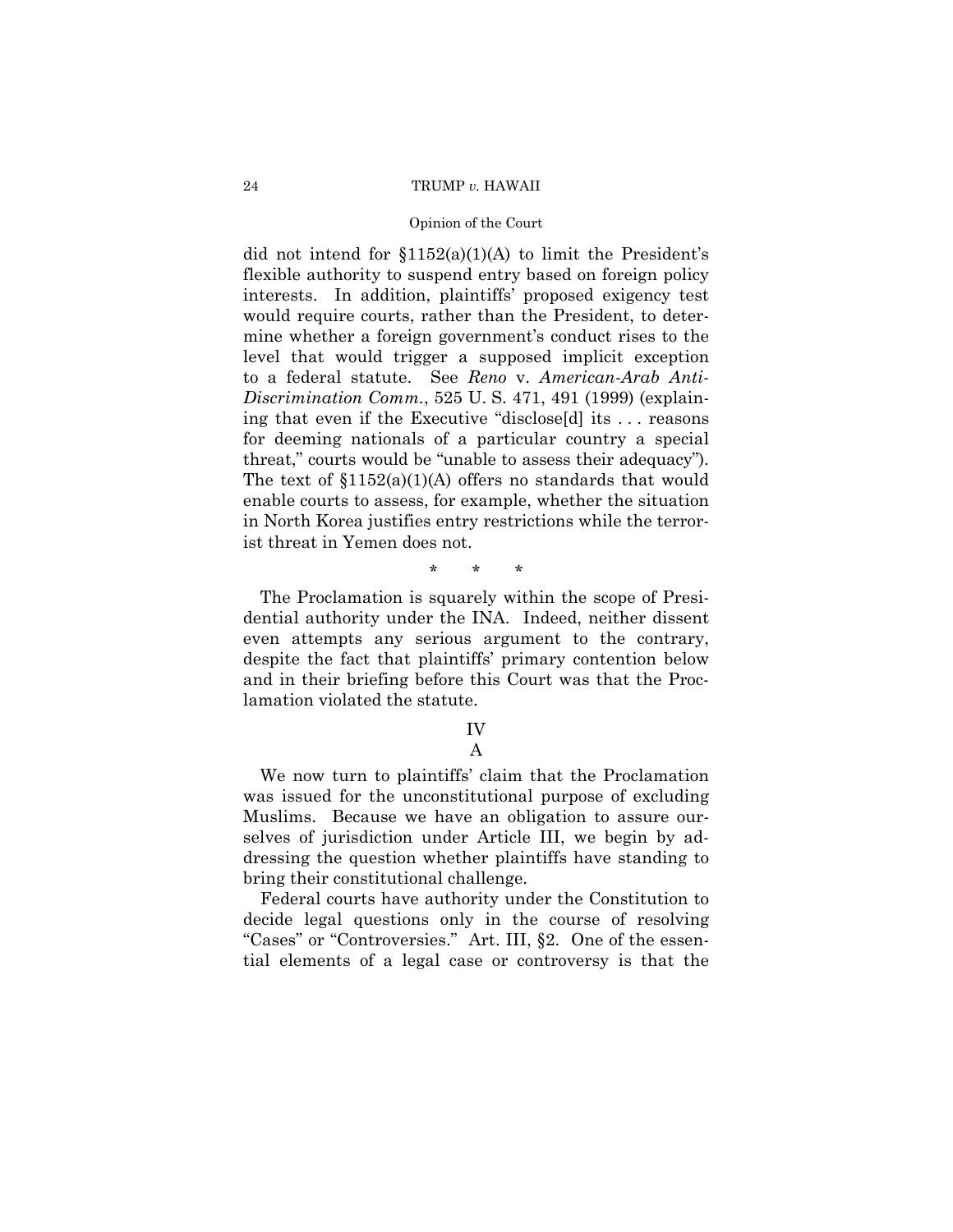plaintiff have standing to sue. Standing requires more than just a "keen interest in the issue." *Hollingsworth* v. *Perry*, 570 U. S. 693, 700 (2013). It requires allegations and, eventually, proof—that the plaintiff "personal[ly]" suffered a concrete and particularized injury in connection with the conduct about which he complains. *Spokeo, Inc.*  v. *Robins*, 578 U. S. \_\_\_, \_\_\_ (2016) (slip op., at 7). In a case arising from an alleged violation of the Establishment Clause, a plaintiff must show, as in other cases, that he is "directly affected by the laws and practices against which [his] complaints are directed." *School Dist. of Abington Township* v. *Schempp*, 374 U. S. 203, 224, n. 9 (1963). That is an issue here because the entry restrictions apply not to plaintiffs themselves but to others seeking to enter the United States.

Plaintiffs first argue that they have standing on the ground that the Proclamation "establishes a disfavored faith" and violates "their own right to be free from federal [religious] establishments." Brief for Respondents 27–28 (emphasis deleted). They describe such injury as "spiritual and dignitary." *Id.*, at 29.

We need not decide whether the claimed dignitary interest establishes an adequate ground for standing. The three individual plaintiffs assert another, more concrete injury: the alleged real-world effect that the Proclamation has had in keeping them separated from certain relatives who seek to enter the country. See *ibid.*; *Town of Chester*  v. *Laroe Estates, Inc.*, 581 U. S. \_\_\_, \_\_\_–\_\_\_ (2017) (slip op., at 5–6) ("At least one plaintiff must have standing to seek each form of relief requested in the complaint."). We agree that a person's interest in being united with his relatives is sufficiently concrete and particularized to form the basis of an Article III injury in fact. This Court has previously considered the merits of claims asserted by United States citizens regarding violations of their personal rights allegedly caused by the Government's exclu-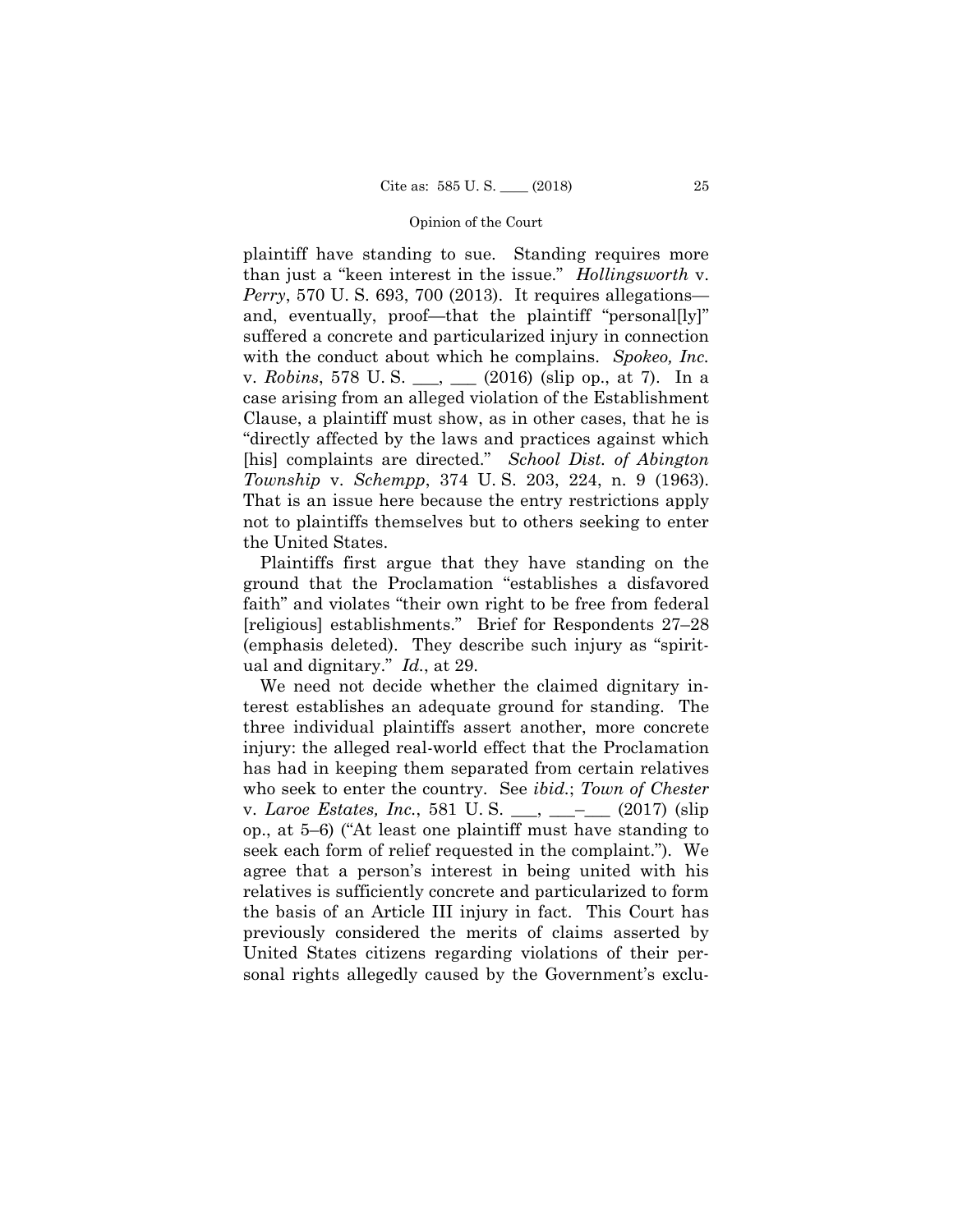#### Opinion of the Court

sion of particular foreign nationals. See *Kerry* v. *Din*, 576 U. S.  $\_\_\_\_\_\_\_\_\_\_$  (2015) (plurality opinion) (slip op., at 15); *id.*, at \_\_\_ (KENNEDY, J., concurring in judgment) (slip op., at 1); *Kleindienst* v. *Mandel*, 408 U. S. 753, 762 (1972). Likewise, one of our prior stay orders in this litigation recognized that an American individual who has "a bona fide relationship with a particular person seeking to enter the country . . . can legitimately claim concrete hardship if that person is excluded." *Trump* v. *IRAP*, 582 U. S., at \_\_\_ (slip op., at 13).

The Government responds that plaintiffs' Establishment Clause claims are not justiciable because the Clause does not give them a legally protected interest in the admission of particular foreign nationals. But that argument—which depends upon the scope of plaintiffs' Establishment Clause rights—concerns the merits rather than the justiciability of plaintiffs' claims. We therefore conclude that the individual plaintiffs have Article III standing to challenge the exclusion of their relatives under the Establishment Clause.

The First Amendment provides, in part, that "Congress shall make no law respecting an establishment of religion, or prohibiting the free exercise thereof." Our cases recognize that "[t]he clearest command of the Establishment Clause is that one religious denomination cannot be officially preferred over another." *Larson* v. *Valente*, 456 U. S. 228, 244 (1982). Plaintiffs believe that the Proclamation violates this prohibition by singling out Muslims for disfavored treatment. The entry suspension, they contend, operates as a "religious gerrymander," in part because most of the countries covered by the Proclamation have Muslim-majority populations. And in their view, deviations from the information-sharing baseline criteria suggest that the results of the multi-agency review were

B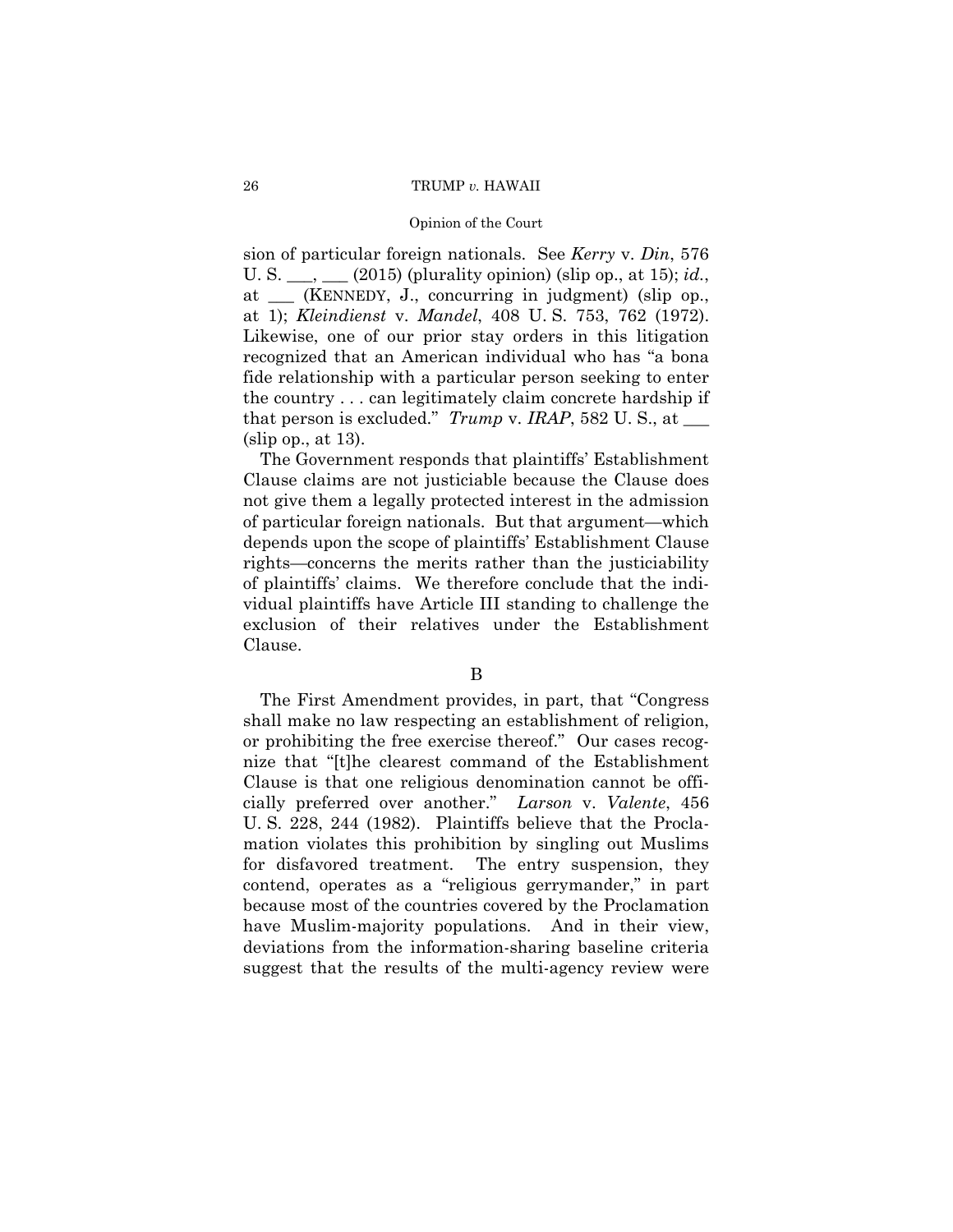"foreordained." Relying on Establishment Clause precedents concerning laws and policies applied domestically, plaintiffs allege that the primary purpose of the Proclamation was religious animus and that the President's stated concerns about vetting protocols and national security were but pretexts for discriminating against Muslims. Brief for Respondents 69–73.

 country." *Id.,* at 120–121, 159. Shortly after being elected, to be right." *Id.,* at 123. At the heart of plaintiffs' case is a series of statements by the President and his advisers casting doubt on the official objective of the Proclamation. For example, while a candidate on the campaign trail, the President published a "Statement on Preventing Muslim Immigration" that called for a "total and complete shutdown of Muslims entering the United States until our country's representatives can figure out what is going on." App. 158. That statement remained on his campaign website until May 2017. *Id.,* at 130–131. Then-candidate Trump also stated that "Islam hates us" and asserted that the United States was "having problems with Muslims coming into the when asked whether violence in Europe had affected his plans to "ban Muslim immigration," the President replied, "You know my plans. All along, I've been proven

One week after his inauguration, the President issued EO–1. In a television interview, one of the President's campaign advisers explained that when the President "first announced it, he said, 'Muslim ban.' He called me up. He said, 'Put a commission together. Show me the right way to do it legally.'" *Id.,* at 125. The adviser said he assembled a group of Members of Congress and lawyers that "focused on, instead of religion, danger. . . . [The order] is based on places where there [is] substantial evidence that people are sending terrorists into our country." *Id.,* at 229.

Plaintiffs also note that after issuing EO–2 to replace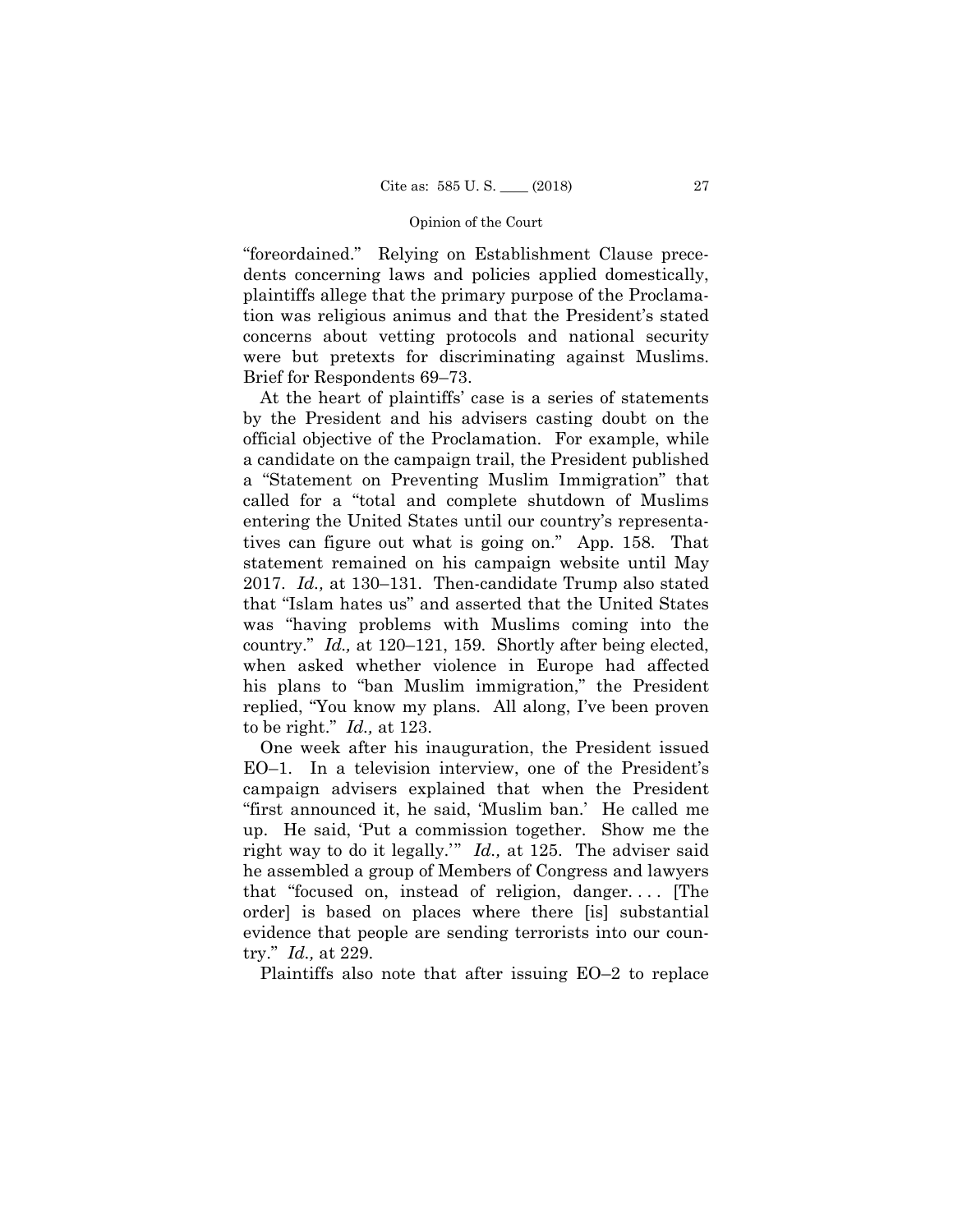#### Opinion of the Court

 that would not be politically correct." *Id.,* at 132–133. More recently, on November 29, 2017, the President re- "the President has been talking about these security EO–1, the President expressed regret that his prior order had been "watered down" and called for a "much tougher version" of his "Travel Ban." Shortly before the release of the Proclamation, he stated that the "travel ban . . . should be far larger, tougher, and more specific," but "stupidly tweeted links to three anti-Muslim propaganda videos. In response to questions about those videos, the President's deputy press secretary denied that the President thinks Muslims are a threat to the United States, explaining that issues for years now, from the campaign trail to the White House" and "has addressed these issues with the travel order that he issued earlier this year and the companion proclamation." *IRAP* v. *Trump*, 883 F. 3d 233, 267 (CA4 2018).

The President of the United States possesses an extraordinary power to speak to his fellow citizens and on their behalf. Our Presidents have frequently used that power to espouse the principles of religious freedom and tolerance on which this Nation was founded. In 1790 George Washington reassured the Hebrew Congregation of Newport, Rhode Island that "happily the Government of the United States . . . gives to bigotry no sanction, to persecution no assistance [and] requires only that they who live under its protection should demean themselves as good citizens." 6 Papers of George Washington 285 (D. Twohig ed. 1996). President Eisenhower, at the opening of the Islamic Center of Washington, similarly pledged to a Muslim audience that "America would fight with her whole strength for your right to have here your own church," declaring that "[t]his concept is indeed a part of America." Public Papers of the Presidents, Dwight D. Eisenhower, June 28, 1957, p. 509 (1957). And just days after the attacks of September 11, 2001, President George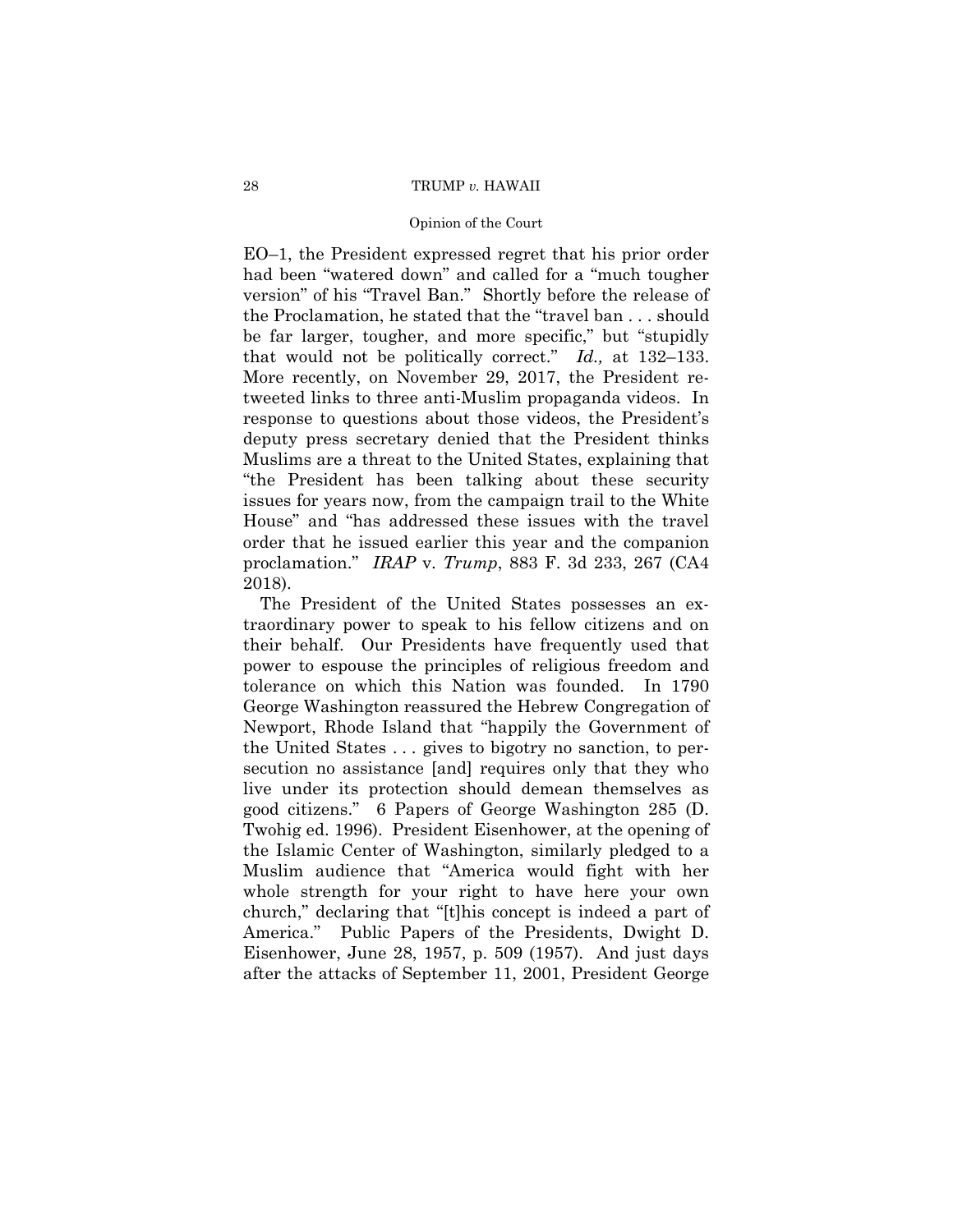W. Bush returned to the same Islamic Center to implore his fellow Americans—Muslims and non-Muslims alike to remember during their time of grief that "[t]he face of terror is not the true faith of Islam," and that America is "a great country because we share the same values of respect and dignity and human worth." Public Papers of the Presidents, George W. Bush, Vol. 2, Sept. 17, 2001, p. 1121 (2001). Yet it cannot be denied that the Federal Government and the Presidents who have carried its laws into effect have—from the Nation's earliest days performed unevenly in living up to those inspiring words.

Plaintiffs argue that this President's words strike at fundamental standards of respect and tolerance, in violation of our constitutional tradition. But the issue before us is not whether to denounce the statements. It is instead the significance of those statements in reviewing a Presidential directive, neutral on its face, addressing a matter within the core of executive responsibility. In doing so, we must consider not only the statements of a particular President, but also the authority of the Presidency itself.

The case before us differs in numerous respects from the conventional Establishment Clause claim. Unlike the typical suit involving religious displays or school prayer, plaintiffs seek to invalidate a national security directive regulating the entry of aliens abroad. Their claim accordingly raises a number of delicate issues regarding the scope of the constitutional right and the manner of proof. The Proclamation, moreover, is facially neutral toward religion. Plaintiffs therefore ask the Court to probe the sincerity of the stated justifications for the policy by reference to extrinsic statements—many of which were made before the President took the oath of office. These various aspects of plaintiffs' challenge inform our standard of review.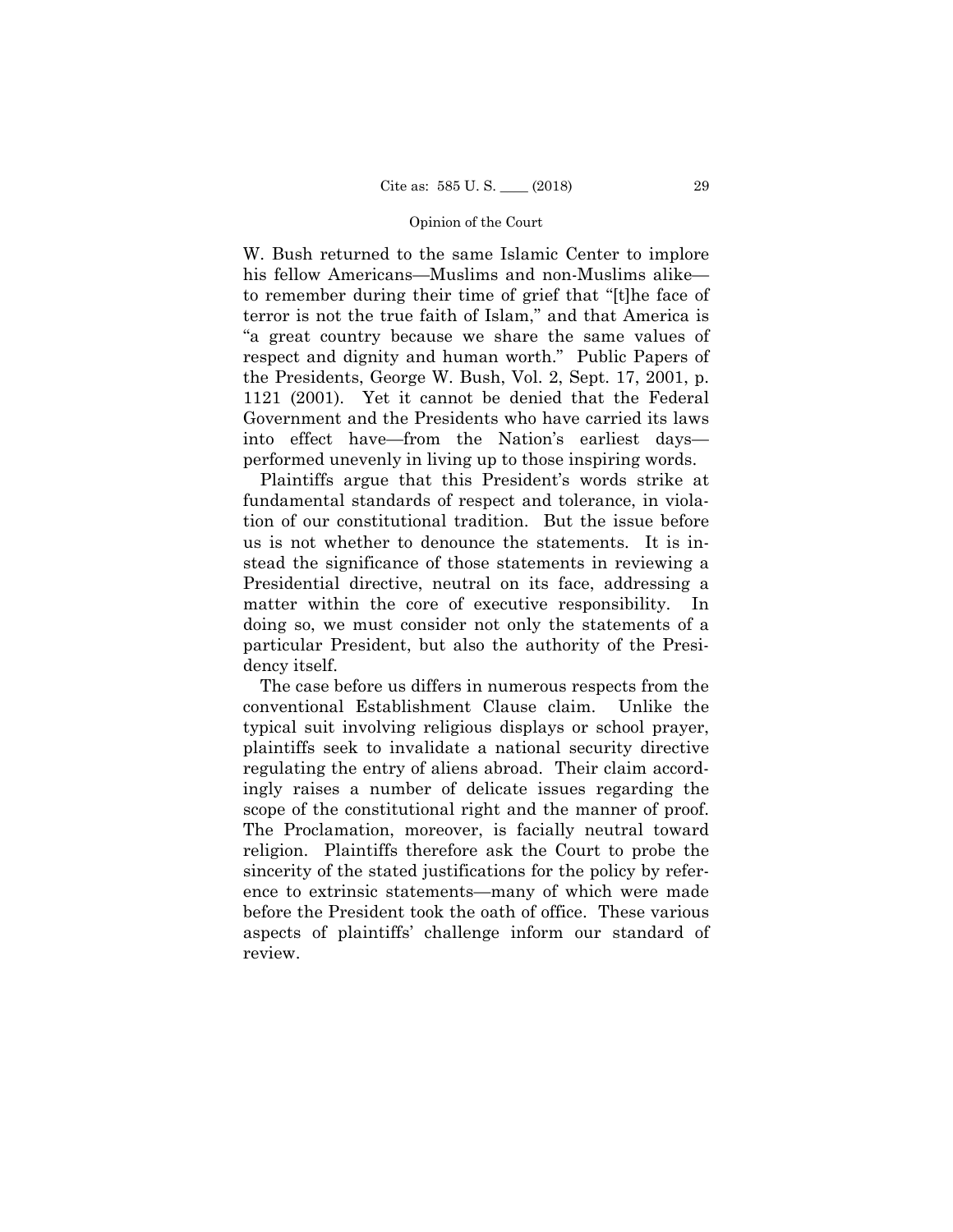$\mathcal{C}$ 

For more than a century, this Court has recognized that the admission and exclusion of foreign nationals is a "fundamental sovereign attribute exercised by the Government's political departments largely immune from judicial control." *Fiallo* v. *Bell*, 430 U. S. 787, 792 (1977); see *Harisiades* v. *Shaughnessy*, 342 U. S. 580, 588–589 (1952) ("[A]ny policy toward aliens is vitally and intricately interwoven with contemporaneous policies in regard to the conduct of foreign relations [and] the war power."). Because decisions in these matters may implicate "relations with foreign powers," or involve "classifications defined in the light of changing political and economic circumstances," such judgments "are frequently of a character more appropriate to either the Legislature or the Executive." *Mathews* v. *Diaz*, 426 U. S. 67, 81 (1976).

Nonetheless, although foreign nationals seeking admission have no constitutional right to entry, this Court has engaged in a circumscribed judicial inquiry when the denial of a visa allegedly burdens the constitutional rights of a U. S. citizen. In *Kleindienst* v. *Mandel*, the Attorney General denied admission to a Belgian journalist and selfdescribed "revolutionary Marxist," Ernest Mandel, who had been invited to speak at a conference at Stanford University. 408 U. S., at 756–757. The professors who wished to hear Mandel speak challenged that decision under the First Amendment, and we acknowledged that their constitutional "right to receive information" was implicated. *Id.*, at 764–765. But we limited our review to whether the Executive gave a "facially legitimate and bona fide" reason for its action. *Id.*, at 769. Given the authority of the political branches over admission, we held that "when the Executive exercises this [delegated] power negatively on the basis of a facially legitimate and bona fide reason, the courts will neither look behind the exercise of that discretion, nor test it by balancing its justifica-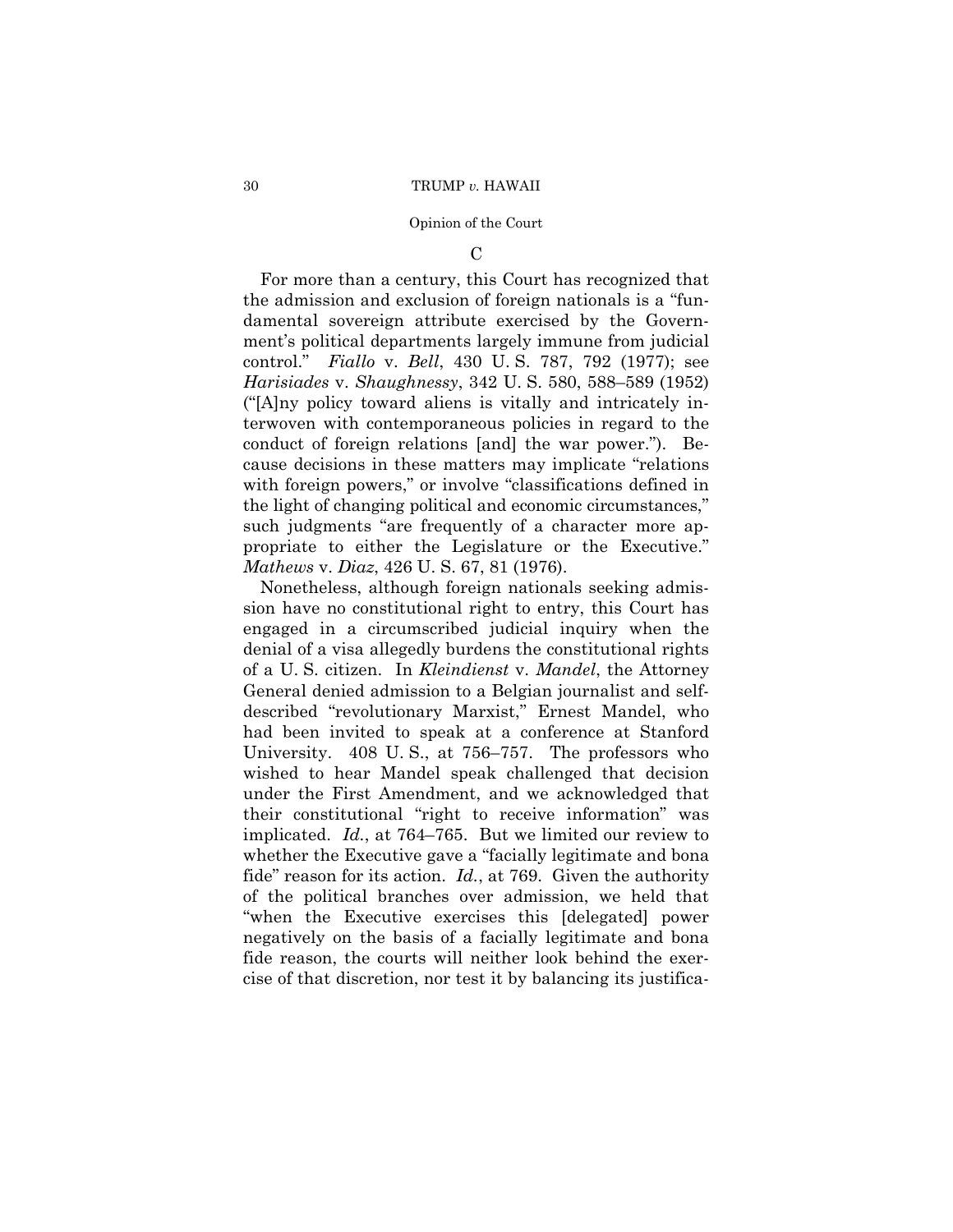tion" against the asserted constitutional interests of U. S. citizens. *Id.*, at 770.

The principal dissent suggests that *Mandel* has no bearing on this case, *post,* at 14, and n. 5 (opinion of SOTOMAYOR, J.) (hereinafter the dissent), but our opinions have reaffirmed and applied its deferential standard of review across different contexts and constitutional claims. In *Din*, JUSTICE KENNEDY reiterated that "respect for the political branches' broad power over the creation and administration of the immigration system" meant that the Government need provide only a statutory citation to explain a visa denial. 576 U. S., at \_\_\_ (opinion concurring in judgment) (slip op., at 6). Likewise in *Fiallo*, we applied *Mandel* to a "broad congressional policy" giving immigration preferences to mothers of illegitimate children. 430 U. S., at 795. Even though the statute created a "categorical" entry classification that discriminated on the basis of sex and legitimacy, *post,* at 14, n. 5, the Court concluded that "it is not the judicial role in cases of this sort to probe and test the justifications" of immigration policies. 430 U. S., at 799 (citing *Mandel*, 408 U. S., at 770). Lower courts have similarly applied *Mandel* to broad executive action. See *Rajah* v. *Mukasey*, 544 F. 3d 427, 433, 438– 439 (CA2 2008) (upholding National Security Entry-Exit Registration System instituted after September 11, 2001).

*Mandel*'s narrow standard of review "has particular force" in admission and immigration cases that overlap with "the area of national security." *Din*, 576 U.S., at  $\_\_$ (KENNEDY, J., concurring in judgment) (slip op., at 3). For one, "[j]udicial inquiry into the national-security realm raises concerns for the separation of powers" by intruding on the President's constitutional responsibilities in the area of foreign affairs. *Ziglar* v. *Abbasi*, 582 U. S. \_\_\_, \_\_\_ (2017) (slip op., at 19) (internal quotation marks omitted). For another, "when it comes to collecting evidence and drawing inferences" on questions of national security, "the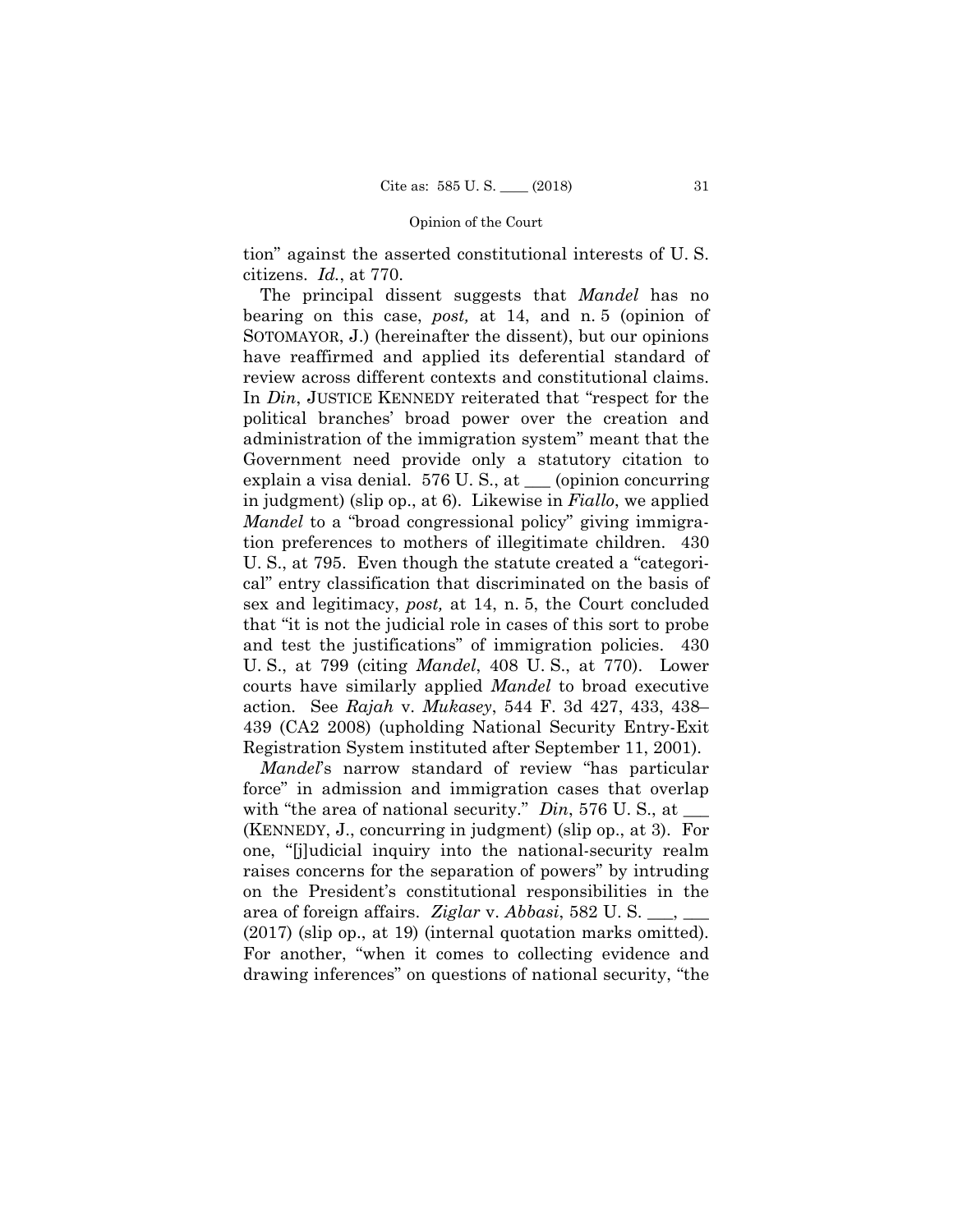#### Opinion of the Court

lack of competence on the part of the courts is marked." *Humanitarian Law Project*, 561 U. S., at 34.

The upshot of our cases in this context is clear: "Any rule of constitutional law that would inhibit the flexibility" of the President "to respond to changing world conditions should be adopted only with the greatest caution," and our inquiry into matters of entry and national security is highly constrained. *Mathews*, 426 U. S., at 81–82. We need not define the precise contours of that inquiry in this case. A conventional application of *Mandel*, asking only whether the policy is facially legitimate and bona fide, would put an end to our review. But the Government has suggested that it may be appropriate here for the inquiry to extend beyond the facial neutrality of the order. See Tr. of Oral Arg. 16–17, 25–27 (describing *Mandel* as "the starting point" of the analysis). For our purposes today, we assume that we may look behind the face of the Proclamation to the extent of applying rational basis review. That standard of review considers whether the entry policy is plausibly related to the Government's stated objective to protect the country and improve vetting processes. See *Railroad Retirement Bd.* v. *Fritz*, 449 U. S. 166, 179 (1980). As a result, we may consider plaintiffs' extrinsic evidence, but will uphold the policy so long as it can reasonably be understood to result from a justification independent of unconstitutional grounds.5

——————

 view in this context. *Post,* at 15. But what is far more problematic is 5The dissent finds "perplexing" the application of rational basis rethe dissent's assumption that courts should review immigration policies, diplomatic sanctions, and military actions under the *de novo*  "reasonable observer" inquiry applicable to cases involving holiday displays and graduation ceremonies. The dissent criticizes application of a more constrained standard of review as "throw[ing] the Establishment Clause out the window." *Post,* at 16, n. 6. But as the numerous precedents cited in this section make clear, such a circumscribed inquiry applies to any constitutional claim concerning the entry of foreign nationals. See Part IV–C, *supra*. The dissent can cite no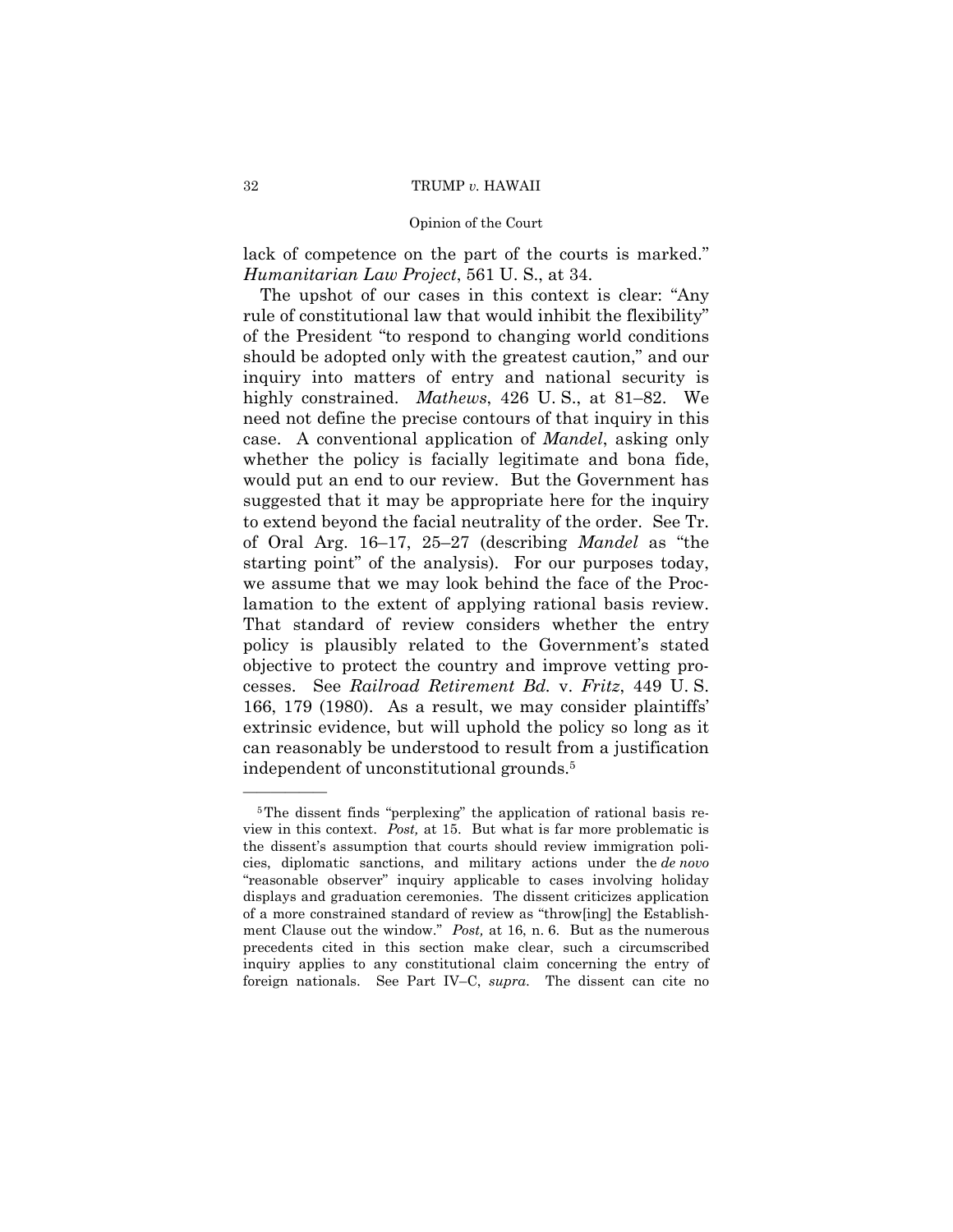#### Opinion of the Court

## D

 (1973). In one case, we invalidated a local zoning ordi-Given the standard of review, it should come as no surprise that the Court hardly ever strikes down a policy as illegitimate under rational basis scrutiny. On the few occasions where we have done so, a common thread has been that the laws at issue lack any purpose other than a "bare . . . desire to harm a politically unpopular group." *Department of Agriculture* v. *Moreno*, 413 U. S. 528, 534 nance that required a special permit for group homes for the intellectually disabled, but not for other facilities such as fraternity houses or hospitals. We did so on the ground that the city's stated concerns about (among other things) "legal responsibility" and "crowded conditions" rested on "an irrational prejudice" against the intellectually disabled. *Cleburne* v. *Cleburne Living Center, Inc.*, 473 U. S. 432, 448–450 (1985) (internal quotation marks omitted). And in another case, this Court overturned a state constitutional amendment that denied gays and lesbians access to the protection of antidiscrimination laws. The amendment, we held, was "divorced from any factual context from which we could discern a relationship to legitimate state interests," and "its sheer breadth [was] so discontinuous with the reasons offered for it" that the initiative seemed "inexplicable by anything but animus." *Romer* v. *Evans*, 517 U. S. 620, 632, 635 (1996).

The Proclamation does not fit this pattern. It cannot be said that it is impossible to "discern a relationship to legitimate state interests" or that the policy is "inexplicable by anything but animus." Indeed, the dissent can only attempt to argue otherwise by refusing to apply anything resembling rational basis review. But because there is

——————

authority for its proposition that the more free-ranging inquiry it proposes is appropriate in the national security and foreign affairscontext.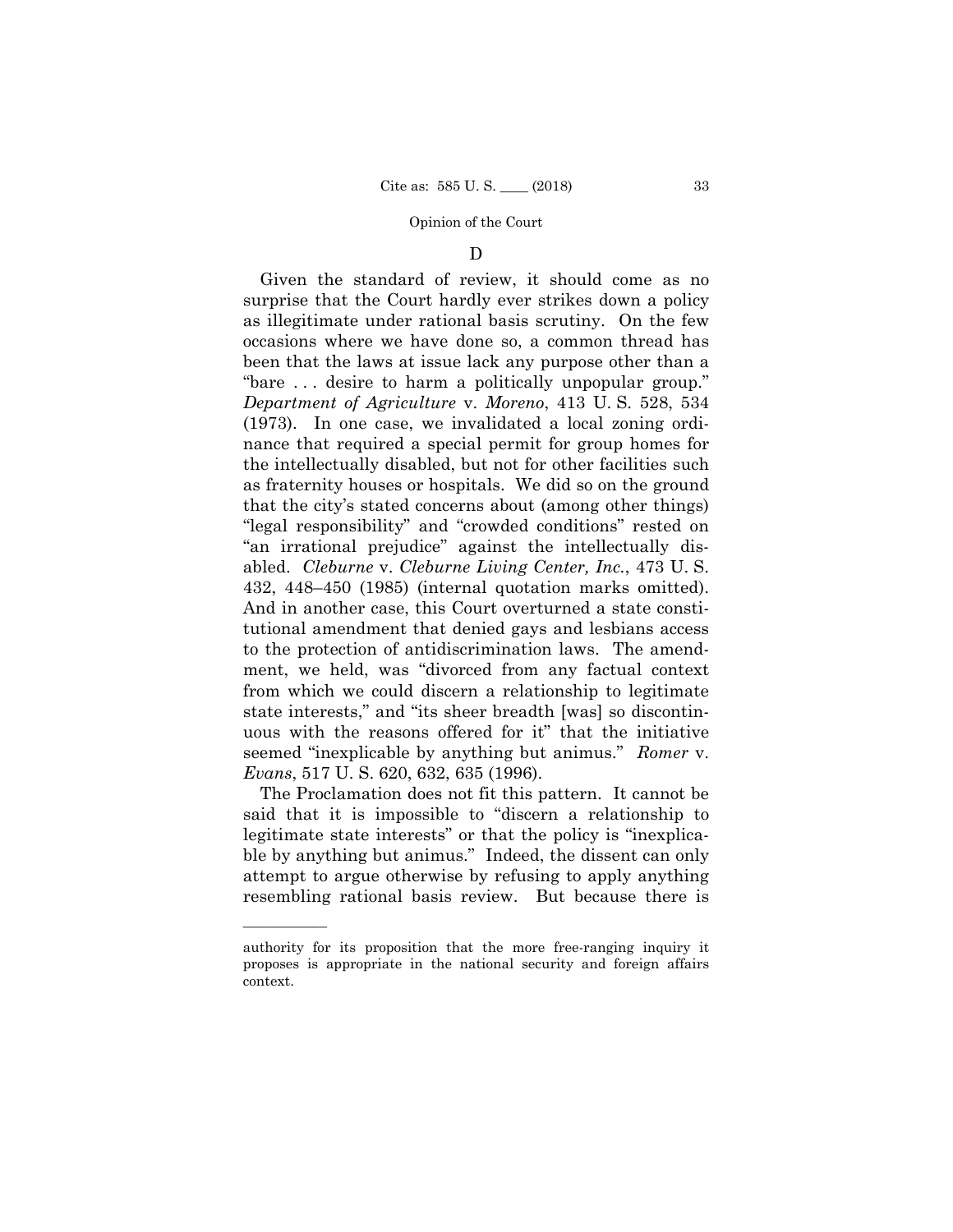#### Opinion of the Court

persuasive evidence that the entry suspension has a legitimate grounding in national security concerns, quite apart from any religious hostility, we must accept that independent justification.

The Proclamation is expressly premised on legitimate purposes: preventing entry of nationals who cannot be adequately vetted and inducing other nations to improve their practices. The text says nothing about religion. Plaintiffs and the dissent nonetheless emphasize that five of the seven nations currently included in the Proclamation have Muslim-majority populations. Yet that fact alone does not support an inference of religious hostility, given that the policy covers just 8% of the world's Muslim population and is limited to countries that were previously designated by Congress or prior administrations as posing national security risks. See 8 U.S.C.  $$1187(a)(12)(A)$ (identifying Syria and state sponsors of terrorism such as Iran as "countr[ies] or area[s] of concern" for purposes of administering the Visa Waiver Program); Dept. of Homeland Security, DHS Announces Further Travel Restrictions for the Visa Waiver Program (Feb. 18, 2016) (designating Libya, Somalia, and Yemen as additional countries of concern); see also *Rajah*, 544 F. 3d, at 433, n. 3 (describing how nonimmigrant aliens from Iran, Libya, Somalia, Syria, and Yemen were covered by the National Security Entry-Exit Registration System).

The Proclamation, moreover, reflects the results of a worldwide review process undertaken by multiple Cabinet officials and their agencies. Plaintiffs seek to discredit the findings of the review, pointing to deviations from the review's baseline criteria resulting in the inclusion of Somalia and omission of Iraq. But as the Proclamation explains, in each case the determinations were justified by the distinct conditions in each country. Although Somalia generally satisfies the information-sharing component of the baseline criteria, it "stands apart . . . in the degree to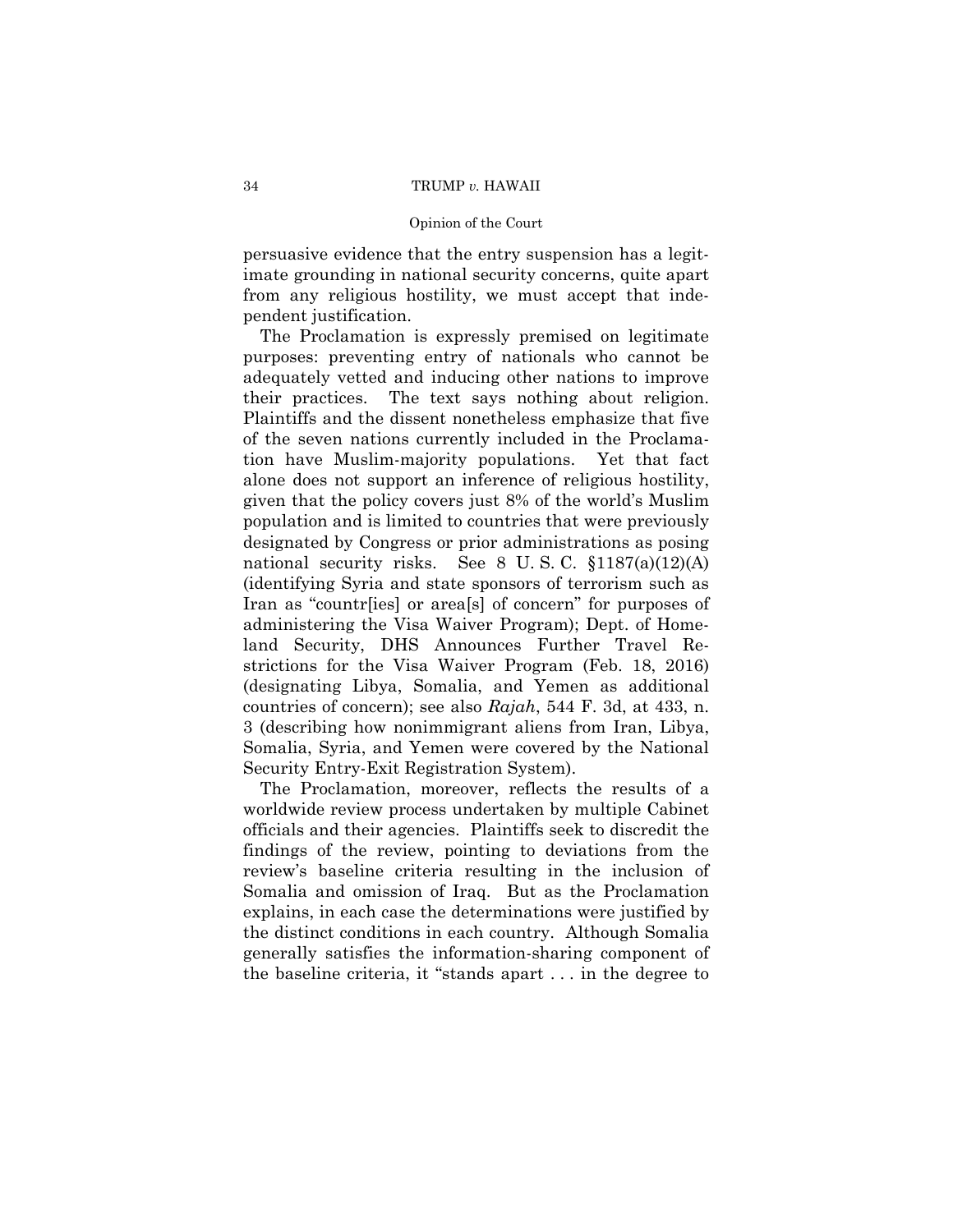#### Opinion of the Court

which [it] lacks command and control of its territory." Proclamation §2(h)(i). As for Iraq, the Secretary of Homeland Security determined that entry restrictions were not warranted in light of the close cooperative relationship between the U. S. and Iraqi Governments and the country's key role in combating terrorism in the region. §1(g). It is, in any event, difficult to see how exempting one of the largest predominantly Muslim countries in the region from coverage under the Proclamation can be cited as evidence of animus toward Muslims.

The dissent likewise doubts the thoroughness of the multi-agency review because a recent Freedom of Information Act request shows that the final DHS report "was a mere 17 pages." *Post,* at 19. Yet a simple page count offers little insight into the actual substance of the final report, much less predecisional materials underlying it. See 5 U. S. C. §552(b)(5) (exempting deliberative materials from FOIA disclosure).

More fundamentally, plaintiffs and the dissent challenge the entry suspension based on their perception of its effectiveness and wisdom. They suggest that the policy is overbroad and does little to serve national security interests. But we cannot substitute our own assessment for the Executive's predictive judgments on such matters, all of which "are delicate, complex, and involve large elements of prophecy." *Chicago & Southern Air Lines, Inc.* v. *Waterman S. S. Corp.*, 333 U. S. 103, 111 (1948); see also *Regan*  v. *Wald*, 468 U. S. 222, 242–243 (1984) (declining invitation to conduct an "independent foreign policy analysis"). While we of course "do not defer to the Government's reading of the First Amendment," the Executive's evaluation of the underlying facts is entitled to appropriate weight, particularly in the context of litigation involving "sensitive and weighty interests of national security and foreign affairs." *Humanitarian Law Project*, 561 U. S., at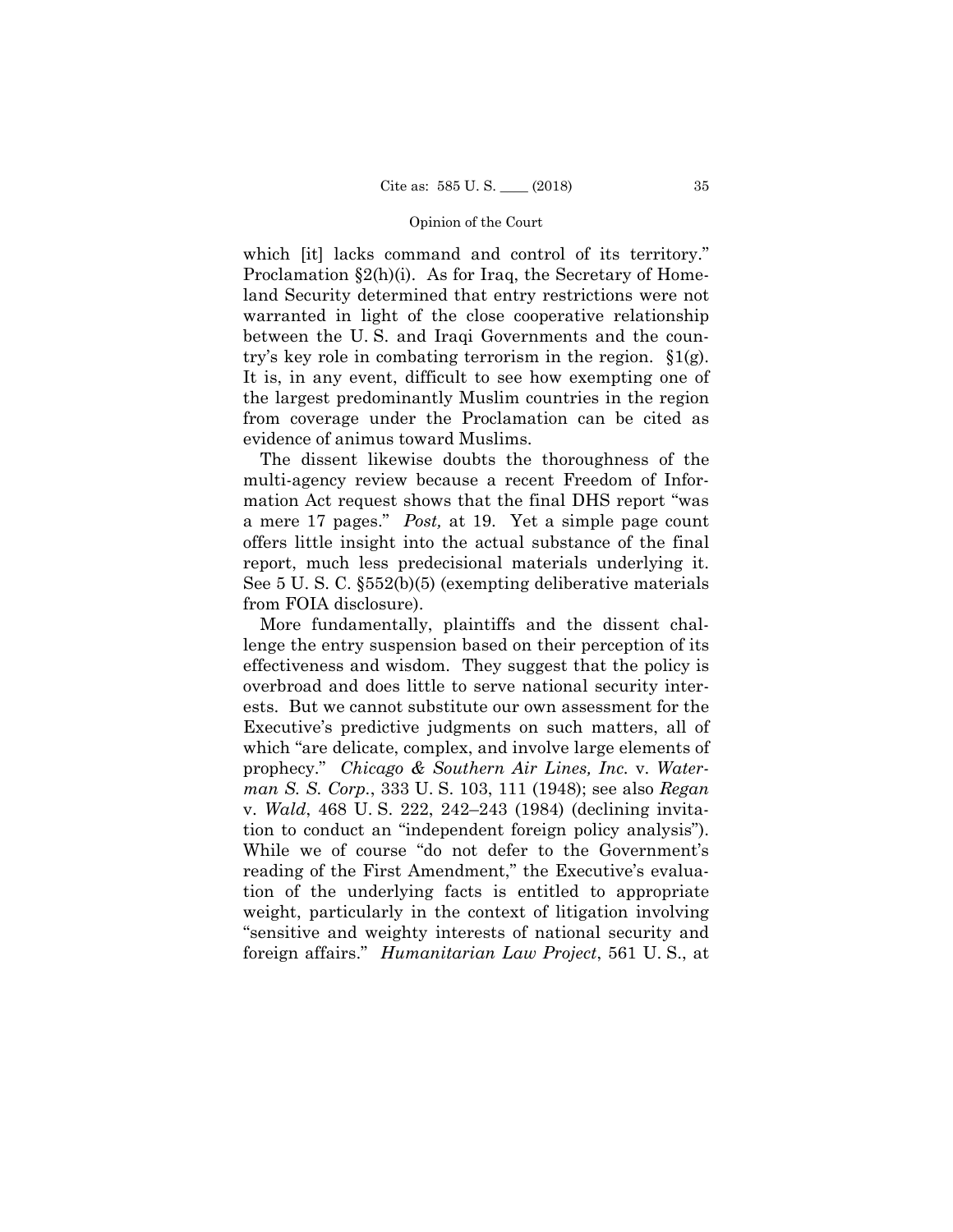#### Opinion of the Court

# 33–34.6

——————

Three additional features of the entry policy support the Government's claim of a legitimate national security interest. First, since the President introduced entry restrictions in January 2017, three Muslim-majority countries—Iraq, Sudan, and Chad—have been removed from the list of covered countries. The Proclamation emphasizes that its "conditional restrictions" will remain in force only so long as necessary to "address" the identified "inadequacies and risks," Proclamation Preamble, and §1(h), and establishes an ongoing process to engage covered nations and assess every 180 days whether the entry restrictions should be terminated,  $\S(4(a), (b)$ . In fact, in announcing the termination of restrictions on nationals of Chad, the President also described Libya's ongoing engagement with the State Department and the steps Libya is taking "to improve its practices." Proclamation No. 9723, 83 Fed. Reg. 15939.

Second, for those countries that remain subject to entry restrictions, the Proclamation includes significant exceptions for various categories of foreign nationals. The policy permits nationals from nearly every covered country to travel to the United States on a variety of nonimmigrant visas. See, *e.g.,* §§2(b)–(c), (g), (h) (permitting student and exchange visitors from Iran, while restricting only business and tourist nonimmigrant entry for nationals of Libya and Yemen, and imposing no restrictions on

 Waiver Program address the failure of certain high-risk countries to 6The dissent recycles much of plaintiffs' §1182(f) argument to assert that "Congress has already erected a statutory scheme that fulfills" the President's stated concern about deficient vetting. *Post,* at 19–21. But for the reasons set forth earlier, Congress has not in any sense "stepped into the space and solved the exact problem." Tr. of Oral Arg. 53. Neither the existing inadmissibility grounds nor the narrow Visa provide a minimum baseline of reliable information. See Part III–B–1, *supra*.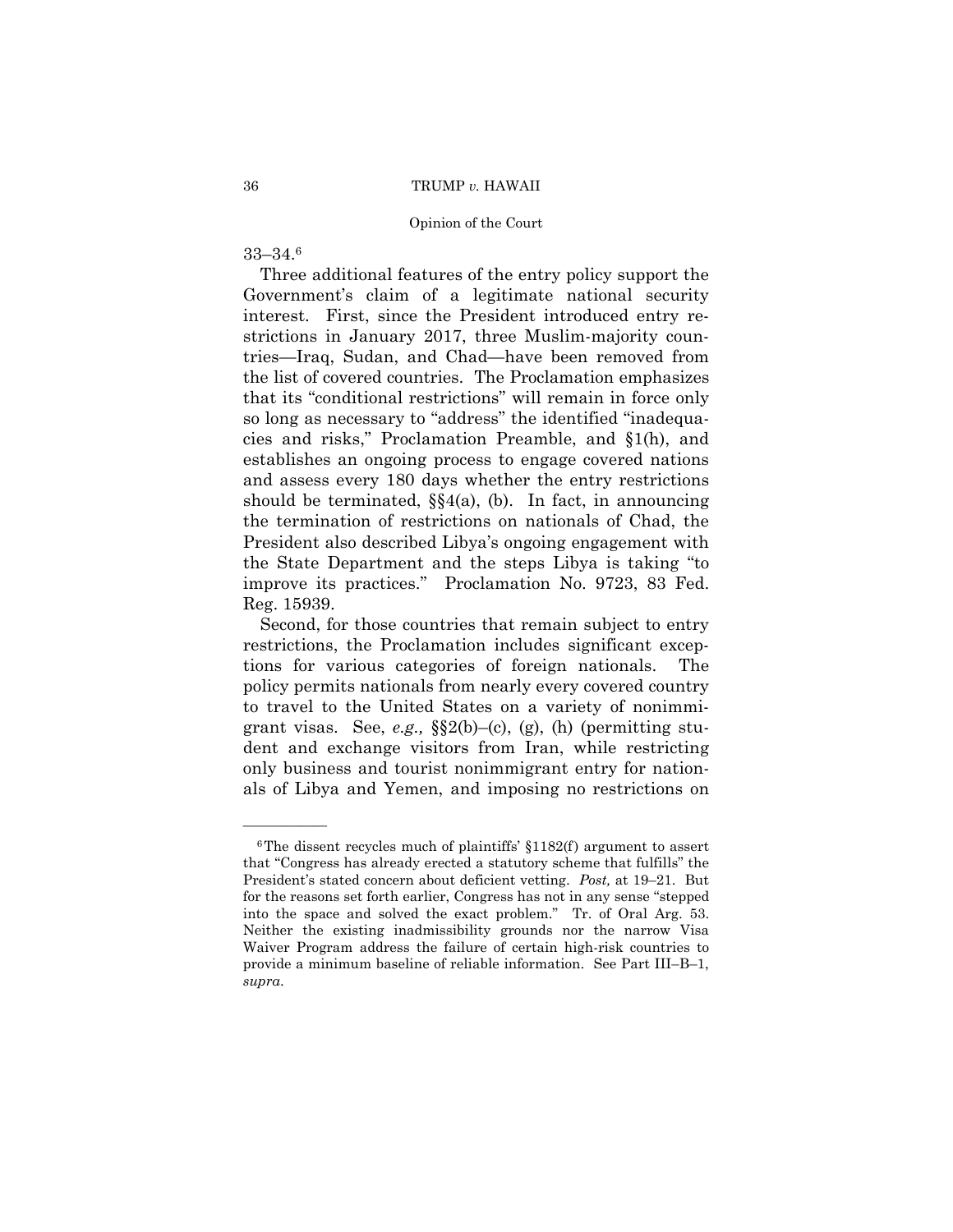#### Opinion of the Court

nonimmigrant entry for Somali nationals). These carveouts for nonimmigrant visas are substantial: Over the last three fiscal years—before the Proclamation was in effect the majority of visas issued to nationals from the covered countries were nonimmigrant visas. Brief for Petitioners 57. The Proclamation also exempts permanent residents and individuals who have been granted asylum.  $\S$ §3(b)(i), (vi).

 Against Iran, at 611–612 (1980) (outlining exceptions). Third, the Proclamation creates a waiver program open to all covered foreign nationals seeking entry as immigrants or nonimmigrants. According to the Proclamation, consular officers are to consider in each admissibility determination whether the alien demonstrates that (1) denying entry would cause undue hardship; (2) entry would not pose a threat to public safety; and (3) entry would be in the interest of the United States. §3(c)(i); see also §3(c)(iv) (listing examples of when a waiver might be appropriate, such as if the foreign national seeks to reside with a close family member, obtain urgent medical care, or pursue significant business obligations). On its face, this program is similar to the humanitarian exceptions set forth in President Carter's order during the Iran hostage crisis. See Exec. Order No. 12206, 3 CFR 249; Public Papers of the Presidents, Jimmy Carter, Sanctions The Proclamation also directs DHS and the State Department to issue guidance elaborating upon the circumstances that would justify a waiver.7

——————

<sup>7</sup> JUSTICE BREYER focuses on only one aspect of our consideration—the waiver program and other exemptions in the Proclamation. Citing selective statistics, anecdotal evidence, and a declaration from unrelated litigation, JUSTICE BREYER suggests that not enough individuals are receiving waivers or exemptions. *Post,* at 4–8 (dissenting opinion). Yet even if such an inquiry were appropriate under rational basis review, the evidence he cites provides "but a piece of the picture," *post,* at 6, and does not affect our analysis.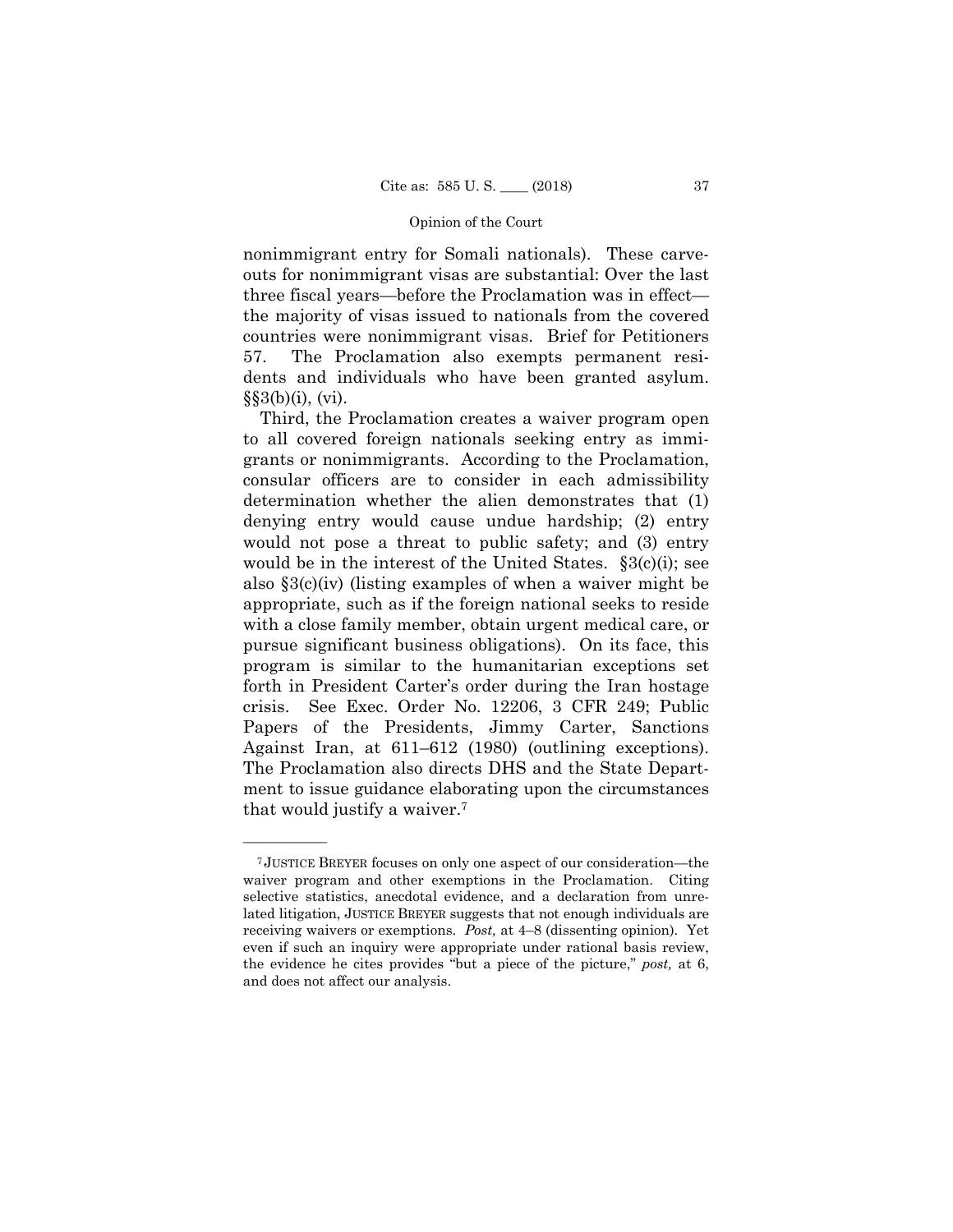#### Opinion of the Court

Finally, the dissent invokes *Korematsu* v. *United States*, 323 U. S. 214 (1944). Whatever rhetorical advantage the dissent may see in doing so, *Korematsu* has nothing to do with this case. The forcible relocation of U. S. citizens to concentration camps, solely and explicitly on the basis of race, is objectively unlawful and outside the scope of Presidential authority. But it is wholly inapt to liken that morally repugnant order to a facially neutral policy denying certain foreign nationals the privilege of admission. See *post,* at 26–28. The entry suspension is an act that is well within executive authority and could have been taken by any other President—the only question is evaluating the actions of this particular President in promulgating an otherwise valid Proclamation.

The dissent's reference to *Korematsu*, however, affords this Court the opportunity to make express what is already obvious: *Korematsu* was gravely wrong the day it was decided, has been overruled in the court of history, and—to be clear—"has no place in law under the Constitution." 323 U. S., at 248 (Jackson, J., dissenting).

\* \* \*

Under these circumstances, the Government has set forth a sufficient national security justification to survive rational basis review. We express no view on the soundness of the policy. We simply hold today that plaintiffs have not demonstrated a likelihood of success on the merits of their constitutional claim.

# V

Because plaintiffs have not shown that they are likely to succeed on the merits of their claims, we reverse the grant of the preliminary injunction as an abuse of discretion. *Winter* v. *Natural Resources Defense Council, Inc.*, 555 U. S. 7, 32 (2008). The case now returns to the lower courts for such further proceedings as may be appropriate.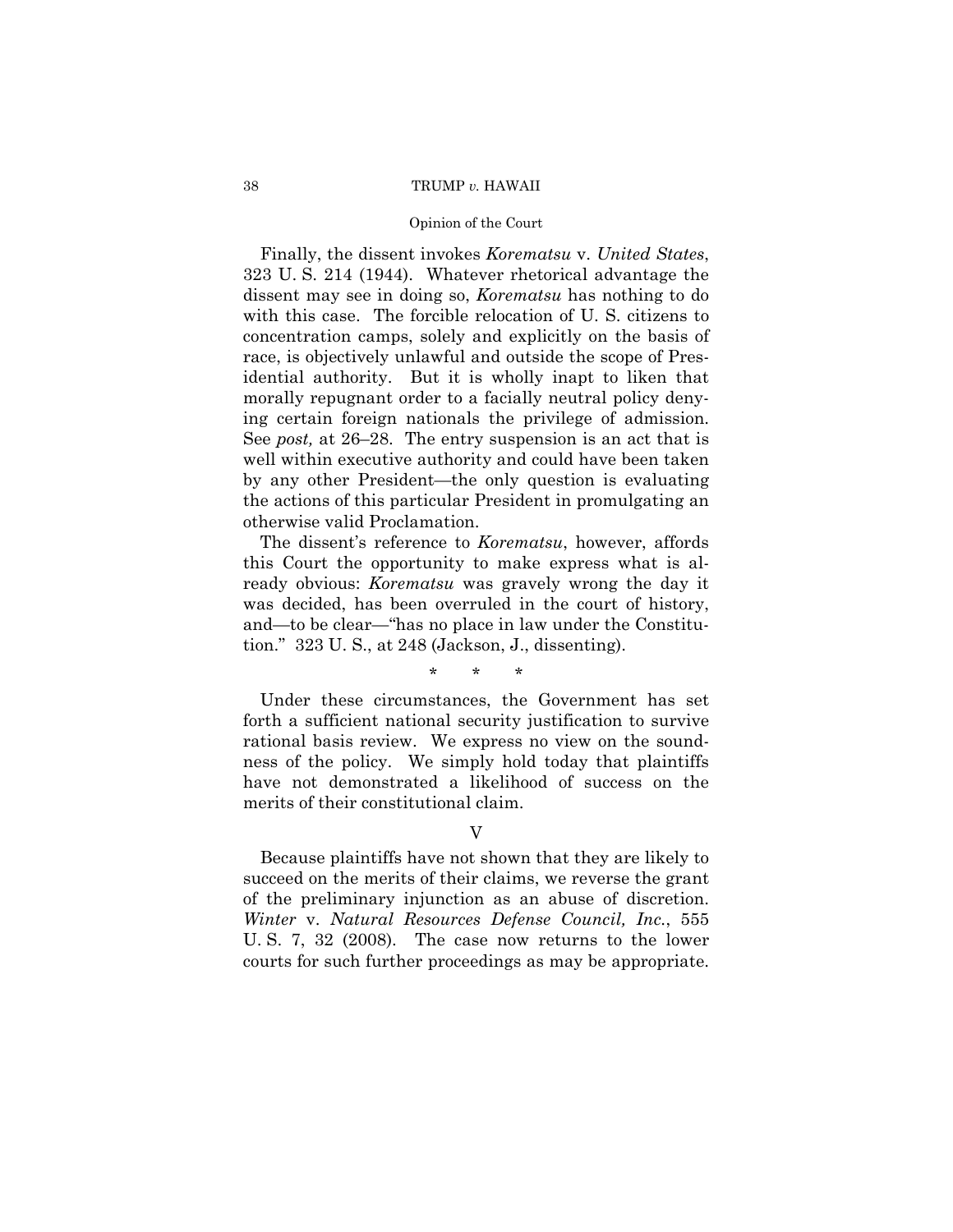# Opinion of the Court

Our disposition of the case makes it unnecessary to consider the propriety of the nationwide scope of the injunction issued by the District Court.

The judgment of the Court of Appeals is reversed, and the case is remanded for further proceedings consistent with this opinion.

*It is so ordered.*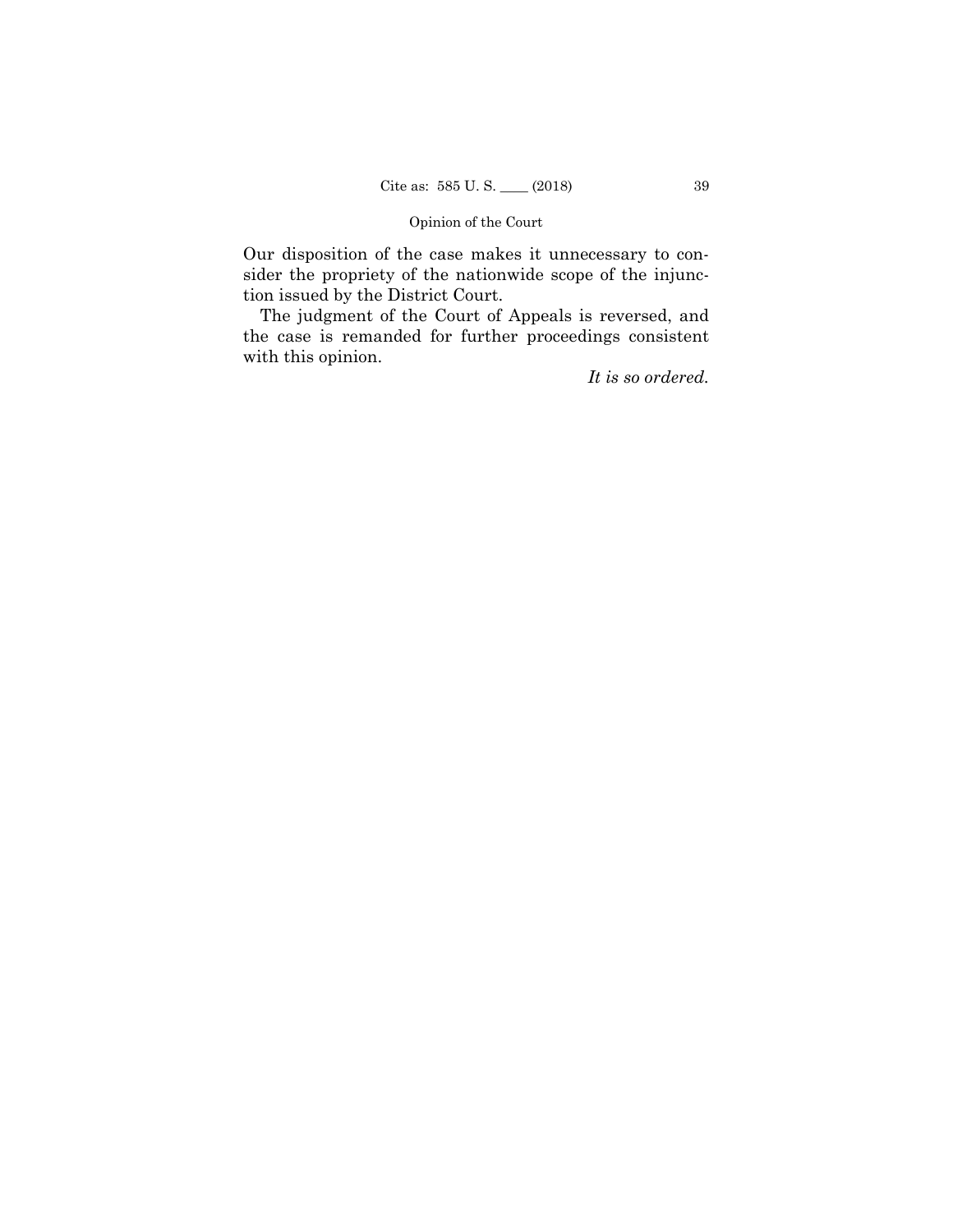KENNEDY, J., concurring

# $\frac{1}{2}$  ,  $\frac{1}{2}$  ,  $\frac{1}{2}$  ,  $\frac{1}{2}$  ,  $\frac{1}{2}$  ,  $\frac{1}{2}$  ,  $\frac{1}{2}$ **SUPREME COURT OF THE UNITED STATES**

#### $\frac{1}{2}$  ,  $\frac{1}{2}$  ,  $\frac{1}{2}$  ,  $\frac{1}{2}$  ,  $\frac{1}{2}$  ,  $\frac{1}{2}$ No. 17–965

# DONALD J. TRUMP, PRESIDENT OF THE UNITED STATES, ET AL., PETITIONERS *v.* HAWAII, ET AL.

# APPEALS FOR THE NINTH CIRCUIT<br>[June 26, 2018] ON WRIT OF CERTIORARI TO THE UNITED STATES COURT OF

## JUSTICE KENNEDY, concurring.

I join the Court's opinion in full.

There may be some common ground between the opinions in this case, in that the Court does acknowledge that in some instances, governmental action may be subject to judicial review to determine whether or not it is "inexplicable by anything but animus," *Romer* v. *Evans*, 517 U. S. 620, 632 (1996), which in this case would be animosity to a religion. Whether judicial proceedings may properly continue in this case, in light of the substantial deference that is and must be accorded to the Executive in the conduct of foreign affairs, and in light of today's decision, is a matter to be addressed in the first instance on remand. And even if further proceedings are permitted, it would be necessary to determine that any discovery and other preliminary matters would not themselves intrude on the foreign affairs power of the Executive.

In all events, it is appropriate to make this further observation. There are numerous instances in which the statements and actions of Government officials are not subject to judicial scrutiny or intervention. That does not mean those officials are free to disregard the Constitution and the rights it proclaims and protects. The oath that all officials take to adhere to the Constitution is not confined to those spheres in which the Judiciary can correct or even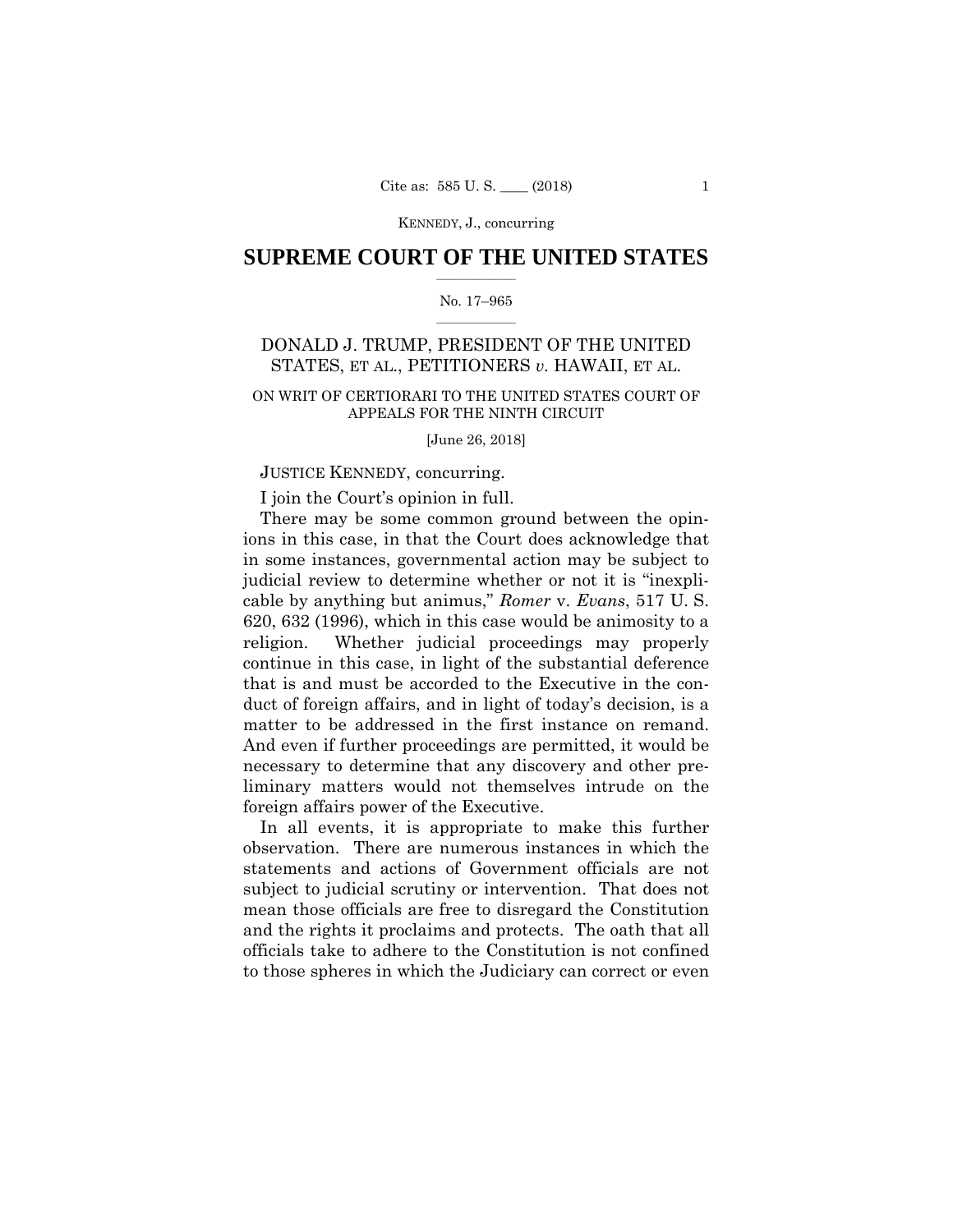## KENNEDY, J., concurring

comment upon what those officials say or do. Indeed, the very fact that an official may have broad discretion, discretion free from judicial scrutiny, makes it all the more imperative for him or her to adhere to the Constitution and to its meaning and its promise.

The First Amendment prohibits the establishment of religion and promises the free exercise of religion. From these safeguards, and from the guarantee of freedom of speech, it follows there is freedom of belief and expression. It is an urgent necessity that officials adhere to these constitutional guarantees and mandates in all their actions, even in the sphere of foreign affairs. An anxious world must know that our Government remains committed always to the liberties the Constitution seeks to preserve and protect, so that freedom extends outward, and lasts.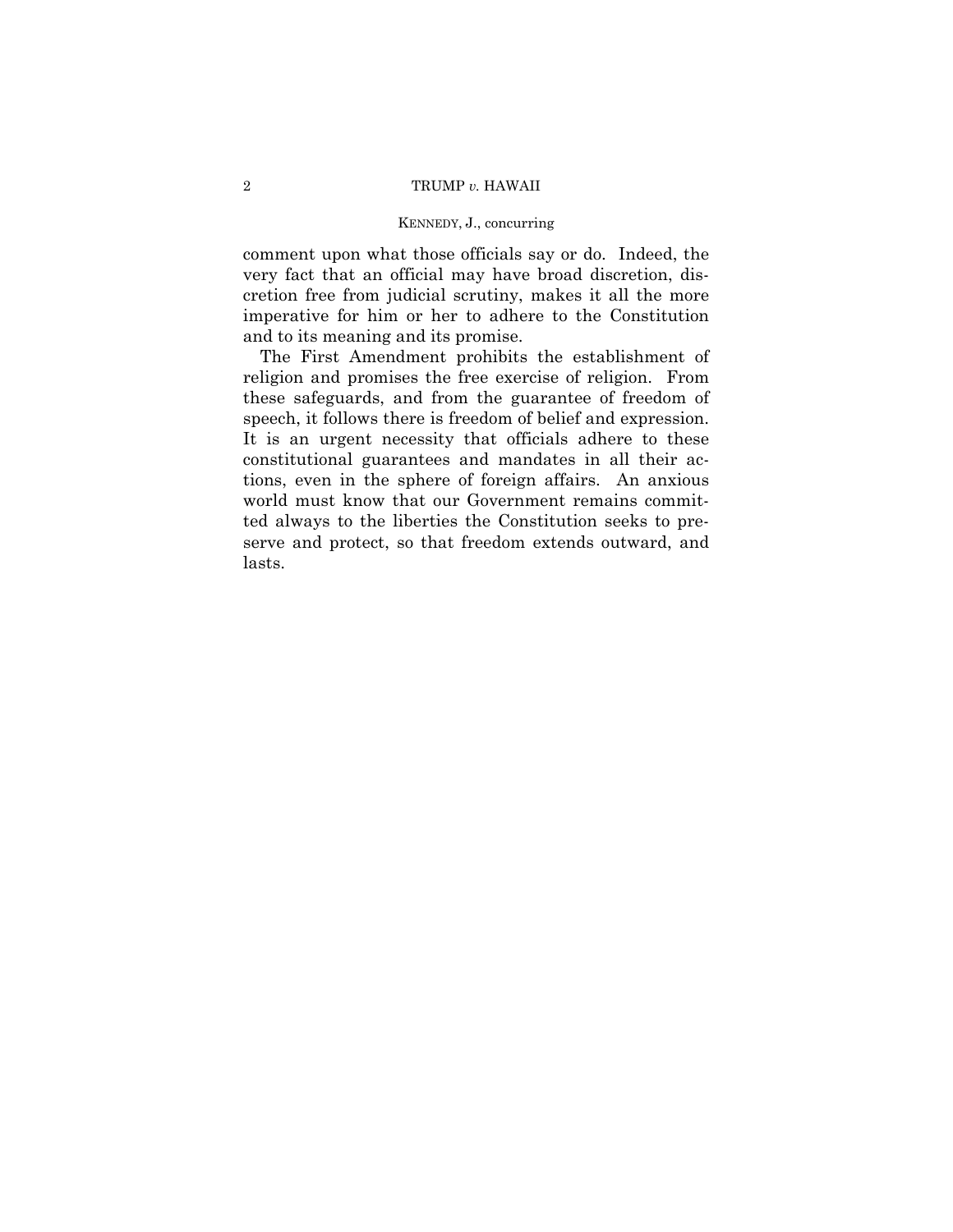## $\frac{1}{2}$  ,  $\frac{1}{2}$  ,  $\frac{1}{2}$  ,  $\frac{1}{2}$  ,  $\frac{1}{2}$  ,  $\frac{1}{2}$  ,  $\frac{1}{2}$ **SUPREME COURT OF THE UNITED STATES**

#### $\frac{1}{2}$  ,  $\frac{1}{2}$  ,  $\frac{1}{2}$  ,  $\frac{1}{2}$  ,  $\frac{1}{2}$  ,  $\frac{1}{2}$ No. 17–965

# DONALD J. TRUMP, PRESIDENT OF THE UNITED STATES, ET AL., PETITIONERS *v.* HAWAII, ET AL.

# APPEALS FOR THE NINTH CIRCUIT<br>[June 26, 2018] ON WRIT OF CERTIORARI TO THE UNITED STATES COURT OF

## THOMAS, J., concurring.

I join the Court's opinion, which highlights just a few of the many problems with the plaintiffs' claims. There are several more. Section 1182(f) does not set forth any judicially enforceable limits that constrain the President. See *Webster* v. *Doe*, 486 U. S. 592, 600 (1988). Nor could it, since the President has *inherent* authority to exclude aliens from the country. See *United States ex rel. Knauff* v. *Shaughnessy*, 338 U. S. 537, 542–543 (1950); accord, *Sessions* v. *Dimaya*, 584 U. S. \_\_\_, \_\_\_–\_\_\_ (2018) (THOMAS, J., dissenting) (slip op., at 13–14). Further, the Establishment Clause does not create an individual right to be free from all laws that a "reasonable observer" views as religious or antireligious. See *Town of Greece* v. *Galloway*, 572 U. S. \_\_\_, \_\_\_ (2014) (THOMAS, J., concurring in part and concurring in judgment) (slip op., at 6); *Elk Grove Unified School Dist.* v. *Newdow*, 542 U. S. 1, 52–53 (2004) (THOMAS, J., concurring in judgment). The plaintiffs cannot raise any other First Amendment claim, since the alleged religious discrimination in this case was directed at aliens abroad. See *United States* v. *Verdugo-Urquidez*, 494 U. S. 259, 265 (1990). And, even on its own terms, the plaintiffs' proffered evidence of anti-Muslim discrimination is unpersuasive.

Merits aside, I write separately to address the remedy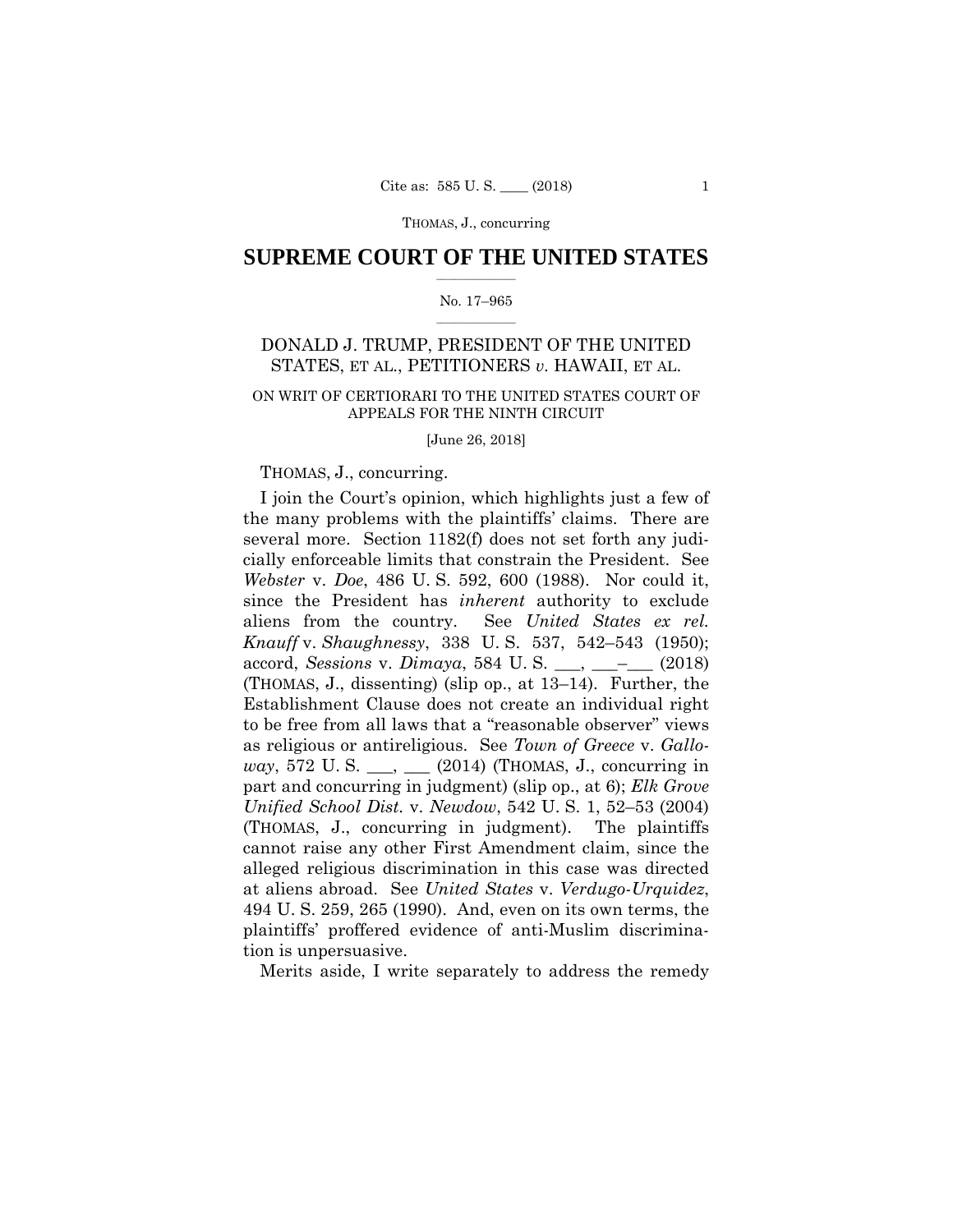#### THOMAS, J., concurring

that the plaintiffs sought and obtained in this case. The District Court imposed an injunction that barred the Government from enforcing the President's Proclamation against anyone, not just the plaintiffs. Injunctions that prohibit the Executive Branch from applying a law or policy against anyone—often called "universal" or "nationwide" injunctions—have become increasingly common.1 District courts, including the one here, have begun imposing universal injunctions without considering their authority to grant such sweeping relief. These injunctions are beginning to take a toll on the federal court system preventing legal questions from percolating through the federal courts, encouraging forum shopping, and making every case a national emergency for the courts and for the Executive Branch.

I am skeptical that district courts have the authority to enter universal injunctions. These injunctions did not emerge until a century and a half after the founding. And they appear to be inconsistent with longstanding limits on equitable relief and the power of Article III courts. If their popularity continues, this Court must address their legality.

If district courts have any authority to issue universal injunctions, that authority must come from a statute or the Constitution. See *Missouri* v. *Jenkins*, 515 U. S. 70

——————

<sup>&</sup>lt;sup>1</sup> "Nationwide injunctions" is perhaps the more common term. But I use the term "universal injunctions" in this opinion because it is more precise. These injunctions are distinctive because they prohibit the Government from enforcing a policy with respect to anyone, including nonparties—not because they have wide geographic breadth. An injunction that was properly limited to the plaintiffs in the case would not be invalid simply because it governed the defendant's conduct nationwide.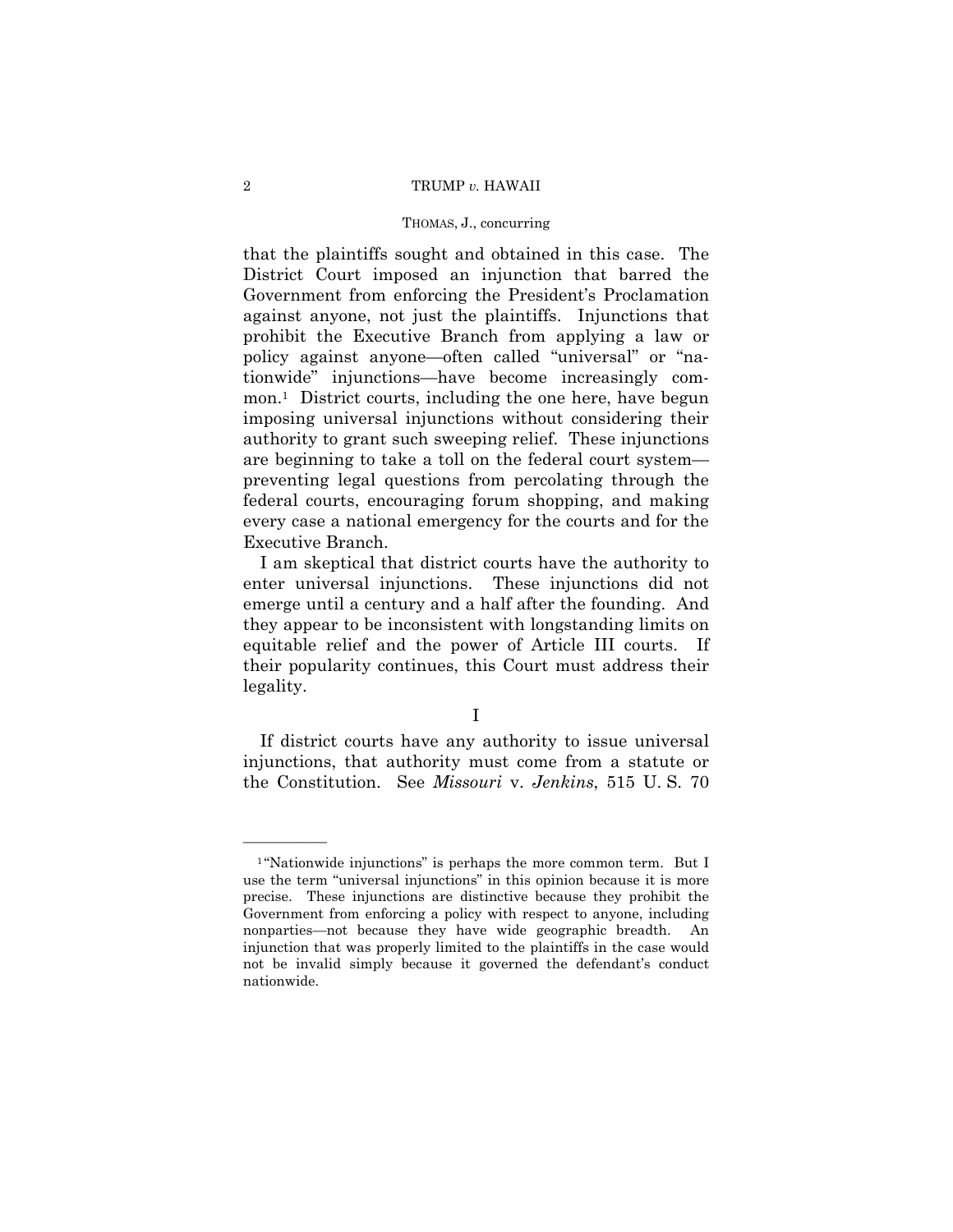124 (1995) (THOMAS, J., concurring). No statute expressly grants district courts the power to issue universal injunctions.2 So the only possible bases for these injunctions are a generic statute that authorizes equitable relief or the courts' inherent constitutional authority. Neither of those sources would permit a form of injunctive relief that is "[in]consistent with our history and traditions." *Ibid*.

### A

This Court has never treated general statutory grants of equitable authority as giving federal courts a freewheeling power to fashion new forms of equitable remedies. Rather, it has read such statutes as constrained by "the body of law which had been transplanted to this country from the English Court of Chancery" in 1789. *Guaranty Trust Co.*  v. *York*, 326 U. S. 99, 105 (1945). As Justice Story explained, this Court's "settled doctrine" under such statutes is that "the remedies in equity are to be administered . . . according to the practice of courts of equity in [England]." *Boyle* v. *Zacharie & Turner*, 6 Pet. 648, 658 (1832). More recently, this Court reiterated that broad statutory grants of equitable authority give federal courts "'an authority to administer in equity suits the principles of the system of judicial remedies which had been devised and was being administered by the English Court of Chancery at the time of the separation of the two countries.'" *Grupo Mexicano de Desarrollo S. A.* v. *Alliance Bond Fund, Inc.*, 527 U. S. 308, 318 (1999) (Scalia, J.) (quoting *Atlas Life Ins. Co.* v. *W. I. Southern, Inc.*, 306 U. S. 563, 568 (1939)).

——————

<sup>2</sup>Even if Congress someday enacted a statute that clearly and expressly authorized universal injunctions, courts would need to consider whether that statute complies with the limits that Article III places on the authority of federal courts. See *infra*, at 7–8.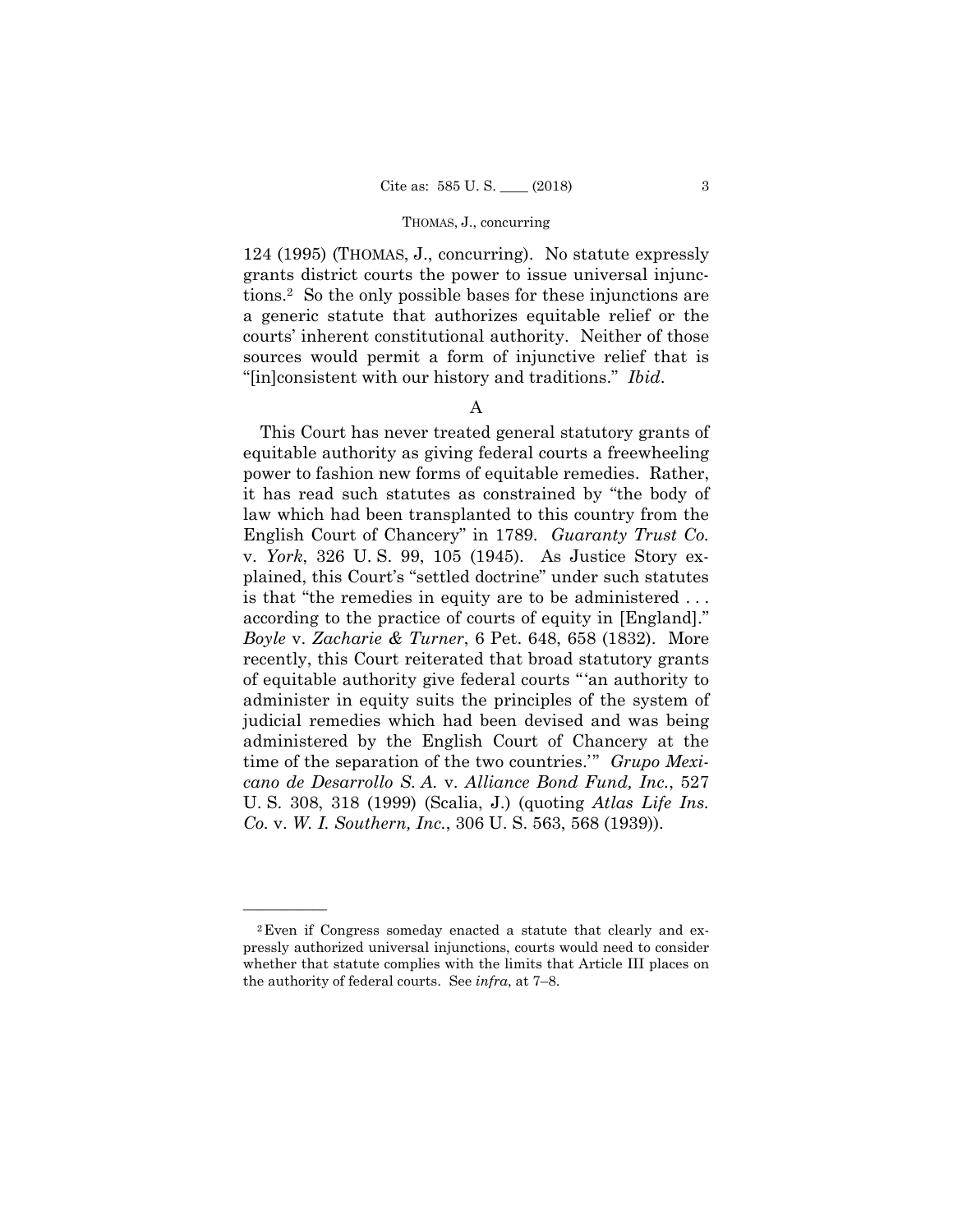### B

The same is true of the courts' inherent constitutional authority to grant equitable relief, assuming any such authority exists. See *Jenkins*, 515 U. S., at 124 (THOMAS, J., concurring). This authority is also limited by the traditional rules of equity that existed at the founding.

The scope of the federal courts' equitable authority under the Constitution was a point of contention at the founding, and the "more limited construction" of that power prevailed. *Id.,* at 126. The founding generation viewed equity "with suspicion." *Id.*, at 128. Several anti-Federalists criticized the Constitution's extension of the federal judicial power to "Case[s] in . . . Equity," Art. III, §2, as "giv[ing] the judge a discretionary power." Letters from The Federal Farmer No. XV (Jan. 18, 1788), in 2 The Complete Anti-Federalist 315, 322 (H. Storing ed. 1981). That discretionary power, the anti-Federalists alleged, would allow courts to "explain the constitution according to the reasoning spirit of it, without being confined to the words or letter." Essays of Brutus No. XI (Jan. 31, 1788), in *id.,* at 417, 419–420. The Federalists responded to this concern by emphasizing the limited nature of equity. Hamilton explained that the judiciary would be "bound down by strict rules and precedents which serve to define and point out their duty in every particular case that comes before them." The Federalist No. 78, p. 471 (C. Rossiter ed. 1961) (Federalist). Although the purpose of a court of equity was "to give relief in extraordinary cases, which are exceptions to general rules," "the principles by which that relief is governed are now reduced to a regular system." *Id.* No. 83 at 505 (emphasis deleted).

 equity applied established rules not only when they decided The Federalists' explanation was consistent with how equity worked in 18th-century England. English courts of the merits, but also when they fashioned remedies. Like other aspects of equity, "the system of relief adminis-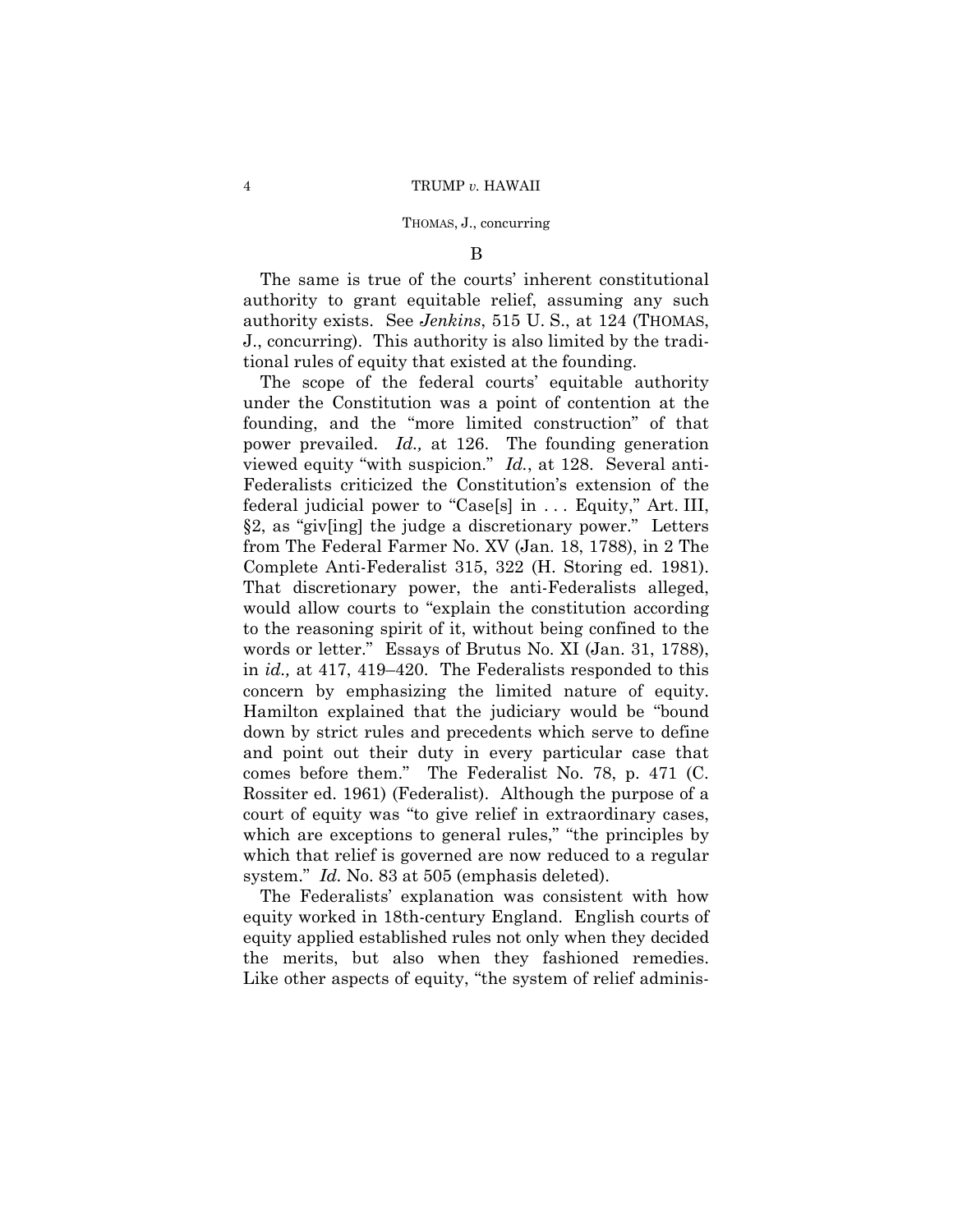tered by a court of equity" had been reduced "into a regular science." 3 W. Blackstone, Commentaries on the Laws of England 440–441 (1768) (Blackstone). As early as 1768, Blackstone could state that the "remedy a suitor is entitled to expect" could be determined "as readily and with as much precision, in a court of equity as in a court of law." *Id.,* at 441. Although courts of equity exercised remedial "discretion," that discretion allowed them to deny or tailor a remedy despite a demonstrated violation of a right, not to expand a remedy beyond its traditional scope. See G. Keeton, An Introduction to Equity 117–118 (1938).

In short, whether the authority comes from a statute or the Constitution, district courts' authority to provide equitable relief is meaningfully constrained. This authority must comply with longstanding principles of equity that predate this country's founding.

II

Universal injunctions do not seem to comply with those principles. These injunctions are a recent development, emerging for the first time in the 1960s and dramatically increasing in popularity only very recently. And they appear to conflict with several traditional rules of equity, as well as the original understanding of the judicial role.

Equity originated in England as a means for the Crown to dispense justice by exercising its sovereign authority. See Adams, The Origins of English Equity, 16 Colum. L. Rev. 87, 91 (1916). Petitions for equitable relief were referred to the Chancellor, who oversaw cases in equity. See 1 S. Symon's, Pomeroy's, Equity Jurisprudence §33 (5th ed. 1941) (Pomeroy); G. McDowell, Equity and the Constitution 24 (1982). The Chancellor's equitable jurisdiction was based on the "reserve of justice in the king." F. Maitland, Equity 3 (2d ed. 1936); see also 1 Pomeroy §33, at 38 (describing the Chancellor's equitable authority as an "extraordinary jurisdiction—that of *Grace*—by delega-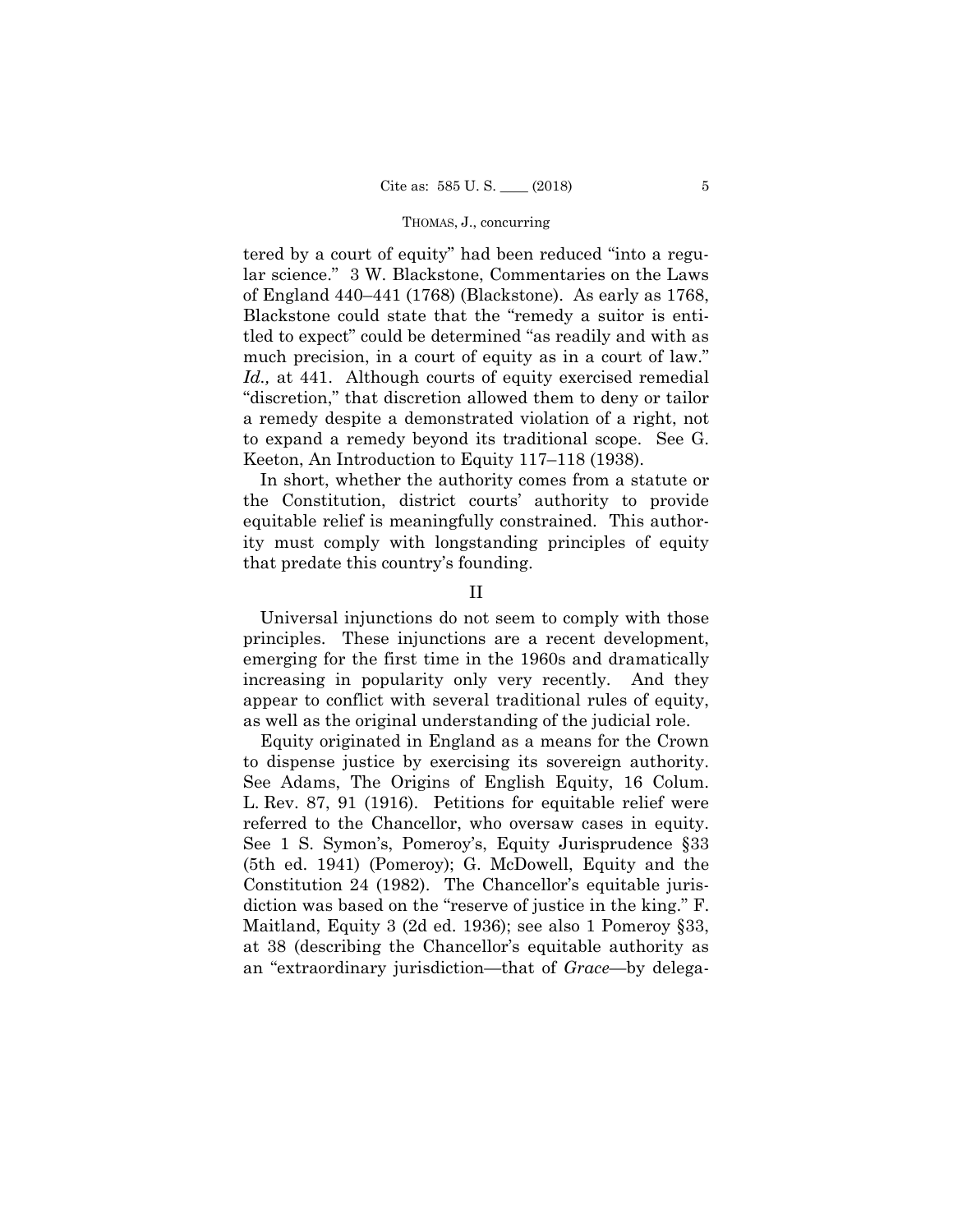tion" from the King). Equity allowed the sovereign to afford discretionary relief to parties where relief would not have been available under the "rigors of the common law." *Jenkins*, *supra*, at 127 (opinion of THOMAS, J.).

The English system of equity did not contemplate universal injunctions. As an agent of the King, the Chancellor had no authority to enjoin him. See Bray, Multiple Chancellors: Reforming the National Injunction, 131 Harv. L. Rev. 417, 425 (2017) (Bray). The Chancellor could not give "any relief against the king, or direct any act to be done by him, or make any decree disposing of or affecting his property; not even in cases where he is a royal trustee." 3 Blackstone 428. The Attorney General could be sued in Chancery, but not in cases that "'immediately concerned'" the interests of the Crown. Bray 425 (citing 1 E. Daniell, The Practice of the High Court of Chancery 138 (2d ed. 1845)). American courts inherited this tradition. See J. Story, Commentaries on Equity Pleadings §69 (1838) (Story).

Moreover, as a general rule, American courts of equity did not provide relief beyond the parties to the case. If their injunctions advantaged nonparties, that benefit was merely incidental. Injunctions barring public nuisances were an example. While these injunctions benefited third parties, that benefit was merely a consequence of providing relief to the plaintiff. Woolhandler & Nelson, Does History Defeat Standing Doctrine? 102 Mich. L. Rev. 689, 702 (2004) (Woolhandler & Nelson); see *Pennsylvania* v. *Wheeling & Belmont Bridge Co.*, 13 How. 518, 564 (1852) (explaining that a private "injury makes [a public nuisance] a private nuisance to the injured party").

True, one of the recognized bases for an exercise of equitable power was the avoidance of "multiplicity of suits." Bray 426; accord, 1 Pomeroy §243. Courts would employ "bills of peace" to consider and resolve a number of suits in a single proceeding. *Id*., §246. And some authori-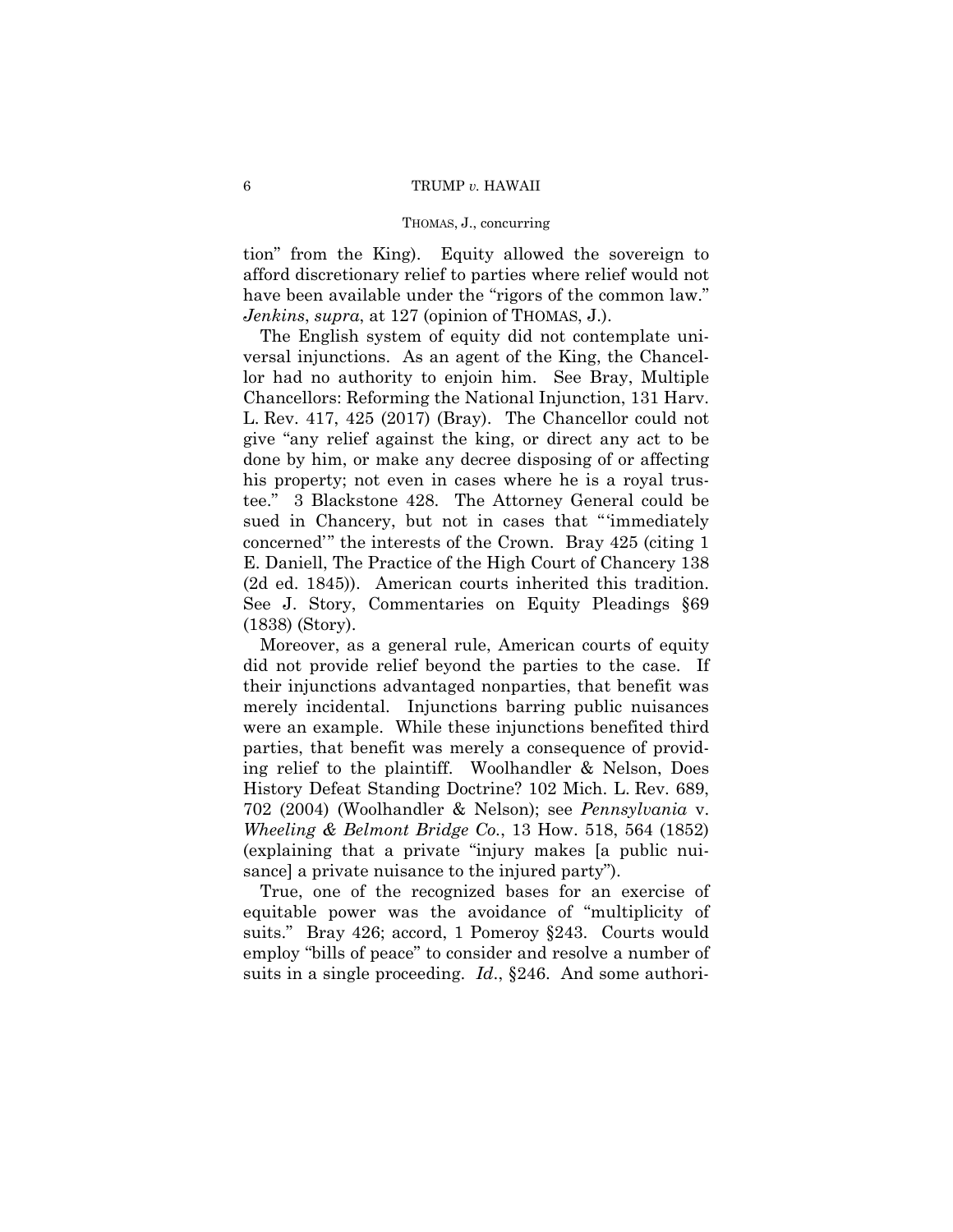ties stated that these suits could be filed by one plaintiff on behalf of a number of others. *Id*., §251. But the "general rule" was that "all persons materially interested . . . in the subject-matter of a suit, are to be made *parties* to it . . . , however numerous they may be, so that there may be a complete decree, which shall bind them all." Story §72, at 61 (emphasis added). And, in all events, these "protoclass action[s]" were limited to a small group of similarly situated plaintiffs having some right in common. Bray 426–427; see also Story §120, at 100 (explaining that such suits were "always" based on "a common interest or a common right").

American courts' tradition of providing equitable relief only to parties was consistent with their view of the nature of judicial power. For most of our history, courts understood judicial power as "fundamentall[y] the power to render judgments in individual cases." *Murphy* v. *National Collegiate Athletic Assn.*, 584 U.S. \_\_\_, \_\_\_\_ (2018) (THOMAS, J., concurring) (slip op., at 2–3). They did not believe that courts could make federal policy, and they did not view judicial review in terms of "striking down" laws or regulations. See *id.*, at  $\_\_\_\_\_\_$  (slip op., at 3–4). Misuses of judicial power, Hamilton reassured the people of New York, could not threaten "the general liberty of the people" because courts, at most, adjudicate the rights of "individual[s]." Federalist No. 78, at 466.

The judiciary's limited role was also reflected in this Court's decisions about who could sue to vindicate certain rights. See *Spokeo, Inc.* v. *Robins*, 578 U. S. \_\_\_, \_\_\_–\_\_\_  $(2016)$  (THOMAS, J., concurring) (slip op., at 2–4). A plaintiff could not bring a suit vindicating public rights—*i.e.,*  rights held by the community at large—without a showing of some specific injury to himself. *Id.,* at \_\_\_–\_\_\_ (slip op., at 3–4). And a plaintiff could not sue to vindicate the private rights of someone else. See Woolhandler & Nelson 715–716. Such claims were considered to be beyond the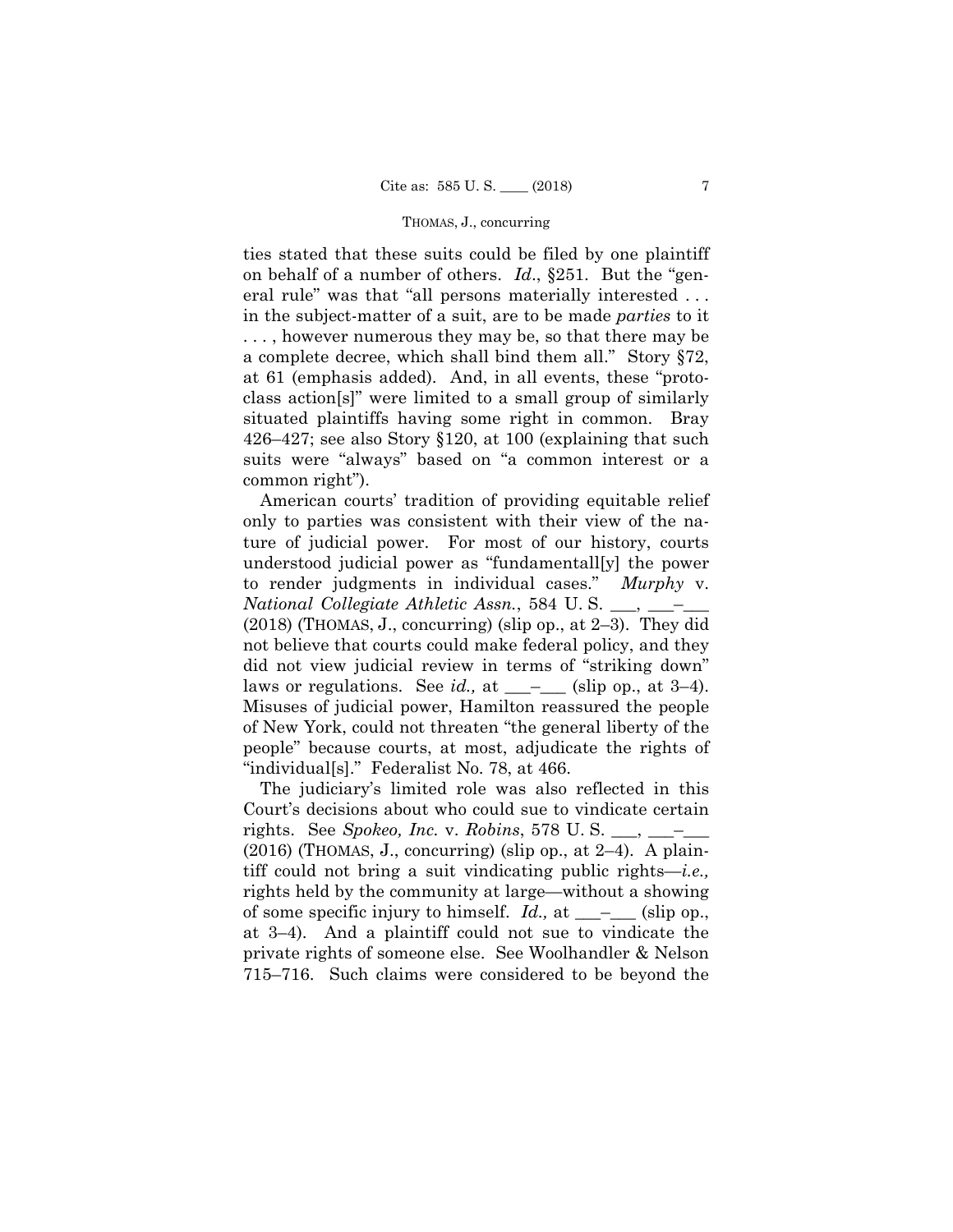authority of courts. *Id.,* at 711–717.

 decision in *Massachusetts* v. *Mellon*, 262 U. S. 447 (1923). This Court has long respected these traditional limits on equity and judicial power. See, *e.g., Scott* v. *Donald*, 165 U. S. 107, 115 (1897) (rejecting an injunction based on the theory that the plaintiff "so represents [a] class" whose rights were infringed by a statute as "too conjectural to furnish a safe basis upon which a court of equity ought to grant an injunction"). Take, for example, this Court's There, a taxpayer sought to enjoin the enforcement of an appropriation statute. The Court noted that this kind of dispute "is essentially a matter of public and not of individual concern." *Id.,* at 487. A general interest in enjoining implementation of an illegal law, this Court explained, provides "no basis . . . for an appeal to the preventive powers of a court of equity." *Ibid.* Courts can review the constitutionality of an act only when "a justiciable issue" requires it to decide whether to "disregard an unconstitutional enactment." *Id.,* at 488. If the statute is unconstitutional, then courts enjoin "not the execution of the statute, but the acts of the official." *Ibid.* Courts cannot issue an injunction based on a mere allegation "that officials of the executive department of the government are executing and will execute an act of Congress asserted to be unconstitutional." *Ibid.* "To do so would be not to decide a judicial controversy." *Id.,* at 488–489.

By the latter half of the 20th century, however, some jurists began to conceive of the judicial role in terms of resolving general questions of legality, instead of addressing those questions only insofar as they are necessary to resolve individual cases and controversies. See Bray 451. That is when what appears to be "the first [universal] injunction in the United States" emerged. Bray 438. In *Wirtz* v. *Baldor Elec*. *Co*., 337 F. 2d 518 (CADC 1963), the Court of Appeals for the District of Columbia Circuit addressed a lawsuit challenging the Secretary of Labor's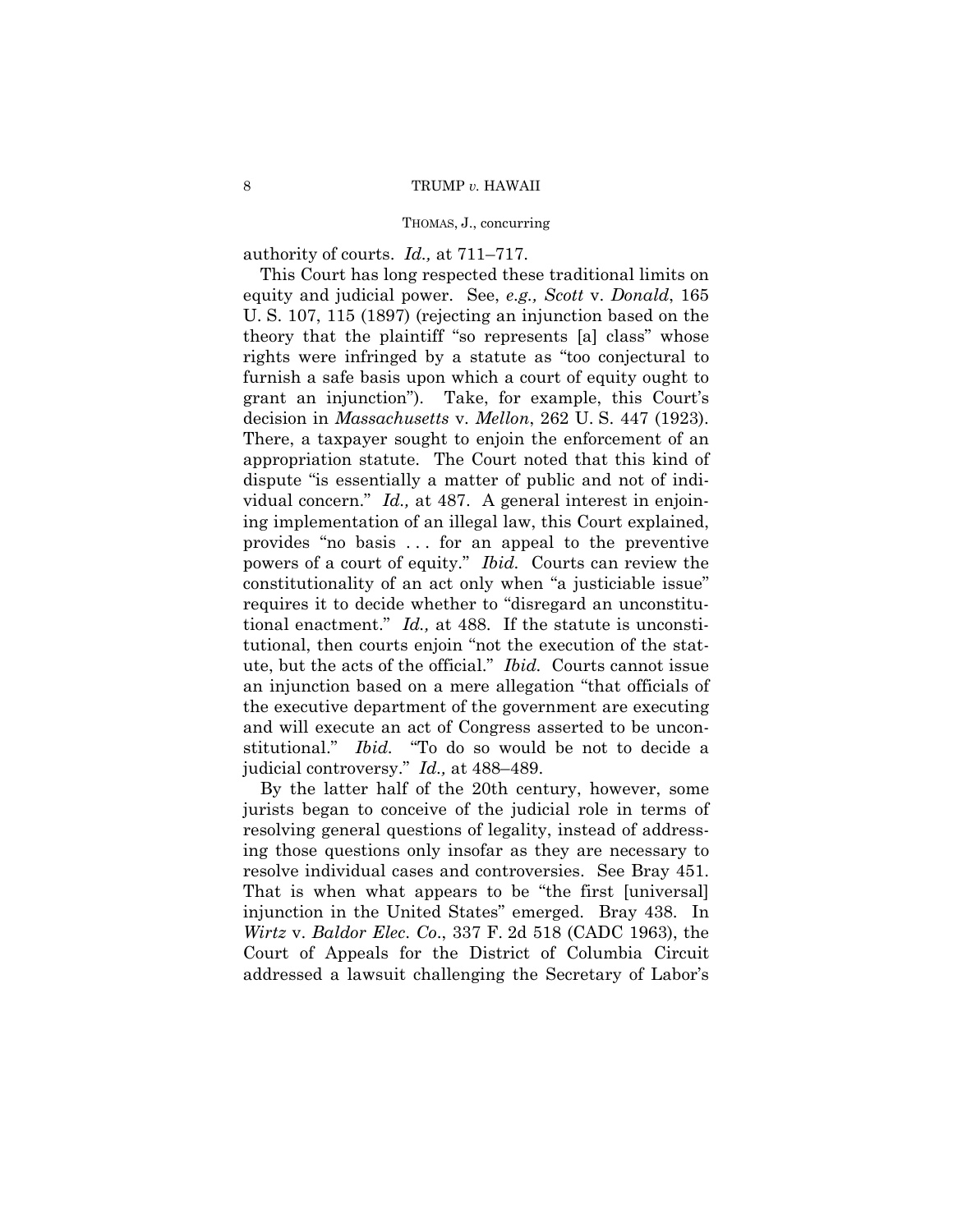particular industry. *Id.*, at 520. The D. C. Circuit condetermination of the prevailing minimum wage for a cluded that the Secretary's determination was unsupported, but remanded for the District Court to assess whether any of the plaintiffs had standing to challenge it. *Id.,* at 521–535. The D. C. Circuit also addressed the question of remedy, explaining that if a plaintiff had standing to sue then "the District Court should enjoin . . . the Secretary's determination with respect to the *entire industry*." *Id.,* at 535 (emphasis added). To justify this broad relief, the D. C. Circuit explained that executive officers should honor judicial decisions "in all cases of essentially the same character." *Id.,* at 534. And it noted that, once a court has decided an issue, it "would ordinarily give the same relief to any individual who comes to it with an essentially similar cause of action." *Ibid.* The D. C. Circuit added that the case was "clearly a proceeding in which those who have standing are here to vindicate the public interest in having congressional enactments properly interpreted and applied." *Id.,* at 534–535.

Universal injunctions remained rare in the decades following *Wirtz*. See Bray 440–445. But recently, they have exploded in popularity. See *id.,* at 457–459. Some scholars have criticized the trend. See generally *id.,* at 457–465; Morley, Nationwide Injunctions, Rule 23(b)(2), and the Remedial Powers of the Lower Courts, 97 B. U. L. Rev. 615, 633–653 (2017); Morley, De Facto Class Actions? Plaintiff- and Defendant-Oriented Injunctions in Voting Rights, Election Law, and Other Constitutional Cases, 39 Harv. J. L. & Pub. Pol'y 487, 521–538 (2016).

No persuasive defense has yet been offered for the practice. Defenders of these injunctions contend that they ensure that individuals who did not challenge a law are treated the same as plaintiffs who did, and that universal injunctions give the judiciary a powerful tool to check the Executive Branch. See Amdur & Hausman, Nationwide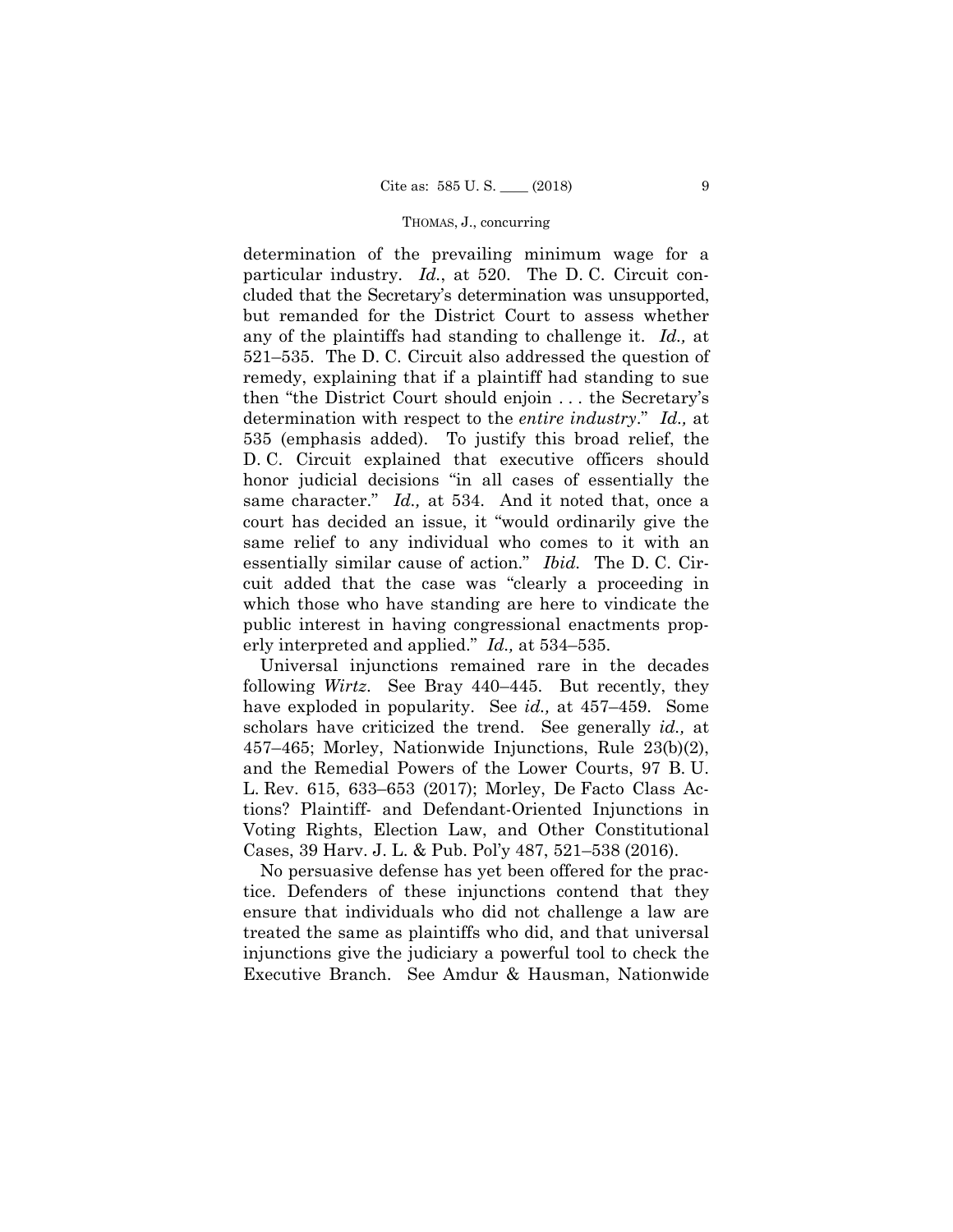## THOMAS, J., concurring

Injunctions and Nationwide Harm, 131 Harv. L. Rev. Forum 49, 51, 54 (2017); Malveaux, Class Actions, Civil Rights, and the National Injunction, 131 Harv. L. Rev. Forum 56, 57, 60–62 (2017). But these arguments do not explain how these injunctions are consistent with the historical limits on equity and judicial power. They at best "boi[l] down to a policy judgment" about how powers ought to be allocated among our three branches of government. *Perez* v. *Mortgage Bankers Assn.*, 575 U. S. \_\_\_,  $(2015)$  (THOMAS, J., concurring in judgment) (slip op., at 23). But the people already made that choice when they ratified the Constitution.

\* \* \*

In sum, universal injunctions are legally and historically dubious. If federal courts continue to issue them, this Court is dutybound to adjudicate their authority to do so.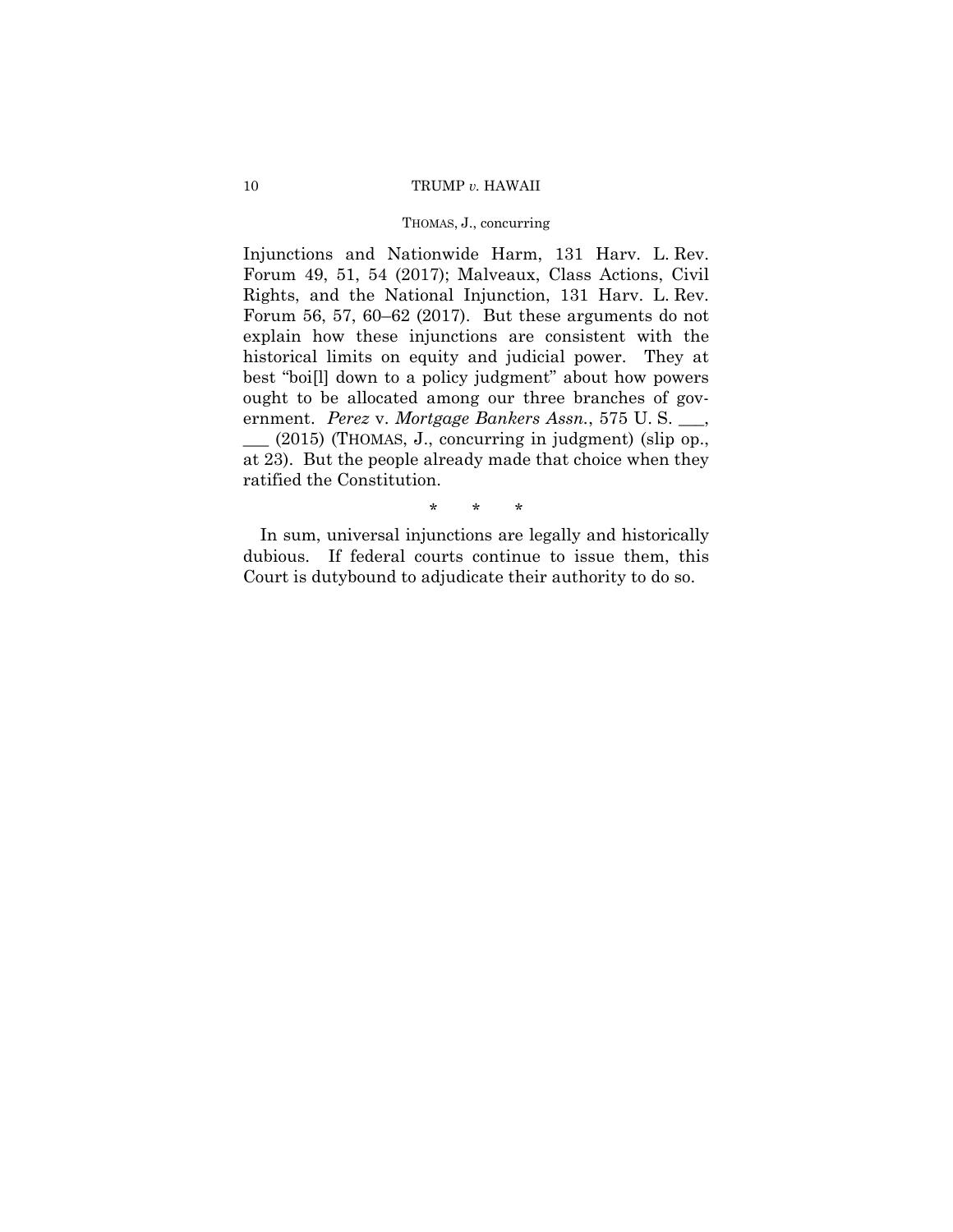## $\frac{1}{2}$  ,  $\frac{1}{2}$  ,  $\frac{1}{2}$  ,  $\frac{1}{2}$  ,  $\frac{1}{2}$  ,  $\frac{1}{2}$  ,  $\frac{1}{2}$ **SUPREME COURT OF THE UNITED STATES**

#### $\frac{1}{2}$  ,  $\frac{1}{2}$  ,  $\frac{1}{2}$  ,  $\frac{1}{2}$  ,  $\frac{1}{2}$  ,  $\frac{1}{2}$ No. 17–965

# DONALD J. TRUMP, PRESIDENT OF THE UNITED STATES, ET AL., PETITIONERS *v.* HAWAII, ET AL.

# APPEALS FOR THE NINTH CIRCUIT<br>[June 26, 2018] ON WRIT OF CERTIORARI TO THE UNITED STATES COURT OF

JUSTICE BREYER, with whom JUSTICE KAGAN joins, dissenting.

The question before us is whether Proclamation No. 9645 is lawful. If its promulgation or content was significantly affected by religious animus against Muslims, it would violate the relevant statute or the First Amendment itself. See 8 U. S. C. §1182(f) (requiring "find[ings]" that persons denied entry "would be detrimental to the interests of the United States"); *Church of Lukumi Babalu Aye, Inc.* v. *Hialeah*, 508 U. S. 520 (1993) (First Amendment); *Masterpiece Cakeshop, Ltd.* v. *Colorado Civil Rights Comm'n*, 584 U. S. \_\_\_ (2018) (same); *post,* at 2–4 (SOTOMAYOR, J., dissenting). If, however, its sole *ratio decidendi* was one of national security, then it would be unlikely to violate either the statute or the Constitution. Which is it? Members of the Court principally disagree about the answer to this question, *i.e.,* about whether or the extent to which religious animus played a significant role in the Proclamation's promulgation or content.

In my view, the Proclamation's elaborate system of exemptions and waivers can and should help us answer this question. That system provides for case-by-case consideration of persons who may qualify for visas despite the Proclamation's general ban. Those persons include lawful permanent residents, asylum seekers, refugees,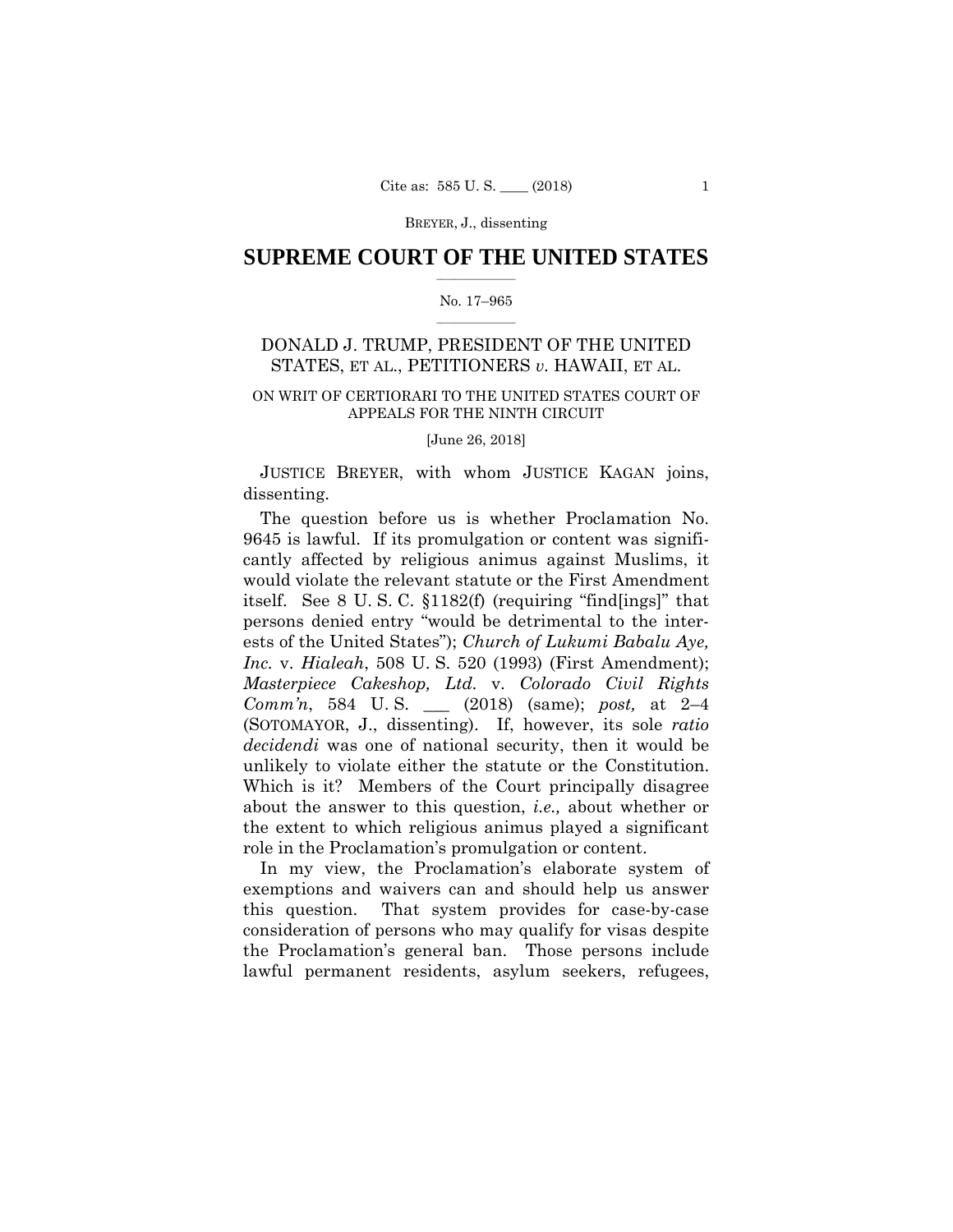waivers and exemptions included. Tr. of Oral Arg. 38. He students, children, and numerous others. There are likely many such persons, perhaps in the thousands. And I believe it appropriate to take account of their Proclamationgranted status when considering the Proclamation's lawfulness. The Solicitor General asked us to consider the Proclamation "as" it is "written" and "as" it is "applied," warned us against considering the Proclamation's lawfulness "on the hypothetical situation that [the Proclamation] is what it isn't," *ibid.,* while telling us that its waiver and exemption provisions mean what they say: The Proclamation does not exclude individuals from the United States "if they meet the criteria" for a waiver or exemption. *Id.,*  at 33.

On the one hand, if the Government is applying the exemption and waiver provisions as written, then its argument for the Proclamation's lawfulness is strengthened. For one thing, the Proclamation then resembles more closely the two important Presidential precedents on point, President Carter's Iran order and President Reagan's Cuba proclamation, both of which contained similar categories of persons authorized to obtain case-bycase exemptions. *Ante,* at 36–37; Exec. Order No. 12172, 44 Fed. Reg. 67947 (1979), as amended by Exec. Order No. 12206, 45 Fed. Reg. 24101 (1980); Presidential Proclamation No. 5517, 51 Fed. Reg. 30470 (1986). For another thing, the Proclamation then follows more closely the basic statutory scheme, which provides for strict case-by-case scrutiny of applications. It would deviate from that system, not across the board, but where circumstances may require that deviation.

Further, since the case-by-case exemptions and waivers apply without regard to the individual's religion, application of that system would help make clear that the Proclamation does not deny visas to numerous Muslim individuals (from those countries) who do not pose a security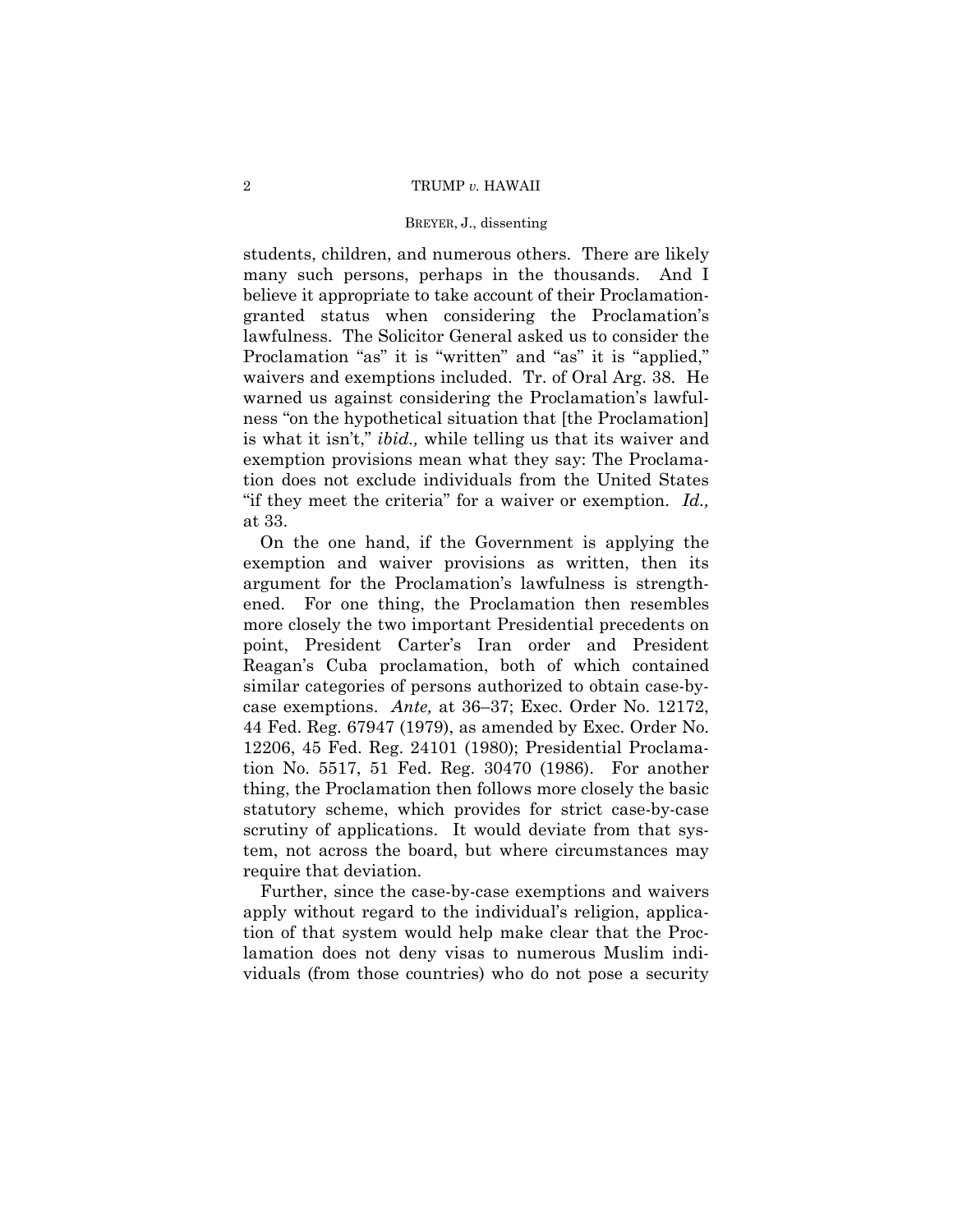threat. And that fact would help to rebut the First Amendment claim that the Proclamation rests upon anti-Muslim bias rather than security need. Finally, of course, the very fact that Muslims from those countries would enter the United States (under Proclamation-provided exemptions and waivers) would help to show the same thing.

On the other hand, if the Government is *not* applying the system of exemptions and waivers that the Proclamation contains, then its argument for the Proclamation's lawfulness becomes significantly weaker. For one thing, the relevant precedents—those of Presidents Carter and Reagan—would bear far less resemblance to the present Proclamation. Indeed, one might ask, if those two Presidents thought a case-by-case exemption system appropriate, what is different about present circumstances that would justify that system's absence?

For another thing, the relevant statute requires that there be "find[ings]" that the grant of visas to excluded persons would be "detrimental to the interests of the United States." §1182(f). Yet there would be no such findings in respect to those for whom the Proclamation itself provides case-by-case examination (followed by the grant of a visa in appropriate cases).

And, perhaps most importantly, if the Government is not applying the Proclamation's exemption and waiver system, the claim that the Proclamation is a "Muslim ban," rather than a "security-based" ban, becomes much stronger. How could the Government successfully claim that the Proclamation rests on security needs if it is excluding Muslims who satisfy the Proclamation's own terms? At the same time, denying visas to Muslims who meet the Proclamation's own security terms would support the view that the Government excludes them for reasons based upon their religion.

Unfortunately there is evidence that supports the sec-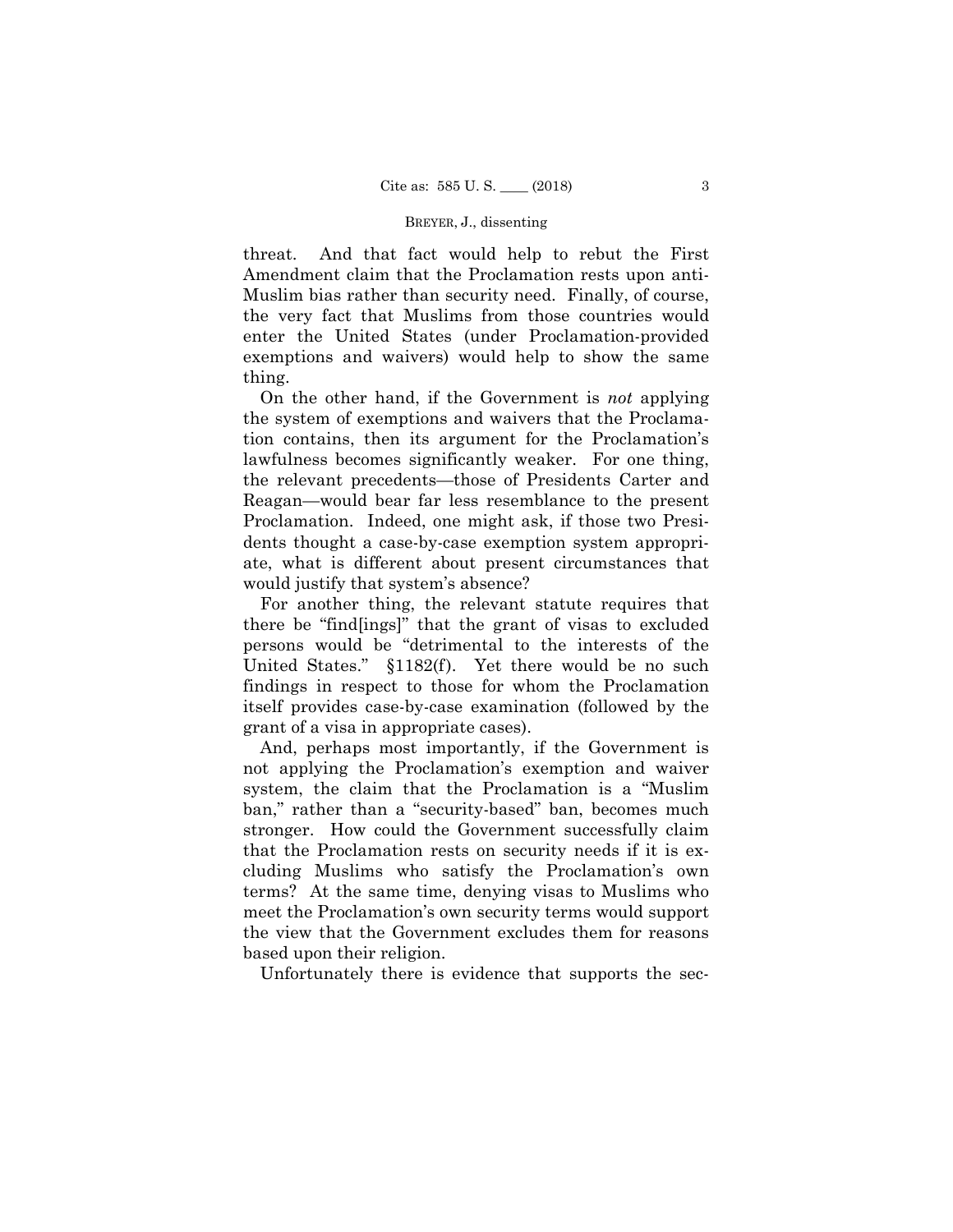#### BREYER, J., dissenting

ond possibility, *i.e.,* that the Government is not applying the Proclamation as written. The Proclamation provides that the Secretary of State and the Secretary of Homeland Security "shall coordinate to adopt guidance" for consular officers to follow when deciding whether to grant a waiver. §3(c)(ii). Yet, to my knowledge, no guidance has issued. The only potentially relevant document I have found consists of a set of State Department answers to certain Frequently Asked Questions, but this document simply restates the Proclamation in plain language for visa applicants. It does not provide guidance for consular officers as to how they are to exercise their discretion. See Dept. of State, FAQs on the Presidential Proclamation, https:// travel.state.gov/content/travel/en/us-visas/visa-informationresources/presidential-proclamation-archive/2017-12-04- Presidential-Proclamation.html (all Internet materials as last visited June 25, 2018).

An examination of publicly available statistics also provides cause for concern. The State Department reported that during the Proclamation's first month, two waivers were approved out of 6,555 eligible applicants. Letter from M. Waters, Assistant Secretary Legislative Affairs, to Sen. Van Hollen (Feb. 22, 2018). In its reply brief, the Government claims that number increased from 2 to 430 during the first four months of implementation. Reply Brief 17. That number, 430, however, when compared with the number of pre-Proclamation visitors, accounts for a miniscule percentage of those likely eligible for visas, in such categories as persons requiring medical treatment, academic visitors, students, family members, and others belonging to groups that, when considered as a group (rather than case by case), would not seem to pose security threats.

*Amici* have suggested that there are numerous applicants who could meet the waiver criteria. For instance, the Proclamation anticipates waivers for those with "sig-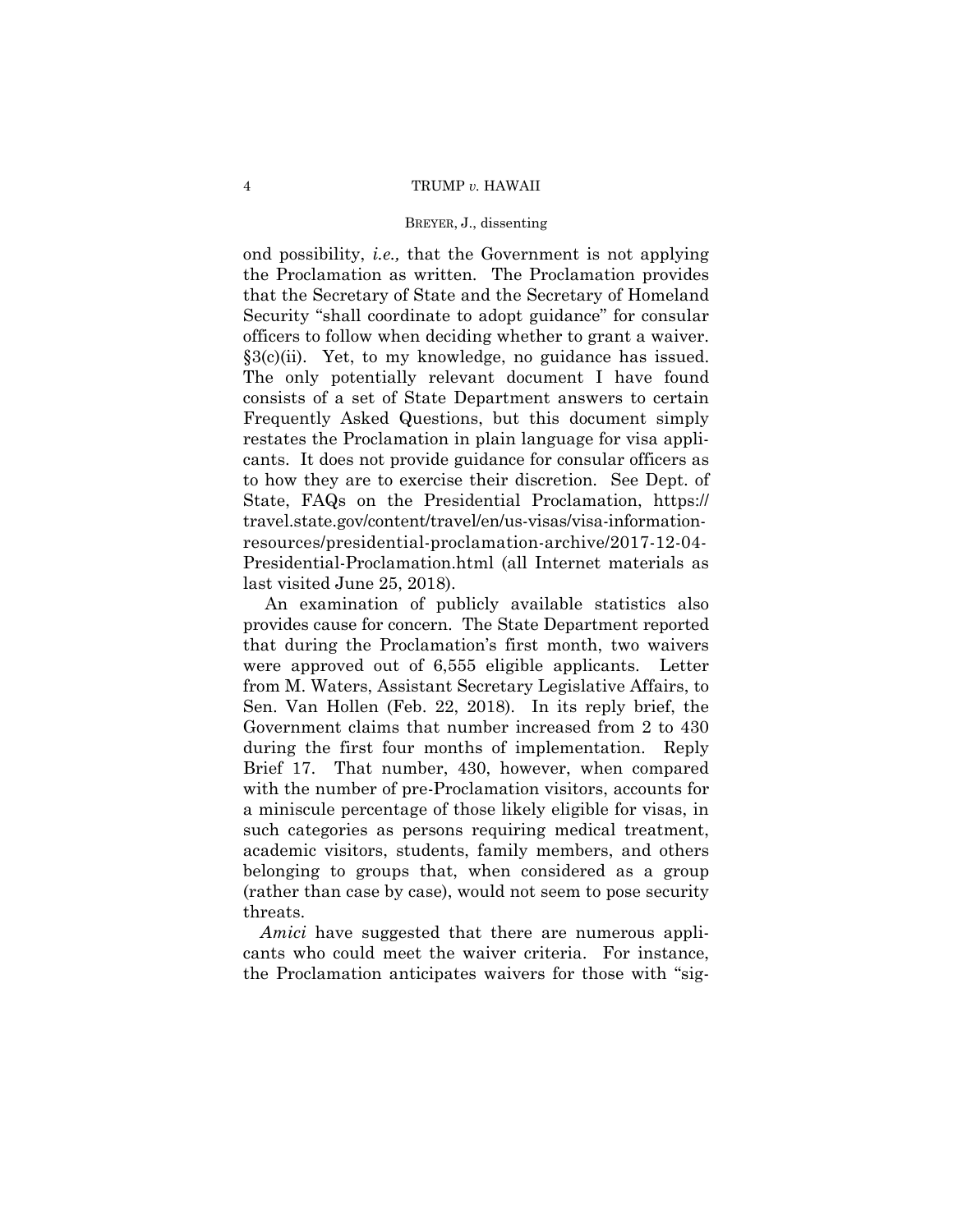nificant business or professional obligations" in the United States, §3(c)(iv)(C), and *amici* identify many scholars who would seem to qualify. Brief for Colleges and Universities as *Amici Curiae* 25–27; Brief for American Council on Education et al. as *Amici Curiae* 20 (identifying more than 2,100 scholars from covered countries); see also Brief for Massachusetts Technology Leadership Council, Inc., as *Amicus Curiae* 14–15 (identifying technology and business leaders from covered countries). The Proclamation also anticipates waivers for those with a "close family member (*e.g.,* a spouse, child, or parent)" in the United States, §3(c)(iv)(D), and *amici* identify many such individuals affected by the Proclamation. Brief for Labor Organizations as *Amici Curiae* 15–18 (identifying children and other relatives of U. S. citizens). The Pars Equality Center identified 1,000 individuals—including parents and children of U. S. citizens—who sought and were denied entry under the Proclamation, hundreds of whom seem to meet the waiver criteria. See Brief for Pars Equality Center et al. as *Amici Curiae* 12–28.

Other data suggest the same. The Proclamation does not apply to asylum seekers or refugees. §§3(b)(vi), 6(e). Yet few refugees have been admitted since the Proclamation took effect. While more than 15,000 Syrian refugees arrived in the United States in 2016, only 13 have arrived since January 2018. Dept. of State, Bureau of Population, Refugees, and Migration, Interactive Reporting, Refugee Processing Center, http://ireports.wrapsnet.org. Similarly few refugees have been admitted since January from Iran (3), Libya (1), Yemen (0), and Somalia (122). *Ibid.* 

The Proclamation also exempts individuals applying for several types of nonimmigrant visas: lawful permanent residents, parolees, those with certain travel documents, dual nationals of noncovered countries, and representatives of governments or international organizations.  $\S$ §3(b)(i)–(v). It places no restrictions on the vast majority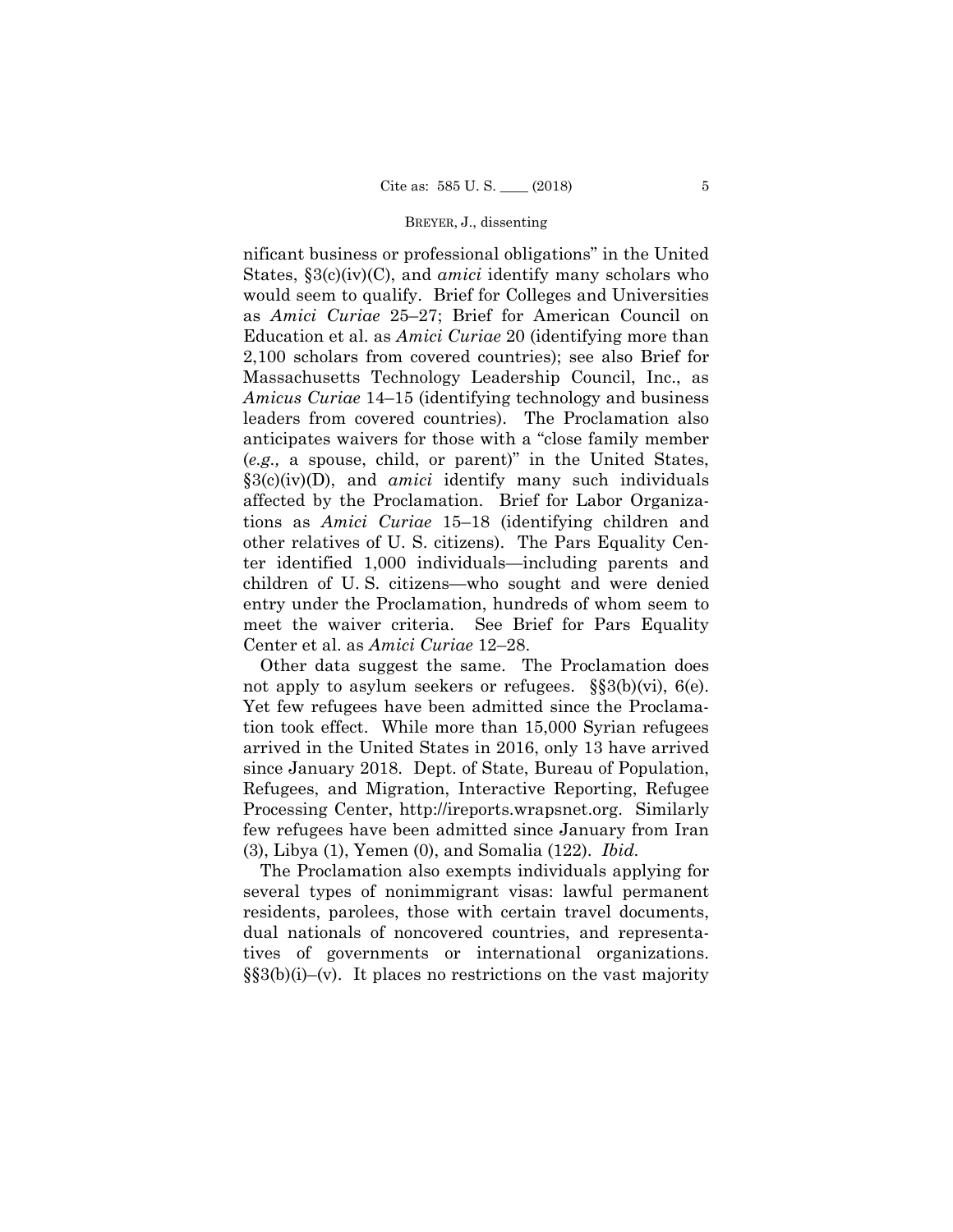#### BREYER, J., dissenting

of student and exchange visitors, covering only those from Syria, which provided 8 percent of student and exchange visitors from the five countries in 2016.  $\S(2(b) - (h))$ ; see Dept. of State, Report of the Visa Office 2016, Table XVII Nonimmigrant Visas Issued Fiscal Year 2016 (Visa Report 2016 Table XVII). Visitors from Somalia are eligible for any type of nonimmigrant visa, subject to "additional scrutiny."  $\S2(h)(ii)$ . If nonimmigrant visa applications under the Proclamation resemble those in 2016, 16 percent of visa applicants would be eligible for exemptions. See Visa Report 2016 Table XVII.

In practice, however, only 258 student visas were issued to applicants from Iran (189), Libya (29), Yemen (40), and Somalia (0) in the first three months of 2018. See Dept. of State, Nonimmigrant Visa Issuances by Nationality, Jan., Feb., and Mar. 2018. This is less than a quarter of the volume needed to be on track for 2016 student visa levels. And only 40 nonimmigrant visas have been issued to Somali nationals, a decrease of 65 percent from 2016. *Ibid.*; see Visa Report 2016 Table XVII. While this is but a piece of the picture, it does not provide grounds for confidence.

 from L. Blatt to S. Harris, Clerk of Court (May 1, 2018). Anecdotal evidence further heightens these concerns. For example, one *amicus* identified a child with cerebral palsy in Yemen. The war had prevented her from receiving her medication, she could no longer move or speak, and her doctors said she would not survive in Yemen. Her visa application was denied. Her family received a form with a check mark in the box unambiguously confirming that "'a waiver will not be granted in your case.'" Letter But after the child's case was highlighted in an *amicus*  brief before this Court, the family received an update from the consular officer who had initially denied the waiver. It turns out, according to the officer, that she had all along determined that the waiver criteria were met. But, the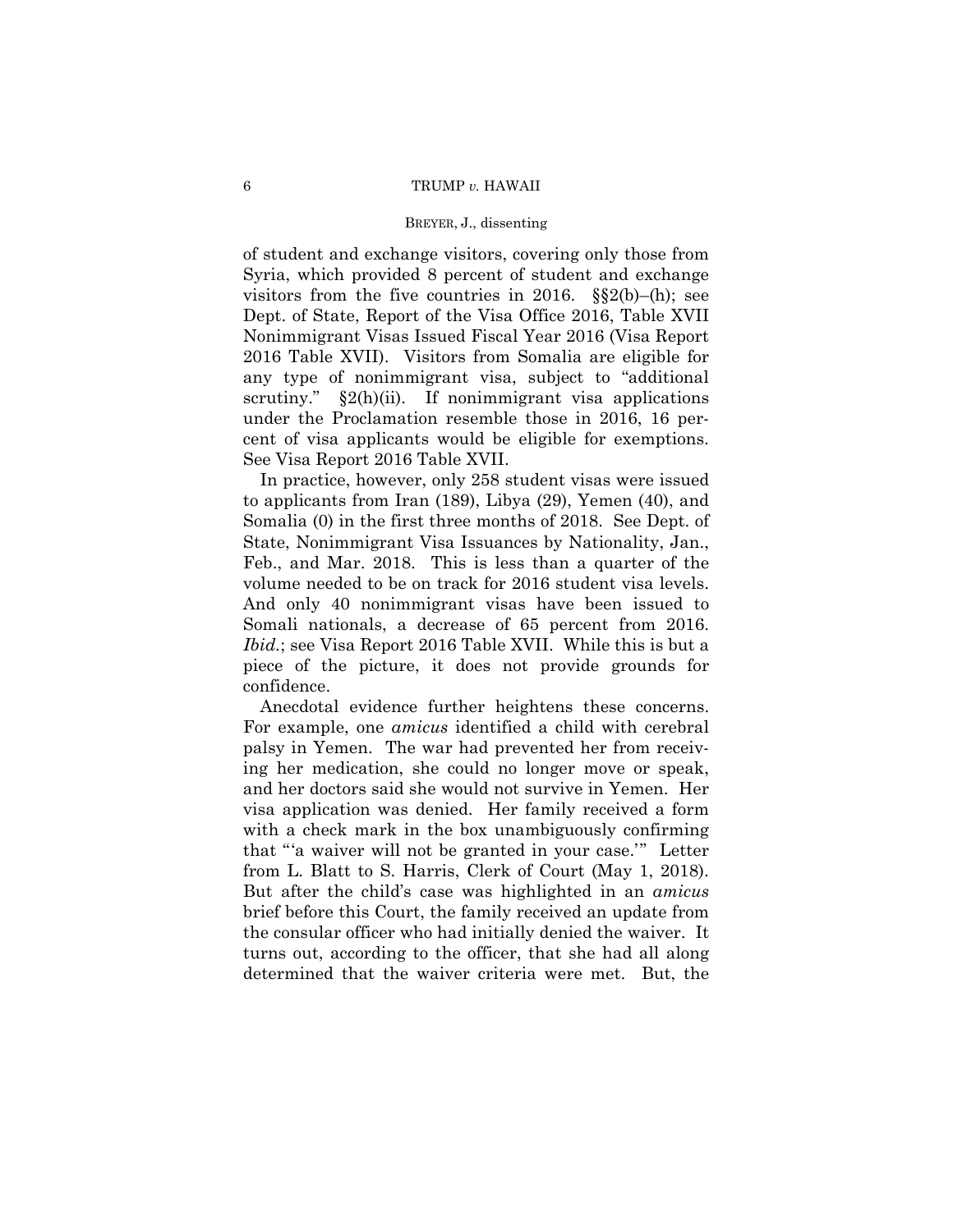officer explained, she could not relay that information at the time because the waiver required review from a supervisor, who had since approved it. The officer said that the family's case was now in administrative processing and that she was attaching a "'revised refusal letter indicating the approval of the waiver.'" *Ibid.* The new form did not actually approve the waiver (in fact, the form contains no box saying "granted"). But a different box was now checked, reading: "'The consular officer is reviewing your eligibility for a waiver under the Proclamation.... This can be a lengthy process, and until the consular officer can make an individualized determination of [the relevant] factors, your visa application will remain refused under Section 212(f) [of the Proclamation].'" *Ibid.* One is left to wonder why this second box, indicating continuing review, had not been checked at the outset if in fact the child's case had remained under consideration all along. Though this is but one incident and the child was admitted after considerable international attention in this case, it provides yet more reason to believe that waivers are not being processed in an ordinary way.

Finally, in a pending case in the Eastern District of New York, a consular official has filed a sworn affidavit asserting that he and other officials do not, in fact, have discretion to grant waivers. According to the affidavit, consular officers "were not allowed to exercise that discretion" and "the waiver [process] is merely 'window dressing.'" See Decl. of Christopher Richardson, *Alharbi* v. *Miller*, No. 1:18-cv-2435 (June 1, 2018), pp. 3–4. Another report similarly indicates that the U. S. Embassy in Djibouti, which processes visa applications for citizens of Yemen, received instructions to grant waivers "only in rare cases of imminent danger," with one consular officer reportedly telling an applicant that "'[e]ven for infants, we would need to see some evidence of a congenital heart defect or another medical issue of that degree of difficulty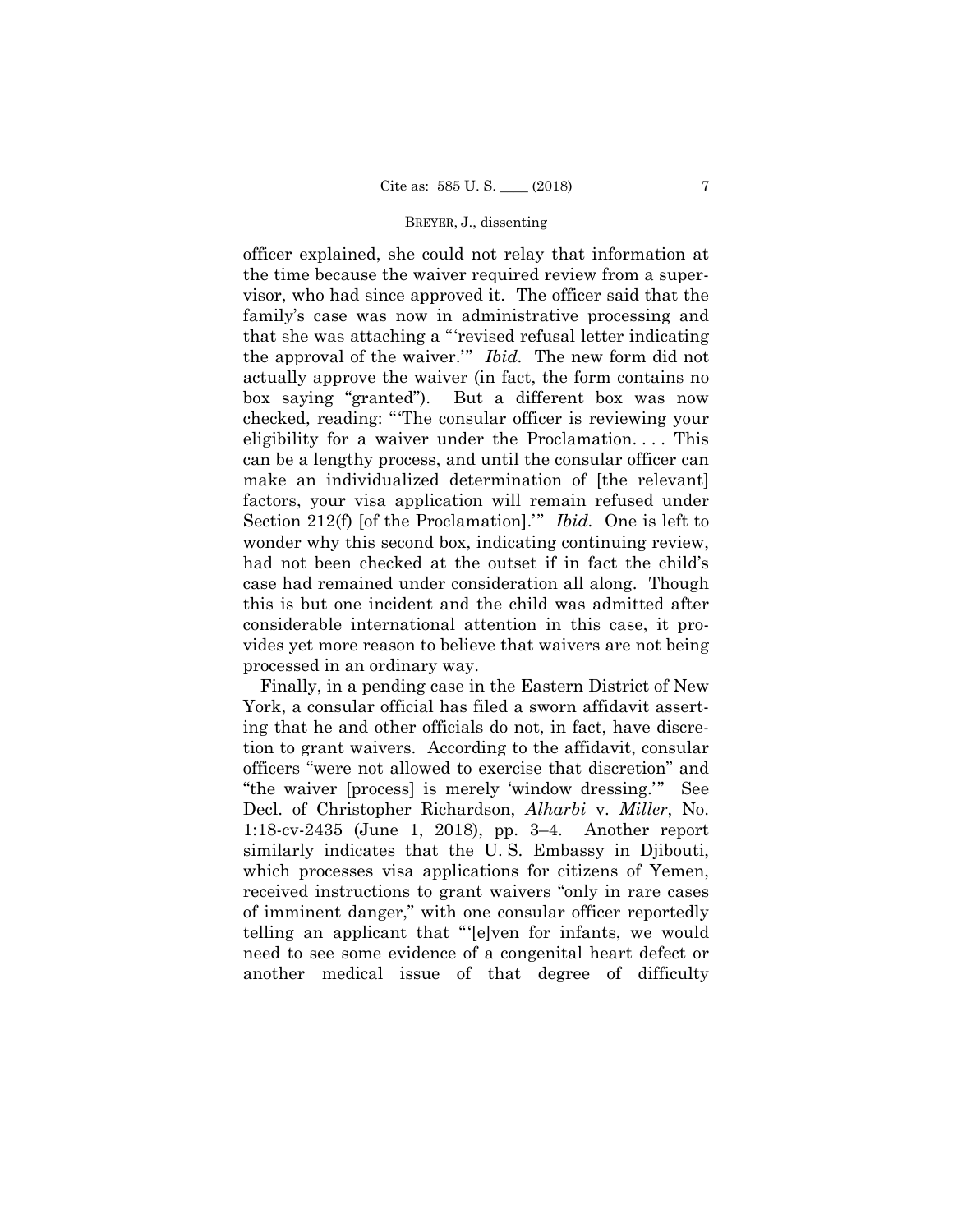#### BREYER, J., dissenting

that . . . would likely lead to the child's developmental harm or death.'" Center for Constitutional Rights and the Rule of Law Clinic, Yale Law School, Window Dressing the Muslim Ban: Reports of Waivers and Mass Denials from Yemeni-American Families Stuck in Limbo 18 (2018).

Declarations, anecdotal evidence, facts, and numbers taken from *amicus* briefs are not judicial factfindings. The Government has not had an opportunity to respond, and a court has not had an opportunity to decide. But, given the importance of the decision in this case, the need for assurance that the Proclamation does not rest upon a "Muslim ban," and the assistance in deciding the issue that answers to the "exemption and waiver" questions may provide, I would send this case back to the District Court for further proceedings. And, I would leave the injunction in effect while the matter is litigated. Regardless, the Court's decision today leaves the District Court free to explore these issues on remand.

If this Court must decide the question without this further litigation, I would, on balance, find the evidence of antireligious bias, including statements on a website taken down only after the President issued the two executive orders preceding the Proclamation, along with the other statements also set forth in JUSTICE SOTOMAYOR's opinion, a sufficient basis to set the Proclamation aside. And for these reasons, I respectfully dissent.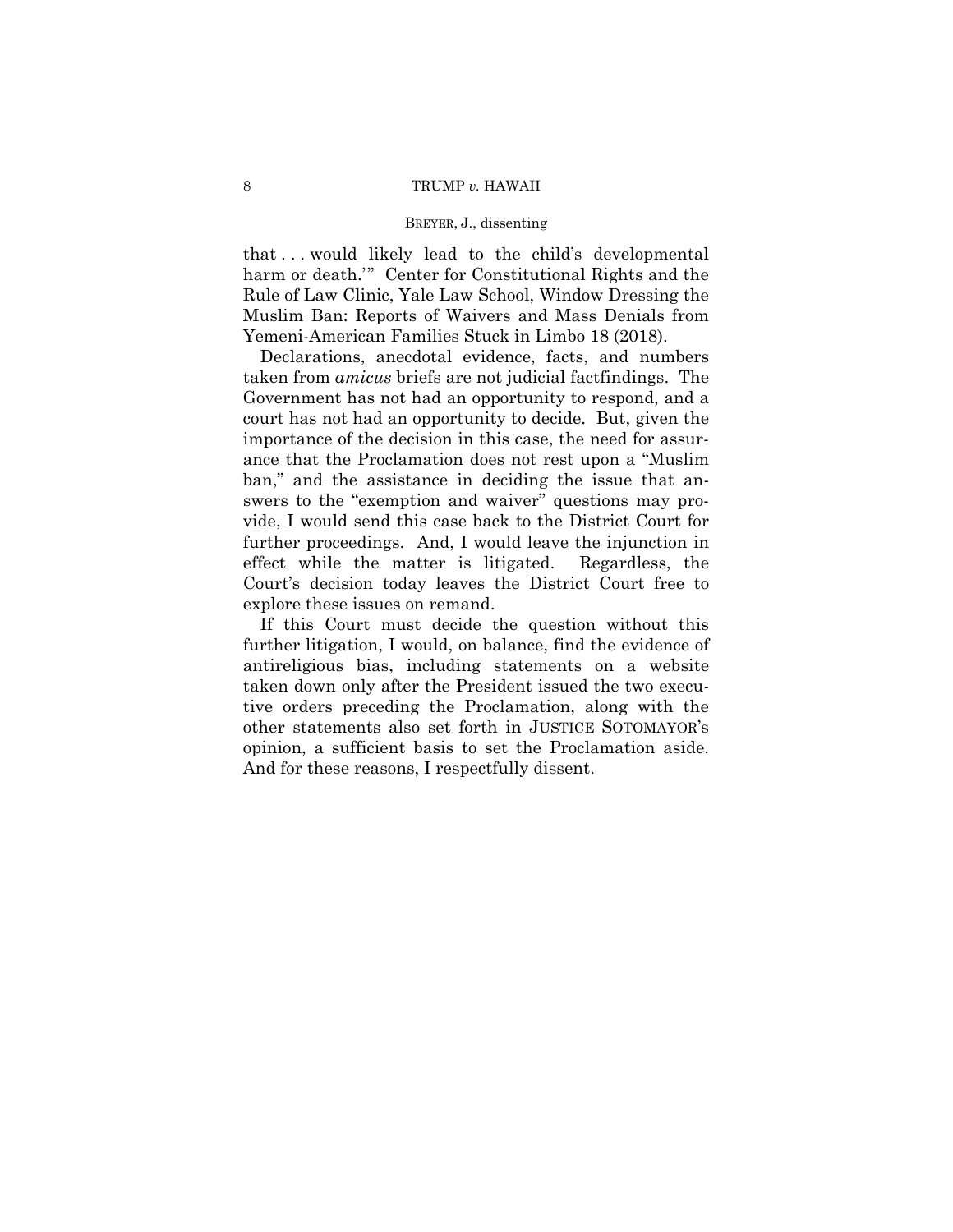## $\frac{1}{2}$  ,  $\frac{1}{2}$  ,  $\frac{1}{2}$  ,  $\frac{1}{2}$  ,  $\frac{1}{2}$  ,  $\frac{1}{2}$  ,  $\frac{1}{2}$ **SUPREME COURT OF THE UNITED STATES**

#### $\frac{1}{2}$  ,  $\frac{1}{2}$  ,  $\frac{1}{2}$  ,  $\frac{1}{2}$  ,  $\frac{1}{2}$  ,  $\frac{1}{2}$ No. 17–965

# DONALD J. TRUMP, PRESIDENT OF THE UNITED STATES, ET AL., PETITIONERS *v.* HAWAII, ET AL.

# APPEALS FOR THE NINTH CIRCUIT<br>[June 26, 2018] ON WRIT OF CERTIORARI TO THE UNITED STATES COURT OF

JUSTICE SOTOMAYOR, with whom JUSTICE GINSBURG joins, dissenting.

 would conclude that the Proclamation was motivated by anti-Muslim animus. That alone suffices to show that The United States of America is a Nation built upon the promise of religious liberty. Our Founders honored that core promise by embedding the principle of religious neutrality in the First Amendment. The Court's decision today fails to safeguard that fundamental principle. It leaves undisturbed a policy first advertised openly and unequivocally as a "total and complete shutdown of Muslims entering the United States" because the policy now masquerades behind a façade of national-security concerns. But this repackaging does little to cleanse Presidential Proclamation No. 9645 of the appearance of discrimination that the President's words have created. Based on the evidence in the record, a reasonable observer plaintiffs are likely to succeed on the merits of their Establishment Clause claim. The majority holds otherwise by ignoring the facts, misconstruing our legal precedent, and turning a blind eye to the pain and suffering the Proclamation inflicts upon countless families and individuals, many of whom are United States citizens. Because that troubling result runs contrary to the Constitution and our precedent, I dissent.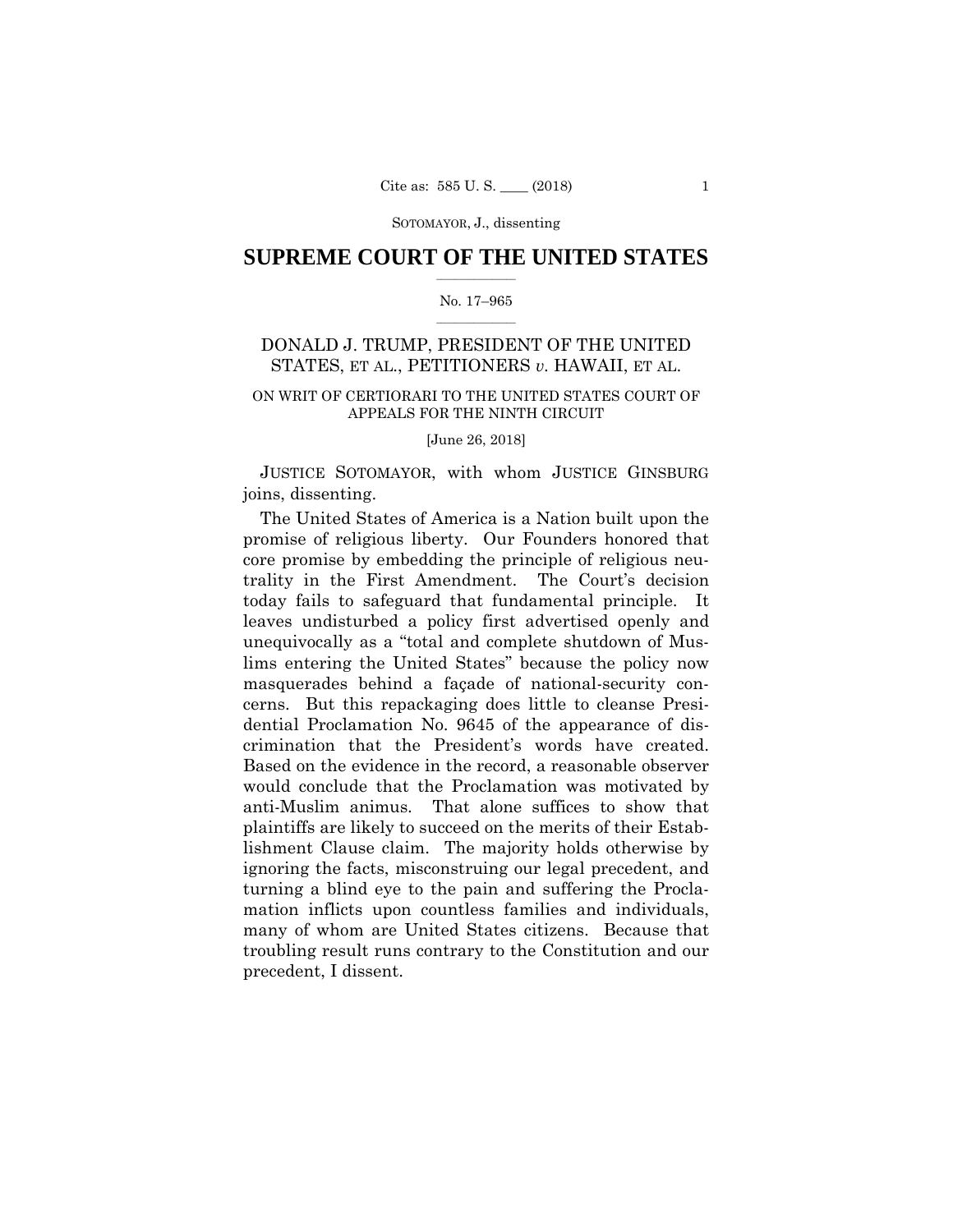I

Plaintiffs challenge the Proclamation on various grounds, both statutory and constitutional. Ordinarily, when a case can be decided on purely statutory grounds, we strive to follow a "prudential rule of avoiding constitutional questions." *Zobrest* v. *Catalina Foothills School Dist.*, 509 U. S. 1, 8 (1993). But that rule of thumb is far from categorical, and it has limited application where, as here, the constitutional question proves far simpler than the statutory one. Whatever the merits of plaintiffs' complex statutory claims, the Proclamation must be enjoined for a more fundamental reason: It runs afoul of the Establishment Clause's guarantee of religious neutrality.

A

The Establishment Clause forbids government policies "respecting an establishment of religion." U. S. Const., Amdt. 1. The "clearest command" of the Establishment Clause is that the Government cannot favor or disfavor one religion over another. *Larson* v. *Valente*, 456 U. S. 228, 244 (1982); *Church of Lukumi Babalu Aye, Inc.* v. *Hialeah*, 508 U. S. 520, 532 (1993) ("[T]he First Amendment forbids an official purpose to disapprove of a particular religion"); *Edwards* v. *Aguillard*, 482 U. S. 578, 593 (1987) ("The Establishment Clause . . . forbids *alike* the preference of a religious doctrine *or* the prohibition of theory which is deemed antagonistic to a particular dogma" (internal quotation marks omitted)); *Lynch* v. *Donnelly*, 465 U. S. 668, 673 (1984) (noting that the Establishment Clause "forbids hostility toward any [religion]," because "such hostility would bring us into 'war with our national tradition as embodied in the First Amendmen[t]'"); *Epper son* v. *Arkansas*, 393 U. S. 97, 106 (1968) ("[T]he State may not adopt programs or practices . . . which aid or oppose any religion. This prohibition is absolute" (citation and internal quotation marks omitted)). Consistent with  $\ddot{\phantom{0}}$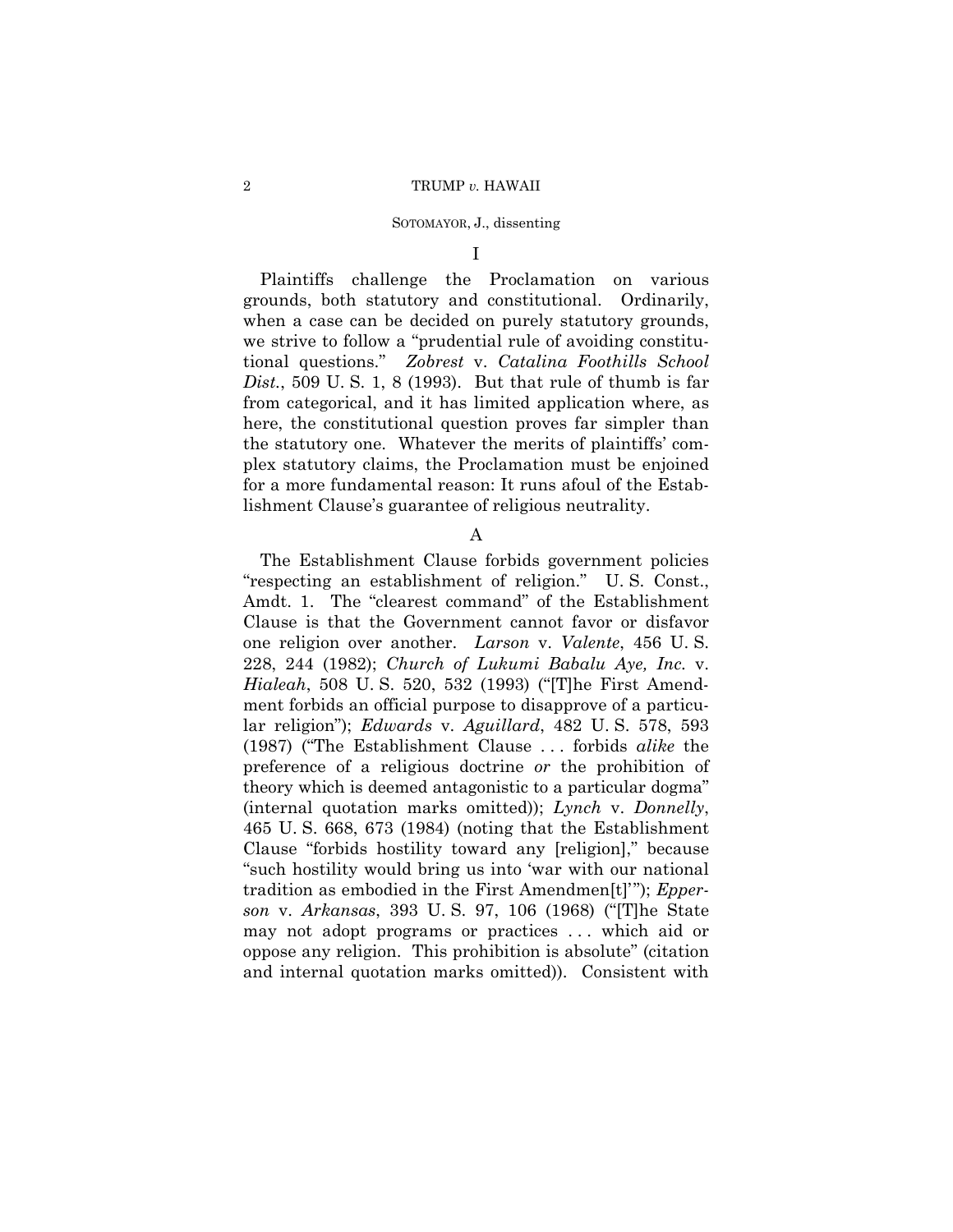that clear command, this Court has long acknowledged that governmental actions that favor one religion "inevitabl[y]" foster "the hatred, disrespect and even contempt of those who [hold] contrary beliefs." *Engel* v. *Vitale*, 370 U. S. 421, 431 (1962). That is so, this Court has held, because such acts send messages to members of minority faiths "'that they are outsiders, not full members of the political community.'" *Santa Fe Independent School Dist.*  v. *Doe*, 530 U. S. 290, 309 (2000). To guard against this serious harm, the Framers mandated a strict "principle of denominational neutrality." *Larson*, 456 U. S., at 246; *Board of Ed. of Kiryas Joel Village School Dist.* v. *Grumet*, 512 U. S. 687, 703 (1994) (recognizing the role of courts in "safeguarding a principle at the heart of the Establishment Clause, that government should not prefer one religion to another, or religion to irreligion").

"When the government acts with the ostensible and predominant purpose" of disfavoring a particular religion, "it violates that central Establishment Clause value of official religious neutrality, there being no neutrality when the government's ostensible object is to take sides." *McCreary County* v. *American Civil Liberties Union of Ky.*, 545 U. S. 844, 860 (2005). To determine whether plaintiffs have proved an Establishment Clause violation, the Court asks whether a reasonable observer would view the government action as enacted for the purpose of disfavoring a religion. See *id.*, at 862, 866; accord, *Town of Greece* v. *Galloway*, 572 U.S. \_\_, \_\_ (2014) (plurality opinion) (slip op., at 19).

In answering that question, this Court has generally considered the text of the government policy, its operation, and any available evidence regarding "the historical background of the decision under challenge, the specific series of events leading to the enactment or official policy in question, and the legislative or administrative history, including contemporaneous statements made by" the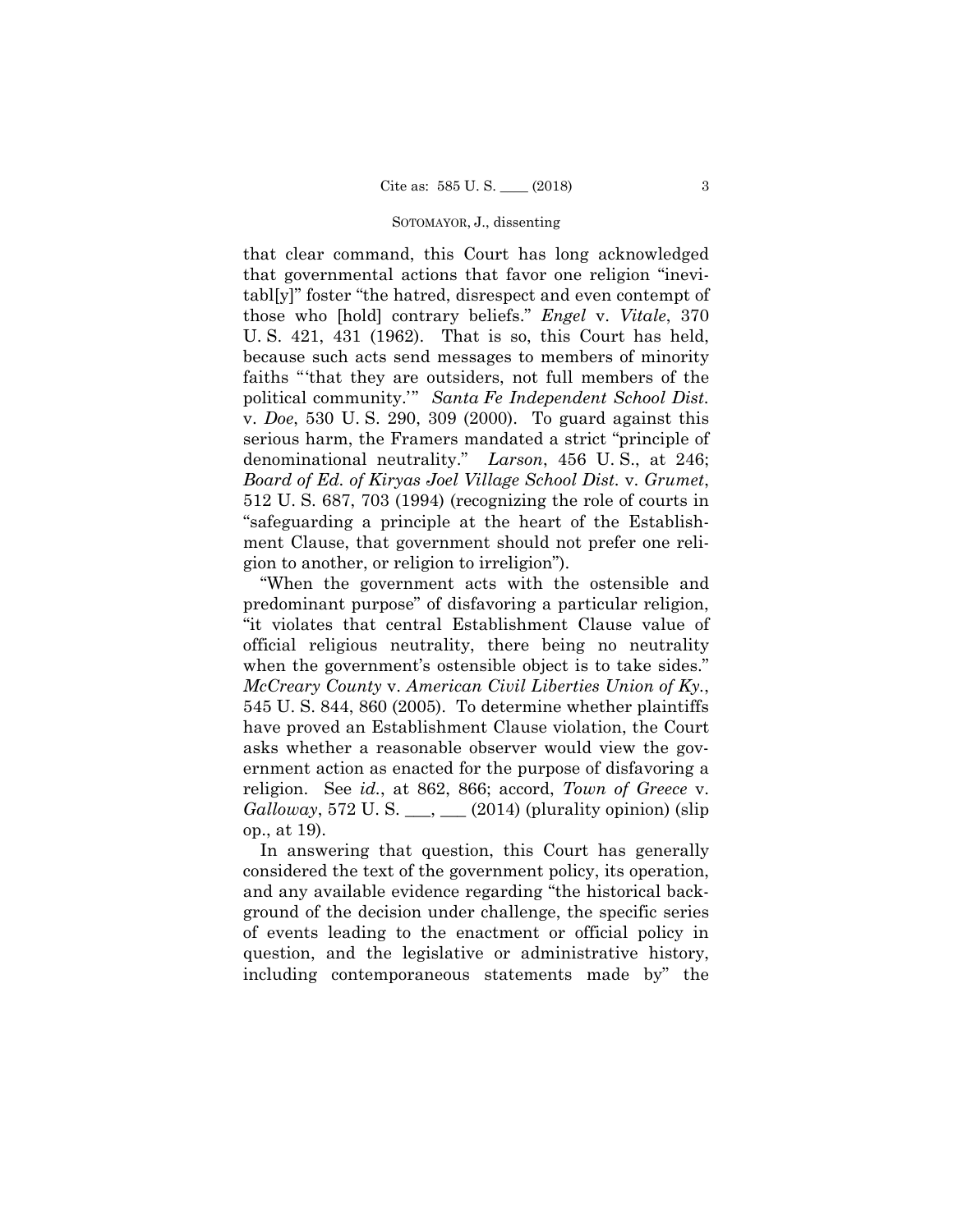decisionmaker. *Lukumi*, 508 U. S., at 540 (opinion of KENNEDY, J.); *McCreary*, 545 U. S., at 862 (courts must evaluate "text, legislative history, and implementation . . . , or comparable official act" (internal quotation marks omitted)). At the same time, however, courts must take care not to engage in "any judicial psychoanalysis of a drafter's heart of hearts." *Id.*, at 862.

> B 1

Although the majority briefly recounts a few of the statements and background events that form the basis of plaintiffs' constitutional challenge, *ante,* at 27–28, that highly abridged account does not tell even half of the story. See Brief for The Roderick & Solange MacArthur Justice Center as *Amicus Curiae* 5–31 (outlining President Trump's public statements expressing animus toward Islam). The full record paints a far more harrowing picture, from which a reasonable observer would readily conclude that the Proclamation was motivated by hostility and animus toward the Muslim faith.

During his Presidential campaign, then-candidate Donald Trump pledged that, if elected, he would ban Muslims from entering the United States. Specifically, on December 7, 2015, he issued a formal statement "calling for a total and complete shutdown of Muslims entering the United States." App. 119. That statement, which remained on his campaign website until May 2017 (several months into his Presidency), read in full:

"Donald J. Trump is calling for a total and complete shutdown of Muslims entering the United States until our country's representatives can figure out what is going on. According to Pew Research, among others, there is great hatred towards Americans by large segments of the Muslim population. Most recently, a poll from the Center for Security Policy released data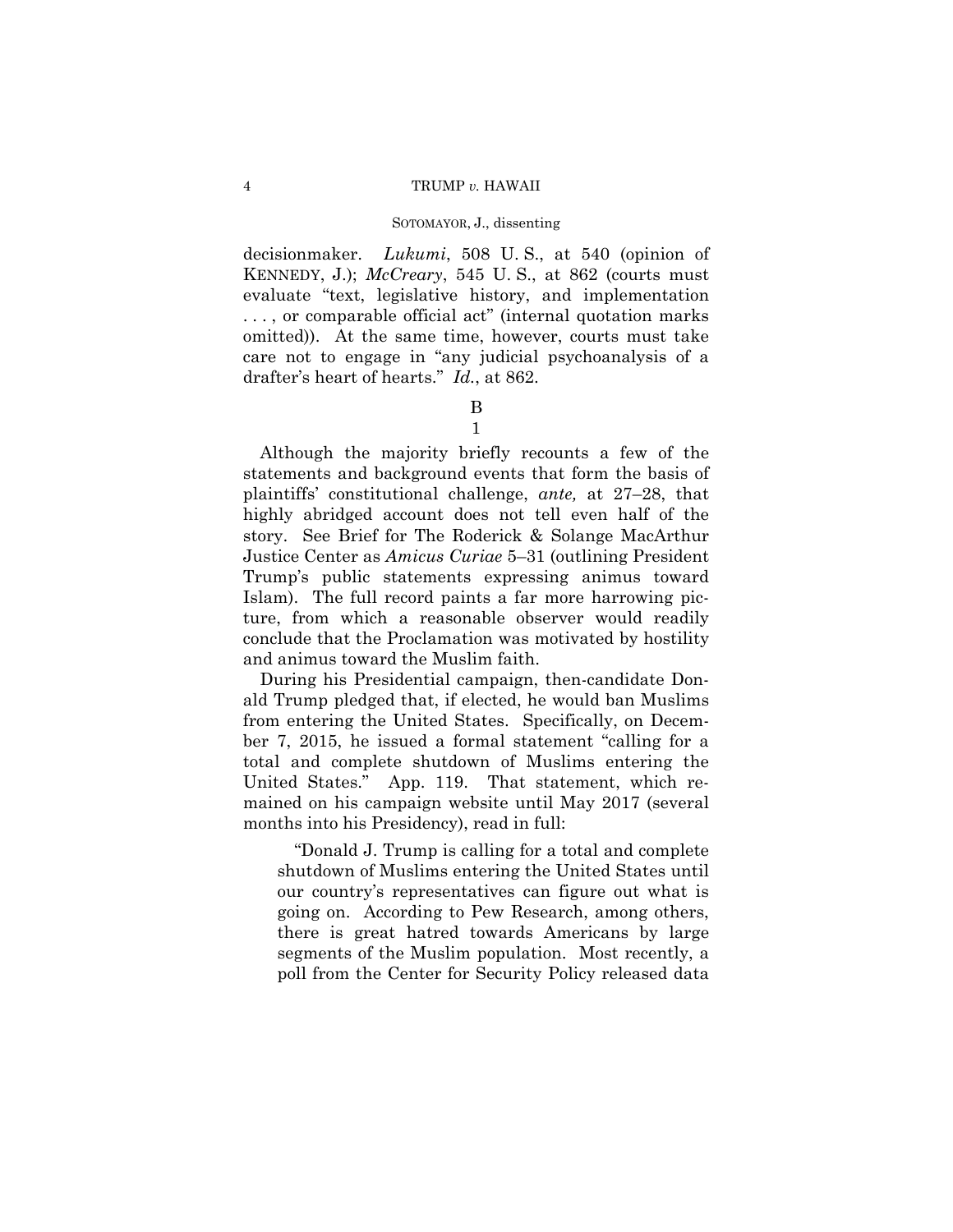showing '25% of those polled agreed that violence against Americans here in the United States is justified as a part of the global jihad' and 51% of those polled 'agreed that Muslims in America should have the choice of being governed according to Shariah.' Shariah authorizes such atrocities as murder against nonbelievers who won't convert, beheadings and more unthinkable acts that pose great harm to Americans, especially women.

"Mr. Trum[p] stated, 'Without looking at the various polling data, it is obvious to anybody the hatred is beyond comprehension. Where this hatred comes from and why we will have to determine. Until we are able to determine and understand this problem and the dangerous threat it poses, our country cannot be the victims of the horrendous attacks by people that believe only in Jihad, and have no sense of reason or respect of human life. If I win the election for President, we are going to Make America Great Again.'— Donald J. Trump." *Id.*, at 158; see also *id.*, at 130– 131.

 ing the country." *Ibid.* He answered, "No." *Ibid.* A On December 8, 2015, Trump justified his proposal during a television interview by noting that President Franklin D. Roosevelt "did the same thing" with respect to the internment of Japanese Americans during World War II. *Id.*, at 120. In January 2016, during a Republican primary debate, Trump was asked whether he wanted to "rethink [his] position" on "banning Muslims from entermonth later, at a rally in South Carolina, Trump told an apocryphal story about United States General John J. Pershing killing a large group of Muslim insurgents in the Philippines with bullets dipped in pigs' blood in the early 1900's. *Id.*, at 163–164. In March 2016, he expressed his belief that "Islam hates us. ... [W] ecan't allow people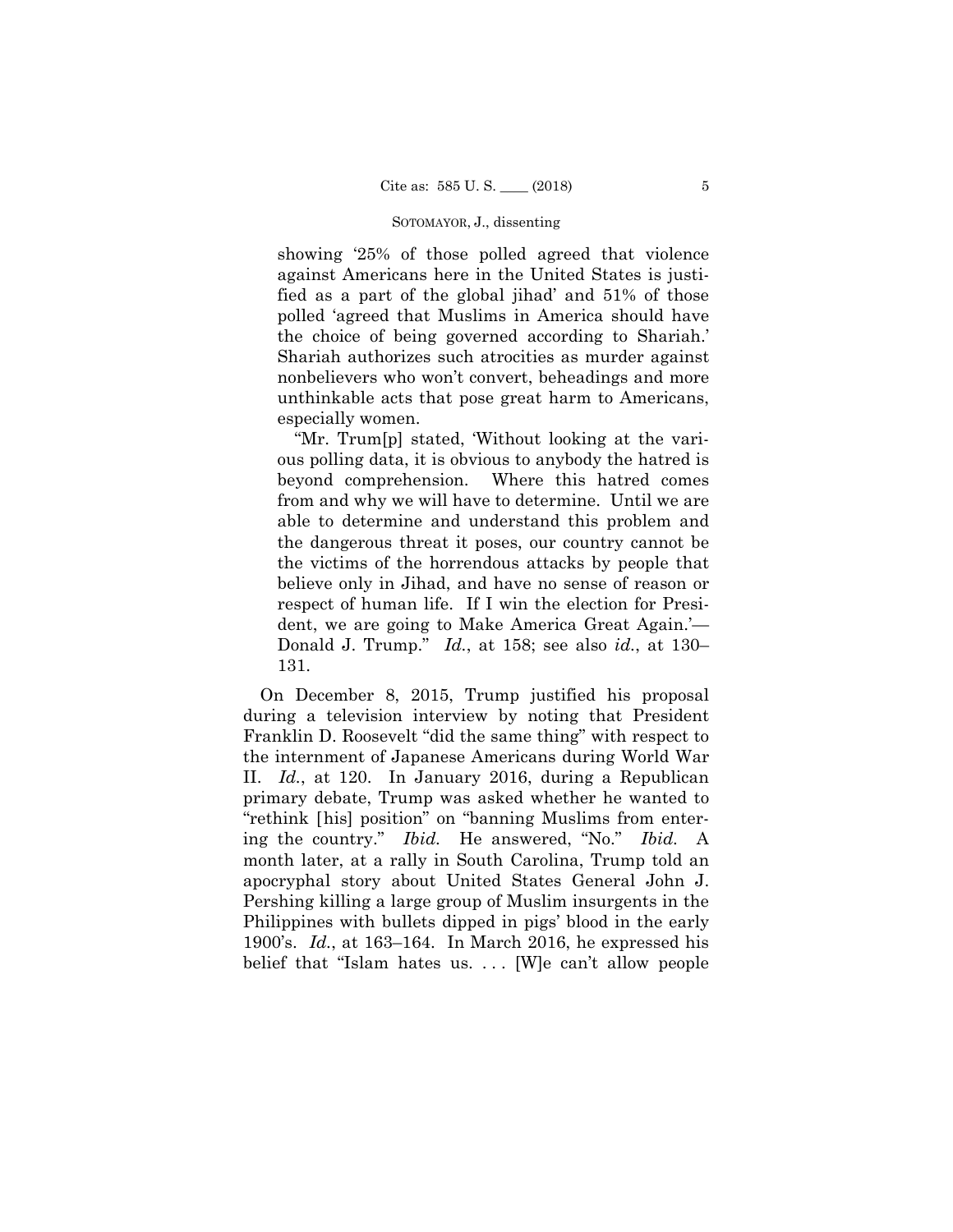#### SOTOMAYOR, J., dissenting

coming into this country who have this hatred of the United States . . . [a]nd of people that are not Muslim." *Id.,* at 120–121. That same month, Trump asserted that "[w]e're having problems with the Muslims, and we're having problems with Muslims coming into the country." *Id.*, at 121. He therefore called for surveillance of mosques in the United States, blaming terrorist attacks on Muslims' lack of "assimilation" and their commitment to "sharia law." *Ibid.*; *id.*, at 164. A day later, he opined that Muslims "do not respect us at all" and "don't respect a lot of the things that are happening throughout not only our country, but they don't respect other things." *Ibid.* 

 "where there's a proven history of terrorism." *Id.*, at 121. As Trump's presidential campaign progressed, he began to describe his policy proposal in slightly different terms. In June 2016, for instance, he characterized the policy proposal as a suspension of immigration from countries He also described the proposal as rooted in the need to stop "importing radical Islamic terrorism to the West through a failed immigration system." *Id.*, at 121–122. Asked in July 2016 whether he was "pull[ing] back from" his pledged Muslim ban, Trump responded, "I actually don't think it's a rollback. In fact, you could say it's an expansion." *Id.,* at 122–123. He then explained that he used different terminology because "[p]eople were so upset when [he] used the word Muslim." *Id.,* at 123.

A month before the 2016 election, Trump reiterated that his proposed "Muslim ban" had "morphed into a[n] extreme vetting from certain areas of the world." *Ibid.* Then, on December 21, 2016, President-elect Trump was asked whether he would "rethink" his previous "plans to create a Muslim registry or ban Muslim immigration." *Ibid.* He replied: "You know my plans. All along, I've proven to be right." *Ibid.* 

On January 27, 2017, one week after taking office, President Trump signed Executive Order No. 13769, 82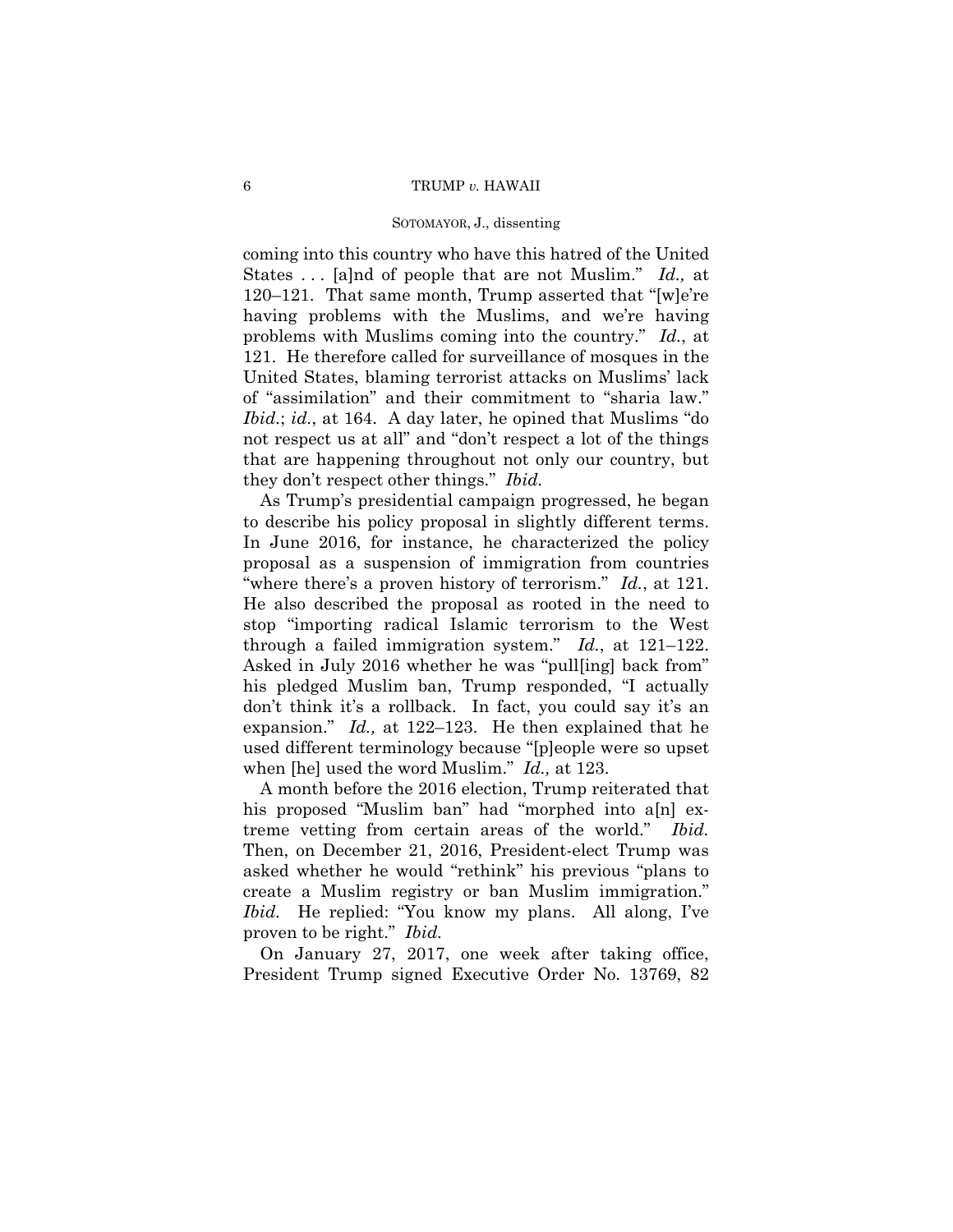were a Christian, it was almost impossible." *Id.,* at 125. Fed. Reg. 8977 (2017) (EO–1), entitled "Protecting the Nation From Foreign Terrorist Entry Into the United States." As he signed it, President Trump read the title, looked up, and said "We all know what that means." App. 124. That same day, President Trump explained to the media that, under EO–1, Christians would be given priority for entry as refugees into the United States. In particular, he bemoaned the fact that in the past, "[i]f you were a Muslim [refugee from Syria] you could come in, but if you Considering that past policy "very unfair," President Trump explained that EO–1 was designed "to help" the Christians in Syria. *Ibid.* The following day, one of President Trump's key advisers candidly drew the connection between EO–1 and the "Muslim ban" that the President had pledged to implement if elected. *Ibid.* According to that adviser, "[W]hen [Donald Trump] first announced it, he said, 'Muslim ban.' He called me up. He said, 'Put a commission together. Show me the right way to do it legally.'" *Ibid.* 

On February 3, 2017, the United States District Court for the Western District of Washington enjoined the enforcement of EO–1. See *Washington* v. *Trump,* 2017 WL 462040, \*3. The Ninth Circuit denied the Government's request to stay that injunction. *Washington* v. *Trump*, 847 F. 3d 1151, 1169 (2017) (*per curiam*). Rather than appeal the Ninth Circuit's decision, the Government declined to continue defending EO–1 in court and instead announced that the President intended to issue a new executive order to replace EO–1.

On March 6, 2017, President Trump issued that new executive order, which, like its predecessor, imposed temporary entry and refugee bans. See Exec. Order No. 13,780, 82 Fed. Reg. 13209 (EO–2). One of the President's senior advisers publicly explained that EO–2 would "have the same basic policy outcome" as EO–1, and that any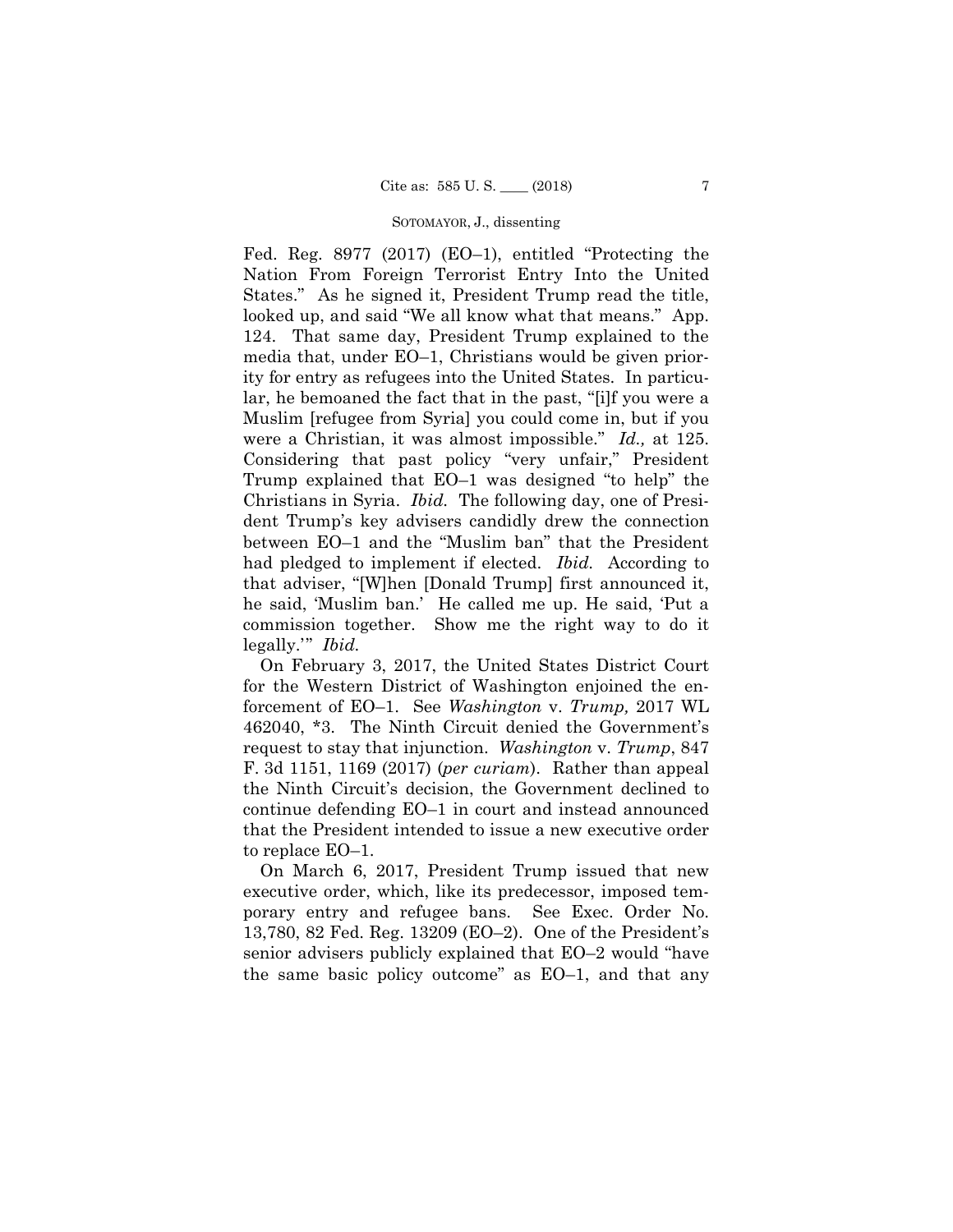changes would address "very technical issues that were brought up by the court." App. 127. After EO–2 was issued, the White House Press Secretary told reporters that, by issuing EO–2, President Trump "continue[d] to deliver on ... his most significant campaign promises." *Id.*, at 130. That statement was consistent with President Trump's own declaration that "I keep my campaign promises, and our citizens will be very happy when they see the result." *Id.*, at 127–128.

Before EO–2 took effect, federal District Courts in Hawaii and Maryland enjoined the order's travel and refugee bans. See *Hawaii* v. *Trump*, 245 F. Supp. 3d 1227, 1239 (Haw. 2017); *International Refugee Assistance Project*  (*IRAP*) v. *Trump*, 241 F. Supp. 3d 539, 566 (Md. 2017). The Fourth and Ninth Circuits upheld those injunctions in substantial part. *IRAP* v. *Trump*, 857 F. 3d 554, 606 (CA4 2017) (en banc); *Hawaii* v. *Trump*, 859 F. 3d 741, 789 (CA9 2017) (*per curiam*). In June 2017, this Court granted the Government's petition for certiorari and issued a *per curiam* opinion partially staying the District Courts' injunctions pending further review. In particular, the Court allowed EO–2's travel ban to take effect except as to "foreign nationals who have a credible claim of a bona fide relationship with a person or entity in the United States." *Trump v. IRAP*, 582 U. S. \_\_\_, \_\_\_ (2017) (slip op., at 12).

While litigation over EO–2 was ongoing, President Trump repeatedly made statements alluding to a desire to keep Muslims out of the country. For instance, he said at a rally of his supporters that EO–2 was just a "watered down version of the first one" and had been "tailor[ed]" at the behest of "the lawyers." App. 131. He further added that he would prefer "to go back to the first [executive order] and go all the way" and reiterated his belief that it was "very hard" for Muslims to assimilate into Western culture. *Id.*, at 131–132. During a rally in April 2017, President Trump recited the lyrics to a song called "The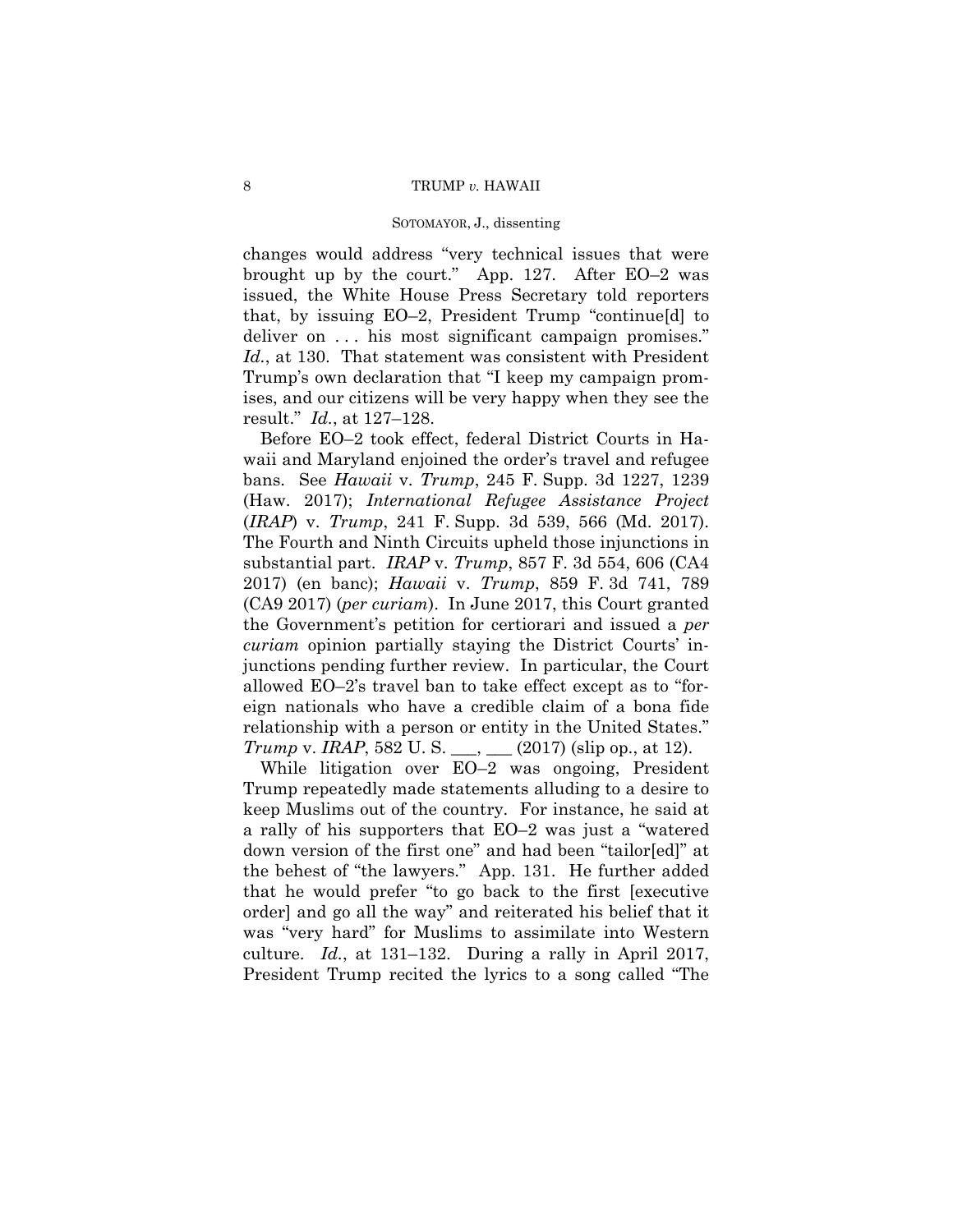Travel Ban" "to S[upreme] C[ourt]."1 *Id.*, at 132. The Snake," a song about a woman who nurses a sick snake back to health but then is attacked by the snake, as a warning about Syrian refugees entering the country. *Id.*, at 132, 163. And in June 2017, the President stated on Twitter that the Justice Department had submitted a "watered down, politically correct version" of the "original President went on to tweet: "People, the lawyers and the courts can call it whatever they want, but I am calling it what we need and what it is, a TRAVEL BAN!" *Id.*, at 132–133. He added: "That's right, we need a TRAVEL BAN for certain DANGEROUS countries, not some politically correct term that won't help us protect our people!" *Id.*, at 133. Then, on August 17, 2017, President Trump issued yet another tweet about Islam, once more referencing the story about General Pershing's massacre of Muslims in the Philippines: "Study what General Pershing . . . did to terrorists when caught. There was no more Radical Islamic Terror for 35 years!" *IRAP* v. *Trump*, 883 F. 3d 233, 267 (CA4 2018) (*IRAP II*) (en banc) (alterations in original).

In September 2017, President Trump tweeted that "[t]he travel ban into the United States should be far larger, tougher and more specific—but stupidly, that would not be politically correct!" App. 133. Later that month, on September 24, 2017, President Trump issued Presidential Proclamation No. 9645, 82 Fed. Reg. 45161 (2017) (Proclamation), which restricts entry of certain nationals from six Muslim-majority countries. On November 29, 2017, President Trump "retweeted" three anti-Muslim videos, entitled "Muslim Destroys a Statue of Virgin Mary!", "Islamist mob pushes teenage boy off roof and beats him to death!", and "Muslim migrant beats up Dutch boy on

<sup>1</sup>According to the White House, President Trump's statements on Twitter are "official statements." App. 133.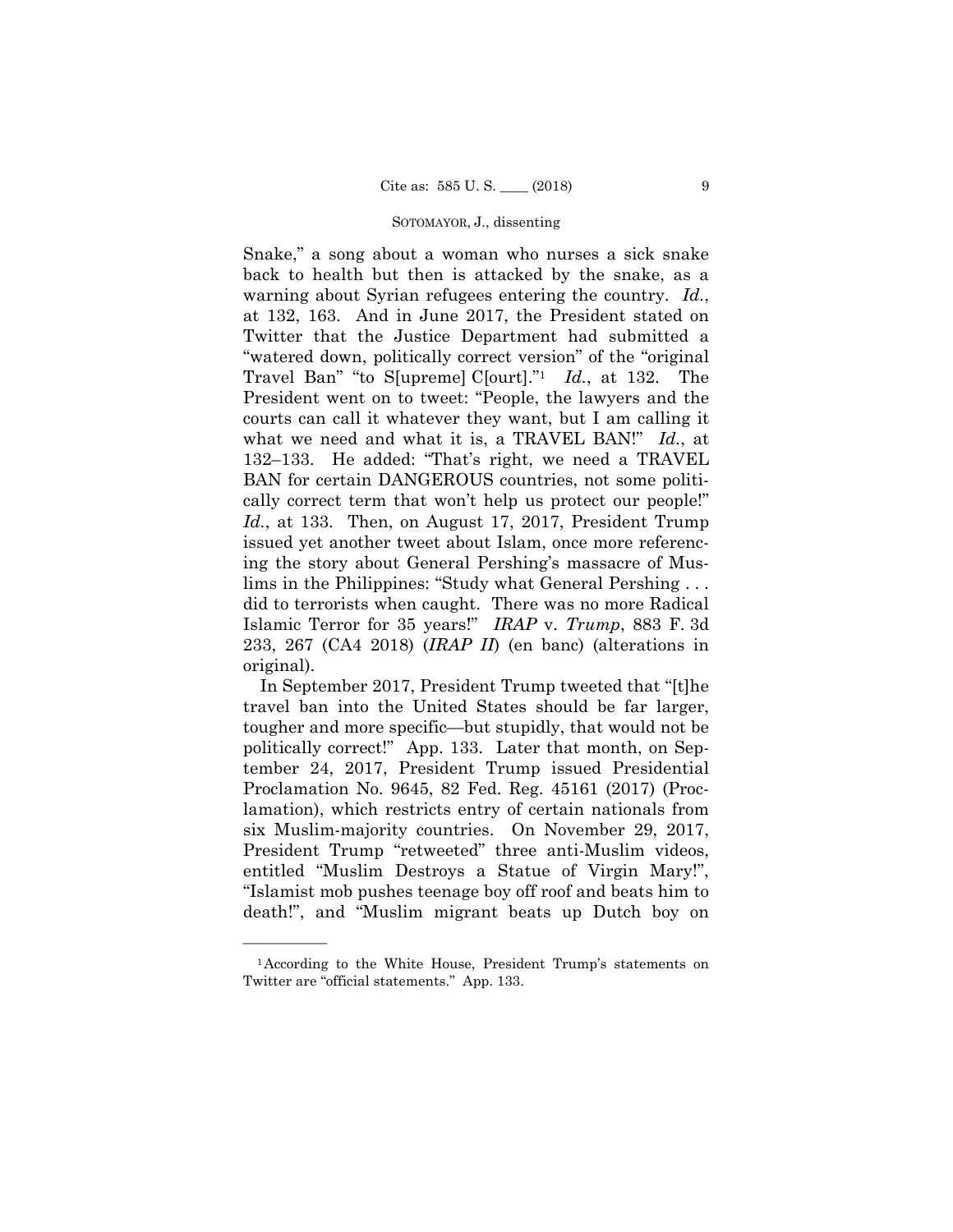crutches!"2 *IRAP II*, 883 F. 3d, at 267. Those videos were gious doctrines, including . . . Islam." *Ibid.* When asked initially tweeted by a British political party whose mission is to oppose "all alien and destructive politic[al] or reliabout these videos, the White House Deputy Press Secretary connected them to the Proclamation, responding that the "President has been talking about these security issues for years now, from the campaign trail to the White House" and "has addressed these issues with the travel order that he issued earlier this year and the companion proclamation." *Ibid.* 

2

As the majority correctly notes, "the issue before us is not whether to denounce" these offensive statements. *Ante,* at 29. Rather, the dispositive and narrow question here is whether a reasonable observer, presented with all "openly available data," the text and "historical context" of the Proclamation, and the "specific sequence of events" leading to it, would conclude that the primary purpose of the Proclamation is to disfavor Islam and its adherents by excluding them from the country. See *McCreary*, 545 U. S., at 862–863. The answer is unquestionably yes.

Taking all the relevant evidence together, a reasonable observer would conclude that the Proclamation was driven primarily by anti-Muslim animus, rather than by the

 *Amici Curiae* 12, n. 4; P. Baker & E. Sullivan, Trump Shares Inflam N. Y. Times, Nov. 29, 2017 ("[A]ccording to local officials, both boys are Dutch"), https://www.nytimes.com/2017/11/29/us/politics/trump 2The content of these videos is highly inflammatory, and their titles are arguably misleading. For instance, the person depicted in the video entitled "Muslim migrant beats up Dutch boy on crutches!" was report edly not a "migrant," and his religion is not publicly known. See Brief for Plaintiffs in *International Refugee Assistance Project* v. *Trump* as j 1 matory Anti-Muslim Videos, and Britain's Leader Condemns Them, anti-muslim-videos-jayda-fransen.html (all Internet materials as last visited June 25, 2018).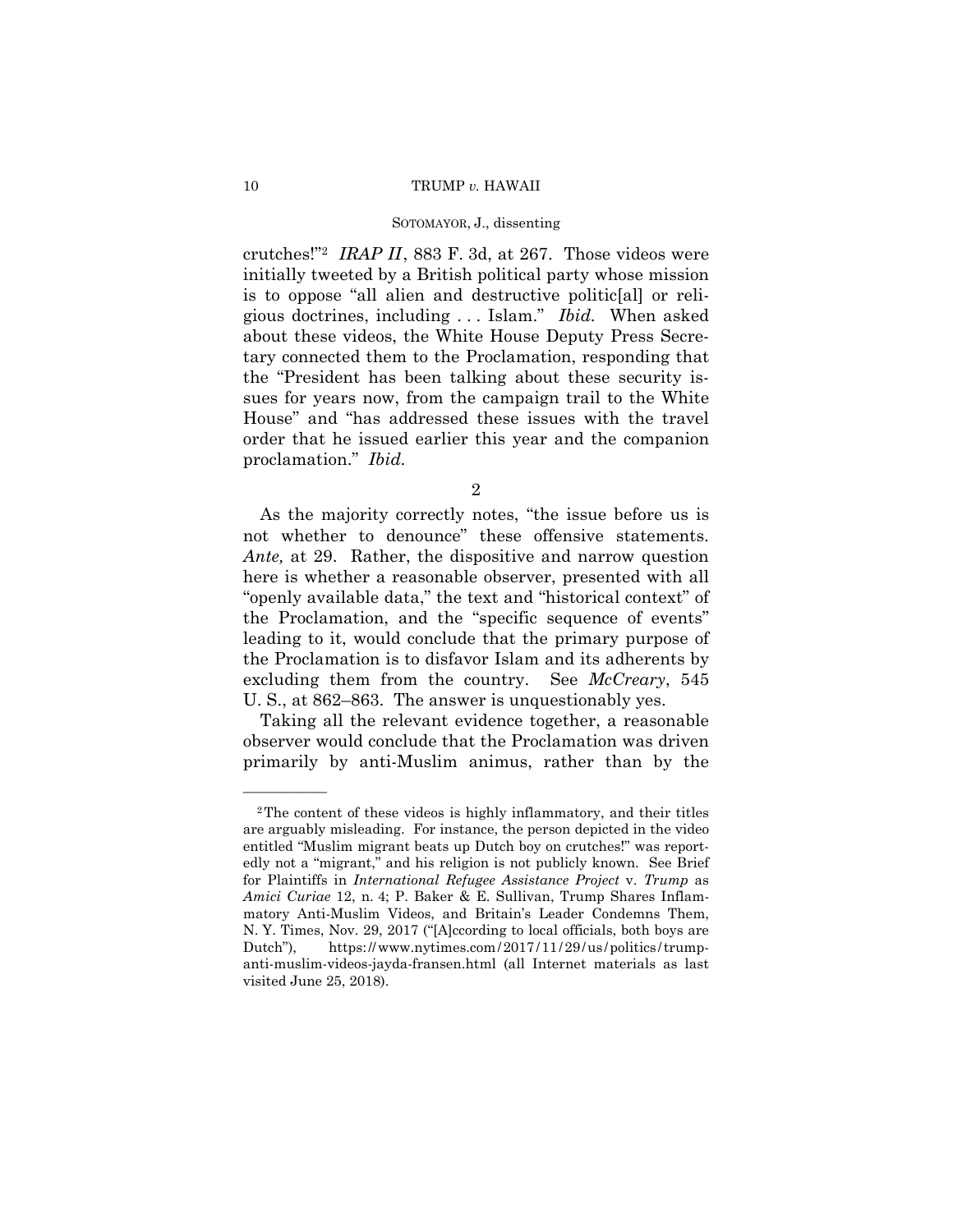Government's asserted national-security justifications. Even before being sworn into office, then-candidate Trump stated that "Islam hates us," App. 399, warned that "[w]e're having problems with the Muslims, and we're having problems with Muslims coming into the country," id., at 121, promised to enact a "total and complete shutdown of Muslims entering the United States," *id.,* at 119, and instructed one of his advisers to find a "lega[l]" way to enact a Muslim ban, *id.*, at 125.3 The President continued to make similar statements well after his inauguration, as detailed above, see *supra*, at 6–10.

Moreover, despite several opportunities to do so, President Trump has never disavowed any of his prior statements about Islam.4 Instead, he has continued to make

<sup>3</sup>The Government urges us to disregard the President's campaign statements. Brief for Petitioners 66–67. But nothing in our precedent supports that blinkered approach. To the contrary, courts must consider "the historical background of the decision under challenge, the specific series of events leading to the enactment or official policy in question, and the legislative or administrative history." *Church of Lukumi Babalu Aye, Inc.* v. *Hialeah*, 508 U. S. 520, 540 (1993) (opinion of KENNEDY, J.). Moreover, President Trump and his advisers have repeatedly acknowledged that the Proclamation and its predecessors are an outgrowth of the President's campaign statements. For exam ple, just last November, the Deputy White House Press Secretary reminded the media that the Proclamation addresses "issues" the President has been talking about "for years," including on "the campaign trail." *IRAP II*, 883 F. 3d 233, 267 (CA4 2018). In any case, as the Fourth Circuit correctly recognized, even without relying on any of the President's campaign statements, a reasonable observer would conclude that the Proclamation was enacted for the impermissible purpose of disfavoring Muslims. *Id.*, at 266, 268.<br><sup>4</sup>At oral argument, the Solicitor General asserted that President 1

Trump "made crystal-clear on September 25 that he had no intention of imposing the Muslim ban" and "has praised Islam as one of the great countries [*sic*] of the world." Tr. of Oral Arg. 81. Because the record contained no evidence of any such statement made on September 25th, however, the Solicitor General clarified after oral argument that he actually intended to refer to President Trump's statement during a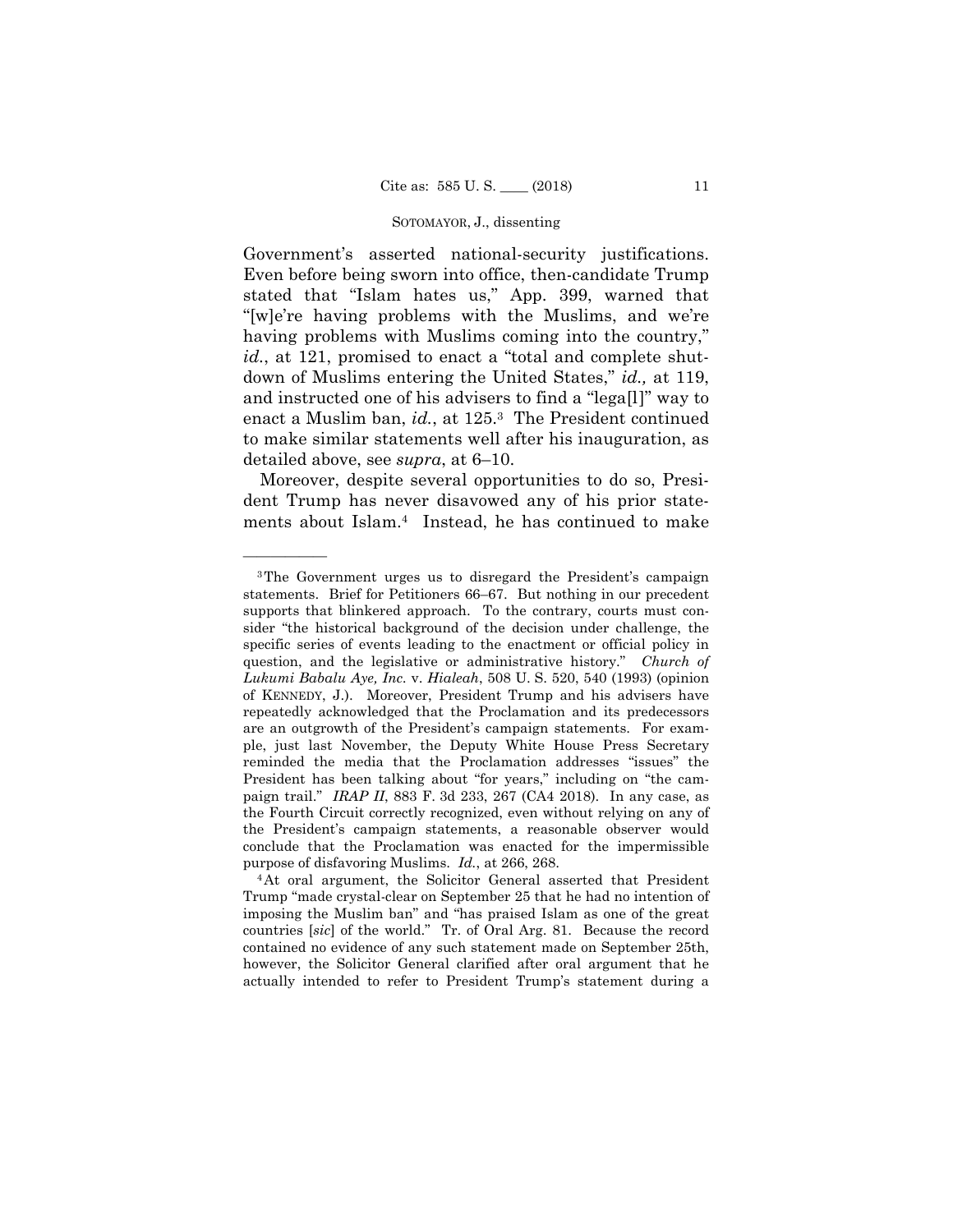# SOTOMAYOR, J., dissenting

remarks that a reasonable observer would view as an unrelenting attack on the Muslim religion and its followers. Given President Trump's failure to correct the reasonable perception of his apparent hostility toward the Islamic faith, it is unsurprising that the President's lawyers have, at every step in the lower courts, failed in their attempts to launder the Proclamation of its discriminatory taint. See *United States* v. *Fordice*, 505 U. S. 717, 746– 747 (1992) ("[G]iven an initially tainted policy, it is eminently reasonable to make the [Government] bear the risk of nonpersuasion with respect to intent at some future time, both because the [Government] has created the dispute through its own prior unlawful conduct, and because discriminatory intent does tend to persist through time" (citation omitted)). Notably, the Court recently found less pervasive official expressions of hostility and the failure to disavow them to be constitutionally significant. Cf. *Masterpiece Cakeshop, Ltd.* v. *Colorado Civil Rights Comm'n*, 584 U.S. \_\_, \_\_ (2018) (slip op., at 18) ("The official expressions of hostility to religion in some of the commissioners' comments—comments that were not disavowed at the Commission or by the State at any point in the proceedings that led to the affirmance of the order—

Brief 28, n. 8. During that interview, the President was asked whether transcript-abc-news-anchor-david-muir-interviews-president/ story? id= television interview on January 25, 2017. Letter from N. Francisco, Solicitor General, to S. Harris, Clerk of Court (May 1, 2018); Reply EO–1 was "the Muslim ban," and answered, "no it's not the Muslim ban." See Transcript: ABC News anchor David Muir interviews President Trump, ABC News, Jan. 25, 2017, http://abcnews.go.com/Politics/ 45047602. But that lone assertion hardly qualifies as a disavowal of the President's comments about Islam—some of which were spoken after January 25, 2017. Moreover, it strains credulity to say that President Trump's January 25th statement makes "crystal-clear" that he never intended to impose a Muslim ban given that, until May 2017, the President's website displayed the statement regarding his campaign promise to ban Muslims from entering the country.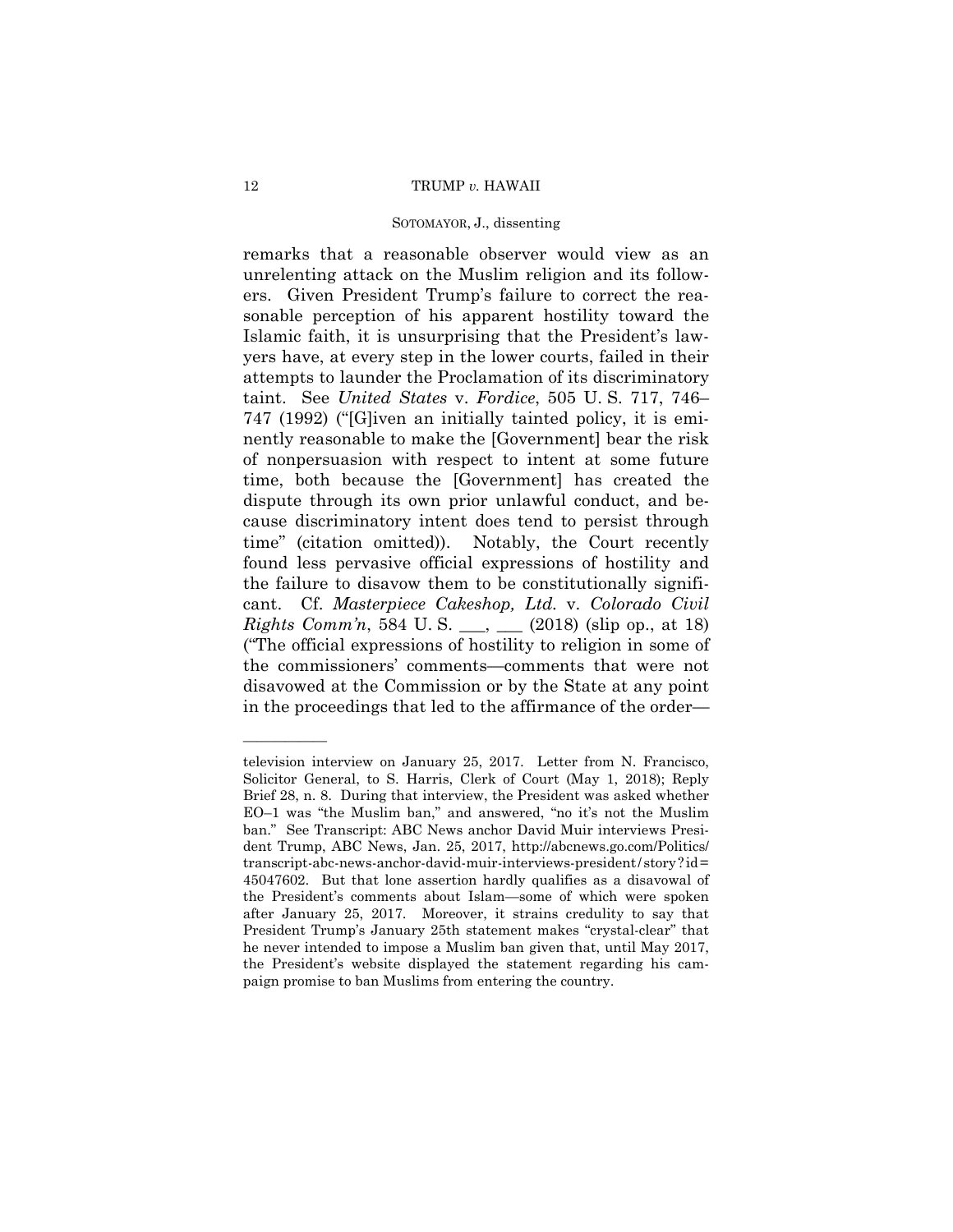were inconsistent with what the Free Exercise Clause requires"). It should find the same here.

Ultimately, what began as a policy explicitly "calling for a total and complete shutdown of Muslims entering the United States" has since morphed into a "Proclamation" putatively based on national-security concerns. But this new window dressing cannot conceal an unassailable fact: the words of the President and his advisers create the strong perception that the Proclamation is contaminated by impermissible discriminatory animus against Islam and its followers.

Rather than defend the President's problematic statements, the Government urges this Court to set them aside and defer to the President on issues related to immigration and national security. The majority accepts that invitation and incorrectly applies a watered-down legal standard in an effort to short circuit plaintiffs' Establishment Clause claim.

The majority begins its constitutional analysis by noting that this Court, at times, "has engaged in a circumscribed judicial inquiry when the denial of a visa allegedly burdens the constitutional rights of a U. S. citizen." *Ante,* at 30 (citing *Kleindienst* v. *Mandel*, 408 U. S. 753 (1972)). As the majority notes, *Mandel* held that when the Executive Branch provides "a facially legitimate and bona fide reason" for denying a visa, "courts will neither look behind the exercise of that discretion, nor test it by balancing its justification." *Id.*, at 770. In his controlling concurrence in *Kerry* v. *Din*, 576 U. S. \_\_\_ (2015), JUSTICE KENNEDY applied *Mandel*'s holding and elaborated that courts can "look behind' the Government's exclusion of" a foreign national if there is "an affirmative showing of bad faith on the part of the consular officer who denied [the] visa." *Din*, 576 U.S., at <u>equel</u> (opinion concurring in judgment)

II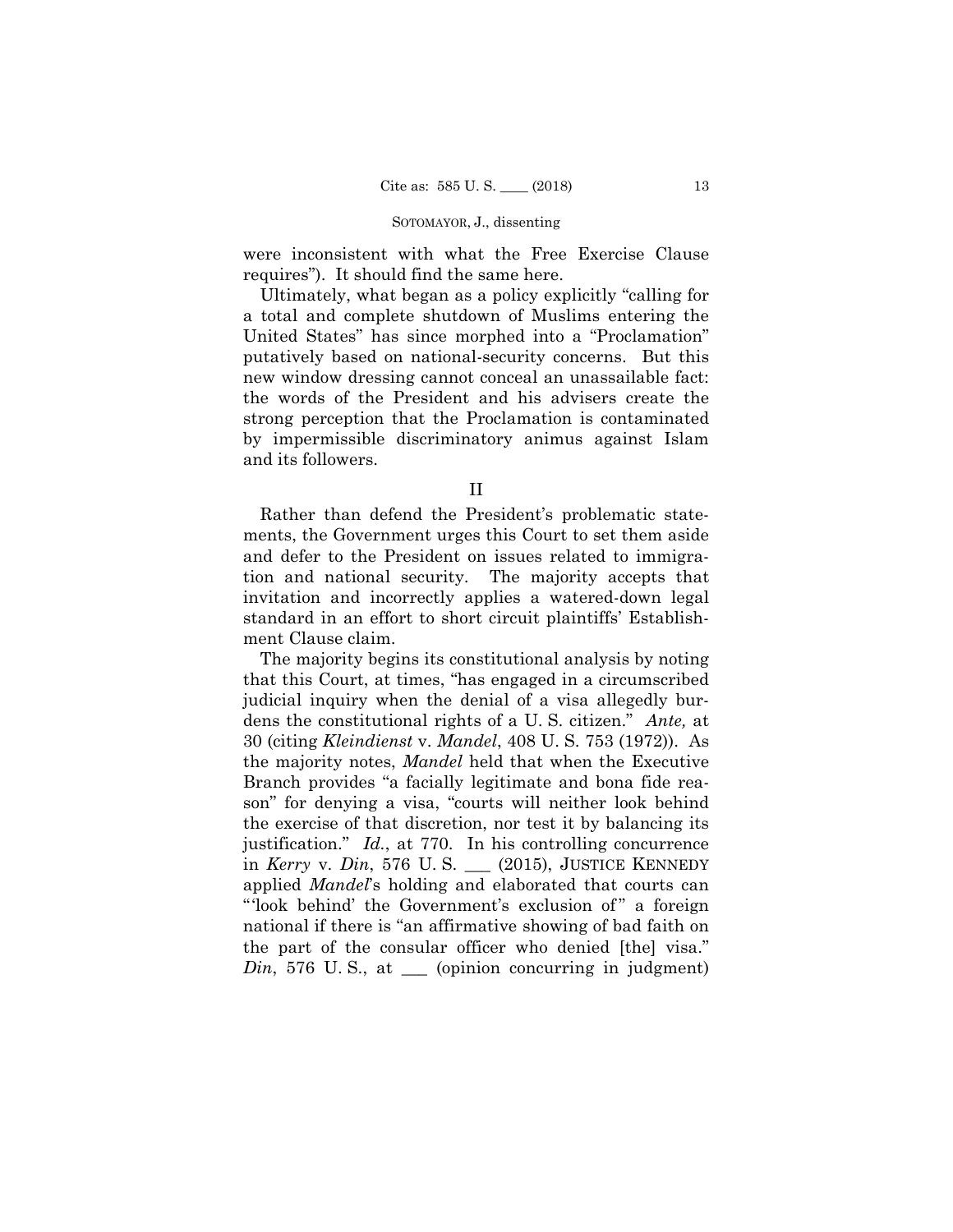# SOTOMAYOR, J., dissenting

(slip op., at 5). The extent to which *Mandel* and *Din* apply at all to this case is unsettled, and there is good reason to think they do not.5 Indeed, even the Government agreed at oral argument that where the Court confronts a situation involving "all kinds of denigrating comments about" a particular religion and a subsequent policy that is designed with the purpose of disfavoring that religion but that "dot[s] all the i's and . . . cross[es] all the t's," *Mandel*  would not "pu[t] an end to judicial review of that set of facts." Tr. of Oral Arg. 16.

In light of the Government's suggestion "that it may be appropriate here for the inquiry to extend beyond the facial neutrality of the order," the majority rightly declines

 number of reasons. First, *Mandel* and *Din* each involved a constitu- foreign national under a specific statutory ground of inadmissibility. <sup>5</sup>*Mandel* and *Din* are readily distinguishable from this case for a tional challenge to an Executive Branch decision to exclude a single *Mandel*, 408 U. S., at 767; *Din*, 576 U. S., at \_\_\_ (slip op., at 1). Here, by contrast, President Trump is not exercising his discretionary authority to determine the admission or exclusion of a particular foreign national. He promulgated an executive order affecting millions of individuals on a categorical basis. Second, *Mandel* and *Din* did not purport to establish the framework for adjudicating cases (like this one) involving claims that the Executive Branch violated the Establishment Clause by acting pursuant to an unconstitutional purpose. Applying *Mandel*'s narrow standard of review to such a claim would run contrary to this Court's repeated admonition that "[f]acial neutrality is not determinative" in the Establishment Clause context. *Lukumi*, 508 U. S., at 534. Likewise, the majority's passing invocation of *Fiallo* v. *Bell*, 430 U. S. 787 (1977), is misplaced. *Fiallo*, unlike this case, addressed a constitutional challenge to a statute enacted by Congress, not an order of the President. *Id.,* at 791. *Fiallo*'s application of *Mandel*  says little about whether *Mandel*'s narrow standard of review applies to the unilateral executive proclamation promulgated under the circumstances of this case. Finally, even assuming that *Mandel* and *Din*  apply here, they would not preclude us from looking behind the face of the Proclamation because plaintiffs have made "an affirmative showing of bad faith," *Din*, 576 U. S., at \_\_\_ (slip op., at 5), by the President who, among other things, instructed his subordinates to find a "lega[l]" way to enact a Muslim ban, App. 125; see *supra,* at 4–10.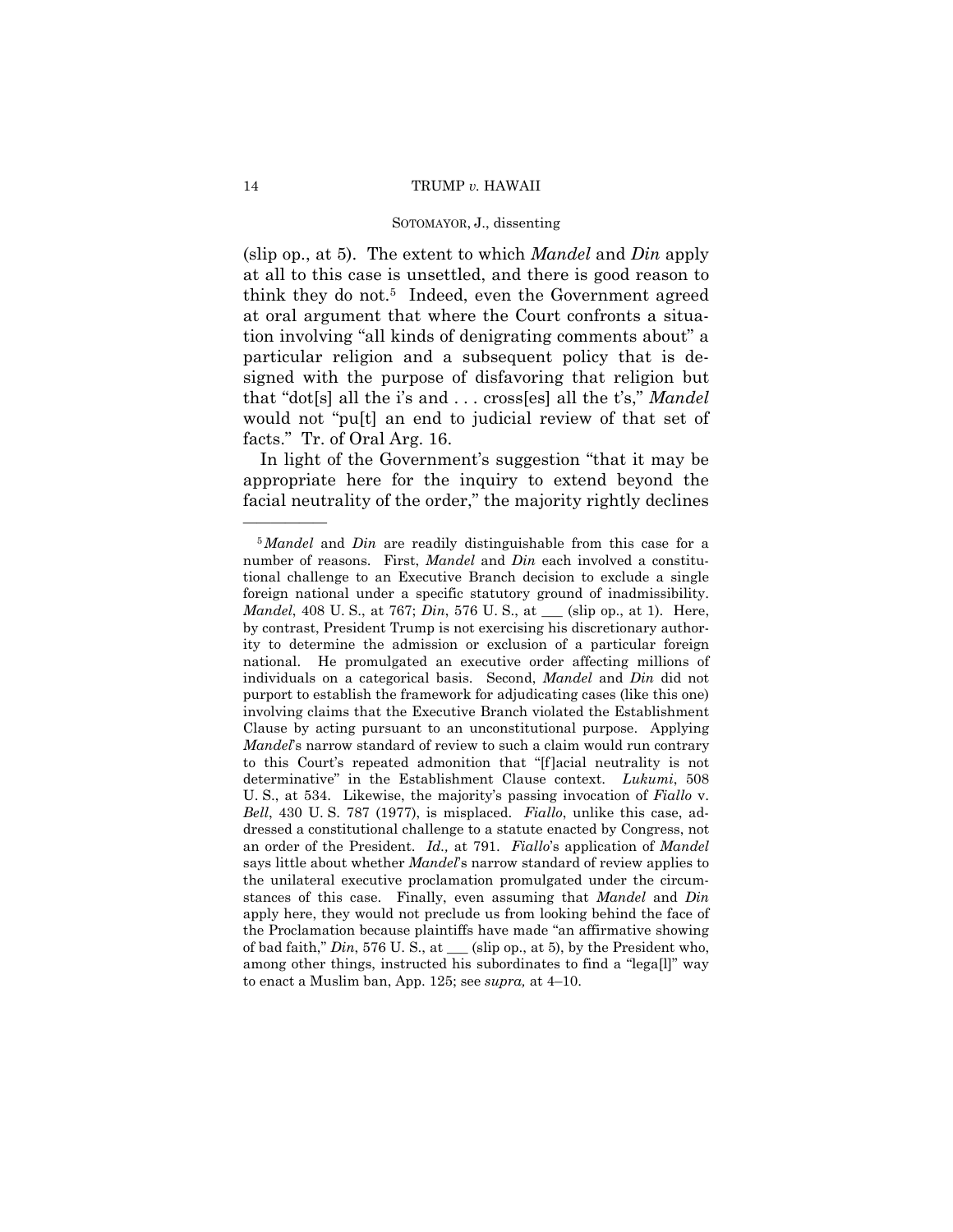to apply *Mandel*'s "narrow standard of review" and "assume[s] that we may look behind the face of the Proclamation." *Ante,* at 31–32*.* In doing so, however, the Court, without explanation or precedential support, limits its review of the Proclamation to rational-basis scrutiny. *Ibid.* That approach is perplexing, given that in other Establishment Clause cases, including those involving claims of religious animus or discrimination, this Court has applied a more stringent standard of review. See, *e.g., McCreary*, 545 U. S., at 860–863; *Larson*, 456 U. S., at 246; *Presbyterian Church in U. S.* v. *Mary Elizabeth Blue Hull Memorial Presbyterian Church*, 393 U. S. 440, 449– 452 (1969); see also *Colorado Christian Univ.* v. *Weaver*, 534 F. 3d 1245, 1266 (CA10 2008) (McConnell, J.) (noting that, under Supreme Court precedent, laws "involving discrimination on the basis of religion, including interdenominational discrimination, are subject to heightened scrutiny whether they arise under the Free Exercise Clause, the Establishment Clause, or the Equal Protection Clause" (citations omitted)). $6$  As explained above, the

<sup>6</sup>The majority chides as "problematic" the importation of Establishment Clause jurisprudence "in the national security and foreign affairs context." *Ante*, at 32–33, n. 5. As the majority sees it, this Court's Establishment Clause precedents do not apply to cases involving "immigration policies, diplomatic sanctions, and military actions." *Ante,* at 32, n. 5. But just because the Court has not confronted the precise situation at hand does not render these cases (or the principles they announced) inapplicable. Moreover, the majority's complaint regarding the lack of direct authority is a puzzling charge, given that the majority itself fails to cite any "authority for its proposition" that a more probing review is inappropriate in a case like this one, where United States citizens allege that the Executive has violated the Establishment Clause by issuing a sweeping executive order motivated by animus. *Ante*, at 33 n. 5; see *supra,* at 14, and n. 5. In any event, even if there is no prior case directly on point, it is clear from our precedent that "[w]hatever power the United States Constitution envisions for the Executive" in the context of national security and foreign affairs, "it most assuredly envisions a role for all three branches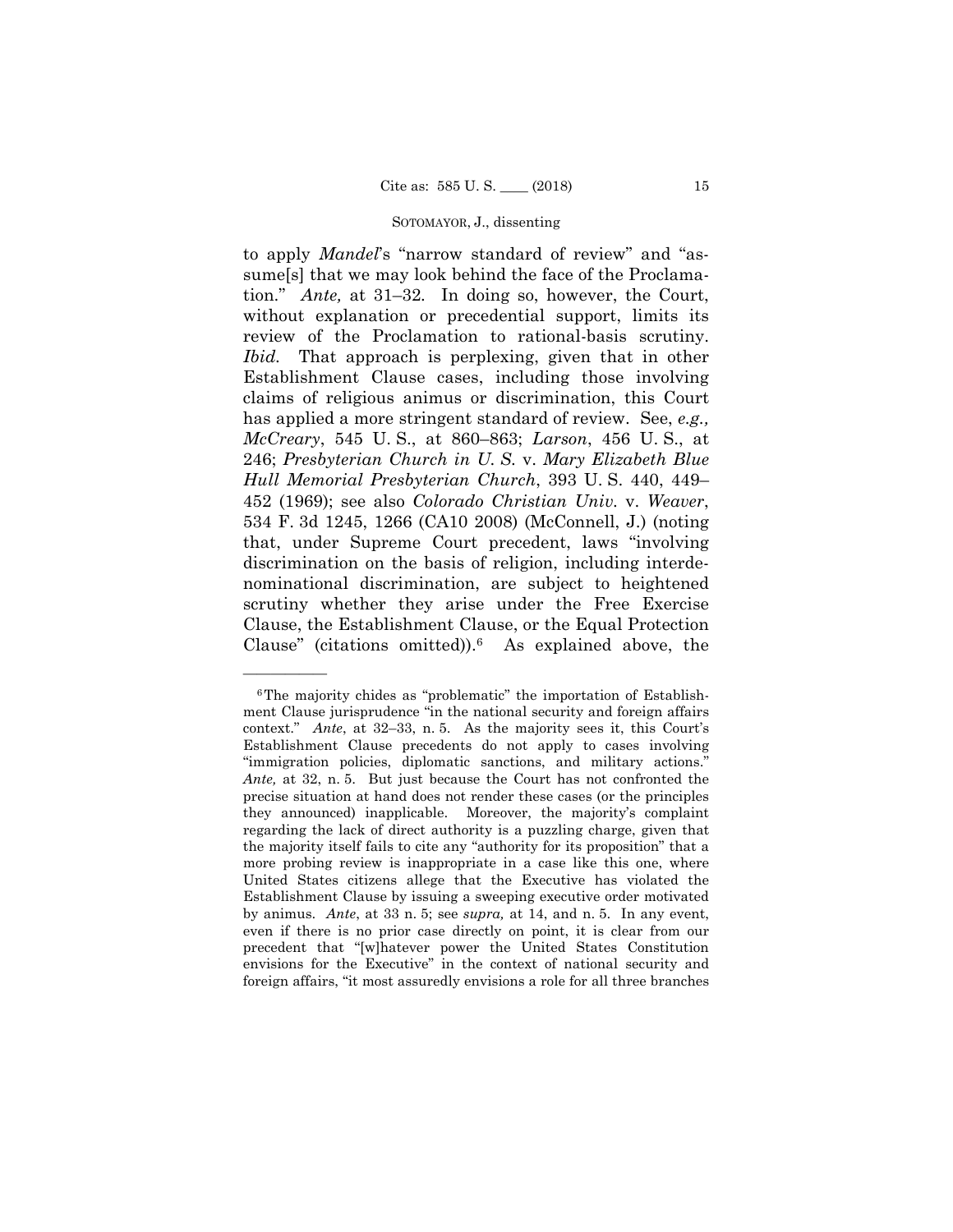Proclamation is plainly unconstitutional under that heightened standard. See *supra,* at 10–13.

But even under rational-basis review, the Proclamation must fall. That is so because the Proclamation is "'divorced from any factual context from which we could discern a relationship to legitimate state interests,' and 'its sheer breadth [is] so discontinuous with the reasons offered for it'" that the policy is "'inexplicable by anything but animus.'" *Ante,* at 33 (quoting *Romer* v. *Evans*, 517 U. S. 620, 632, 635 (1996)); see also *Cleburne* v. *Cleburne Living Center, Inc.*, 473 U. S. 432, 448 (1985) (recognizing that classifications predicated on discriminatory animus can never be legitimate because the Government has no legitimate interest in exploiting "mere negative attitudes, or fear" toward a disfavored group). The President's statements, which the majority utterly fails to address in its legal analysis, strongly support the conclusion that the Proclamation was issued to express hostility toward Muslims and exclude them from the country. Given the overwhelming record evidence of anti-Muslim animus, it simply cannot be said that the Proclamation has a legitimate basis. *IRAP II*, 883 F. 3d, at 352 (Harris, J., concurring) (explaining that the Proclamation contravenes the bedrock principle "that the government may not act on the basis of

 at the mere mention of a national-security concern. *Ante,* at 32, n. 5. when individual liberties are at stake." *Hamdi* v. *Rumsfeld*, 542 U. S. 507, 536 (2004) (plurality opinion). This Court's Establishment Clause precedents require that, if a reasonable observer would understand an executive action to be driven by discriminatory animus, the action be invalidated. See *McCreary*, 545 U. S., at 860. That reasonableobserver inquiry includes consideration of the Government's asserted justifications for its actions. The Government's invocation of a nationalsecurity justification, however, does not mean that the Court should close its eyes to other relevant information. Deference is different from unquestioning acceptance. Thus, what is "far more problematic" in this case is the majority's apparent willingness to throw the Establishment Clause out the window and forgo any meaningful constitutional review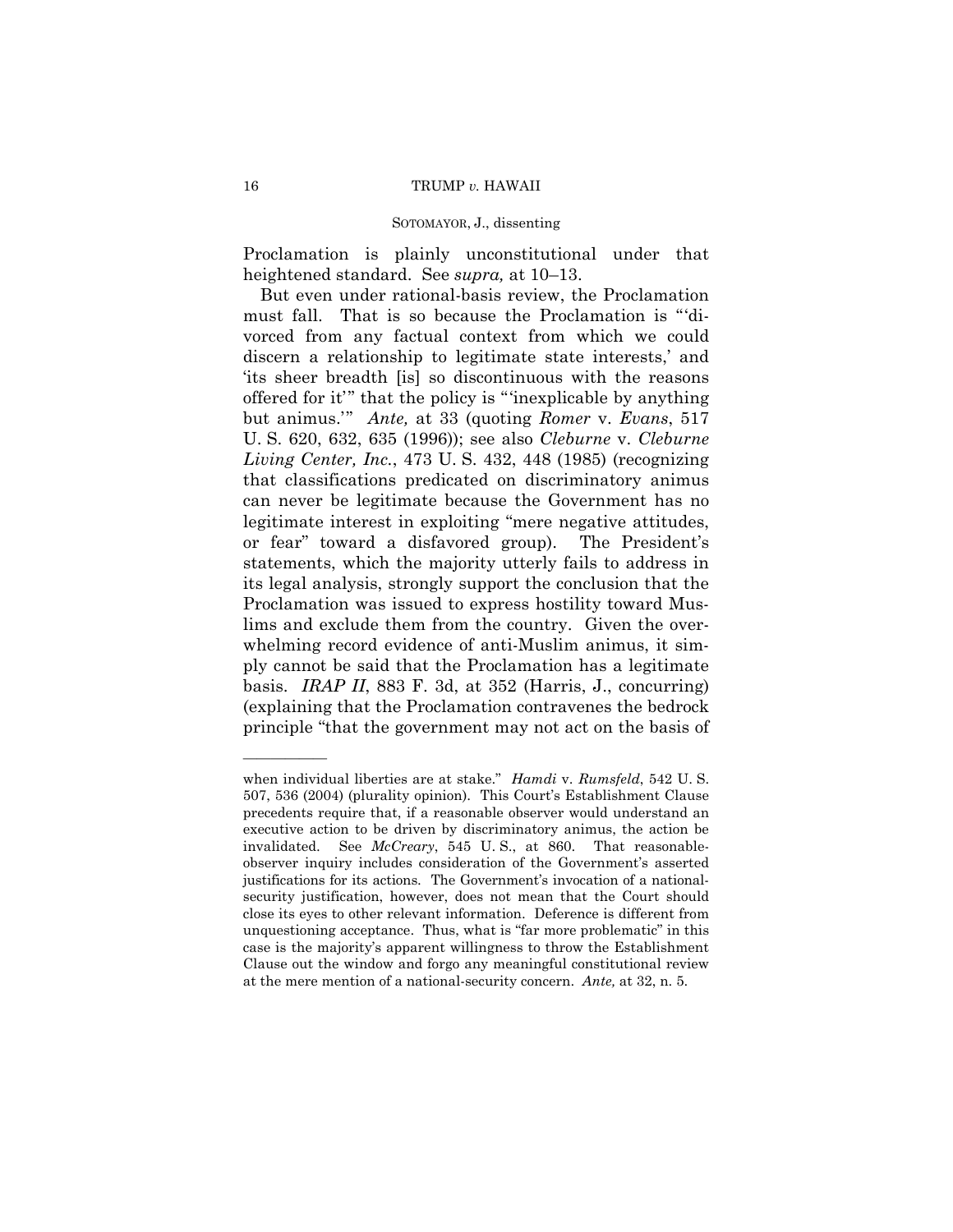*animus* toward a disfavored religious minority" (emphasis in original)).

The majority insists that the Proclamation furthers two interrelated national-security interests: "preventing entry of nationals who cannot be adequately vetted and inducing other nations to improve their practices." *Ante,* at 34. But the Court offers insufficient support for its view "that the entry suspension has a legitimate grounding in [those] national security concerns, quite apart from any religious hostility." *Ibid.*; see also *ante*, at 33–38, and n. 7. Indeed, even a cursory review of the Government's asserted national-security rationale reveals that the Proclamation is nothing more than a "'religious gerrymander.'" *Lukumi*, 508 U. S., at 535.

The majority first emphasizes that the Proclamation "says nothing about religion." *Ante,* at 34. Even so, the Proclamation, just like its predecessors, overwhelmingly targets Muslim-majority nations. Given the record here, including all the President's statements linking the Proclamation to his apparent hostility toward Muslims, it is of no moment that the Proclamation also includes minor restrictions on two non-Muslim majority countries, North Korea and Venezuela, or that the Government has removed a few Muslim-majority countries from the list of covered countries since EO–1 was issued. Consideration of the entire record supports the conclusion that the inclusion of North Korea and Venezuela, and the removal of other countries, simply reflect subtle efforts to start "talking territory instead of Muslim," App. 123, precisely so the Executive Branch could evade criticism or legal consequences for the Proclamation's otherwise clear targeting of Muslims. The Proclamation's effect on North Korea and Venezuela, for example, is insubstantial, if not entirely symbolic. A prior sanctions order already restricts entry of North Korean nationals, see Exec. Order No. 13810, 82 Fed. Reg. 44705 (2017), and the Proclamation targets only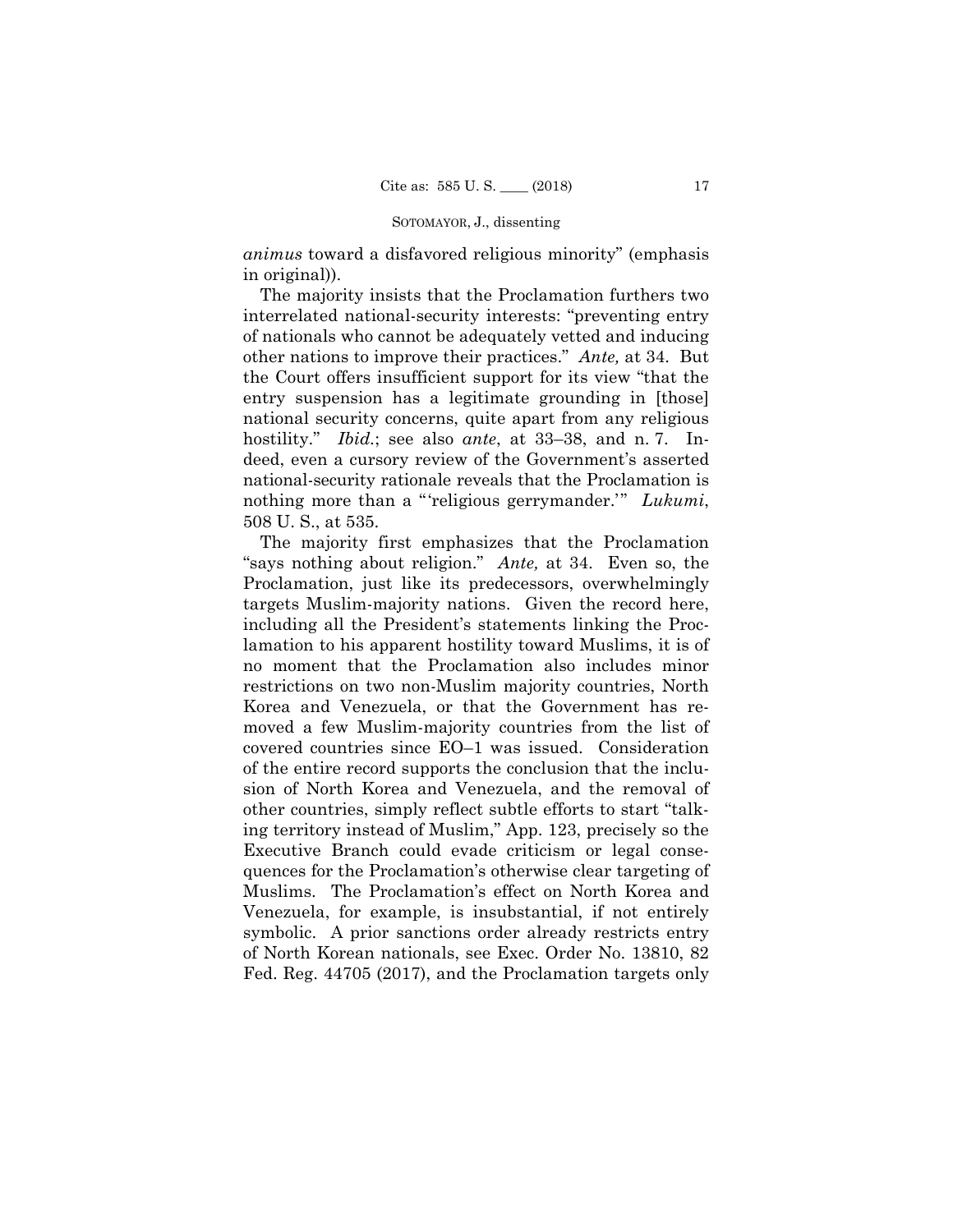a handful of Venezuelan government officials and their immediate family members, 82 Fed. Reg. 45166. As such, the President's inclusion of North Korea and Venezuela does little to mitigate the anti-Muslim animus that permeates the Proclamation.

The majority next contends that the Proclamation "reflects the results of a worldwide review process undertaken by multiple Cabinet officials." *Ante,* at 34. At the outset, there is some evidence that at least one of the individuals involved in that process may have exhibited bias against Muslims. As noted by one group of *amici*, the Trump administration appointed Frank Wuco to help enforce the President's travel bans and lead the multiagency review process. See Brief for Plaintiffs in *International Refugee Assistance Project* v. *Trump* as *Amici Curiae* 13–14, and n. 10. According to *amici*, Wuco has purportedly made several suspect public statements about Islam: He has "publicly declared that it was a 'great idea' to 'stop the visa application process into this country from Muslim nations in a blanket type of policy,'" "that Muslim populations 'living under other-than-Muslim rule' will 'necessarily' turn to violence, that Islam prescribes 'violence and warfare against unbelievers,' and that Muslims 'by-and-large . . . resist assimilation.'" *Id.,* at 14.

But, even setting aside those comments, the worldwide review does little to break the clear connection between the Proclamation and the President's anti-Muslim statements. For "[n]o matter how many officials affix their names to it, the Proclamation rests on a rotten foundation." Brief for Constitutional Law Scholars as *Amici Curiae* 7 (filed Apr. 2, 2018); see *supra*, at 4–10. The President campaigned on a promise to implement a "total and complete shutdown of Muslims" entering the country, translated that campaign promise into a concrete policy, and made several statements linking that policy (in its various forms) to anti-Muslim animus.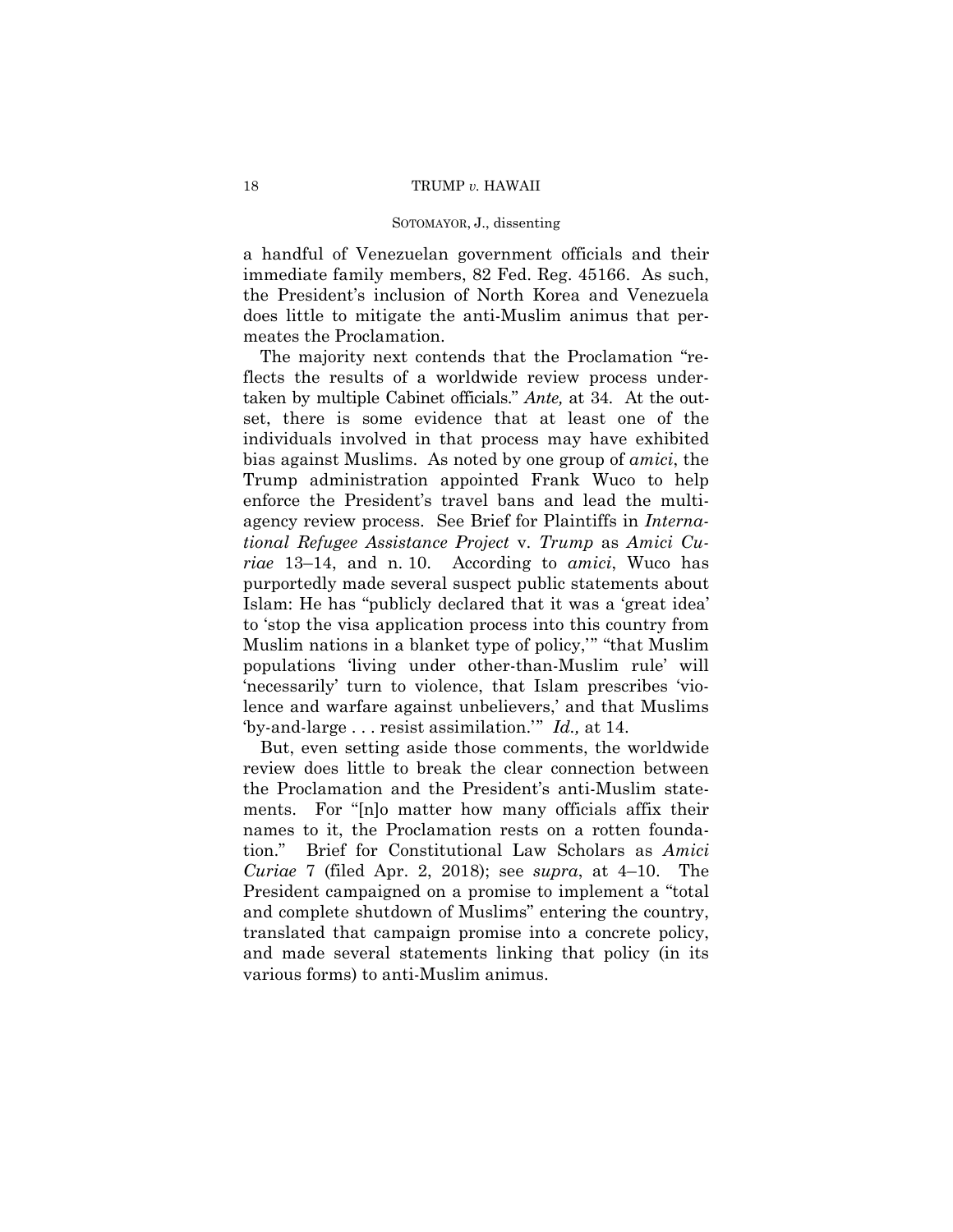record with the reports referenced in the Proclamation). Ignoring all this, the majority empowers the President to hide behind an administrative review process that the Government refuses to disclose to the public. See *IRAP II*, 883 F. 3d, at 268 ("[T]he Government chose not to make the review publicly available" even in redacted form); *IRAP* v. *Trump*, No. 17–2231 (CA4), Doc. 126 (Letter from S. Swingle, Counsel for Defendants-Appellants, to P. Connor, Clerk of the United States Court of Appeals for the Fourth Circuit (Nov. 24, 2017)) (resisting Fourth Circuit's request that the Government supplement the Furthermore, evidence of which we can take judicial notice indicates that the multiagency review process could not have been very thorough. Ongoing litigation under the Freedom of Information Act shows that the September 2017 report the Government produced after its review process was a mere 17 pages. See *Brennan Center for Justice* v. *United States Dept. of State*, No. 17–cv–7520 (SDNY), Doc. No. 31–1, pp. 2–3. That the Government's analysis of the vetting practices of hundreds of countries boiled down to such a short document raises serious questions about the legitimacy of the President's proclaimed national-security rationale.

Beyond that, Congress has already addressed the national-security concerns supposedly undergirding the Proclamation through an "extensive and complex" framework governing "immigration and alien status." *Arizona*  v. *United States*, 567 U. S. 387, 395 (2012).7 The Immigra

 *Citizenship & Immigration Servs.*, 718 F. 3d 548, 551–552, n. 1 (CA6 <sup>7</sup> It is important to note, particularly given the nature of this case, that many consider "using the term 'alien' to refer to other human beings" to be "offensive and demeaning." *Flores* v. *United States*  2013). I use the term here only where necessary "to be consistent with the statutory language" that Congress has chosen and "to avoid any confusion in replacing a legal term of art with a more appropriate term." *Ibid.*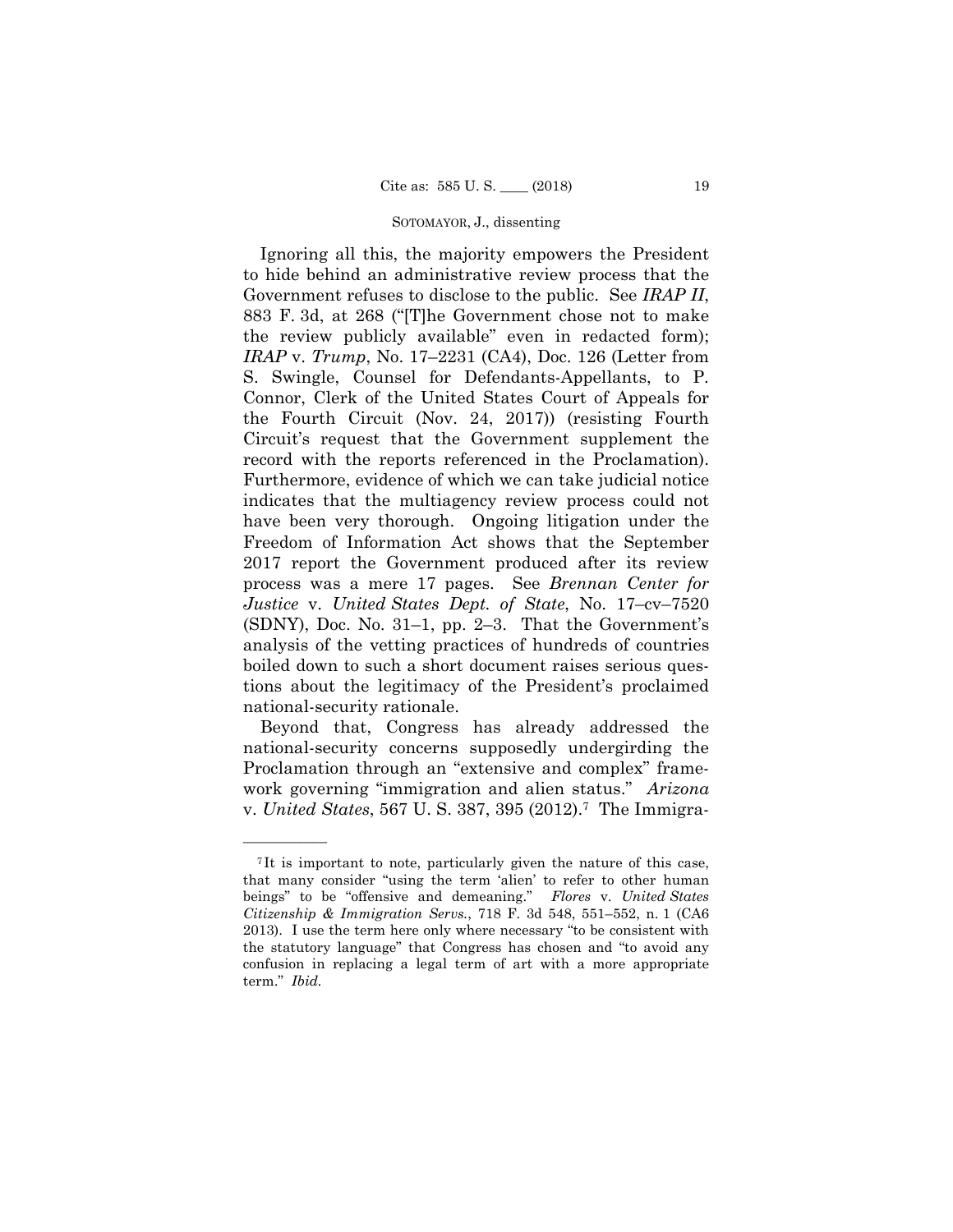tion and Nationality Act sets forth, in painstaking detail, a reticulated scheme regulating the admission of individuals to the United States. Generally, admission to the United States requires a valid visa or other travel document. 8 U. S. C. §§1181, 1182(a)(7)(A)(i)(I), 1182(a)(7)(B)(i)(II). To obtain a visa, an applicant must produce "certified cop[ies]" of documents proving her identity, background, and criminal history. §§1202(b), 1202(d). An applicant also must undergo an in-person interview with a State Department consular officer.  $\S(1201(a)(1), 1202(h)(1),$ 22 CFR §§42.62(a)–(b) (2017); see also 8 U. S. C.  $\S(1202(h)(2)(D), 1202(h)(2)(F)$  (requiring in-person interview if the individual "is a national of a country officially designated by the Secretary of State as a state sponsor of terrorism" or is "a member of a group or section that . . . poses a security threat to the United States"). "Any alien who ... has engaged in a terrorist activity," "incited terrorist activity," or been a representative, member, or endorser of a terrorist organization, or who "is likely to engage after entry in any terrorist activity,"  $$1182(a)(3)(B)$ , or who has committed one or more of the many crimes enumerated in the statute is inadmissible and therefore ineligible to receive a visa. See  $$1182(a)(2)(A)$  (crime of moral turpitude or drug offense); §1182(a)(2)(C) (drug trafficking or benefiting from a relative who recently trafficked drugs); §1182(a)(2)(D) (prostitution or "unlawful commercialized vice");  $$1182(a)(2)(H)$ (human trafficking); §1182(a)(3) ("Security and related grounds").

In addition to vetting rigorously any individuals seeking admission to the United States, the Government also rigorously vets the information-sharing and identitymanagement systems of other countries, as evidenced by the Visa Waiver Program, which permits certain nationals from a select group of countries to skip the ordinary visaapplication process. See §1187. To determine which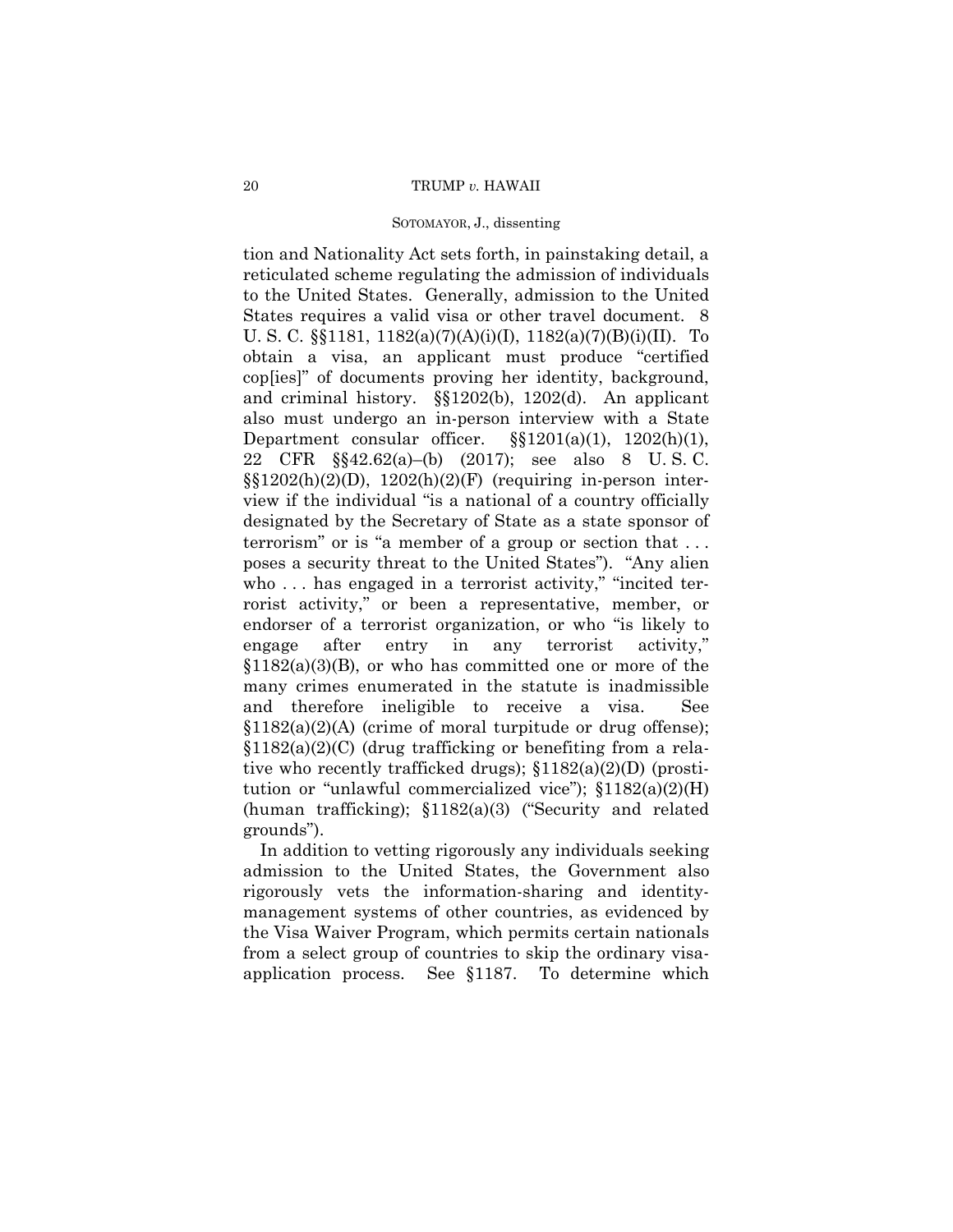for the program is reassessed on an annual basis. See countries are eligible for the Visa Waiver Program, the Government considers whether they can satisfy numerous criteria—*e.g.,* using electronic, fraud-resistant passports,  $$1187(a)(3)(B)$ , 24-hour reporting of lost or stolen passports,  $$1187(c)(2)(D)$ , and not providing a safe haven for terrorists, §1187(a)(12)(D)(iii). The Secretary of Homeland Security, in consultation with the Secretary of State, also must determine that a country's inclusion in the program will not compromise "the law enforcement and security interests of the United States." §1187(c)(2)(C). Eligibility  $$1187(a)(12)(D)(iii), 1187(c)(12)(A)$ . As a result of a recent review, for example, the Executive decided in 2016 to remove from the program dual nationals of Iraq, Syria, Iran, and Sudan. See Brief for Former National Security Officials as *Amici Curiae* 27.

Put simply, Congress has already erected a statutory scheme that fulfills the putative national-security interests the Government now puts forth to justify the Proclamation. Tellingly, the Government remains wholly unable to articulate any credible national-security interest that would go unaddressed by the current statutory scheme absent the Proclamation. The Government also offers no evidence that this current vetting scheme, which involves a highly searching consideration of individuals required to obtain visas for entry into the United States and a highly searching consideration of which countries are eligible for inclusion in the Visa Waiver Program, is inadequate to achieve the Proclamation's proclaimed objectives of "preventing entry of nationals who cannot be adequately vetted and inducing other nations to improve their [vetting and information-sharing] practices." *Ante,* at 34.

For many of these reasons, several former nationalsecurity officials from both political parties—including former Secretary of State Madeleine Albright, former State Department Legal Adviser John Bellinger III, for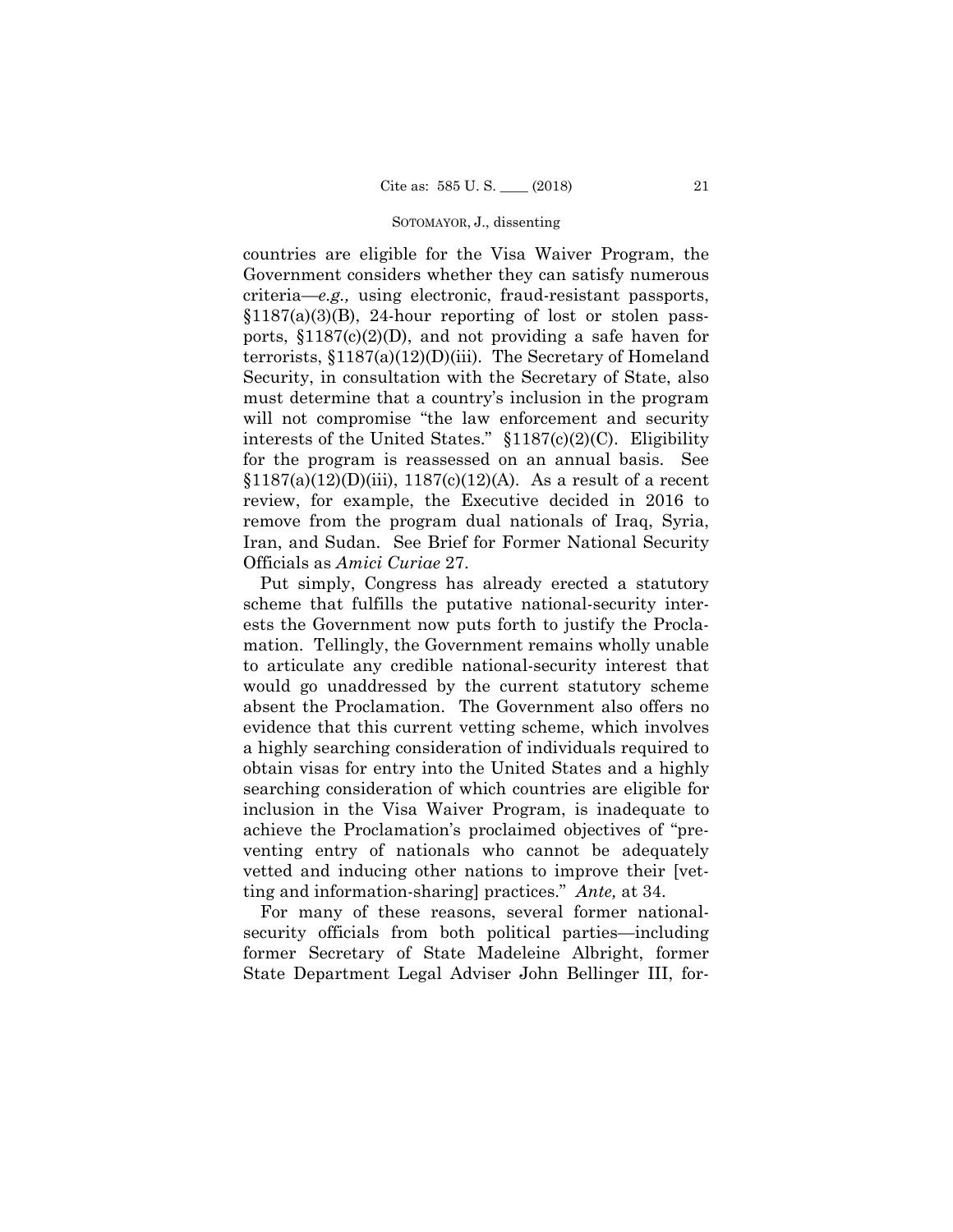# SOTOMAYOR, J., dissenting

mer Central Intelligence Agency Director John Brennan, and former Director of National Intelligence James Clapper—have advised that the Proclamation and its predecessor orders "do not advance the national-security or foreign policy interests of the United States, and in fact do serious harm to those interests." Brief for Former National Security Officials as *Amici Curiae* 15 (boldface deleted).

Moreover, the Proclamation purports to mitigate national-security risks by excluding nationals of countries that provide insufficient information to vet their nationals. 82 Fed. Reg. 45164. Yet, as plaintiffs explain, the Proclamation broadly denies immigrant visas to all nationals of those countries, including those whose admission would likely not implicate these information deficiencies (*e.g.,* infants, or nationals of countries included in the Proclamation who are long-term residents of and traveling from a country not covered by the Proclamation). See Brief for Respondents 72. In addition, the Proclamation permits certain nationals from the countries named in the Proclamation to obtain nonimmigrant visas, which undermines the Government's assertion that it does not already have the capacity and sufficient information to vet these individuals adequately. See 82 Fed. Reg. 45165–45169.

Equally unavailing is the majority's reliance on the Proclamation's waiver program. *Ante,* at 37, and n. 7. As several *amici* thoroughly explain, there is reason to suspect that the Proclamation's waiver program is nothing more than a sham. See Brief for Pars Equality Center et al. as *Amici Curiae* 11, 13–28 (explaining that "waivers under the Proclamation are vanishingly rare" and reporting numerous stories of deserving applicants denied waivers). The remote possibility of obtaining a waiver pursuant to an ad hoc, discretionary, and seemingly arbitrary process scarcely demonstrates that the Proclamation is rooted in a genuine concern for national security. See *ante,* at 3–8 (BREYER, J., dissenting) (outlining evidence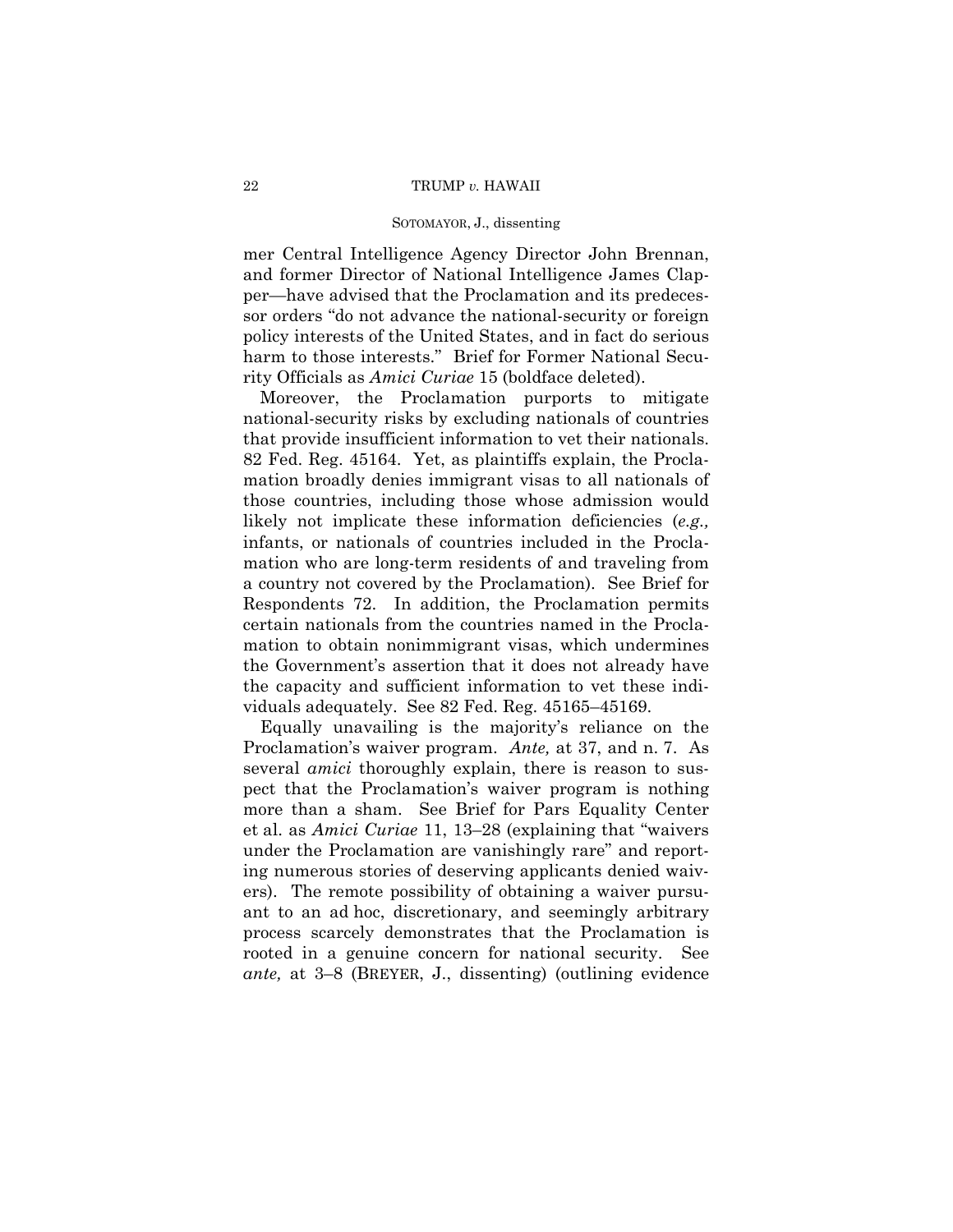suggesting "that the Government is not applying the Proclamation as written," that "waivers are not being processed in an ordinary way," and that consular and other officials "do not, in fact, have discretion to grant waivers").

In sum, none of the features of the Proclamation highlighted by the majority supports the Government's claim that the Proclamation is genuinely and primarily rooted in a legitimate national-security interest. What the unrebutted evidence actually shows is that a reasonable observer would conclude, quite easily, that the primary purpose and function of the Proclamation is to disfavor Islam by banning Muslims from entering our country.

III

As the foregoing analysis makes clear, plaintiffs are likely to succeed on the merits of their Establishment Clause claim. To obtain a preliminary injunction, however, plaintiffs must also show that they are "likely to suffer irreparable harm in the absence of preliminary relief," that "the balance of equities tips in [their] favor," and that "an injunction is in the public interest." *Winter* v. *Natural Resources Defense Council, Inc.*, 555 U. S. 7, 20 (2008). Plaintiffs readily clear those remaining hurdles.

First, plaintiffs have shown a likelihood of irreparable harm in the absence of an injunction. As the District Court found, plaintiffs have adduced substantial evidence showing that the Proclamation will result in "a multitude of harms that are not compensable with monetary damages and that are irreparable—among them, prolonged separation from family members, constraints to recruiting and retaining students and faculty members to foster diversity and quality within the University community, and the diminished membership of the [Muslim] Association." 265 F. Supp. 3d 1140, 1159 (Haw. 2017).

Second, plaintiffs have demonstrated that the balance of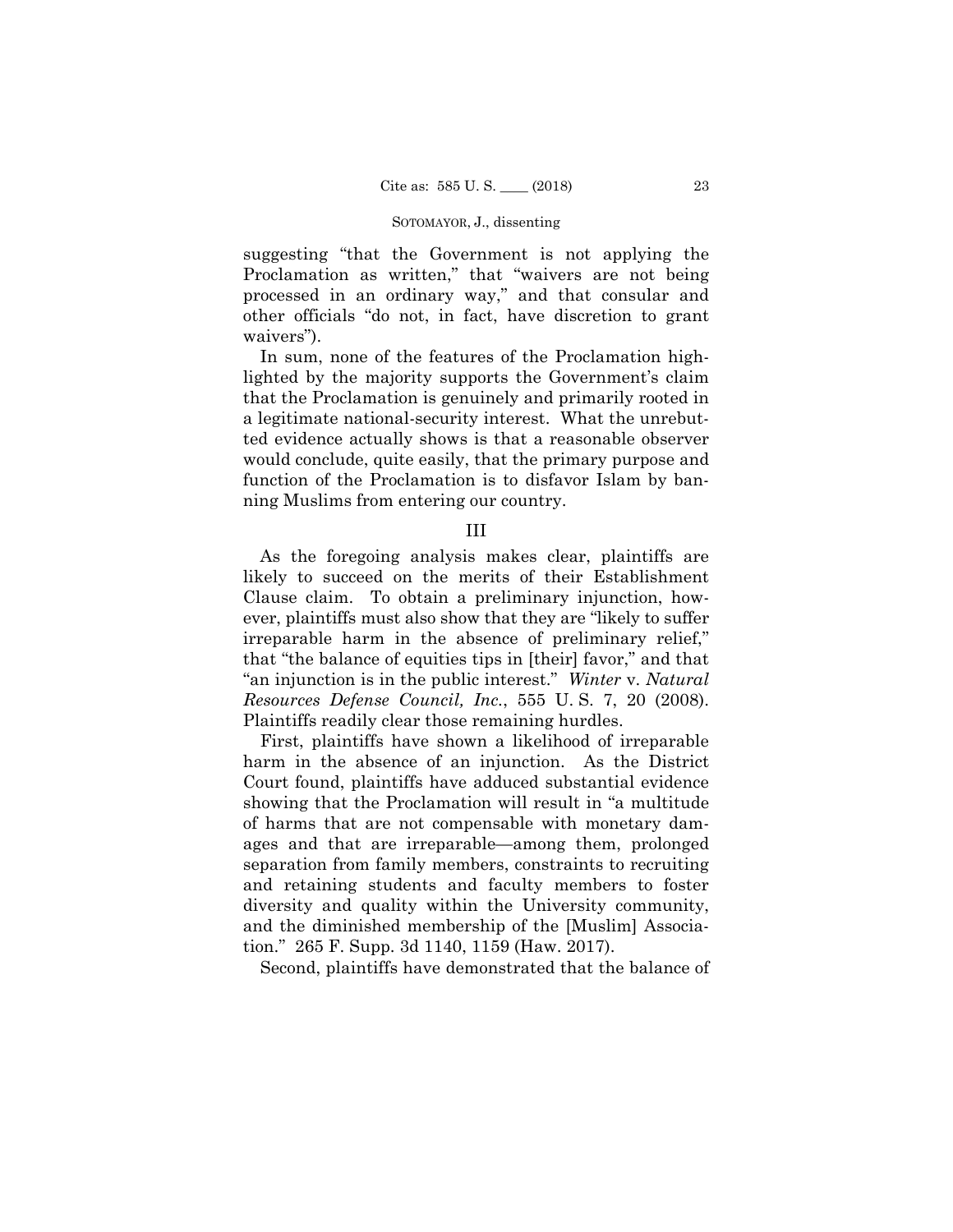the equities tips in their favor. Against plaintiffs' concrete allegations of serious harm, the Government advances only nebulous national-security concerns. Although national security is unquestionably an issue of paramount public importance, it is not "a talisman" that the Government can use "to ward off inconvenient claims—a 'label' used to 'cover a multitude of sins.'" *Ziglar* v. *Abbasi*, 582 U. S.  $\_\_\_\_\_\_\_\_\_\_\$  (2017) (slip op., at 20). That is especially true here, because, as noted, the Government's other statutory tools, including the existing rigorous individualized vetting process, already address the Proclamation's purported national-security concerns. See *supra,* at 19– 22.

Finally, plaintiffs and their *amici* have convincingly established that "an injunction is in the public interest." *Winter*, 555 U.S., at 20. As explained by the scores of *amici* who have filed briefs in support of plaintiffs, the Proclamation has deleterious effects on our higher education system;<sup>8</sup> national security;<sup>9</sup> healthcare;<sup>10</sup> artistic culture;11 and the Nation's technology industry and overall economy.12 Accordingly, the Court of Appeals correctly affirmed, in part, the District Court's preliminary injunction.13

<sup>8</sup>See Brief for American Council on Education et al. as *Amici Curiae*; Brief for Colleges and Universities as *Amici Curiae*; Brief for New York University as *Amicus Curiae*.<br><sup>9</sup>See Brief for Retired Generals and Admirals of the U.S. Armed

Forces as *Amici Curiae*; Brief for Former National Security Officials as *Amici Curiae.* 10 See Brief for Association of American Medical Colleges as *Amicus* 

*Curiae*. 11See Brief for Association of Art Museum Directors et al. as *Amici* 

*Curiae*. 12See Brief for U. S. Companies as *Amici Curiae*; Brief for Massachu-

setts Technology Leadership Council, Inc., as *Amicus Curiae*. 13Because the majority concludes that plaintiffs have failed to show a

likelihood of success on the merits, it takes no position on "the propriety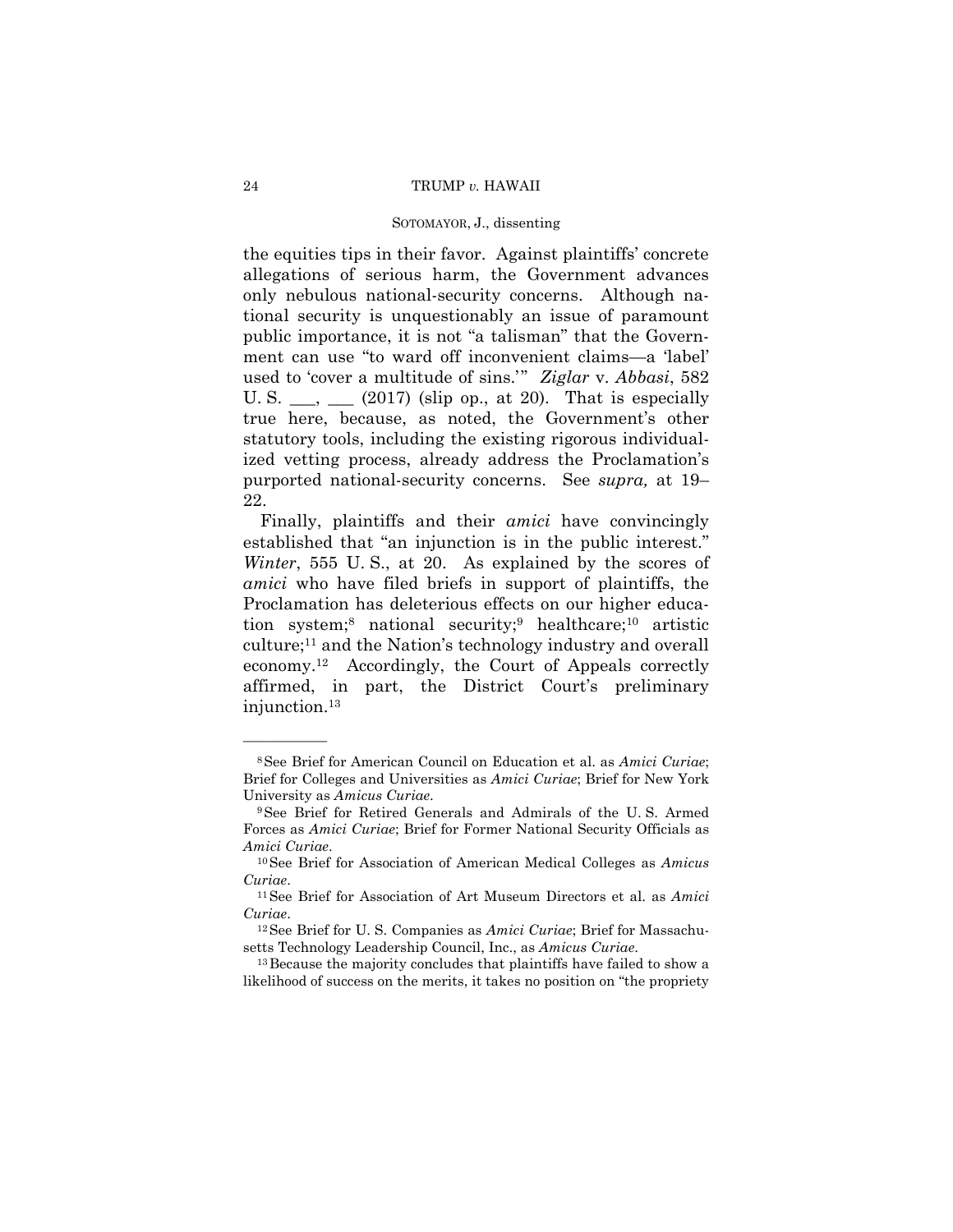# IV

The First Amendment stands as a bulwark against official religious prejudice and embodies our Nation's deep commitment to religious plurality and tolerance. That constitutional promise is why, "[f]or centuries now, people have come to this country from every corner of the world to share in the blessing of religious freedom." *Town of Greece* v. *Galloway*, 572 U. S., at \_\_\_ (KAGAN, J., dissenting) (slip op., at 1). Instead of vindicating those principles, today's decision tosses them aside. In holding that the First Amendment gives way to an executive policy that a reasonable observer would view as motivated by animus against Muslims, the majority opinion upends this Court's precedent, repeats tragic mistakes of the past, and denies countless individuals the fundamental right of religious liberty.

Just weeks ago, the Court rendered its decision in *Masterpiece Cakeshop*, 584 U. S. \_\_\_, which applied the bedrock principles of religious neutrality and tolerance in considering a First Amendment challenge to government action. See *id.,* at \_\_\_ (slip op., at 17) ("The Constitution 'commits government itself to religious tolerance, and upon even slight suspicion that proposals for state intervention stem from animosity to religion or distrust of its practices, all officials must pause to remember their own high duty to the Constitution and to the rights it secures'" (quoting *Lukumi*, 508 U. S., at 547)); *Masterpiece*, 584

of the nationwide scope of the injunction issued by the District Court." *Ante,* at 39. The District Court did not abuse its discretion by granting nationwide relief. Given the nature of the Establishment Clause violation and the unique circumstances of this case, the imposition of a nationwide injunction was " 'necessary to provide complete relief to the plaintiffs.'" Madsen v. Women's Health Center, Inc., 512 U.S. 753, 765 (1994); see *Califano* v. *Yamasaki*, 442 U. S. 682, 702 (1979) ("[T]he scope of injunctive relief is dictated by the extent of the violation established, not by the geographical extent of the plaintiff class").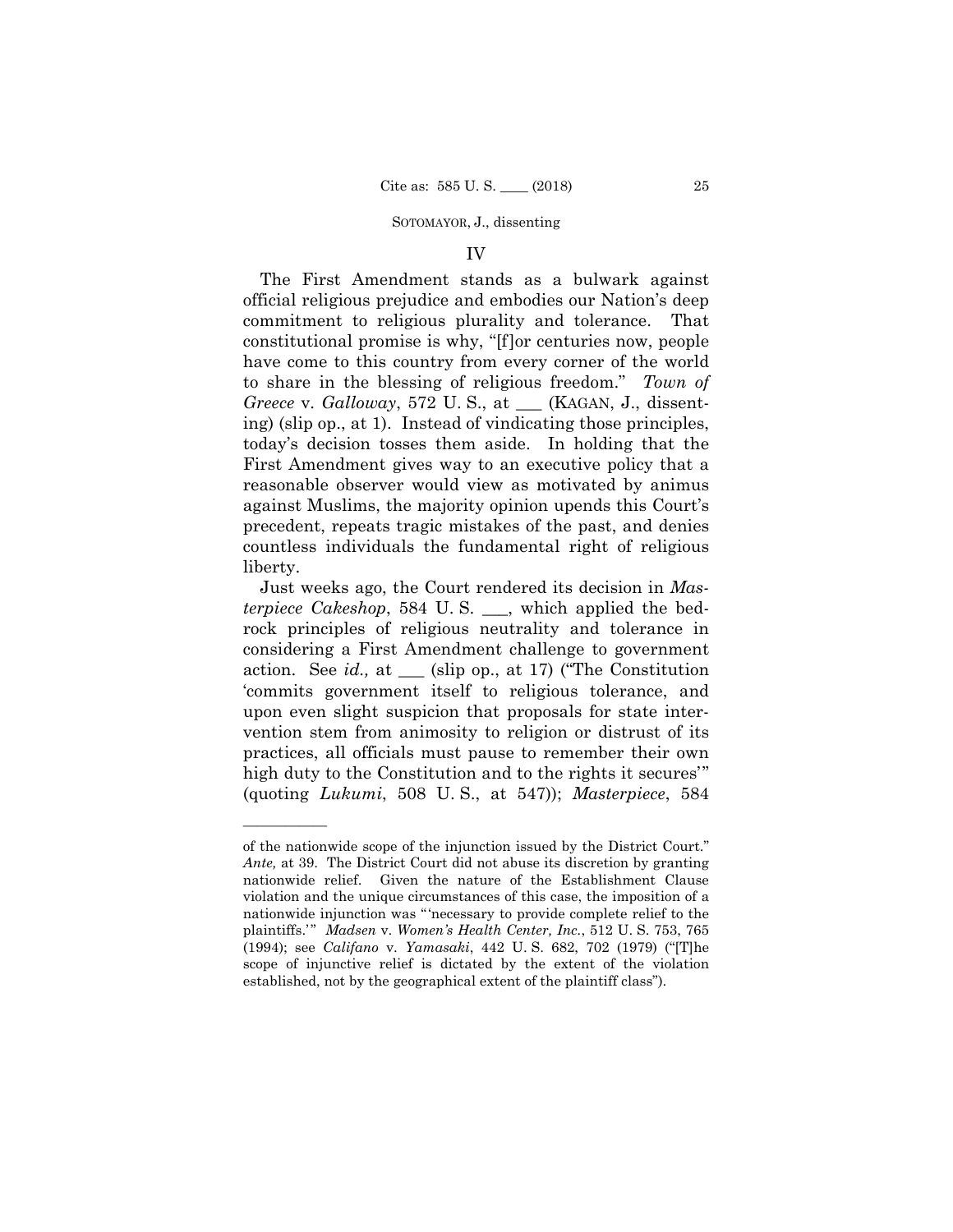# SOTOMAYOR, J., dissenting

U. S., at \_\_\_ (KAGAN, J., concurring) (slip op., at 1) ("[S]tate actors cannot show hostility to religious views; rather, they must give those views 'neutral and respectful consideration'"). Those principles should apply equally here. In both instances, the question is whether a government actor exhibited tolerance and neutrality in reaching a decision that affects individuals' fundamental religious freedom. But unlike in *Masterpiece*, where a state civil rights commission was found to have acted without "the neutrality that the Free Exercise Clause requires," *id.*, at <u>section</u> (slip op., at 17), the government actors in this case will not be held accountable for breaching the First Amendment's guarantee of religious neutrality and tolerance. Unlike in *Masterpiece*, where the majority considered the state commissioners' statements about religion to be persuasive evidence of unconstitutional government action,  $id.$ , at  $\_\_\_\_\_\$  (slip op., at 12–14), the majority here completely sets aside the President's charged statements about Muslims as irrelevant. That holding erodes the foundational principles of religious tolerance that the Court elsewhere has so emphatically protected, and it tells members of minority religions in our country "'that they are outsiders, not full members of the political community.'" *Santa Fe*, 530 U. S., at 309.

Today's holding is all the more troubling given the stark parallels between the reasoning of this case and that of *Korematsu* v. *United States*, 323 U. S. 214 (1944)*.* See Brief for Japanese American Citizens League as *Amicus Curiae*. In *Korematsu*, the Court gave "a pass [to] an odious, gravely injurious racial classification" authorized by an executive order. *Adarand Constructors, Inc.* v. *Peña*, 515 U. S. 200, 275 (1995) (GINSBURG, J., dissenting). As here, the Government invoked an ill-defined nationalsecurity threat to justify an exclusionary policy of sweeping proportion. See Brief for Japanese American Citizens League as *Amicus Curiae* 12–14. As here, the exclusion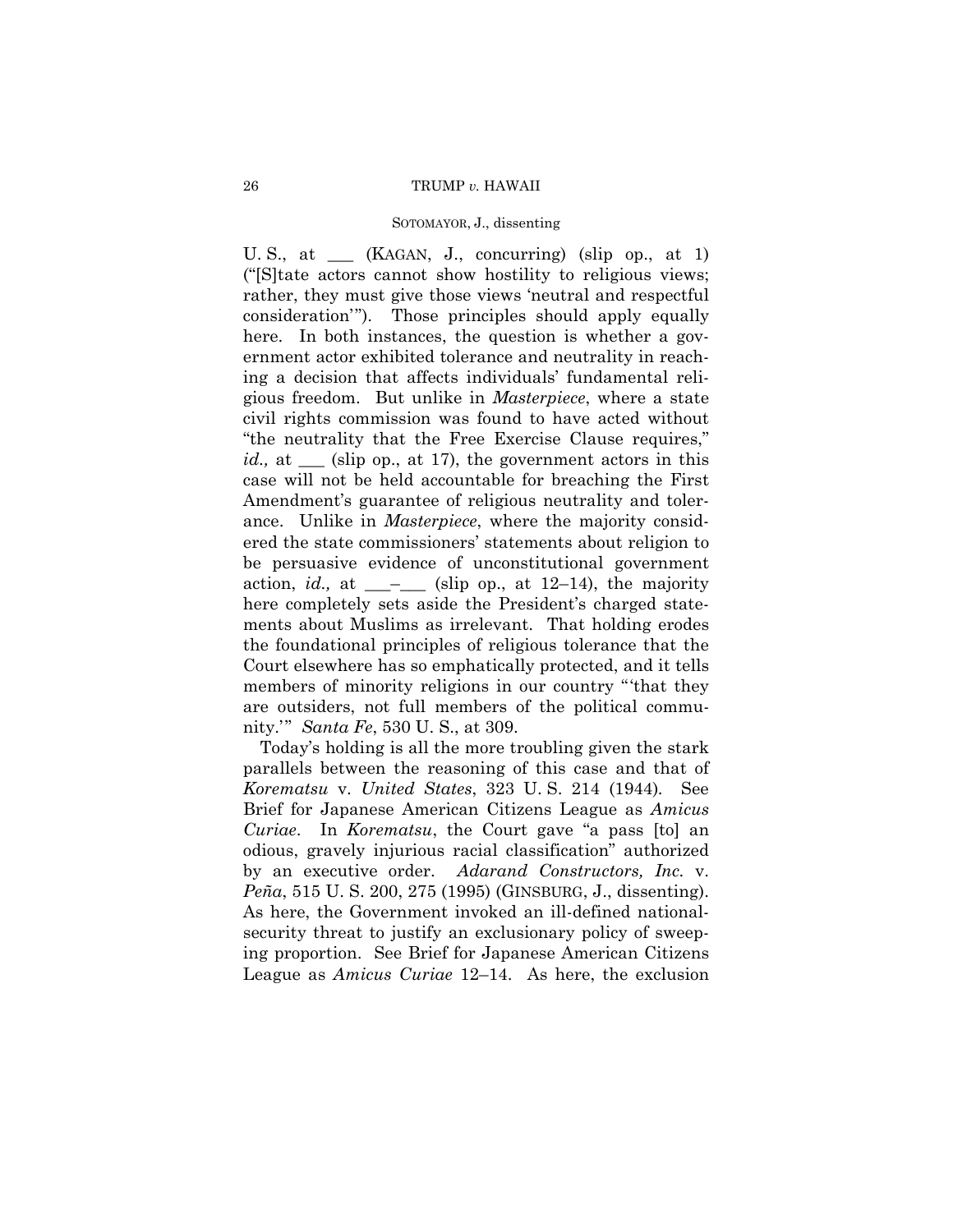order was rooted in dangerous stereotypes about, *inter alia*, a particular group's supposed inability to assimilate and desire to harm the United States. See *Korematsu*, 323 U. S., at 236–240 (Murphy, J., dissenting). As here, the Government was unwilling to reveal its own intelligence agencies' views of the alleged security concerns to the very citizens it purported to protect. Compare *Korematsu* v. *United States*, 584 F. Supp. 1406, 1418–1419 (ND Cal. 1984) (discussing information the Government knowingly omitted from report presented to the courts justifying the executive order); Brief for Japanese American Citizens League as *Amicus Curiae* 17–19, with *IRAP II*, 883 F. 3d, at 268; Brief for Karen Korematsu et al. as *Amici Curiae*  35–36, and n. 5 (noting that the Government "has gone to great lengths to shield [the Secretary of Homeland Security's] report from view"). And as here, there was strong evidence that impermissible hostility and animus motivated the Government's policy.

Although a majority of the Court in *Korematsu* was willing to uphold the Government's actions based on a barren invocation of national security, dissenting Justices warned of that decision's harm to our constitutional fabric. Justice Murphy recognized that there is a need for great deference to the Executive Branch in the context of national security, but cautioned that "it is essential that there be definite limits to [the government's] discretion," as "[i]ndividuals must not be left impoverished of their constitutional rights on a plea of military necessity that has neither substance nor support." 323 U.S., at 234 (Murphy, J., dissenting). Justice Jackson lamented that the Court's decision upholding the Government's policy would prove to be "a far more subtle blow to liberty than the promulgation of the order itself," for although the executive order was not likely to be long lasting, the Court's willingness to tolerate it would endure. *Id.,* at 245–246.